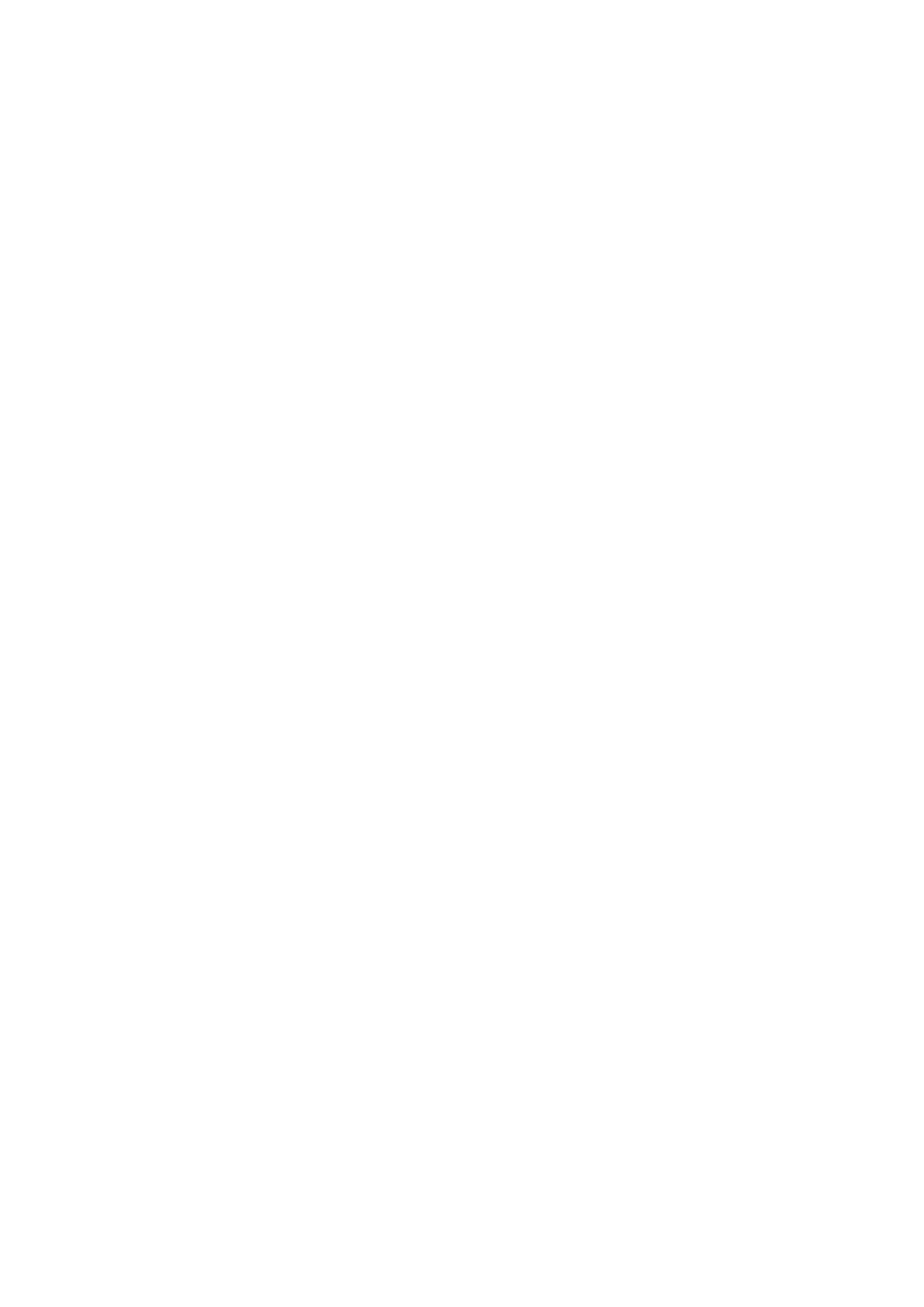

**Reprinted under the**  *Reprints Act 1984* **as at 1 May 2015**

# **Bail Act 1982**

**An Act to make better provision for bail in criminal proceedings.** 

Compare 01 May 2015 [09-a0-01] / 30 Nov 2015 [09-b0-00] page 1 Extract from www.slp.wa.gov.au, see that website for further information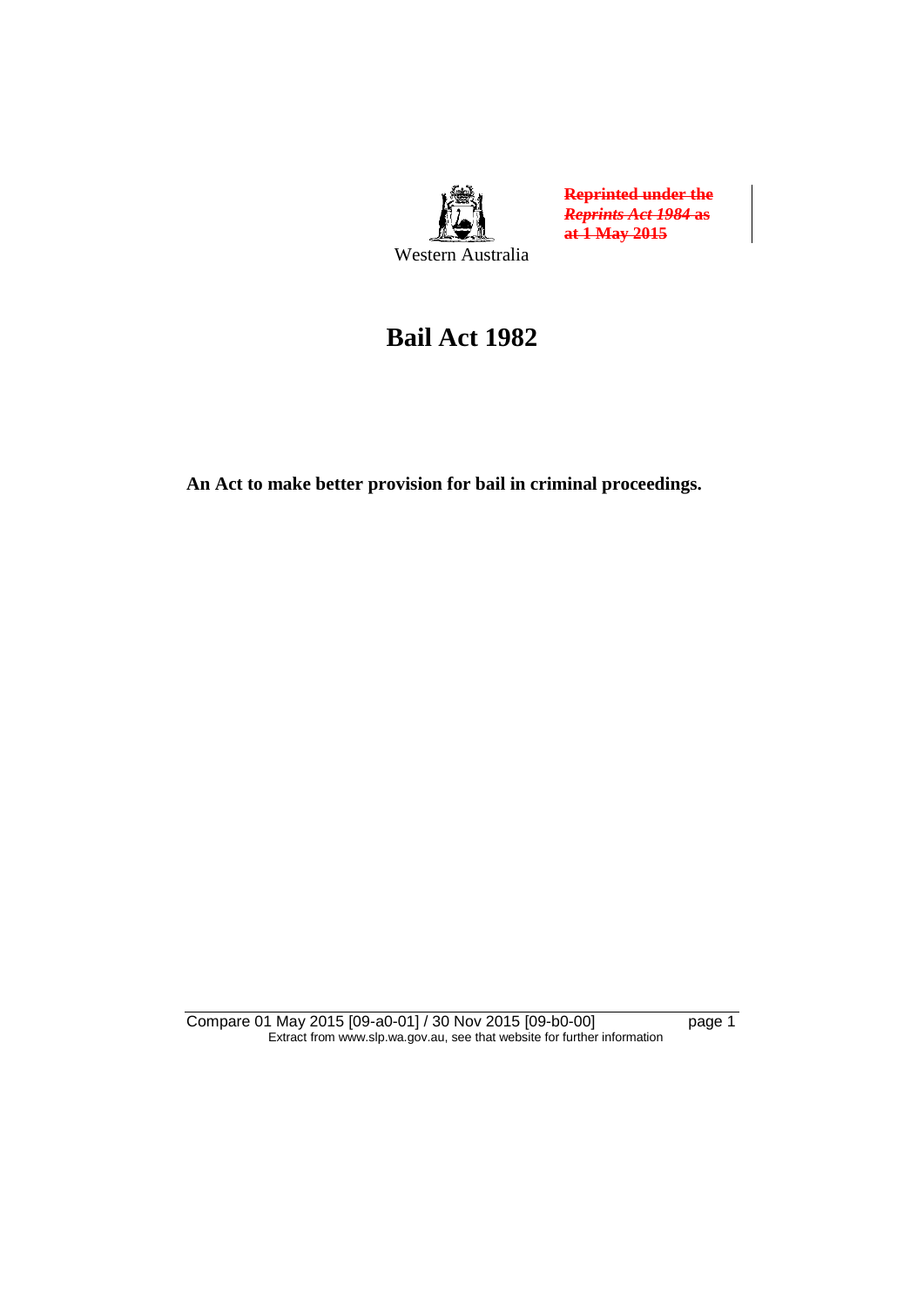# **Part I — Preliminary**

#### **1. Short title**

This Act may be cited as the *Bail Act* 1982<sup>1</sup>.

#### **2. Commencement**

This Act shall come into operation on a day to be fixed by proclamation<sup>1</sup>.

#### **3. Terms used**

(1) In this Act, unless a contrary intention appears —

*accused* includes —

- (a) a person charged with, convicted of, or found guilty of an offence;
- (b) a person whose conviction for an offence is stayed;
- (c) a person in respect of whom an appeal relating to an offence is pending;
- (d) a person in respect of whom a new trial for an offence has been ordered;

#### *adjournment* —

- (a) means any order of a court by which proceedings for an offence are postponed or interrupted or are to be held at a different time or place before the same court; and
- (b) is deemed to include any order of a court, other than a committal to the Supreme Court or District Court, by which the venue of any proceedings for an offence is changed to another court or a court at another place whether by way of a remand, referral, or recommittal of the accused or otherwise;

*appeal* includes an application for leave to appeal;

# *appropriate judicial officer* means —

(a) subject to paragraphs (b), (c) and (d), a judicial officer who is empowered to exercise jurisdiction in the court

page 2 Compare 01 May 2015 [09-a0-01] / 30 Nov 2015 [09-b0-00] Extract from www.slp.wa.gov.au, see that website for further information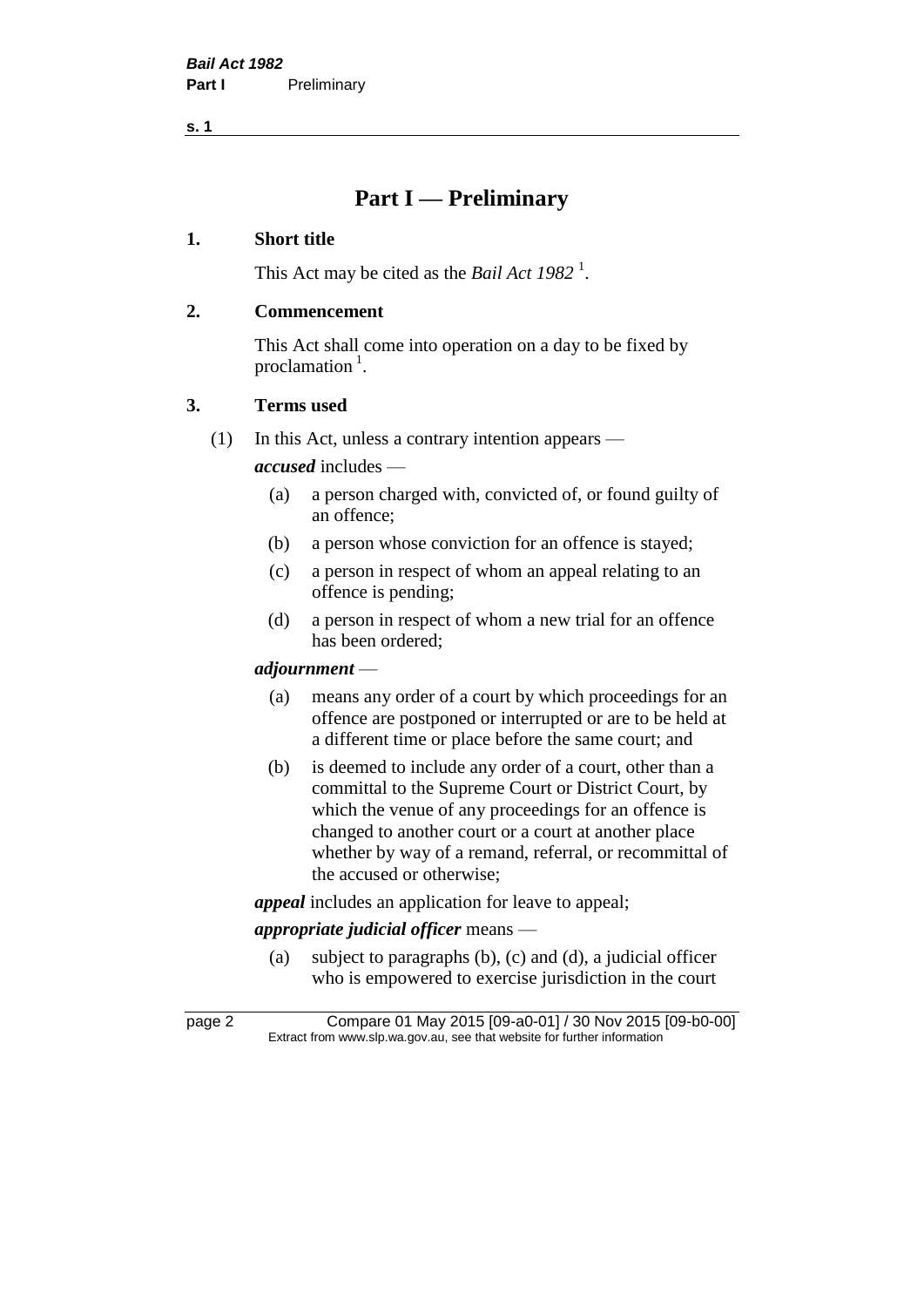before which the accused is required to appear pursuant to his bail undertaking; or

- (b) if the court is the Court of Appeal, a judge of appeal; or
- (c) except in section 49, a judge of the Supreme Court or of the Children's Court, as the case may require, in any case where —
	- (i) under section 15 only a judge of the Supreme Court or of the Children's Court has power to grant bail; or
	- (ii) a judicial officer has exercised the power contained in section 31(2)(d),

for the appearance in question; or

(d) except in section 49, a judge of the Supreme Court, of the District Court, or of the Children's Court, as the case may require, in any case where such a judge has granted bail under section 14 for the appearance in question;

*approved*, in relation to a form, means approved by the chief executive officer of the department of the Public Service principally assisting in the administration of this Act;

*as soon as is practicable* means as soon as is reasonably practicable;

*authorised community services officer* means any of the following persons —

- (a) the CEO (corrections) or a delegate of the CEO (corrections) under subsection (5);
- (b) a registrar of the Children's Court;
- (c) a superintendent of a detention centre under the *Young Offenders Act 1994*;
- (d) the officer for the time being in charge of any detention centre under the *Young Offenders Act 1994*;

*authorised officer* means an authorised police officer or an authorised community services officer;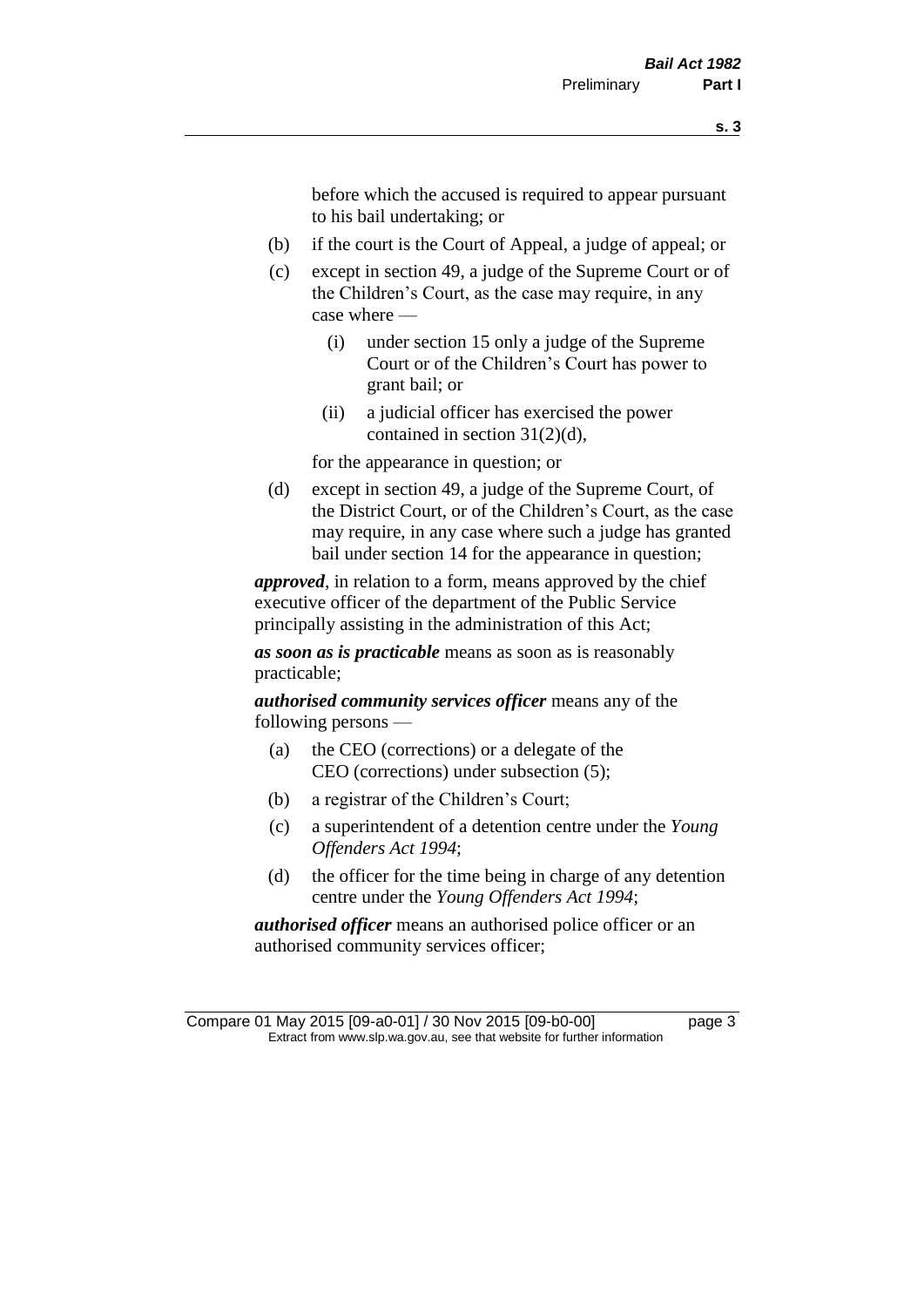*authorised police officer* means —

- (a) a police officer who holds the rank of sergeant, or a higher rank;
- (b) the police officer who is for the time being in charge of a police station;
- (c) whichever of these officers is for the time being in charge of a lock-up —
	- (i) a police officer;
	- (ii) a special constable appointed under the *Police Act 1892* Part III whose powers, duties and obligations are or include those of an authorised police officer under this Act;
	- (iii) a police auxiliary officer appointed under the *Police Act 1892* Part IIIB whose powers, duties and obligations are or include those of an authorised police officer under this Act;

*bail undertaking* means an undertaking described in section 28(2);

*CEO (corrections)* means the chief executive officer of the Public Sector agency principally assisting the Minister administering Part 8 of the *Sentence Administration Act 2003* in its administration;

*Chief Judge* means the Chief Judge of the District Court;

*Chief Justice* means the Chief Justice of Western Australia;

*child* has the same meaning as *young person* has in the *Young Offenders Act 1994*;

*community corrections officer* has the same meaning as in the *Sentence Administration Act 2003*;

*court* means each of the following —

- (a) the Magistrates Court;
- (b) the Children's Court;

page 4 Compare 01 May 2015 [09-a0-01] / 30 Nov 2015 [09-b0-00] Extract from www.slp.wa.gov.au, see that website for further information

**s. 3**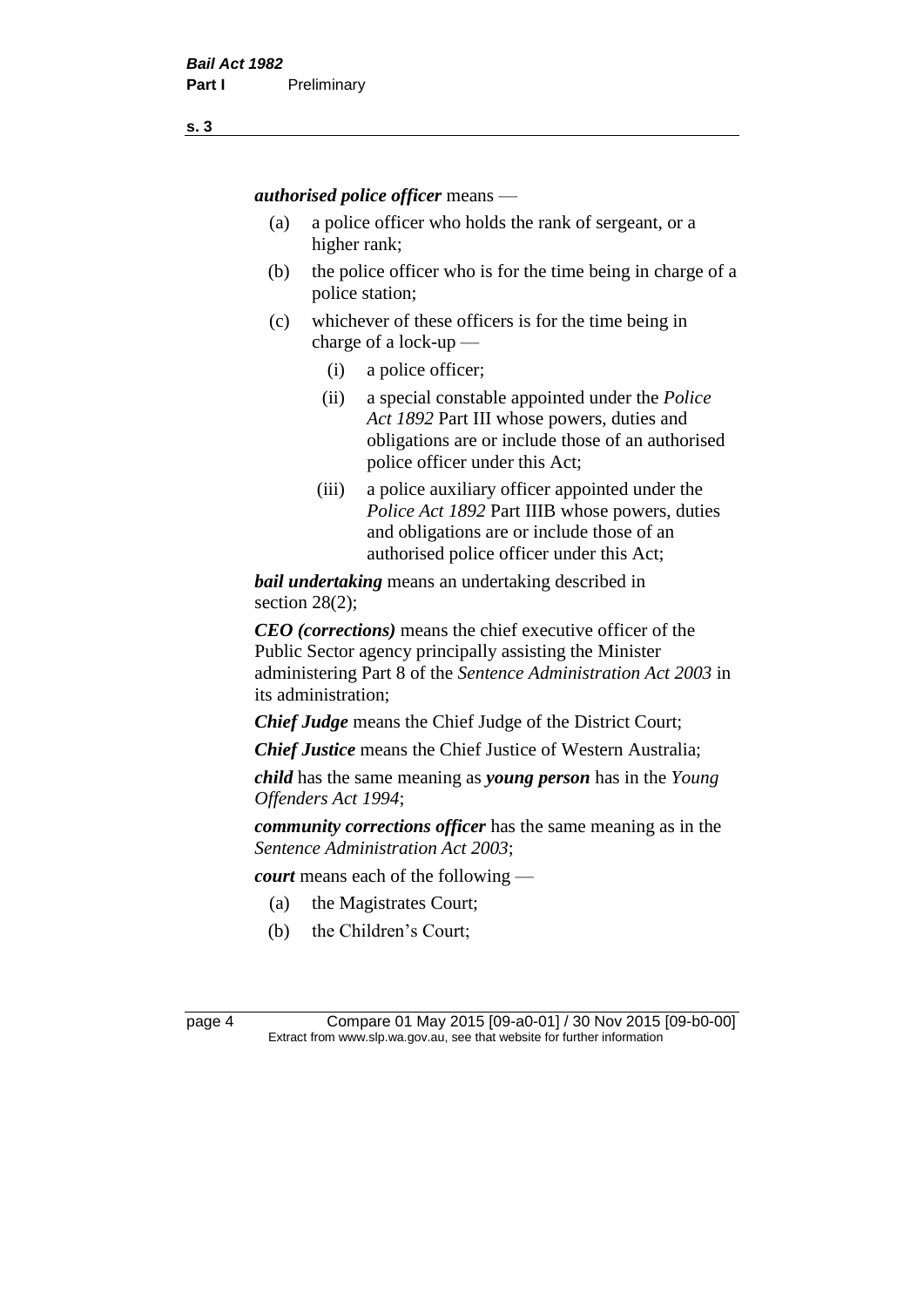- (c) the Coroner's Court of Western Australia;
- (d) the District Court;
- (e) the Supreme Court;
- (f) the Court of Appeal;

*court custody centre* has the meaning given in the *Court Security and Custodial Services Act 1999* section 3;

*Director of Public Prosecutions* means —

- (a) the Director of Public Prosecutions for the State; or
- (b) the officer in charge in the State of the Commonwealth Office of the Director of Public Prosecutions,

as the case requires;

*early release order* means an early release order made under the *Sentence Administration Act 1995* <sup>2</sup> or *Sentence Administration Act 2003*;

*home detention condition* means a home detention condition imposed under clause 3 of Part D of Schedule 1;

*judge of appeal* has the meaning given in the *Supreme Court Act 1935* section 4(1);

*judicial officer* means any person empowered to exercise jurisdiction in a court whether or not he is sitting as a court, and includes a single justice and, where the context so requires, the Court of Appeal exercising jurisdiction under this Act;

*lock-up* includes a place prescribed as a lock-up for the purposes of the *Court Security and Custodial Services Act 1999*;

*offence* means any act, omission or conduct which renders the person doing the act, making the omission or engaging in the conduct liable to any punishment, and includes an alleged offence; but nothing in this definition shall limit the operation of subsection (4);

*prosecutor* includes —

(a) in the case of an offence charged in a prosecution notice, the prosecutor;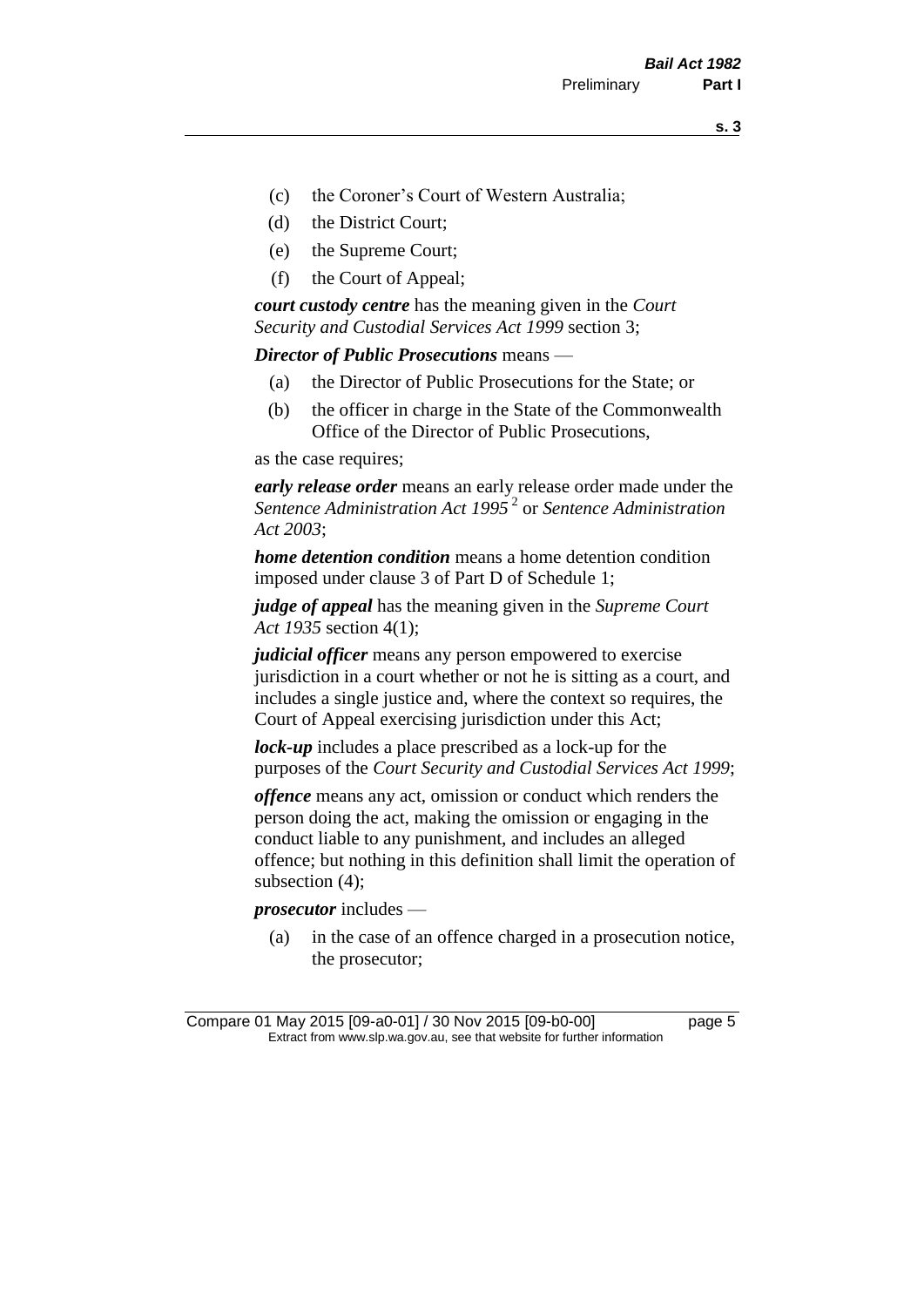(b) in the case of an offence charged in an indictment, the State or the Commonwealth, as the case may be;

*registrar* of a court means —

- (a) for a court other than the Coroner's Court of Western Australia, the principal registrar, a registrar or a deputy registrar of the court; or
- (b) for the Coroner's Court of Western Australia, a coroner's registrar as defined in the *Coroners Act 1996* section 3;

*serious offence* means —

- (a) an offence against section 51(2a); and
- (b) an offence described in Schedule 2;

*surety* and *surety undertaking* have the meanings assigned to them by section 35;

*surety approval officer* means a person who is authorised by section 36 to decide whether an applicant should be approved as a surety;

*trial* means all proceedings for an offence between —

- (a) the time when the accused is called upon to plead to the prosecution notice or the indictment; and
- (b) the time when the accused is found not guilty or is sentenced.
- (2) A reference in this Act
	- (a) to a power to grant bail includes a reference to a power to refuse bail;
	- (b) to a grant of bail includes a reference to a grant of bail by the exercise of a power in section 31(2).
- (3) Where in this Act there is a reference to a requirement that an accused appear in court, the reference is to a requirement, unless a contrary intention appears, that the accused —
	- (a) surrender himself into the custody of the court or, in the case of a bail undertaking, of the court specified therein,

**s. 3**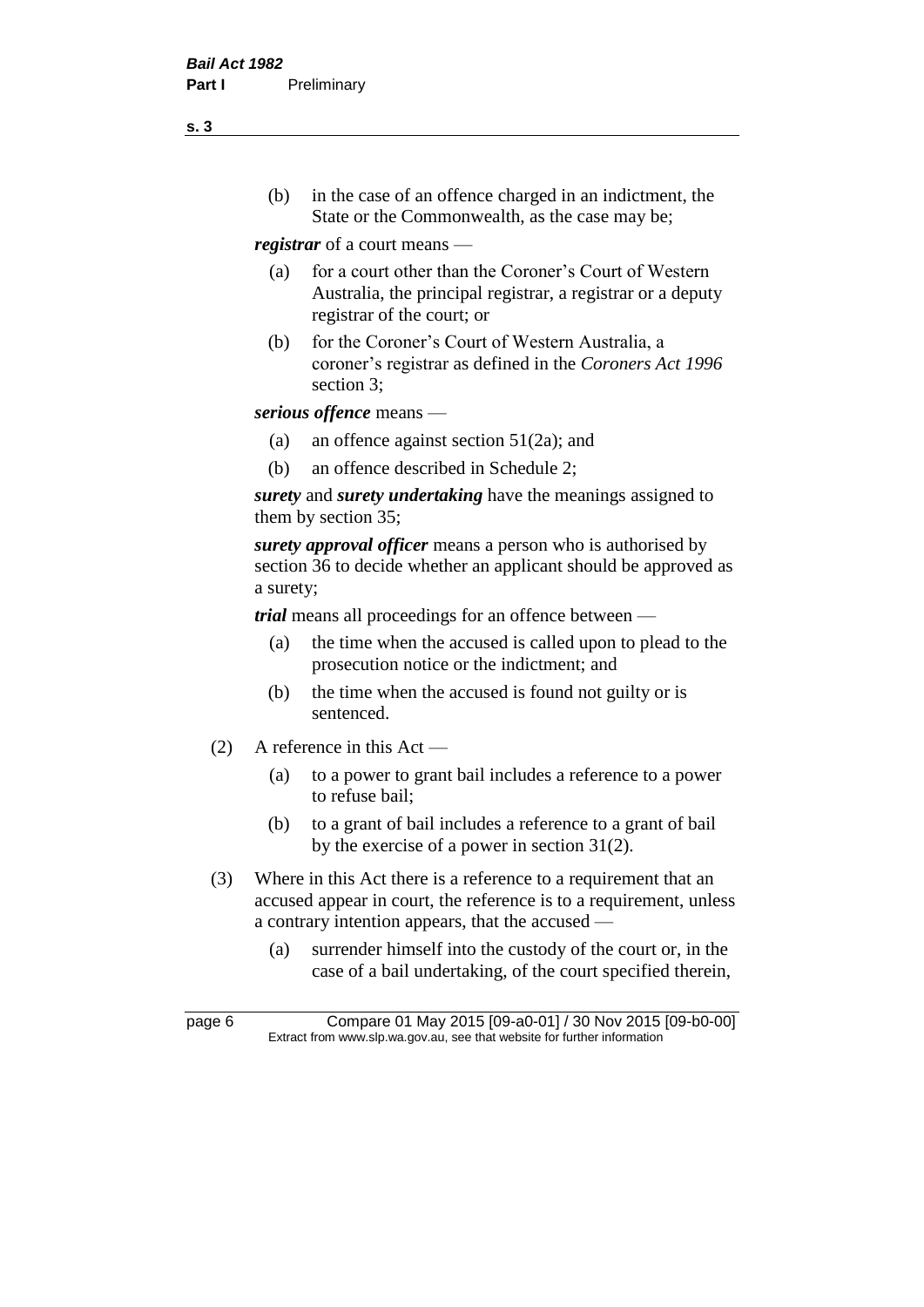or of such person as the court may direct, to be dealt with according to law; and

- (b) submit himself to a search of his person and any property then in his possession (which is hereby authorised) and allow to be taken from him, to be dealt with according to the relevant law and procedures, anything so found; and
- (c) remain in custody until authorised to be released therefrom.
- (4) If a person is arrested under a warrant issued
	- (a) under section 50, 79, 84E or 129 of the *Sentencing Act 1995* in connection with a possible breach of a conditional release order, a sentence of suspended imprisonment or conditional suspended imprisonment, or a community order imposed under that Act; or
	- (b) under section 43 of the *Young Offenders Act 1994* in respect of an alleged breach of a youth community based order, an intensive youth supervision order or a conditional release order made under that Act,
	- then
		- (c) the person is to be taken as having been arrested and to be in custody awaiting an appearance in court for the offence for which the sentence was imposed; and
		- (d) the first appearance in court after the arrest is to be taken, for the purposes of sections  $5(1)$  and  $8(1)$  and clause 1 of Part A and clause 7 of Part C of Schedule 1, to be the initial appearance for that offence; and
		- (e) the proceedings following the arrest are to be taken to be proceedings for that offence and to be a trial for the purpose of the definition in subsection (1) of *trial*.
- (5) The CEO (corrections) may by writing signed by him delegate to any officer of the department of which he is the chief

Compare 01 May 2015 [09-a0-01] / 30 Nov 2015 [09-b0-00] page 7 Extract from www.slp.wa.gov.au, see that website for further information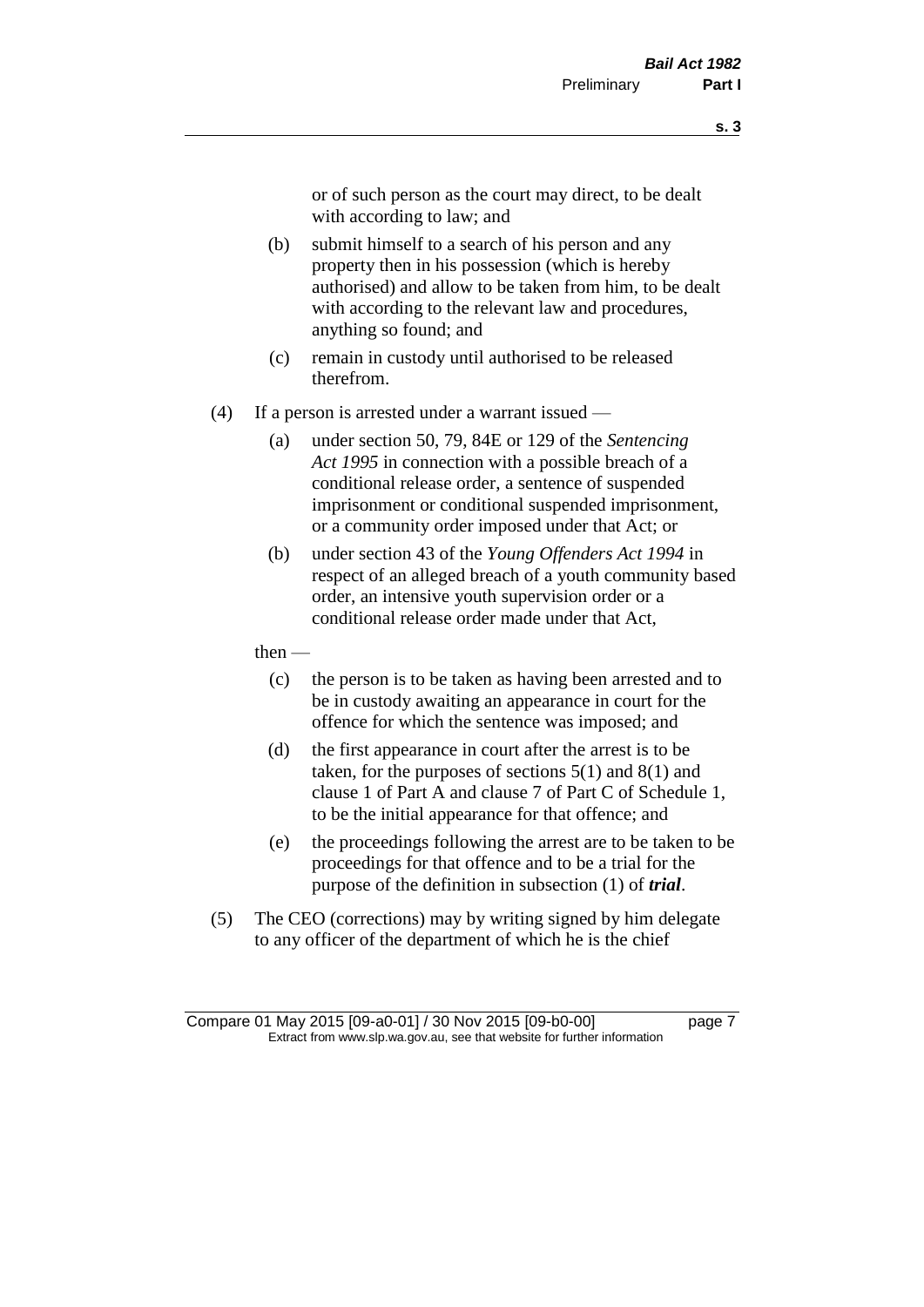executive officer any function he has under this Act as an authorised community services officer.

*[Section 3 amended by No. 74 of 1984 s. 3; No. 15 of 1988 s. 4; No. 49 of 1988 s. 78; No. 61 of 1990 s. 4; No. 31 of 1993 s. 6; No. 45 of 1993 s. 4 and 12; No. 78 of 1995 s. 7; No. 57 of 1997 s. 21(1); No. 54 of 1998 s. 4 and 14; No. 47 of 1999 s. 7; No. 50 of 2003 s. 29(3); No. 65 of 2003 s. 121(2); No. 27 of 2004 s. 13(2); No. 34 of 2004 Sch. 2 cl. 3(2); No. 45 of 2004 s. 28(4); No. 59 of 2004 s. 141; No. 84 of 2004 s. 11, 82 and 83(2); No. 65 of 2006 s. 51 and 53; No. 6 of 2008 s. 4 and 24(2); No. 46 of 2011 s. 25; No. 20 of 2013 s. 22.]* 

*[Section 3. Modifications to be applied in order to give effect to Cross-border Justice Act 2008: section altered 1 Nov 2009. See endnote 1M; amended by No. 42 of 2009 s. 12.]*

*[3A. Deleted by No. 20 of 2013 s. 23.]*

# **4. Application of this Act**

The operation of this Act extends to any appearance in a court for an offence —

- (a) except to the extent that in this Act, or in the law creating the offence or applicable thereto, express provision is made excluding or limiting the operation of this Act in respect of that appearance; and
- (b) whether or not that law contains a reference to the granting of bail; and
- (c) however any reference in that law to the granting of bail may be expressed; and
- (d) as if any reference therein to the taking of a recognizance were to a requirement that, except where bail is dispensed with under this Act, the accused enter into a bail undertaking.

*[Section 4 amended by No. 84 of 2004 s. 82.]*

page 8 Compare 01 May 2015 [09-a0-01] / 30 Nov 2015 [09-b0-00] Extract from www.slp.wa.gov.au, see that website for further information

**s. 4**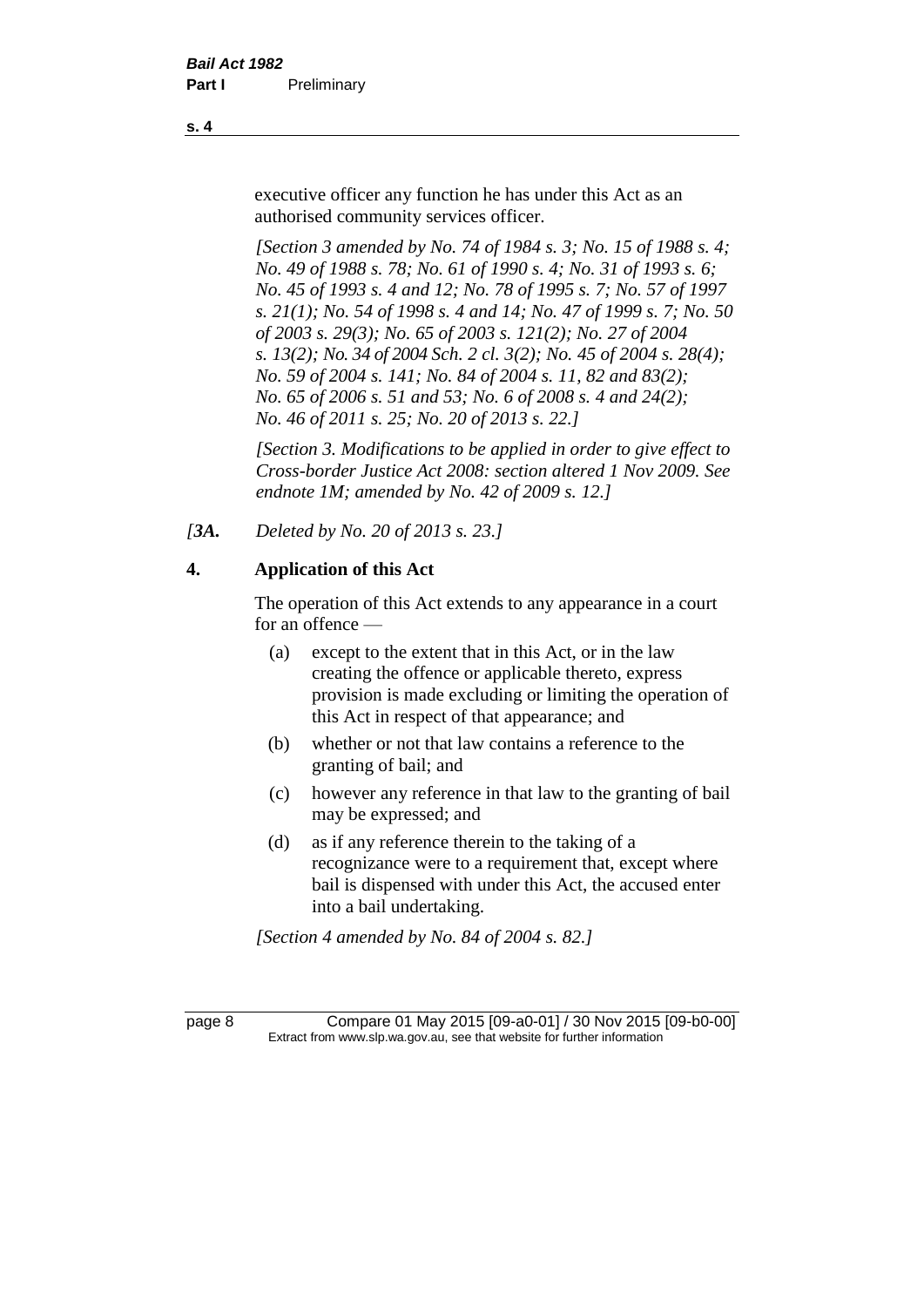*[4AA.* 1M *Modifications to be applied in order to give effect to Cross-border Justice Act 2008: section inserted 1 Nov 2009. See endnote 1M.]*

#### **4AB.** *Courts and Tribunals (Electronic Processes Facilitation) Act 2013* **Part 2 applies**

The *Courts and Tribunals (Electronic Processes Facilitation) Act 2013* Part 2 applies to this Act.

*[Section 4AB inserted by No. 20 of 2013 s. 24.]*

#### **4A. Accused appearing on summons or court hearing notice, detention and bail of**

- $(1)$  Where
	- (a) an accused has appeared in court for an offence pursuant to a summons or court hearing notice issued under the *Criminal Procedure Act 2004*; and
	- (b) a judicial officer adjourns the proceedings,

the accused is not to be detained in custody to further appear before the court for that offence unless the judicial officer so orders.

- (2) If an order is made under subsection (1), the duty described in section 7(1) applies.
- (3) On any appearance in court by the accused a judicial officer to whom section 7(1) applies may revoke an order made under subsection  $(1)$ .

*[Section 4A inserted by No. 6 of 2008 s. 6(1).]*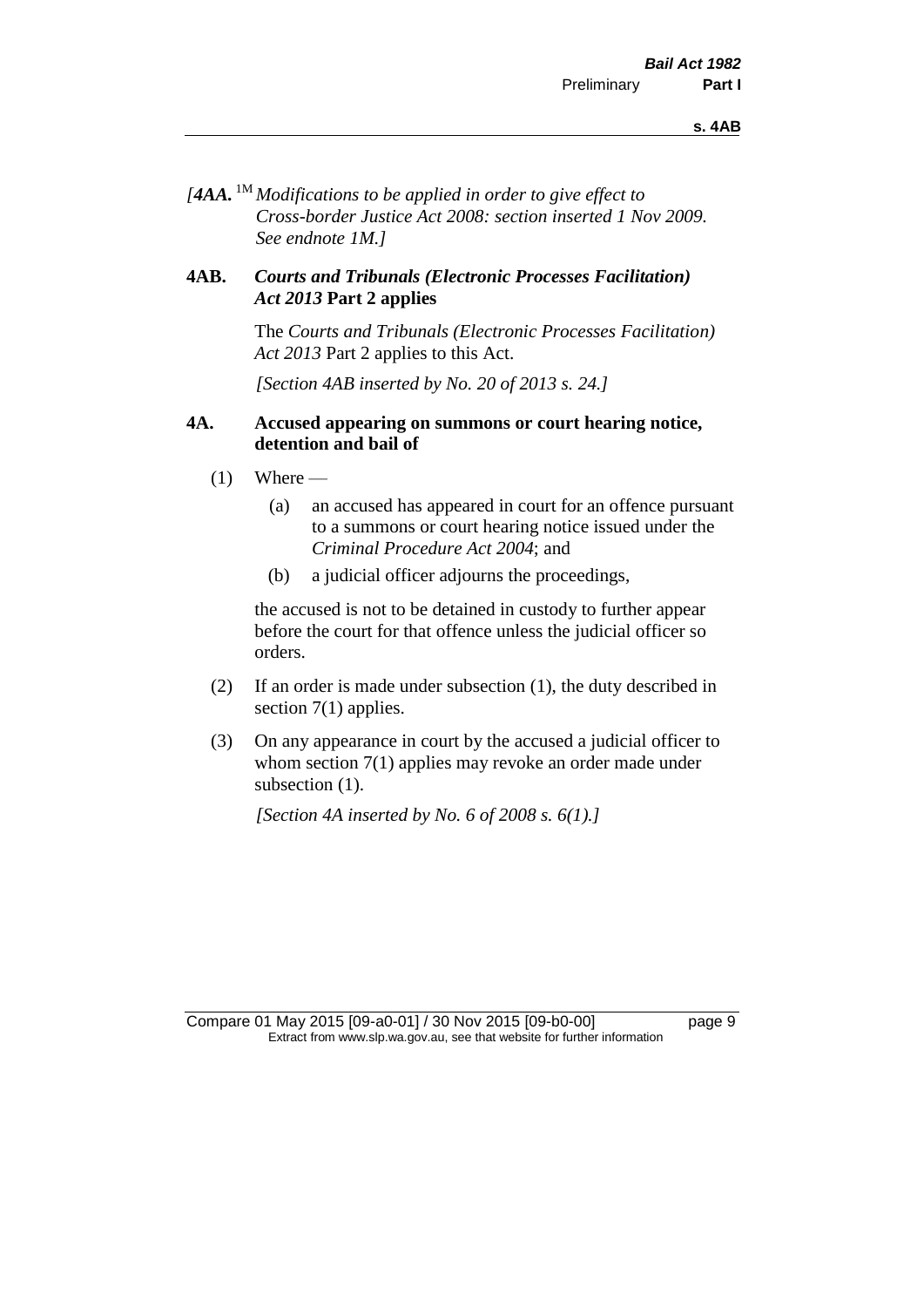# **Part II — Rights of accused in relation to bail**

*[Heading amended by No. 84 of 2004 s. 82.]* 

# **5. Accused's rights to have bail considered**

- (1) An accused who is in custody for an offence awaiting his initial appearance in court therefor is entitled —
	- (a) subject to sections 9, 10, 12 and 16(2), to have his case for bail for that appearance considered under and in accordance with this Act as soon as is practicable;
	- (b) if his case is not so considered, or if he is refused bail or is not released on bail, to be brought before a court as soon as is practicable.
- (2) An accused who is in custody awaiting any appearance in court for an offence, other than an initial appearance, is entitled, subject to sections 7B, 7C, 7E, 9 and 10, to have his case for bail for that appearance considered under and in accordance with this Act.

*[Section 5 amended by No. 74 of 1984 s. 4; No. 84 of 2004 s. 82; No. 6 of 2008 s. 7.]* 

# **6. Arresting officer's duty to consider bail**

- (1) This section applies to a police officer or other person (the *arrester*) who —
	- (a) charges a person who is under arrest (the *accused*) with an offence; and
	- (b) does not release the accused unconditionally under section 142 of the *Criminal Investigation Act 2006*,

or who arrests a person under a warrant.

- (2) This section is subject to
	- (a) the exercise of the power conferred by section 9; and
	- (b) sections 10, 12 and 16 and clause 3A of Part C of Schedule 1.

page 10 Compare 01 May 2015 [09-a0-01] / 30 Nov 2015 [09-b0-00] Extract from www.slp.wa.gov.au, see that website for further information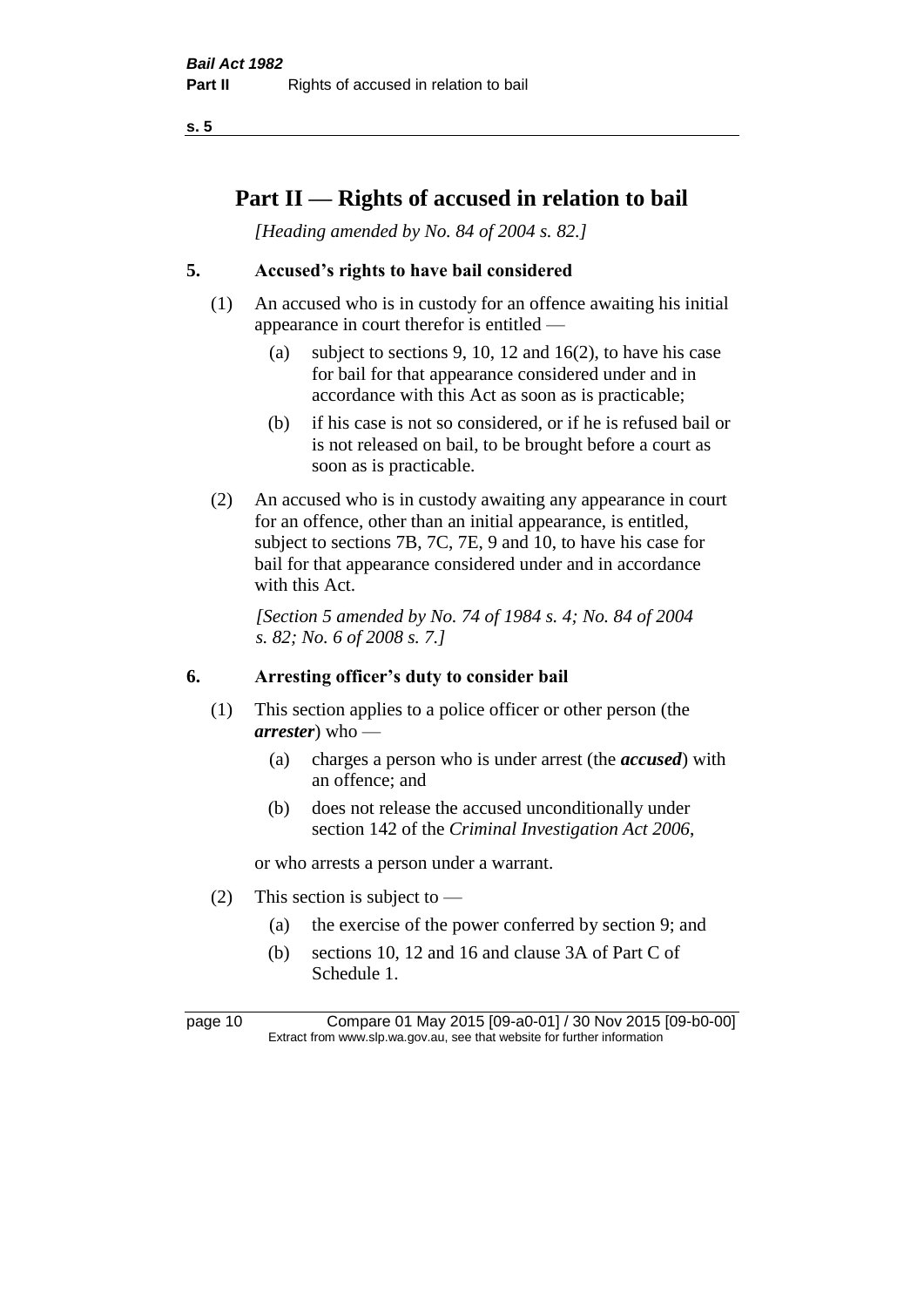- (3) The duties in this section shall be performed whether or not an application for bail is made by or on behalf of the accused.
- (4) As soon as is practicable after the accused is charged, or arrested under a warrant, as the case may be, the arrester shall either —
	- (a) bring the accused or cause the accused to be brought before a court; or
	- (b) perform the other duties of the arrester under this section.
- (5) If the arrester has power to grant the accused bail, the arrester shall consider the accused's case for bail.
- (6) If the arrester does not have power to grant the accused bail, the arrester shall, unless subsection (8), (9) or (10) applies, bring or cause the accused to be brought before an authorised police officer or a justice or, in the case of a child, any authorised officer or a justice, who shall consider the accused's case for bail as soon as is practicable.
- (7) Even if the arrester has power to grant the accused bail, the arrester may, instead of complying with subsection (5), comply with subsection  $(6)$  as if the arrester did not.
- (8) If under section 15 only a judge of the Supreme Court or a judge of the Children's Court has power to grant the accused bail, the arrester shall bring the accused or cause the accused to be brought before a judge of the Supreme Court or a judge of the Children's Court, as the case requires, who shall consider the accused's case for bail as soon as is practicable.
- (9) If under section 16 only a justice has power to grant the accused bail, the arrester shall bring the accused or cause the accused to be brought before a justice, who shall consider the accused's case for bail as soon as is practicable.
- (10) If section 16A applies, the arrester shall bring the accused or cause the accused to be brought before a court or judge referred

Compare 01 May 2015 [09-a0-01] / 30 Nov 2015 [09-b0-00] page 11 Extract from www.slp.wa.gov.au, see that website for further information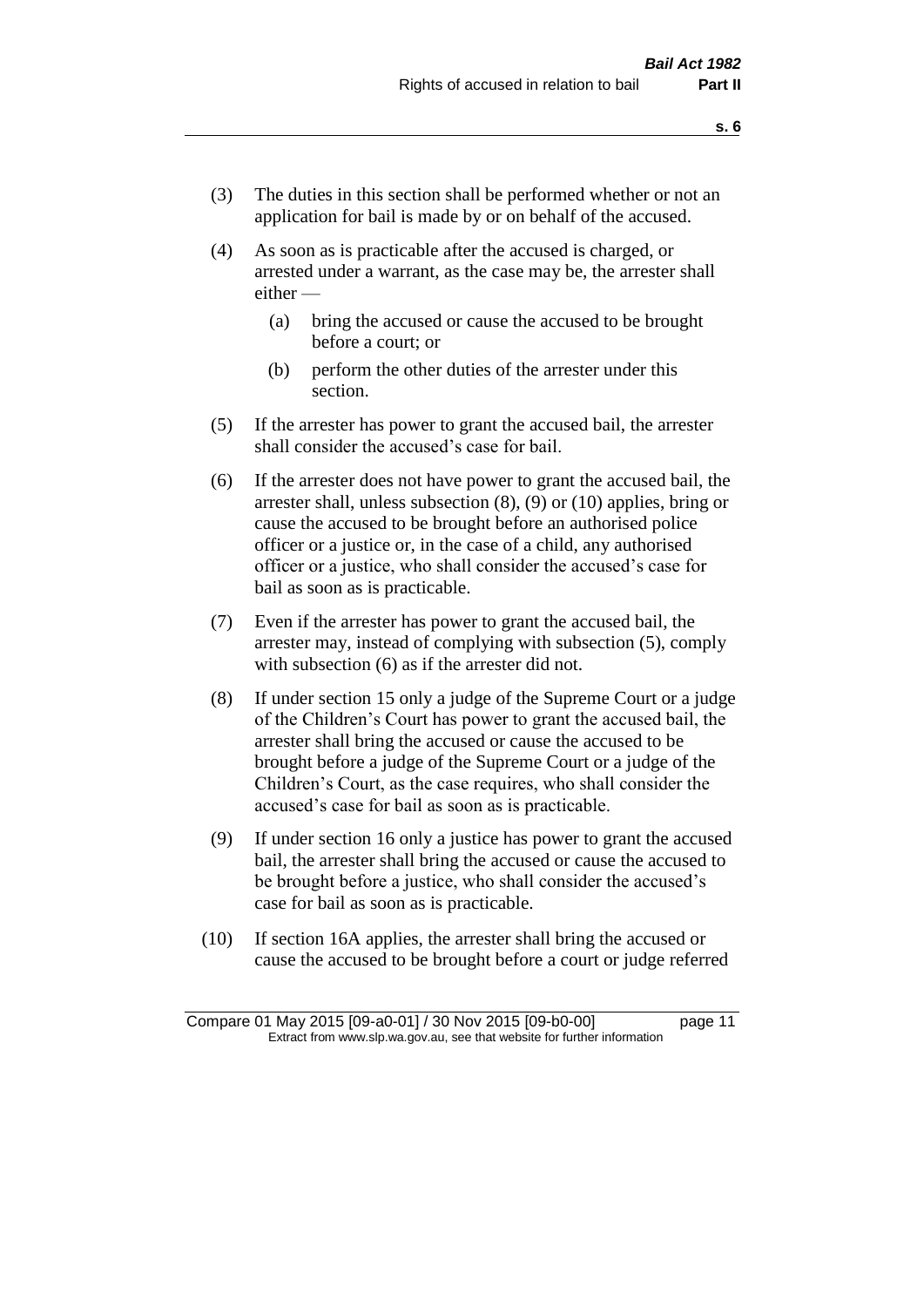**s. 6A**

to in section 16A(1), who shall consider the accused's case for bail as soon as is practicable.

*[Section 6 inserted by No. 59 of 2006 s. 4(1).]* 

#### **6A. Officials considering bail may order release without bail**

(1) In this section —

*accused* means an accused who is under arrest, other than pursuant to a warrant;

*released* means released from custody without being required to enter into, or without having entered into, a bail undertaking;

*serious offence* means an indictable offence the penalty specified by a written law for which is or includes imprisonment for 5 years or more or life;

*summary court* means the Magistrates Court or the Children's Court.

- (2) An authorised officer or justice who is considering an accused's case for bail for an initial appearance in a summary court on a charge of an indictable offence that is not a serious offence may order that the accused be served with a summons under the *Criminal Procedure Act 2004*, and released, in respect of the charge unless satisfied —
	- (a) that there are reasonable grounds to suspect the accused would not obey the summons if served with it; or
	- (b) that not releasing the accused is justified under subsection (4) or for any other reason.
- (3) An authorised officer or justice who is considering an accused's case for bail for an initial appearance in a summary court on a charge of a simple offence must order that the accused be served with a court hearing notice under the *Criminal Procedure Act 2004*, and released, in respect of the charge unless satisfied —
	- (a) that the presence of the accused when the charge is dealt with is likely to be necessary for any reason or for sentencing purposes; or

page 12 Compare 01 May 2015 [09-a0-01] / 30 Nov 2015 [09-b0-00] Extract from www.slp.wa.gov.au, see that website for further information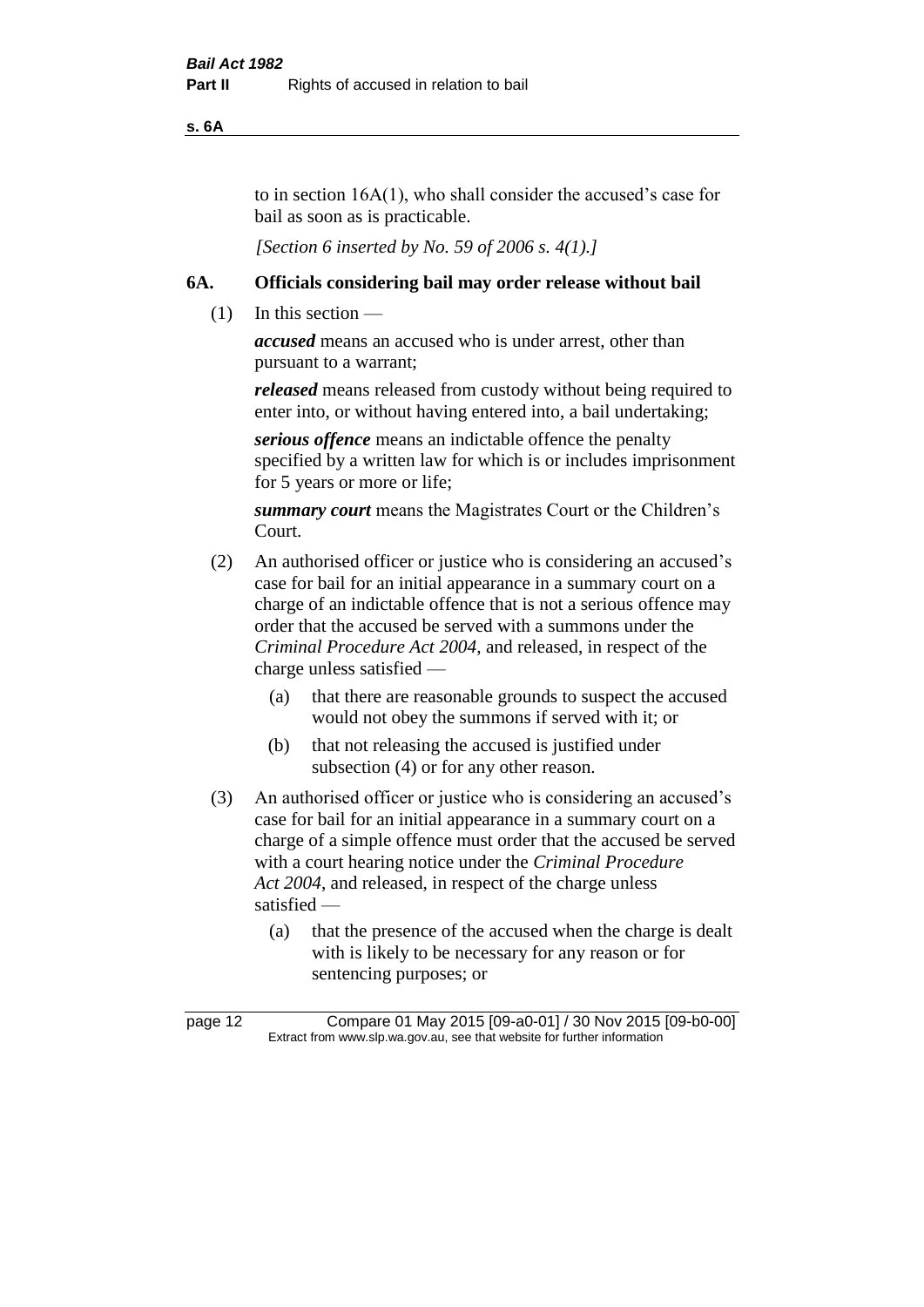- (b) that not releasing the accused is justified under subsection (4) or for any other reason.
- (4) Not releasing an accused is justified if there are reasonable grounds to suspect that if the accused were released —
	- (a) the accused
		- (i) would commit an offence; or
		- (ii) would continue or repeat an offence with which he or she is charged; or
		- (iii) would endanger another person's safety or property; or
		- (iv) would interfere with witnesses or otherwise obstruct the course of justice, whether in relation to the accused or any other person;

or

- (b) the accused's safety would be endangered.
- (5) This section does not affect the operation of section 28 or 30 of the *Criminal Procedure Act 2004*.

*[Section 6A inserted by No. 59 of 2006 s. 5.]* 

#### **7. Unconvicted accused, court to consider bail for**

- (1) Upon and following an accused's initial appearance in court for an offence every judicial officer who may thereafter order his detention or continued detention in custody before conviction for the offence is under a duty, unless section 7B, 7C or 7E applies, to consider the accused's case for bail, whether or not an application for bail is made by the accused or on his behalf.
- *[(2)-(4) deleted]*
	- (5) The operation of this section is subject to the exercise of the powers conferred by sections 7A and 9 and to the provisions of sections 10, 12 and 16(2) and clause 3A of Part C of Schedule 1.

*[Section 7 amended by No. 74 of 1984 s. 5; No. 49 of 1988 s. 80; No. 45 of 1993 s. 6; No. 84 of 2004 s. 82; No. 59 of 2006 s. 4(2); No. 6 of 2008 s. 8.]*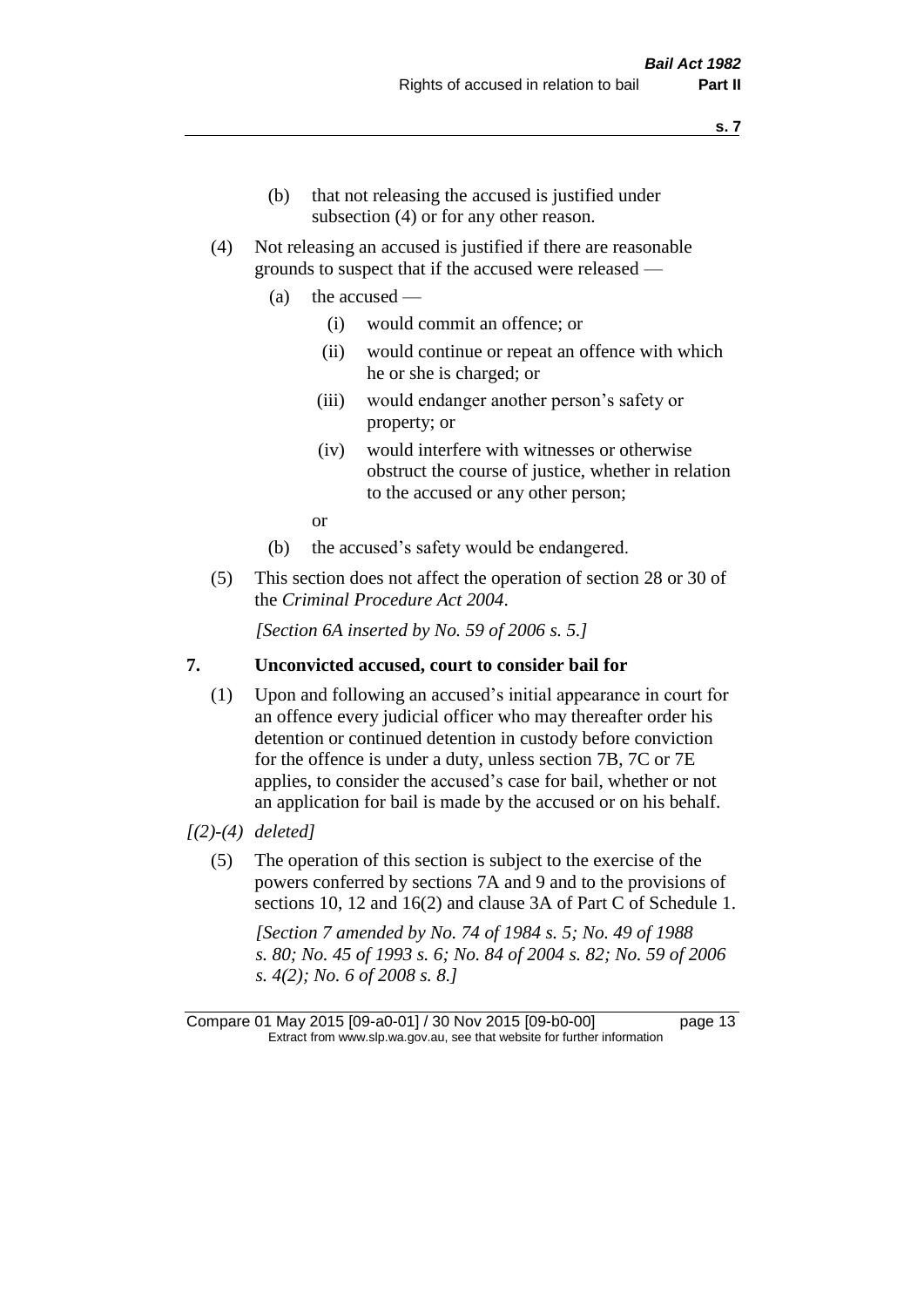**s. 7A**

#### **7A. Bail may be dispensed with by court**

- (1) A judicial officer referred to in section 7(1) may, instead of discharging the duty imposed by that subsection, dispense with the requirement for bail for an appearance in court for an offence by an accused if the judicial officer —
	- (a) has jurisdiction to do so under section 13A(1); and
	- (b) may properly do so under section 13A(2).
- (2) Where the requirement for bail is dispensed with under this section, the accused has a right to be at liberty until the accused is required to appear before a court for the offence, but subject  $to$ 
	- (a) section 59A; and
	- (b) any requirement that the accused be in custody for some other offence or reason.

*[Section 7A inserted by No. 6 of 2008 s. 9(1).]*

#### **7B. Adult accused of murder**

(1) In this section —

*judge* means a judge of the Supreme Court.

- (2) This section applies where
	- (a) an accused is in custody for an offence of murder so that under section 15 only a judge has power to grant bail; and
	- (b) the accused is not a child.
- (3) Where this section applies the accused, or a person on the accused's behalf, may make an application to a judge for bail at any time before conviction for the offence.
- (4) Upon an accused's initial appearance in court for an offence of murder, the judicial officer who may order the accused's detention in custody is under a duty to inform the accused of the right conferred by subsection (3).

page 14 Compare 01 May 2015 [09-a0-01] / 30 Nov 2015 [09-b0-00] Extract from www.slp.wa.gov.au, see that website for further information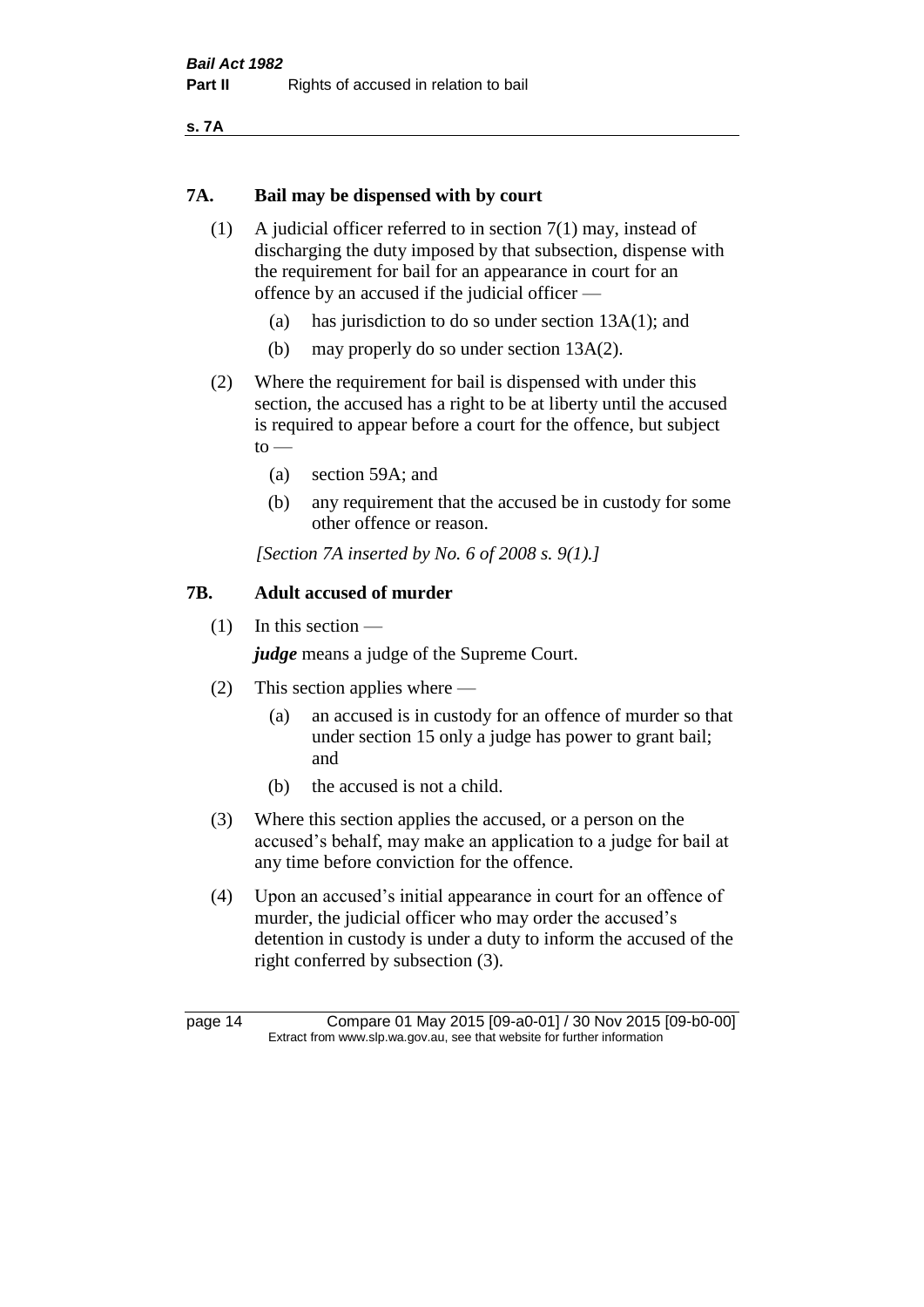- $(5)$  Where
	- (a) an accused's case for bail has been considered by a judge on an application under subsection (3); and
	- (b) bail has been refused,

the accused's case for bail shall not be considered on any subsequent occasion in the same case when the accused's continued detention may be ordered unless subsection (6) applies.

- (6) The accused's case for bail shall again be considered by a judge if the accused, or a person on the accused's behalf, applies to a judge and satisfies the judge that —
	- (a) new facts have been discovered, new circumstances have arisen or the circumstances have changed since bail was refused; or
	- (b) the accused failed to adequately present the accused's case for bail on the previous occasion.
- $(7)$  Where
	- (a) an accused's case for bail has been considered by a judge on an application under subsection (3); and
	- (b) bail has been granted,

on any subsequent appearance in the same case a judicial officer may order, notwithstanding section 15, that bail is to continue on the same terms and conditions.

(8) The accused is to be taken before a judge for the purposes of an application under this section only if the judge so orders.

*[Section 7B inserted by No. 6 of 2008 s. 9(1); amended by No. 29 of 2008 s. 24(2) and (3).]*

#### **7C. Child accused of murder**

(1) This section applies where a child accused is in custody for an offence of murder so that under section 15 only a judge of the Children's Court has power to grant bail.

Compare 01 May 2015 [09-a0-01] / 30 Nov 2015 [09-b0-00] page 15 Extract from www.slp.wa.gov.au, see that website for further information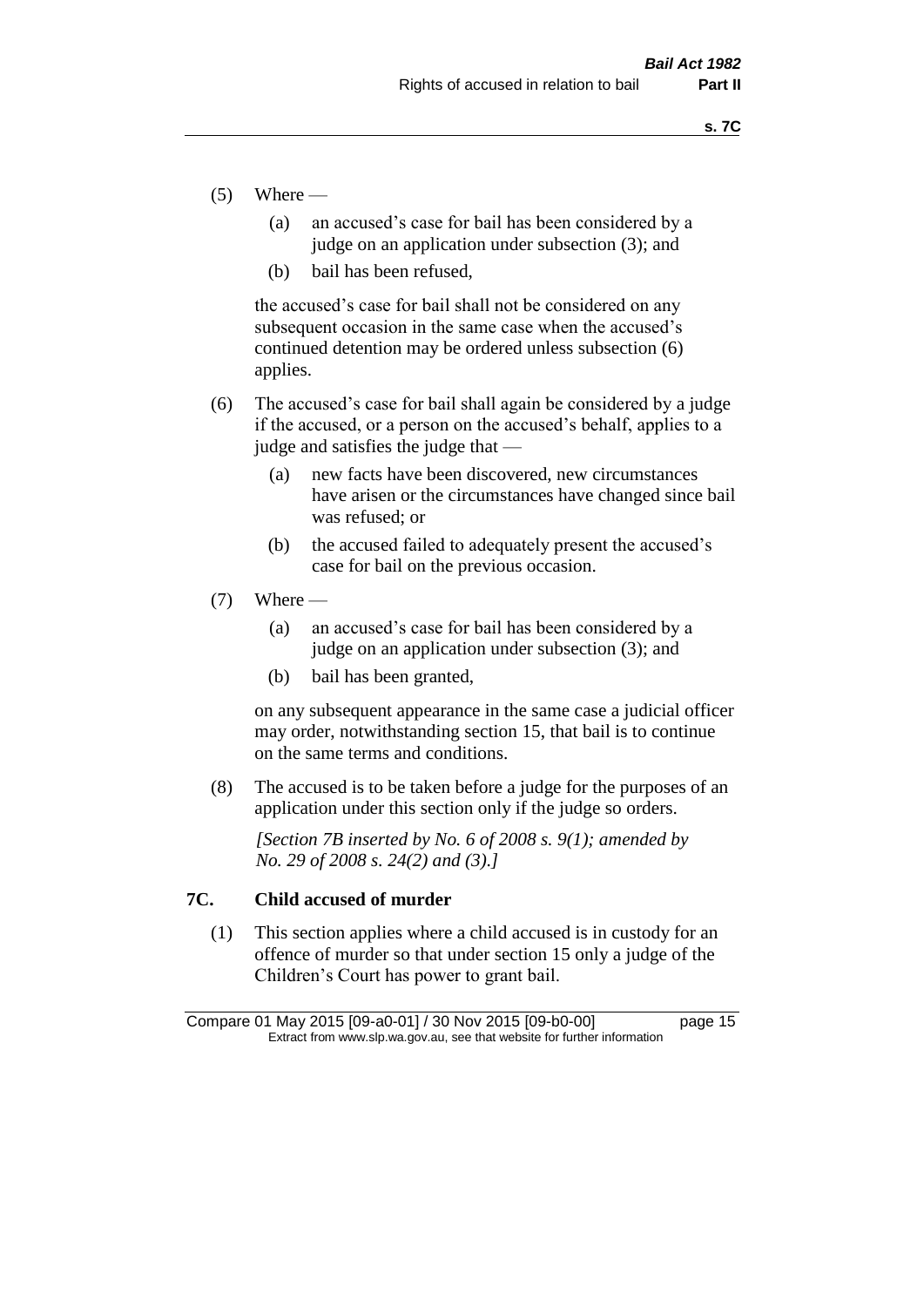**s. 7C**

- (2) Where this section applies, the judicial officer referred to in section 7(1) other than a judge of the Children's Court, shall, whether or not an application for bail is made by the accused or on the accused's behalf, cause the accused to be taken as soon as is practicable before a judge of the Children's Court for the purpose of having the accused's case for bail considered by the judge.
- (3) Notwithstanding subsection (2), where
	- (a) the duty described in that subsection has been discharged once in relation to a child accused's case for bail; and
	- (b) bail has on that occasion been refused by a judge of the Children's Court,

the accused's case for bail need not be considered on any subsequent occasion in the same case when the accused's continued detention may be ordered unless subsection (4) applies.

- (4) On a subsequent occasion the accused may apply to the judicial officer who may order the accused's continued detention for a reconsideration of the accused's case for bail on the ground  $that -$ 
	- (a) new facts have been discovered, new circumstances have arisen or the circumstances have changed since bail was refused on the occasion mentioned in subsection (3); or
	- (b) the accused failed to adequately present the accused's case for bail on that occasion.
- (5) If the judicial officer is satisfied as to one or more of those grounds the judicial officer shall cause the accused to be taken as soon as is practicable before a judge of the Children's Court for the purpose of having the accused's case for bail considered by the judge.

*[Section 7C inserted by No. 6 of 2008 s. 9(1); amended by No. 29 of 2008 s. 24(4).]*

page 16 Compare 01 May 2015 [09-a0-01] / 30 Nov 2015 [09-b0-00] Extract from www.slp.wa.gov.au, see that website for further information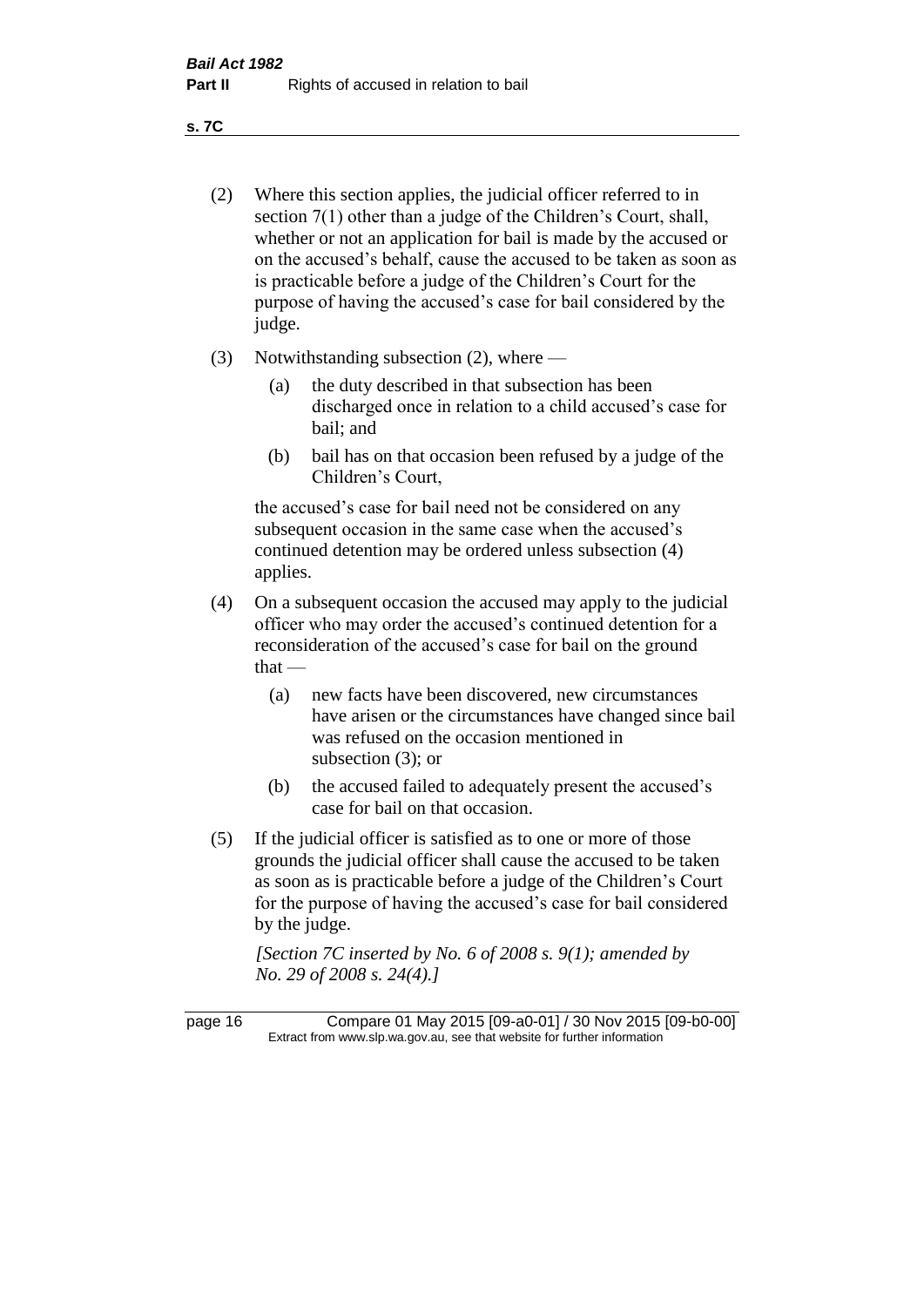#### **7D. Bail after initial decision by court, court's duty as to**

- (1) Notwithstanding section 7(1), after
	- (a) the duty described in that subsection has been discharged once in relation to an accused's case for bail; or
	- (b) a judge of the Children's Court has considered the case under section 15,

it is sufficient on any subsequent consideration of bail in the same case for a judicial officer, including a judge of the Children's Court acting under section 15, to make inquiry of the accused in terms of subsection (2).

- (2) The inquiry to be so made is  $-$ 
	- (a) whether any new fact has been discovered or new circumstance has arisen, or whether the circumstances have changed, since bail was previously granted or refused; and
	- (b) whether the accused considers that the accused failed to adequately present the accused's case for bail on a previous occasion.
- (3) Unless the judicial officer is satisfied that there is any reason of the kind mentioned in subsection (2) for not doing so, the judicial officer may adopt the decision previously made in the case, but with power to make such variations of the terms and conditions of bail as the judicial officer thinks fit.

*[Section 7D inserted by No. 6 of 2008 s. 9(1).]*

#### **7E. Bail refused for trial, court's duty during trial**

- $(1)$  Where
	- (a) an accused has been refused bail for the accused's appearance for trial for an offence; and

Compare 01 May 2015 [09-a0-01] / 30 Nov 2015 [09-b0-00] page 17 Extract from www.slp.wa.gov.au, see that website for further information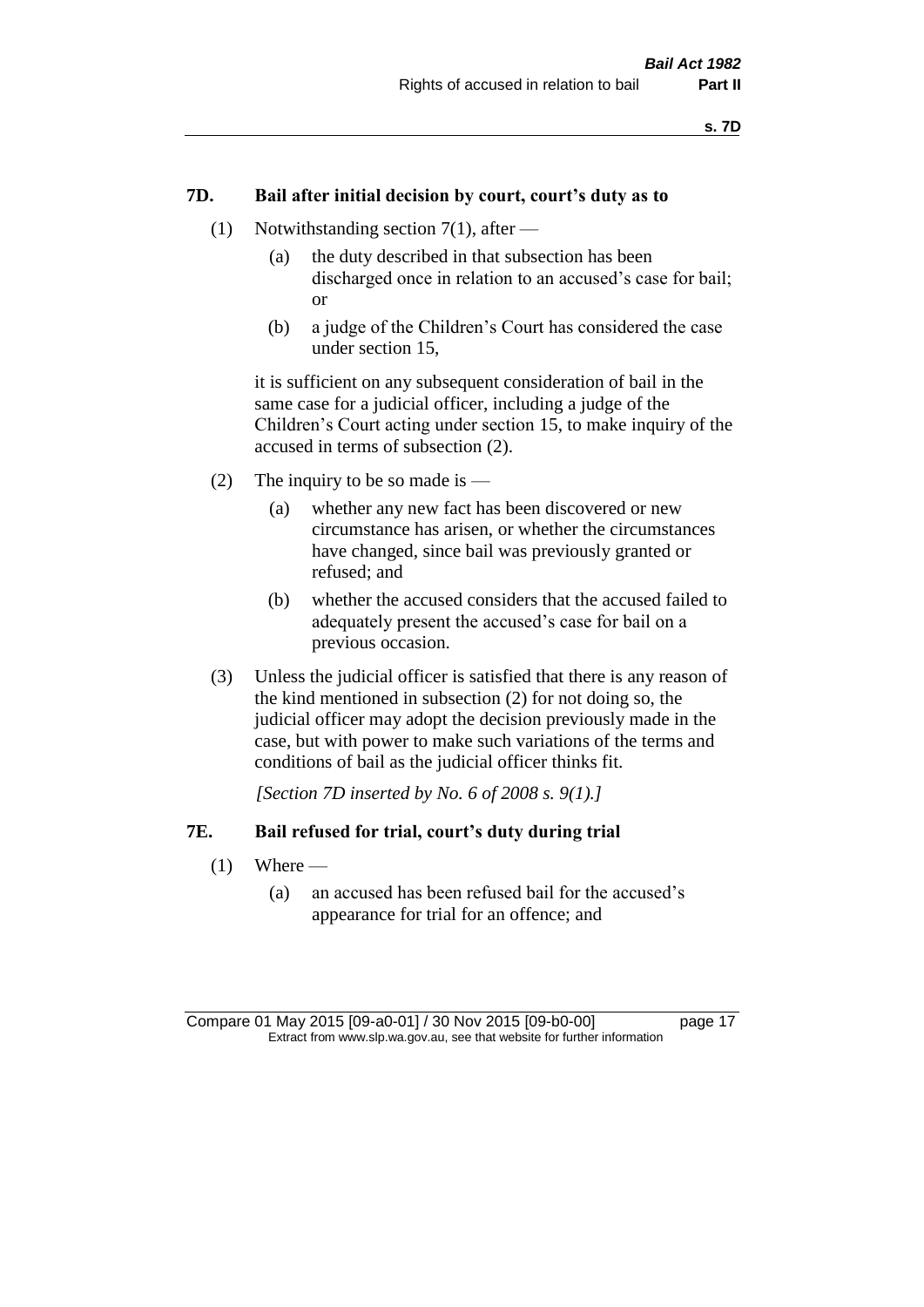**s. 7F**

(b) the trial extends beyond one day,

a judicial officer referred to in section 7(1) need not comply with that subsection unless the accused, or a person on the accused's behalf, applies for bail.

(2) In subsection  $(1)$  —

*trial* means that part of proceedings for an offence when evidence is being received by the court in respect of the offence and also extends to any time when —

- (a) legal argument is being heard; or
- (b) a judicial officer or a jury is deliberating.

*[Section 7E inserted by No. 6 of 2008 s. 9(1).]*

#### **7F. Appeal from court of summary jurisdiction, bail in case of**

- (1) If a person is in custody and an appeal has been commenced under the *Criminal Appeals Act 2004* Part 2 in connection with the decision by virtue of which the person is in custody, the person may apply for bail —
	- (a) if the appeal is to be heard and determined by the Court of Appeal or if an application has been made to the Court of Appeal for leave to appeal to the Court of Appeal — to a judge of appeal; or
	- (b) in any other case to a judge of the Supreme Court.
- (2) Bail shall not be granted to an applicant for bail under subsection (1) unless —
	- (a) the applicant has given notice of the application for bail  $to -$ 
		- (i) the Director of Public Prosecutions; or
		- (ii) the State Solicitor,
		- as the case may require; and
	- (b) that official has been given an opportunity to be heard on the application.

*[Section 7F inserted by No. 6 of 2008 s. 9(1).]*

page 18 Compare 01 May 2015 [09-a0-01] / 30 Nov 2015 [09-b0-00] Extract from www.slp.wa.gov.au, see that website for further information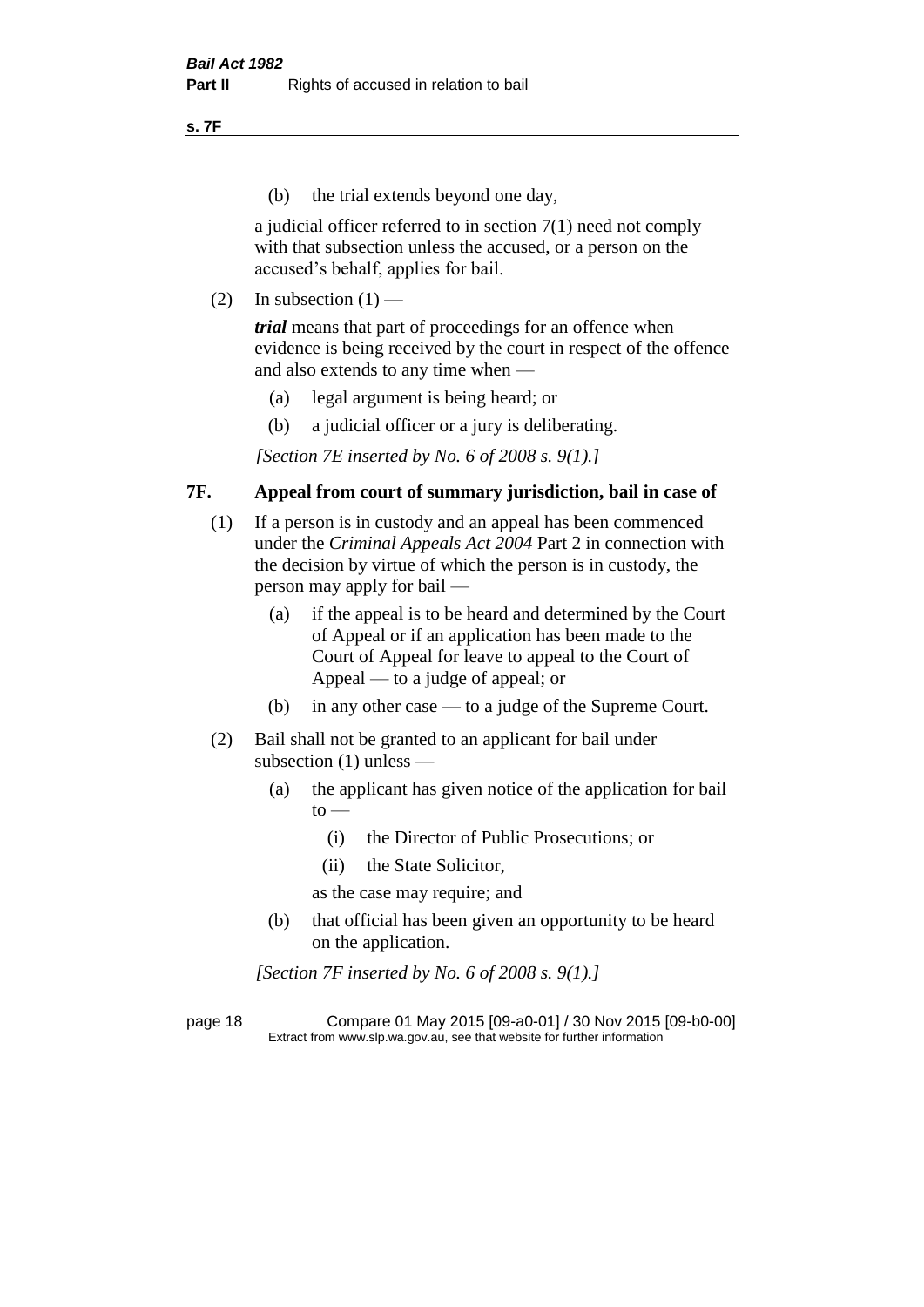#### **8. Accused to be given information, approved forms etc.**

- (1) Subject to subsection (4), a judicial officer or authorised officer who is called upon to consider an accused's case for bail, on the first occasion when it arises in relation to an offence or group of offences for which an accused is required to appear, shall ensure that the accused is, or has been, given —
	- (a) such information in writing as to the effect of this Act as is prescribed for the purposes of this paragraph; and
	- (b) an approved form for completion, designed to disclose to the judicial officer or authorised officer all information relevant to the decision; and
	- (c) where the accused is unable or insufficiently able, to read, speak or write English, such assistance as he may reasonably require in order to have communicated to him the information mentioned in paragraph (a) and complete the form referred to in paragraph (b).
- (2) After an accused case for bail has been considered once, a judicial officer or authorised officer on any subsequent consideration of bail in the same case shall —
	- (a) comply with subsection  $(1)(a)$ ; and
	- (b) either comply with subsection  $(1)(b)$  or obtain the form previously completed for the purposes of that paragraph, if any, and ensure that —
		- (i) the form is revised in order to show any changes which he is informed have occurred since it was completed; and
		- (ii) any assistance, of the kind referred to in subsection  $(1)(c)$  is given to the accused for the purpose of completing or revising the form, as the case may be.
- (3) Nothing in this section shall be read as limiting section 23.
- (3a) Notwithstanding subsection  $(1)(a)$  or  $(2)(a)$  a judicial officer or authorised officer need not comply with that paragraph if it

Compare 01 May 2015 [09-a0-01] / 30 Nov 2015 [09-b0-00] page 19 Extract from www.slp.wa.gov.au, see that website for further information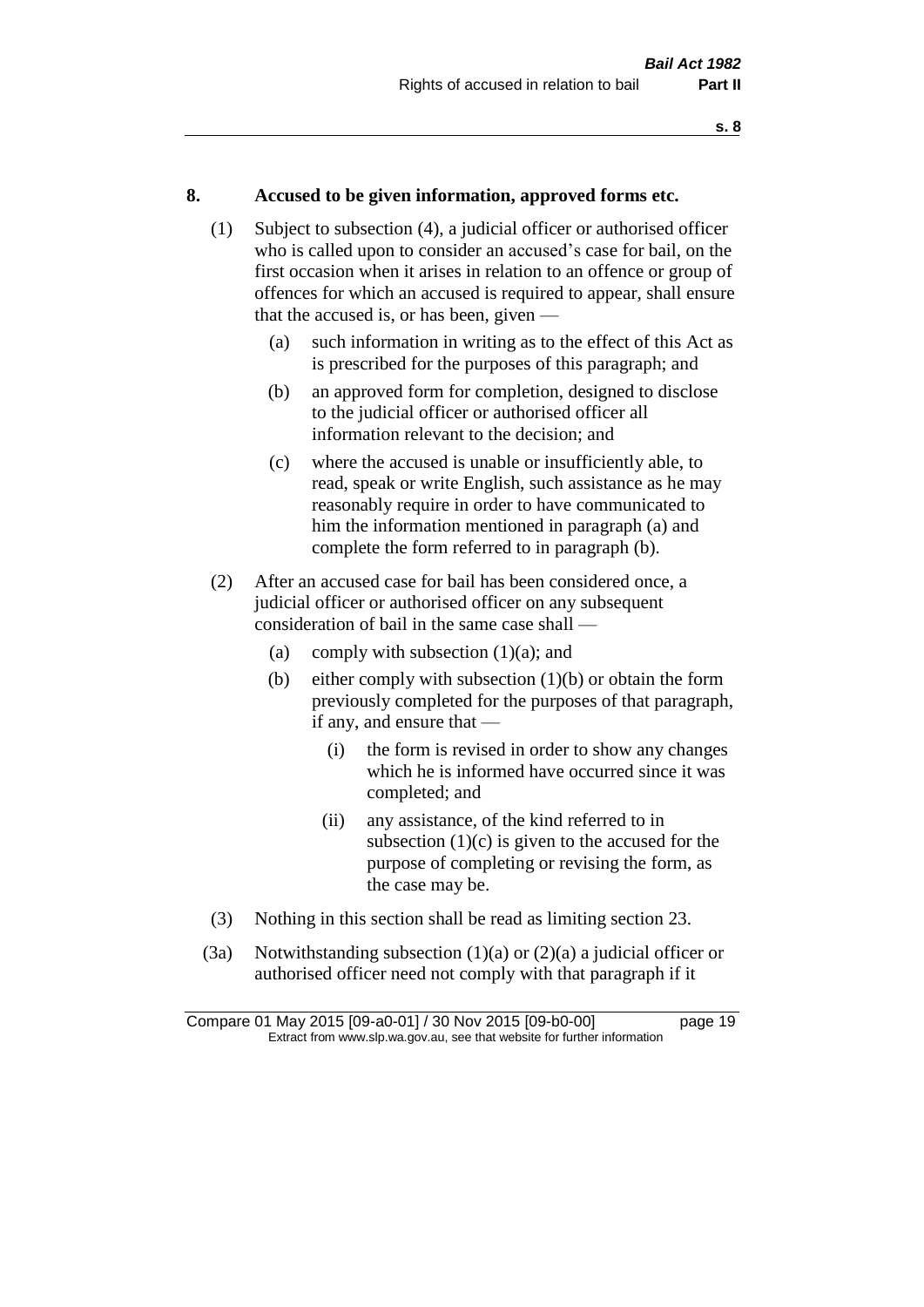appears to him that the accused's case for bail is such that bail is likely to be granted to him in accordance with this Act; but if it subsequently appears to him that bail will not be granted or that the accused is dissatisfied with any condition imposed on the grant of bail he shall then comply with that paragraph.

- (4) Notwithstanding subsection (1)(b) or (2)(b), a judicial officer or an authorised officer may dispense with completion or revision of the form referred to in those paragraphs if it appears to him  $that -$ 
	- (a) the accused's case for bail is such that bail is likely to be granted to him in accordance with this Act; and
	- (b) the information in the possession of the judicial officer or authorised officer is sufficient for his consideration of the case.
- (5) Where a person has applied for bail for an appeal as mentioned in section 7F(1), this section applies as if the consideration of bail for the appeal were a first consideration of bail for an offence.

*[Section 8 amended by No. 74 of 1984 s. 6; No. 15 of 1988 s. 6; No. 33 of 1989 s. 18; No. 84 of 2004 s. 82; No. 6 of 2008 s. 9(2) and 43(1).]* 

#### **9. Bail decision may be deferred until more information obtained**

- (1) Subject to section 26(2) of the *Young Offenders Act 1994*, a judicial officer or authorised officer who is called upon to consider a case for bail may defer consideration of the case for a period not exceeding 30 days if he thinks it is necessary —
	- (a) to obtain more information for the purpose of making a decision in accordance with this Act; or
	- (b) to take any step authorised by section  $24(1)$  or  $24A(1)$ or (2).

page 20 Compare 01 May 2015 [09-a0-01] / 30 Nov 2015 [09-b0-00] Extract from www.slp.wa.gov.au, see that website for further information

**s. 9**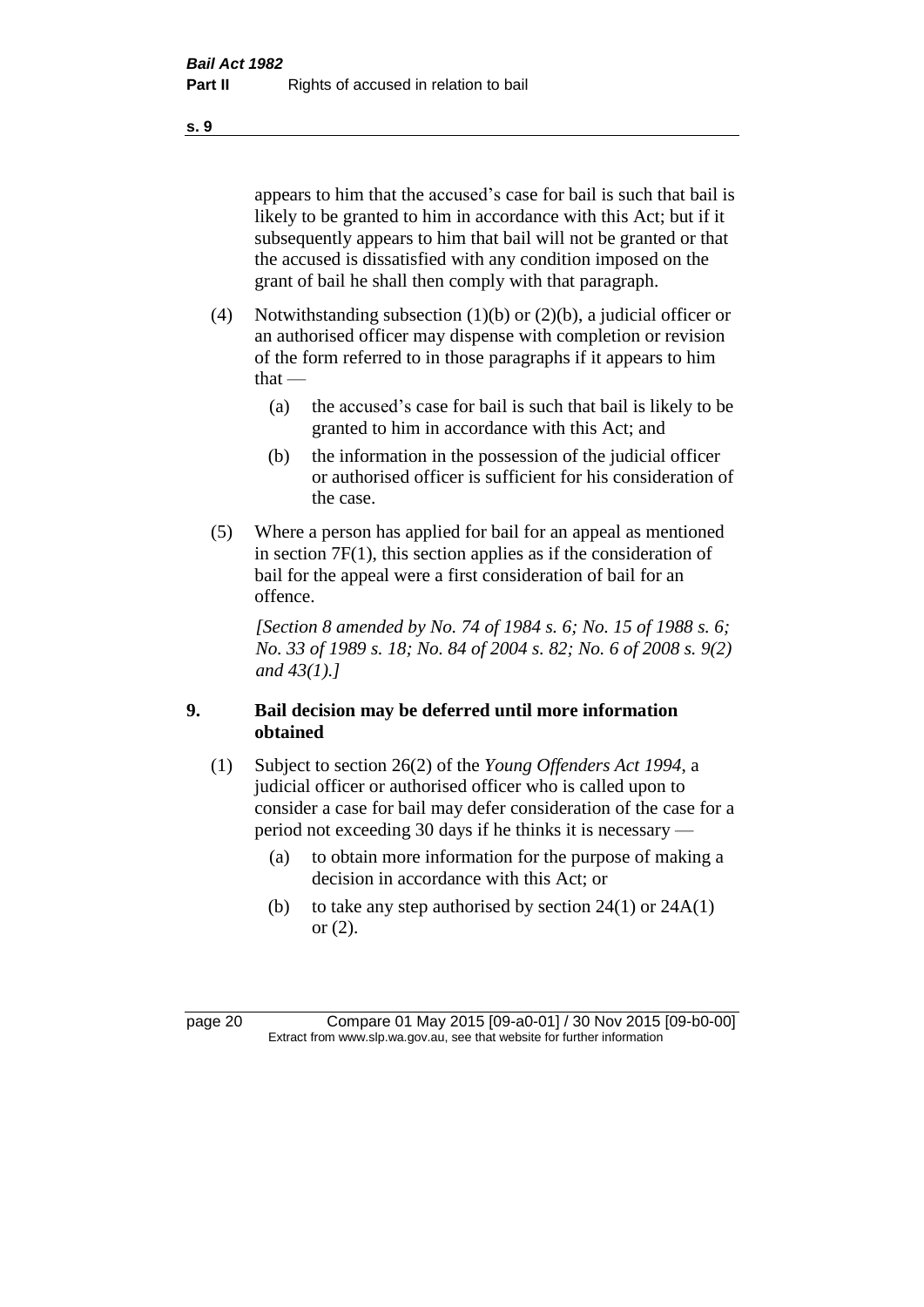(2) Nothing in this section shall be taken to limit the right of an accused to be brought before a court as soon as is practicable if he is not released on bail.

*[Section 9 amended by No. 57 of 1997 s. 21(2); No. 84 of 2004 s. 82; No. 6 of 2008 s. 10(1).]*

#### **10. Sections 5, 6 and 7 do not apply if accused imprisoned for other cause**

Notwithstanding sections 5, 6 and 7, the rights conferred on an accused and the duties imposed on police officers, authorised officers and judicial officers by those sections in respect of an appearance in court for an offence do not arise where —

- (a) the accused is in custody for some other offence or reason (including the non-payment of a sum of money); and
- (b) the police officer, authorised officer or judicial officer is satisfied that the accused is likely to remain in custody for that other offence or reason until or beyond the time for the appearance for the first-mentioned offence.

*[Section 10 amended by No. 84 of 2004 s. 82.]*

#### **11. Accused's rights following grant of bail**

- $(1)$  When
	- (a) bail has been granted to an accused for an appearance in court; and
	- (b) all conditions which are to be complied with before the release of the accused have been complied with; and
	- (c) he has entered into a bail undertaking for that appearance or his bail undertaking is deemed to be amended under section 31(3),

the accused has a right to be at liberty until he is required to appear, or to next appear, before a court, but subject to —

(d) any requirement that he be in custody for some other reason; and

Compare 01 May 2015 [09-a0-01] / 30 Nov 2015 [09-b0-00] page 21 Extract from www.slp.wa.gov.au, see that website for further information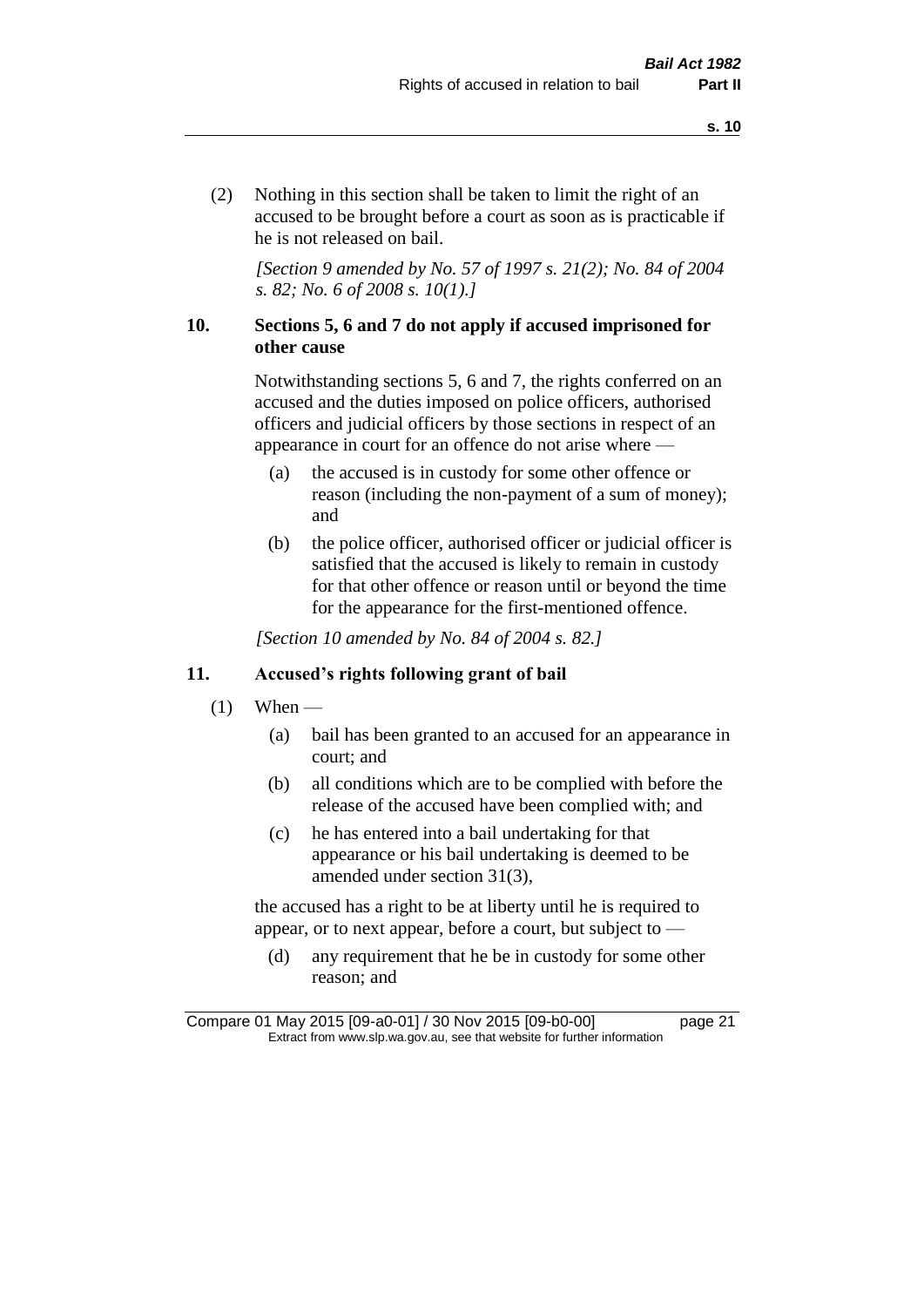- (e) the exercise of the powers in sections 14(3), 17A, 46, 50F, 54 and 55; and
- (f) the limitation mentioned in section 12.
- (2) Where the accused is in custody in a lock-up, court custody centre or prison, the right conferred by subsection (1) is also subject to the person in charge of the lock-up, court custody centre or prison either —
	- (a) signing a certificate under subsection (3); or
	- (b) receiving notice that a certificate has been signed by another person under that subsection.
- (3) After an accused becomes entitled to be at liberty as provided in subsection (1), a person referred to in section 29 may sign a certificate to that effect in the prescribed form.
- (4) The person in charge of a lock-up, court custody centre or prison in which the accused is in custody shall release the accused from custody as soon as is practicable after —
	- (a) the person in charge signs the certificate; or
	- (b) if the certificate is signed by a person other than the person in charge, the person in charge receives notice as described in subsection (2)(b).

*[Section 11 amended by No. 74 of 1984 s. 7; No. 15 of 1988 s. 7; No. 49 of 1988 s. 81; No. 45 of 1993 s. 7; No. 47 of 1999 s. 8; No. 59 of 2004 s. 141; No. 84 of 2004 s. 82; No. 6 of 2008 s. 11(1) and (2).]* 

# **12. Rights in s. 7A(2) and 11, limitations on**

The right of an accused to have his case for bail considered as soon as is practicable, his right to be at liberty as mentioned in sections 7A(2) and 11(1), and the corresponding duties created by this Part, are limited so far as is reasonably necessary for the exercise or performance by a person of any statutory power or function vested in him which requires or permits the continued custody of the accused, including the exercise of the powers set

page 22 Compare 01 May 2015 [09-a0-01] / 30 Nov 2015 [09-b0-00] Extract from www.slp.wa.gov.au, see that website for further information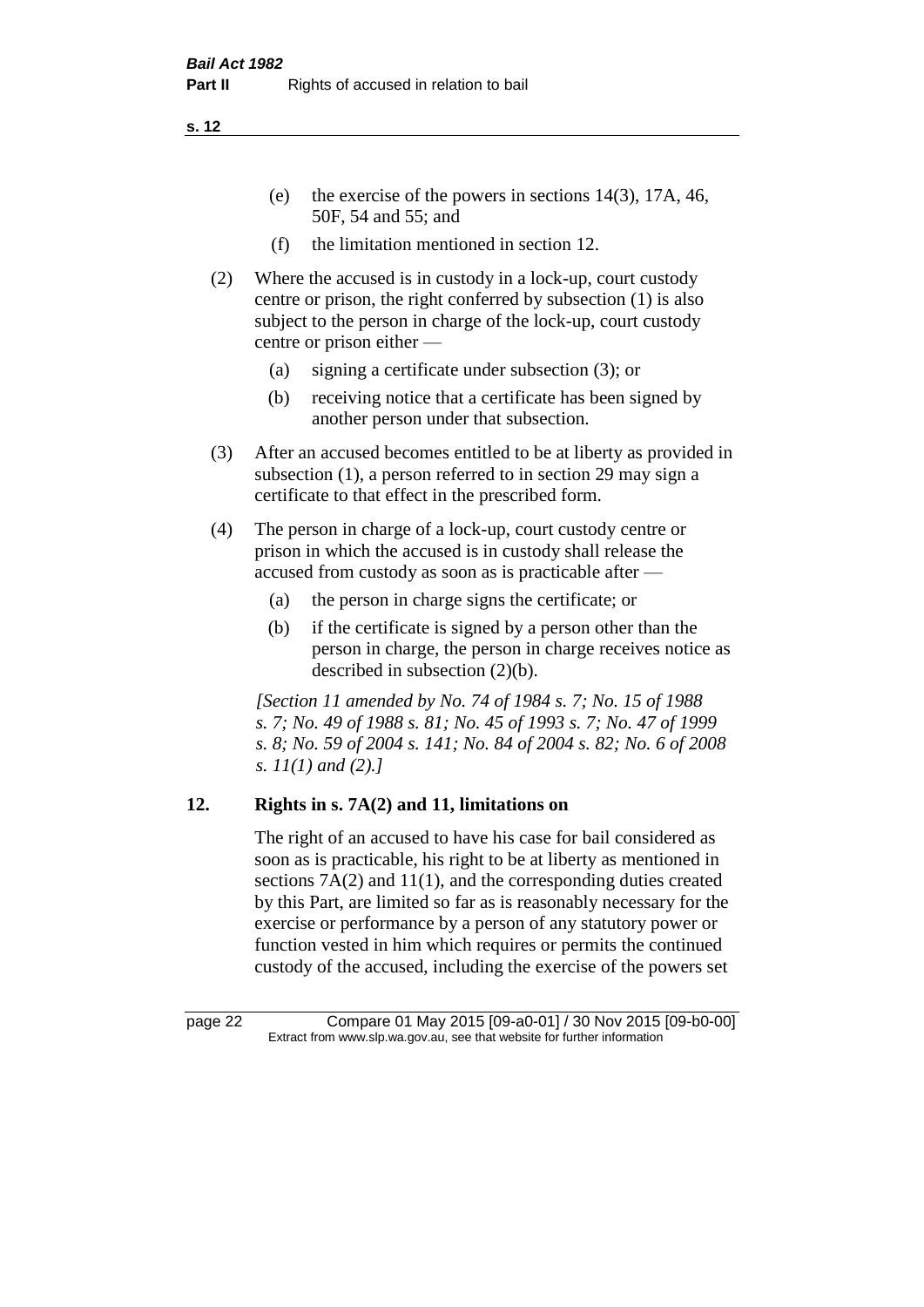out in Part 12 of the *Criminal Investigation Act 2006* and Parts 6 and 7 of the *Criminal Investigation (Identifying People) Act 2002*.

*[Section 12 amended by No. 6 of 2002 Sch. 2 cl. 1; No. 84 of 2004 s. 82; No. 59 of 2006 s. 6; No. 6 of 2008 s. 12.]*

Compare 01 May 2015 [09-a0-01] / 30 Nov 2015 [09-b0-00] page 23 Extract from www.slp.wa.gov.au, see that website for further information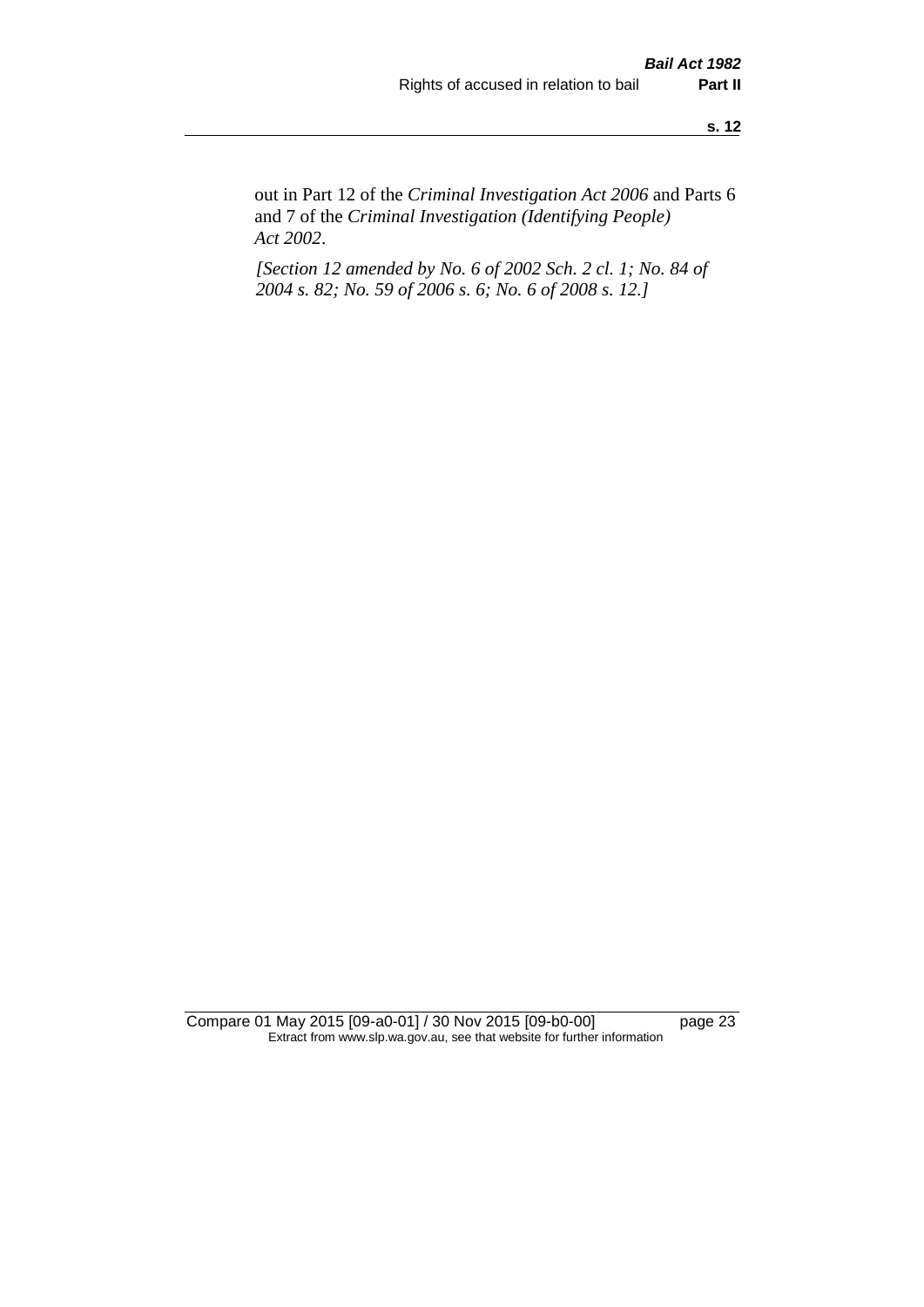# **Part III — Jurisdiction relating to bail**

*[Heading inserted by No. 6 of 2008 s. 13.]*

### **13. Jurisdiction to grant bail, who has and exercise of (Sch. 1)**

- (1) Jurisdiction to grant bail for any appearance described in the first column of Part A of Schedule 1 is vested in the judicial officer or authorised officer specified in the second column of that Part opposite thereto and shall be exercised subject to and in accordance with this Part and the further provisions in Parts B, C and D of Schedule 1.
- (2) A home detention condition shall not be imposed as a condition of bail except by a judicial officer.

*[Section 13 amended by No. 61 of 1990 s. 5; No. 45 of 1993 s. 12.]* 

#### **13A. Jurisdiction in s. 7A to dispense with bail, who has and exercise of**

- (1) Jurisdiction to dispense with the requirement for bail under section 7A for any appearance described in the first column of Schedule 1 Part A clause 2 or 3 is vested, subject to Schedule 1 Part B, in the judicial officer specified in the second column of that clause opposite that description, but Schedule 1 Part A clause 7 does not apply for the purposes of this subsection.
- (2) The jurisdiction referred to in subsection (1) is exercisable  $only$ —
	- (a) in respect of an appearance in court before conviction for an offence; and
	- (b) if it appears to the judicial officer that bail would be granted in accordance with Schedule 1 Part C clause 1 or 2 but that in the circumstances the completion of bail papers is an unnecessary imposition.
- (3) Where a judicial officer dispenses with the requirement for bail for an appearance by an accused the registrar of the court shall,

page 24 Compare 01 May 2015 [09-a0-01] / 30 Nov 2015 [09-b0-00] Extract from www.slp.wa.gov.au, see that website for further information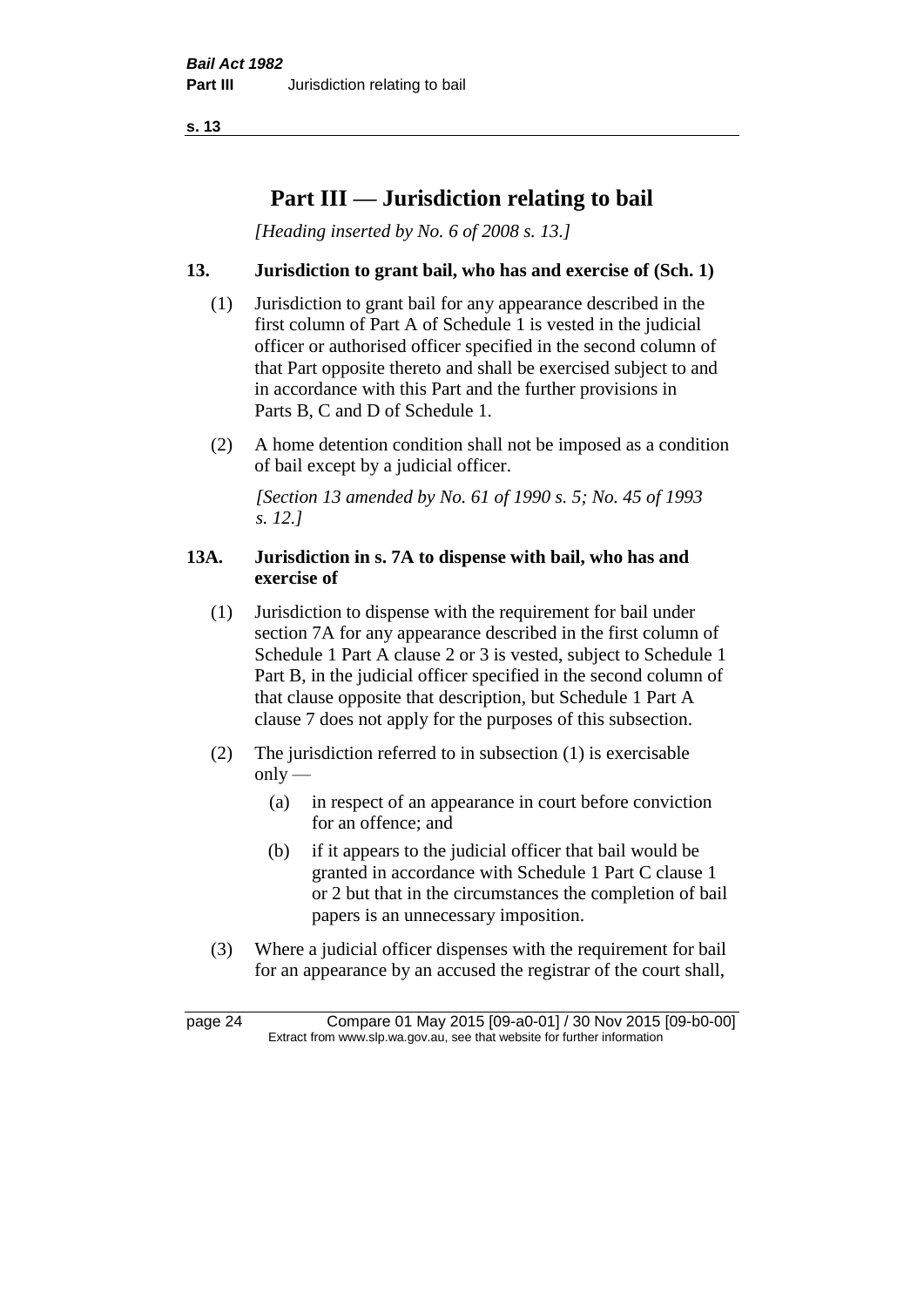in accordance with section 13B, give written notice to the accused of the time and place for the appearance.

*[Section 13A inserted by No. 6 of 2008 s. 14.]*

#### **13B. Notices under s. 13A(3), service and proof of**

- (1) A written notice to an accused under section  $13A(3)$  shall be
	- (a) given to the accused personally; or
	- (b) sent to the accused by post to the accused's address appearing in the records of the court; or
	- (c) in urgent cases or with the accused's consent, provided to the accused by electronic means in accordance with the regulations.
- (2) A person who gives, sends or provides a notice in accordance with subsection (1) shall endorse on a file copy of the notice a certificate showing —
	- (a) that the person has done so; and
	- (b) the time of doing so.
- (3) If a notice is sent by post under subsection  $(1)(b)$ , the notice is to be presumed, unless the contrary is shown, to have been received at the time when, in the ordinary course of events, it would have been delivered.
- (4) In any proceedings
	- (a) a document purporting to be a copy of a notice referred to in subsection (1) is evidence of the terms of the notice; and
	- (b) an endorsement on a copy of a notice referred to in subsection (2) purporting to be a certificate referred to in that subsection is evidence of the matters appearing in the certificate without proof of the signature of the person who made the endorsement.

*[Section 13B inserted by No. 6 of 2008 s. 14; amended by No. 20 of 2013 s. 25.]*

Compare 01 May 2015 [09-a0-01] / 30 Nov 2015 [09-b0-00] page 25 Extract from www.slp.wa.gov.au, see that website for further information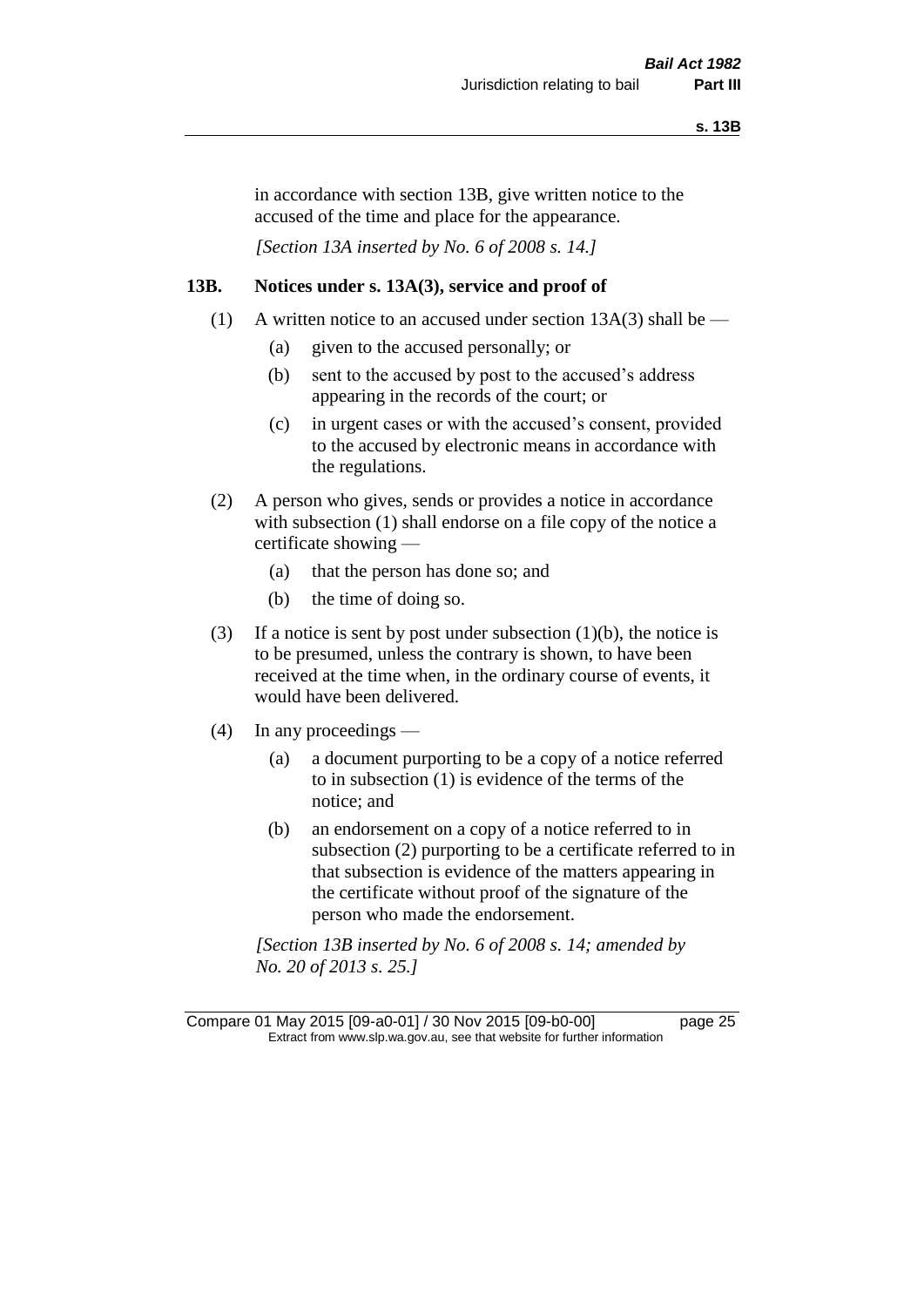#### **14. Judges, jurisdiction of**

- (1) A judge may, in accordance with this Act
	- (a) exercise a power to grant bail which is conferred upon any other judicial officer or any authorised officer by this Act; and
	- (b) revoke or vary any bail previously granted by any other such officer; and
	- (c) under section 7A dispense with the requirement for bail or revoke an existing dispensation.
- (2) Subject to subsection (2a), the jurisdiction of a judge under subsection (1) in respect of an appearance by an accused may be invoked by application made by either the prosecutor or the accused, and whether or not any other judicial officer has —
	- (a) previously granted, refused or dispensed with bail; or
	- (b) exercised any power conferred on him by section 55,

in respect of that appearance.

- (2a) After the jurisdiction under subsection (1) has been invoked once by an accused in relation to an offence or group of offences for which he is required to appear, it may not be further invoked by that accused in relation to that offence or group of offences unless the accused satisfies a judge that —
	- (a) new facts have been discovered, new circumstances have arisen or the circumstances have changed since the occasion when the jurisdiction was invoked; or
	- (b) he failed to adequately present his case for bail on that occasion.
- (3) Where under subsection (1) a judge
	- (a) revokes the bail of an accused who is at liberty, he may order that the accused be returned to custody to await the appearance for which the bail was granted;

page 26 Compare 01 May 2015 [09-a0-01] / 30 Nov 2015 [09-b0-00] Extract from www.slp.wa.gov.au, see that website for further information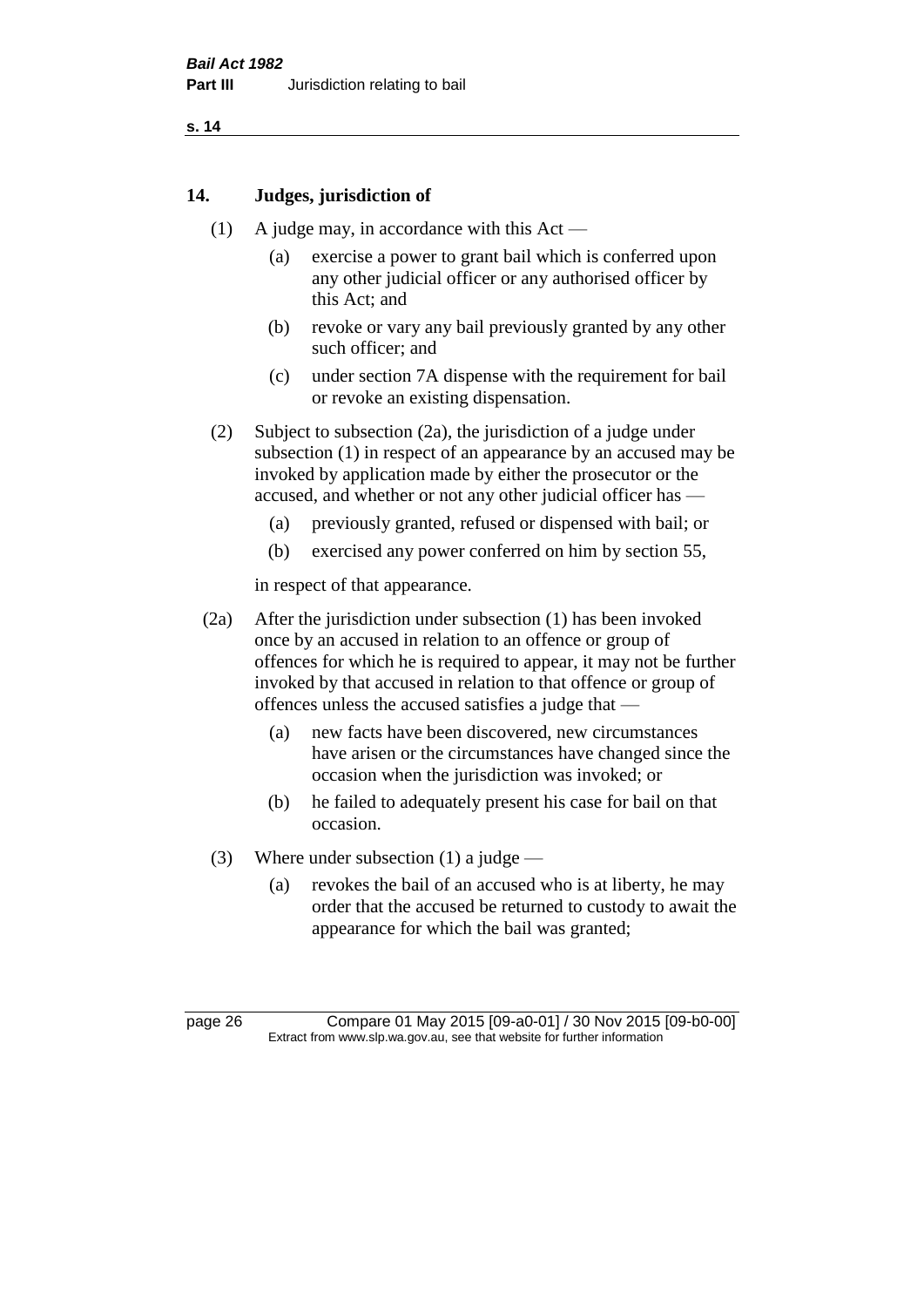and the judge may issue any warrant which may be necessary to carry such an order into effect.

- $(4)$  In this section
	- (a) references to a judge are references
		- (i) in the case of a child charged with an offence before the Children's Court, to a judge of that Court; and
		- (ii) in the case of an accused committed for trial or sentence to the District Court, to a judge of that Court; and
		- (iii) in any other case, to a judge of the Supreme Court;
		- and
	- (b) references to any other judicial officer
		- (i) in relation to the exercise of powers under this section by a judge, are references to any judicial officer whose jurisdiction is inferior to that of the judge; but
		- (ii) in relation to the exercise of powers under this section by a judge of the Supreme Court, do not include a judge of the Children's Court or a judge of the District Court.

*[Section 14 amended by No. 74 of 1984 s. 8; No. 49 of 1988 s. 82; No. 84 of 2004 s. 82; No. 6 of 2008 s. 15(1)-(4).]* 

# **15. Accused charged with murder, jurisdiction as to bail for**

- (1) Where an accused is in custody for murder, the power to grant bail shall be exercised only by a judge of the Supreme Court, or in the case of an accused who is a child by a judge of the Children's Court, except —
	- (a) where section  $31(2)(d)$  applies; or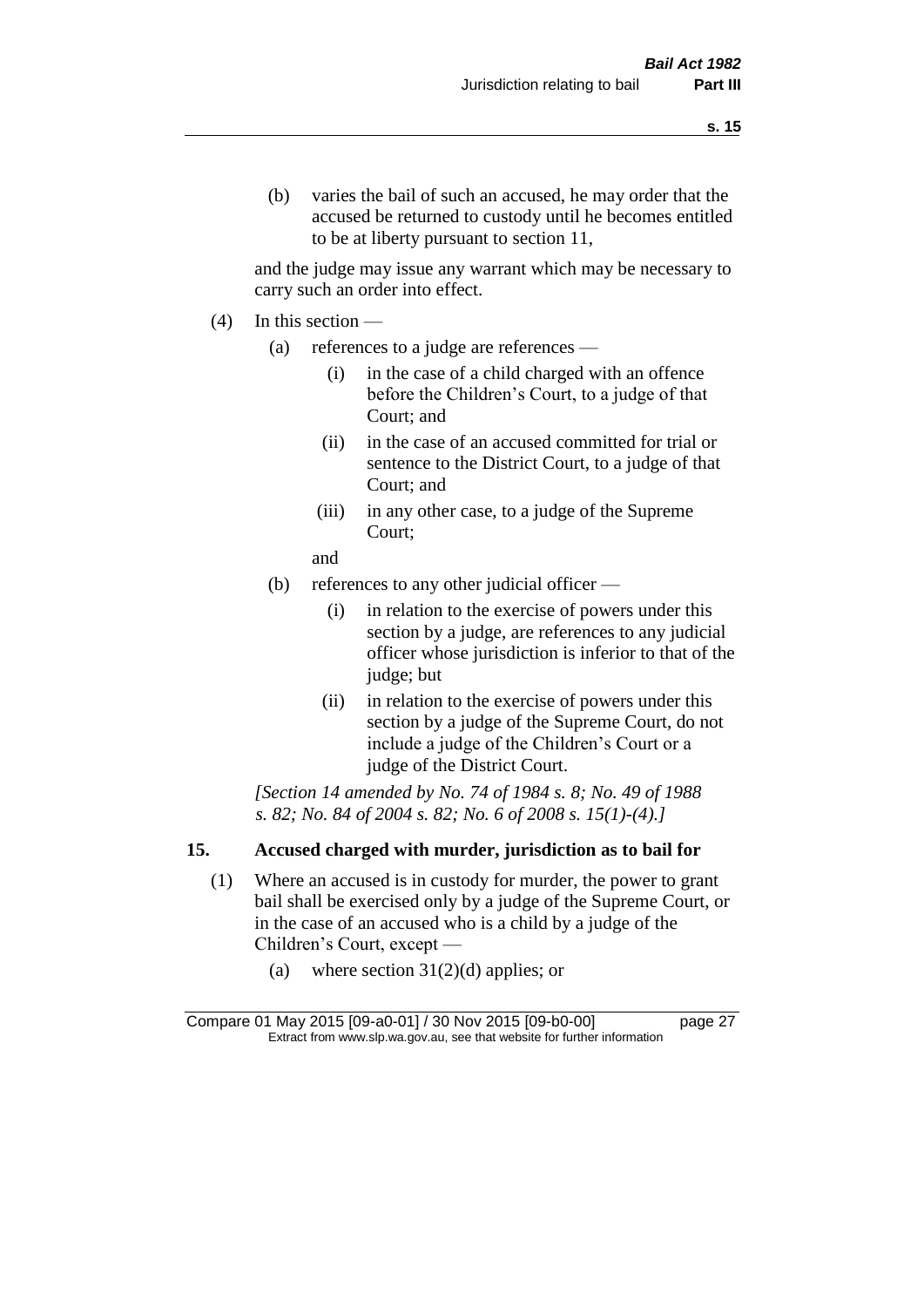**s. 15A**

- (b) to the extent that the Court of Appeal exercises its powers under Part A of Schedule 1.
- *[(2) deleted]*

*[Section 15 amended by No. 52 of 1984 s. 35; No. 74 of 1984 s. 9; No. 49 of 1988 s. 83; No. 70 of 1988 s. 45; No. 45 of 1993 s. 12; No. 45 of 2004 s. 28(4); No. 84 of 2004 s. 82; No. 29 of 2008 s. 24(5).]* 

#### **15A. Appeal against judge's decision on bail, commencment and conduct**

 $(1)$  In this section —

*bail decision* means a decision —

- (a) to grant or refuse bail; or
- (b) to vary or revoke bail; or
- (c) to dispense with the requirement for bail; or
- (d) to impose any condition on a grant of bail,

and includes a decision under section 55 or 59A(4).

- (2) The prosecutor or the accused may appeal to the Court of Appeal against a bail decision of —
	- (a) a judge of the Children's Court; or
	- (b) a judge of the District Court; or
	- (c) a judge of the Supreme Court.
- (3) The leave of the Court of Appeal is required for each ground of appeal in an appeal under this section.
- (4) The *Criminal Appeals Act 2004* section 27(2), (3) and (4) apply, with necessary modifications, as if an appeal under this section were an appeal under Part 3 of that Act.
- (5) An appeal under this section shall be commenced and conducted in accordance with this section, section 15B and rules of court made by the Supreme Court.

page 28 Compare 01 May 2015 [09-a0-01] / 30 Nov 2015 [09-b0-00] Extract from www.slp.wa.gov.au, see that website for further information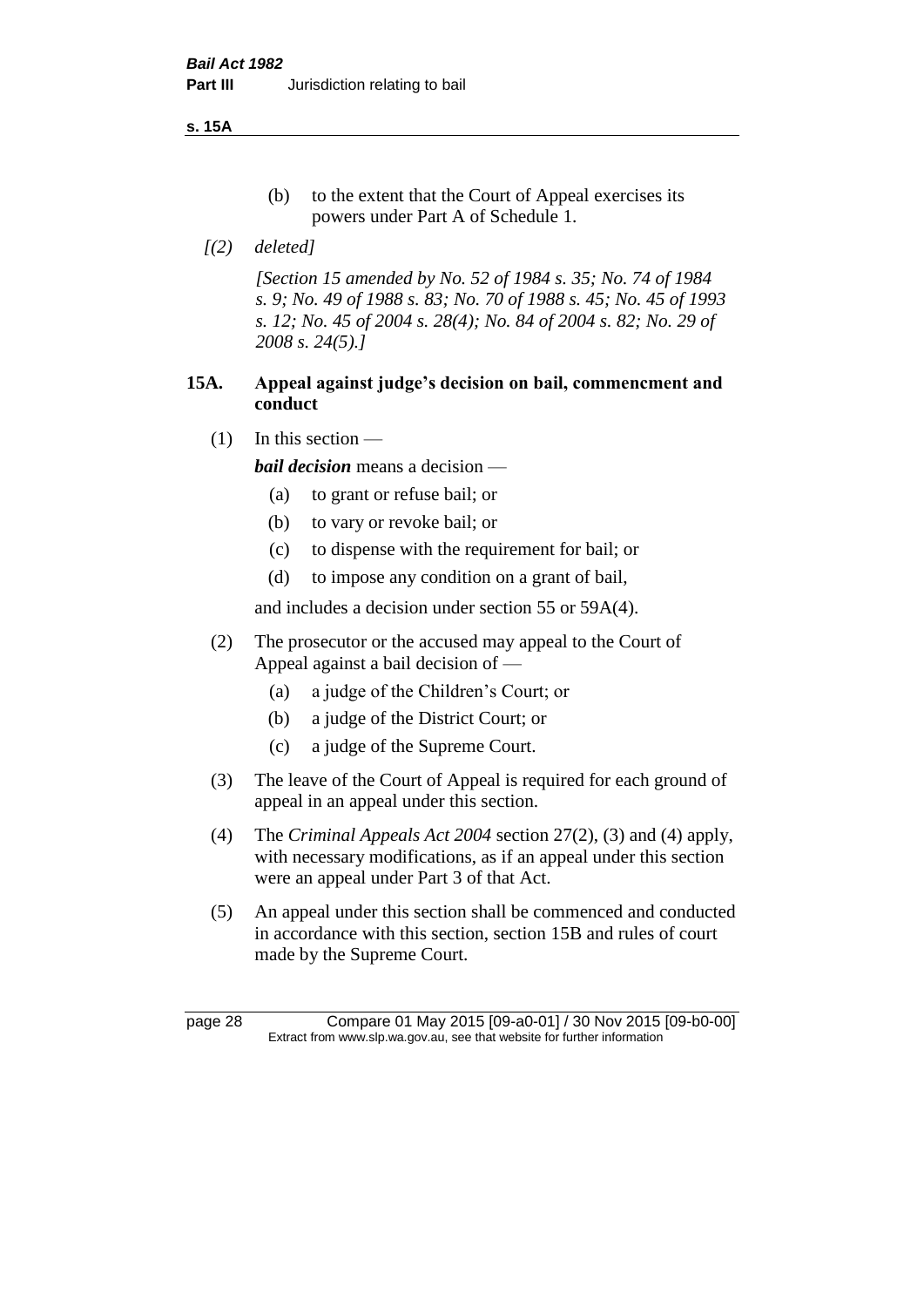- (6) An appeal under this section shall be commenced by lodging with the Court of Appeal an application for leave to appeal that sets out the grounds of the appeal.
- (7) An appeal under this section cannot be commenced later than 21 days after the date of the bail decision unless the Court of Appeal orders otherwise.
- (8) An accused who is a party to an appeal under this section and who is in custody is entitled to be present at the hearing of the appeal if the accused so requests, and any official responsible for that custody who is informed of such a request shall do what is necessary to give effect to it.
- (9) For the purposes of giving effect to a request referred to in subsection (8), arrangements may be made for the accused to appear before the Court of Appeal by means of a video link or an audio link in accordance with section 66B, unless the Court of Appeal has ordered that the accused appear before it in person.

*[Section 15A inserted by No. 6 of 2008 s. 16(1).]*

#### **15B. Appeal under s. 15A, determination**

- (1) The Court of Appeal has jurisdiction to hear and determine an appeal under section 15A.
- (2) The Court of Appeal shall determine an appeal on the material and evidence that was before the judge whose decision is the subject of the appeal.
- (3) Any decision of the Court of Appeal in relation to bail shall be made in accordance with the relevant provisions of sections 13A and 17 and Schedule 1.
- (4) Where in determining an appeal the Court of Appeal revokes the bail of an accused who is at liberty, it may order that the accused be returned to custody to await the appearance for which the bail was granted.

Compare 01 May 2015 [09-a0-01] / 30 Nov 2015 [09-b0-00] page 29 Extract from www.slp.wa.gov.au, see that website for further information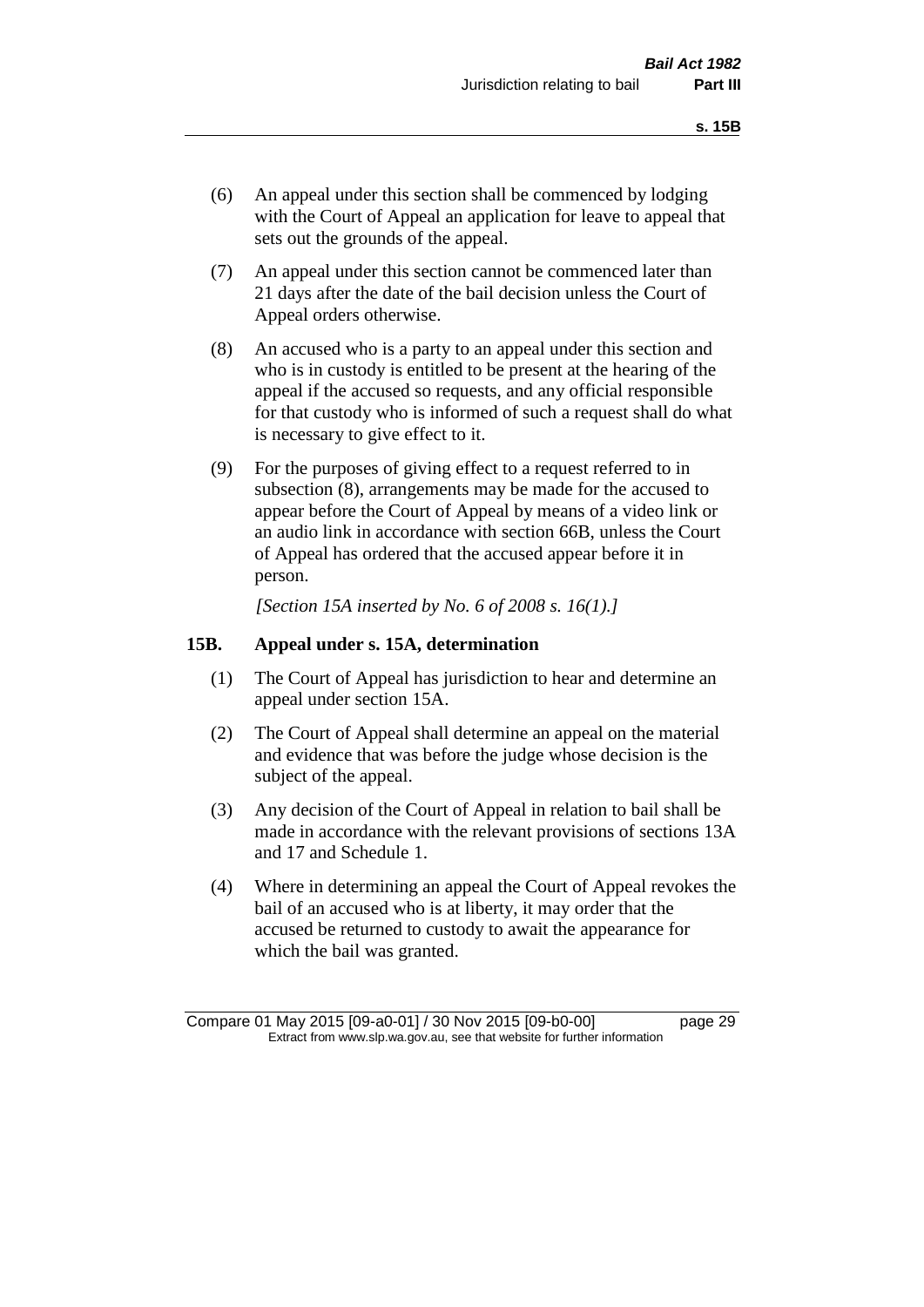- (5) Where in determining an appeal the Court of Appeal varies the bail of an accused who is at liberty, it may order that the accused be returned to custody until the accused becomes entitled to be again at liberty pursuant to section 11.
- (6) A judge of appeal may issue any warrant that may be necessary to carry into effect an order under subsection (4) or (5).

*[Section 15B inserted by No. 6 of 2008 s. 16(1).]*

#### **16. Person arrested on warrant, bail of**

- (1) Subject to sections 14 and 15 where the arrest of an accused for an offence is made pursuant to a warrant he shall not be granted bail before he is brought before a court or judicial officer as commanded by the warrant, except by a justice acting in terms of section 6(9).
- (2) Notwithstanding subsection (1) or any other provision of this Act, an accused who has been arrested pursuant to a warrant —
	- (a) issued under section 59B; or
	- (b) issued under the *Criminal Procedure Act 2004* for an offence against section 51(1) or (2),

shall not have a right to have his case for bail considered, and shall not be granted bail, before he is brought before the court as commanded by the warrant.

*[Section 16 amended by No. 59 of 2004 s. 141; No. 84 of 2004 s. 11 and 82; No. 59 of 2006 s. 4(3); No. 6 of 2008 s. 36(2).]*

#### **16A. Person arrested in urban area, restrictions on who can grant bail for in some cases**

- (1) Where this section applies to a person who has been arrested for an offence jurisdiction does not arise under section 13 until the person is brought before —
	- (a) a court constituted by or so as to include a magistrate; or

page 30 Compare 01 May 2015 [09-a0-01] / 30 Nov 2015 [09-b0-00] Extract from www.slp.wa.gov.au, see that website for further information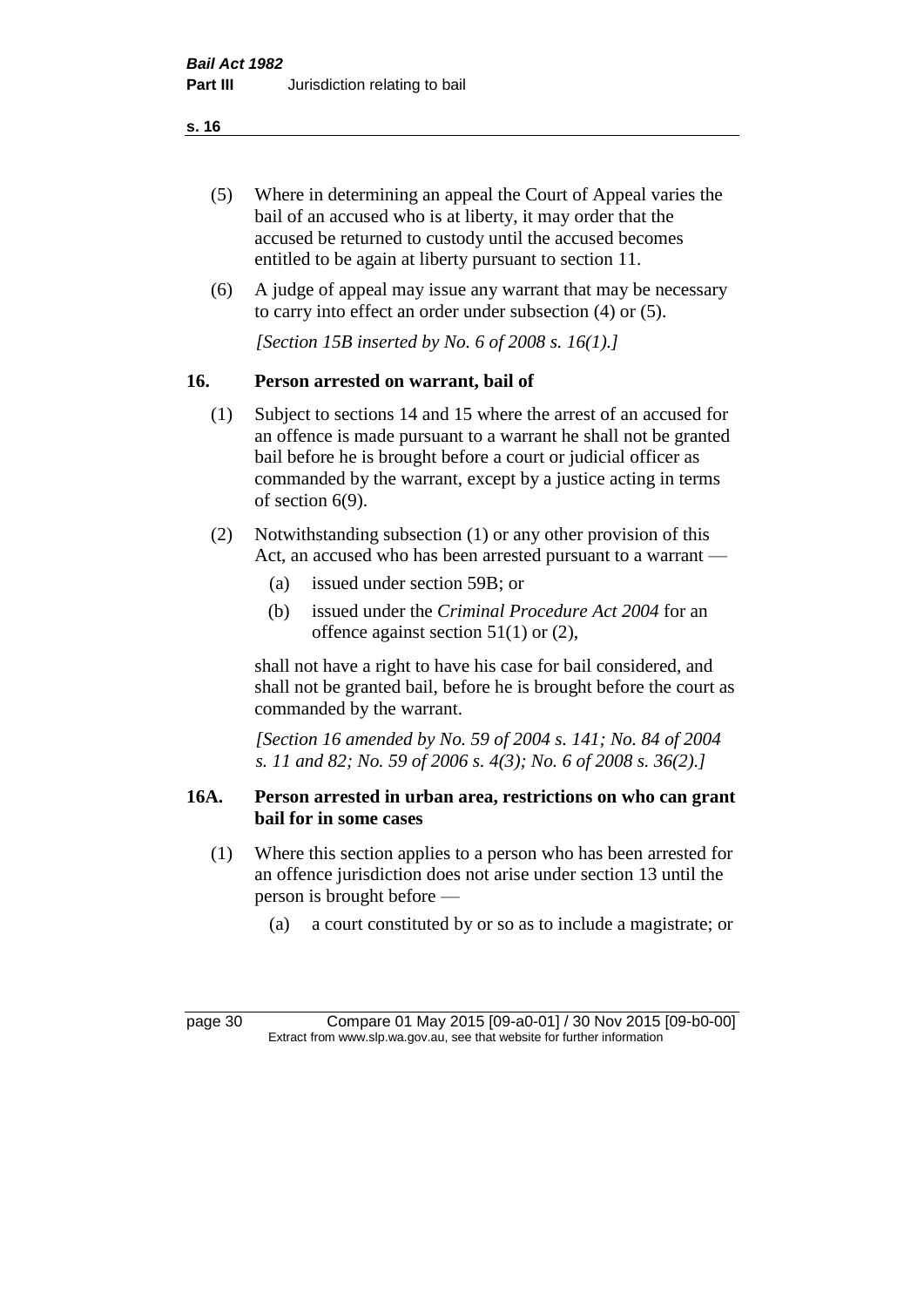- (b) where section 15 applies, a judge of the Supreme Court or a judge of the Children's Court as the case may require.
- (2) This section applies where
	- (a) a person has been arrested in an urban area for a serious offence; and
	- (b) the serious offence is alleged to have been committed while the accused was —
		- (i) on bail for; or
		- (ii) at liberty under an early release order made in respect of,

another serious offence.

- (3) This section also applies where a person has been arrested in an urban area for an offence against section 61(1) of the *Restraining Orders Act 1997* (which creates offences for breaches of violence restraining orders).
- (4) In this section —

*urban area* means —

- (a) the metropolitan region as defined in the *Planning and Development Act 2005* and any prescribed area that adjoins that region; and
- (b) any other prescribed area of the State, being the whole or part of, or an area adjoining, a local government district under the *Local Government Act 1995* that is designated under that Act as a city or a town.

*[Section 16A inserted by No. 54 of 1998 s. 6(1); amended by No. 38 of 2004 s. 59; No. 84 of 2004 s. 82; No. 38 of 2005 s. 15.]*

# **17. Conditions on bail which may be imposed**

(1) A judicial officer or authorised officer may impose conditions on a grant of bail only to the extent that he is authorised to do so by clause 2(3)(c) of Part C and Part D of Schedule 1.

Compare 01 May 2015 [09-a0-01] / 30 Nov 2015 [09-b0-00] page 31 Extract from www.slp.wa.gov.au, see that website for further information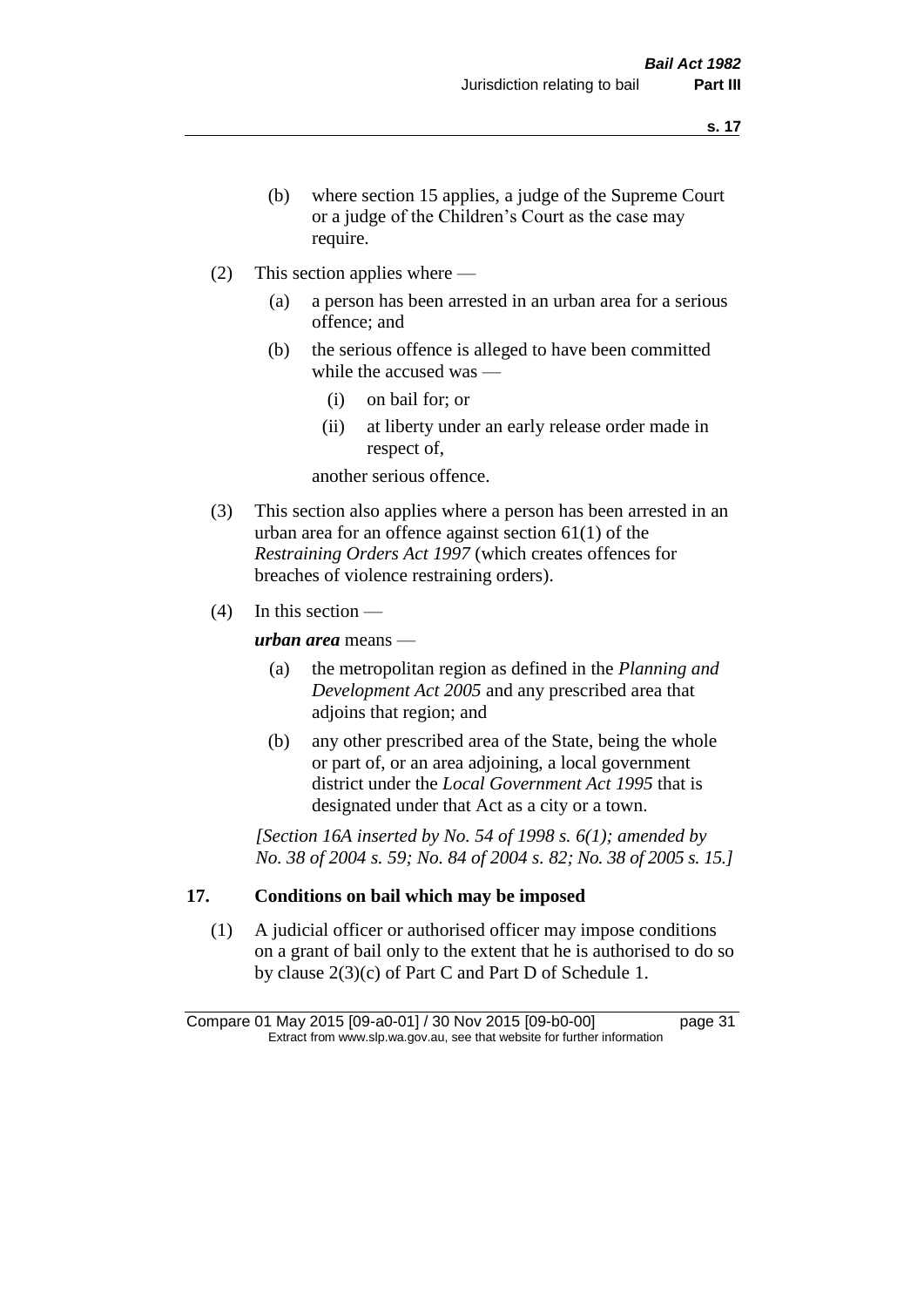**s. 17A**

(2) Conditions imposed on a grant of bail shall not be any more onerous on the accused than the judicial officer or authorised officer considers is required in the public interest having regard to the nature of the offence for which the accused is in custody and the circumstances of the accused.

*[Section 17 amended by No. 45 of 1993 s. 8 and 12; No. 84 of 2004 s. 82.]* 

# **17A. Child on bail, changing responsible person for (Sch. 1 Pt. C cl. 2)**

- (1) Where this section applies, an authorised police officer may
	- (a) cancel an undertaking of the kind described in clause 2(3)(c) of Part C of Schedule 1; and
	- (b) approve of another person as a responsible person within the meaning in that clause; and
	- (c) detain the accused or order his detention until the person so approved enters into an undertaking of the kind mentioned in paragraph (a).
- (2) Subsection (1) applies where
	- (a) a person has entered into an undertaking referred to in paragraph (a) of that subsection; and
	- (b) a judicial officer when granting bail ordered that the person may under this section be released from the undertaking by an authorised police officer; and
	- (c) the person wishes to be so released.
- (3) A police officer may, for the purpose of the exercise of the powers in subsection (1), take into custody a child accused who has been released on bail.
- (4) If the police officer is not an authorised police officer he shall, as soon as is practicable, bring the accused before an authorised police officer for the purpose referred to in subsection (3).

page 32 Compare 01 May 2015 [09-a0-01] / 30 Nov 2015 [09-b0-00] Extract from www.slp.wa.gov.au, see that website for further information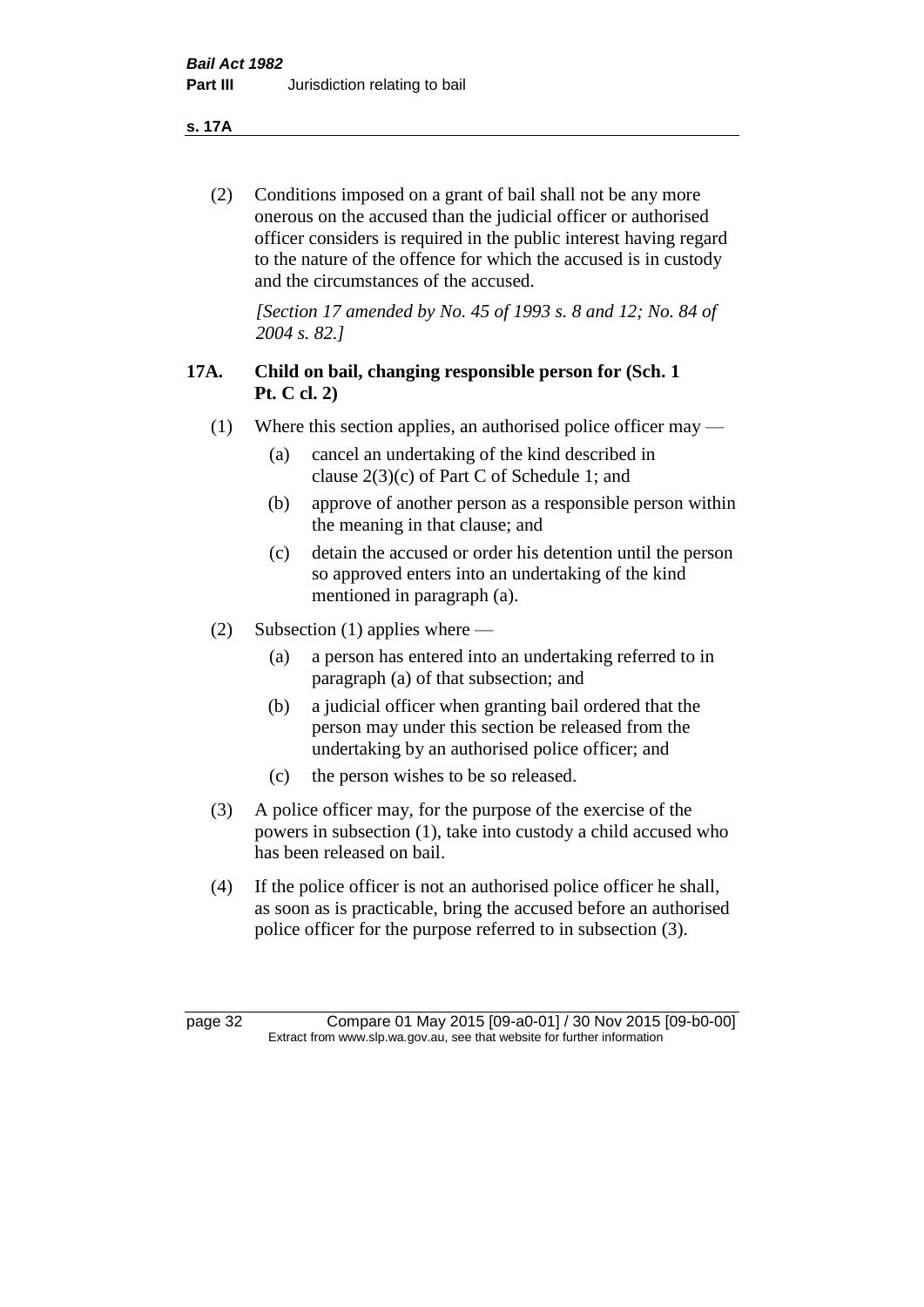(5) After an undertaking has been entered into as mentioned in subsection  $(1)(c)$ , the accused, subject to this Act, has a right to be at liberty until he is required to appear before a court.

*[Section 17A inserted by No. 45 of 1993 s. 9; amended by No. 84 of 2004 s. 82.]* 

*[18-19. Deleted by No. 59 of 2006 s. 7(1).]*

Compare 01 May 2015 [09-a0-01] / 30 Nov 2015 [09-b0-00] page 33 Extract from www.slp.wa.gov.au, see that website for further information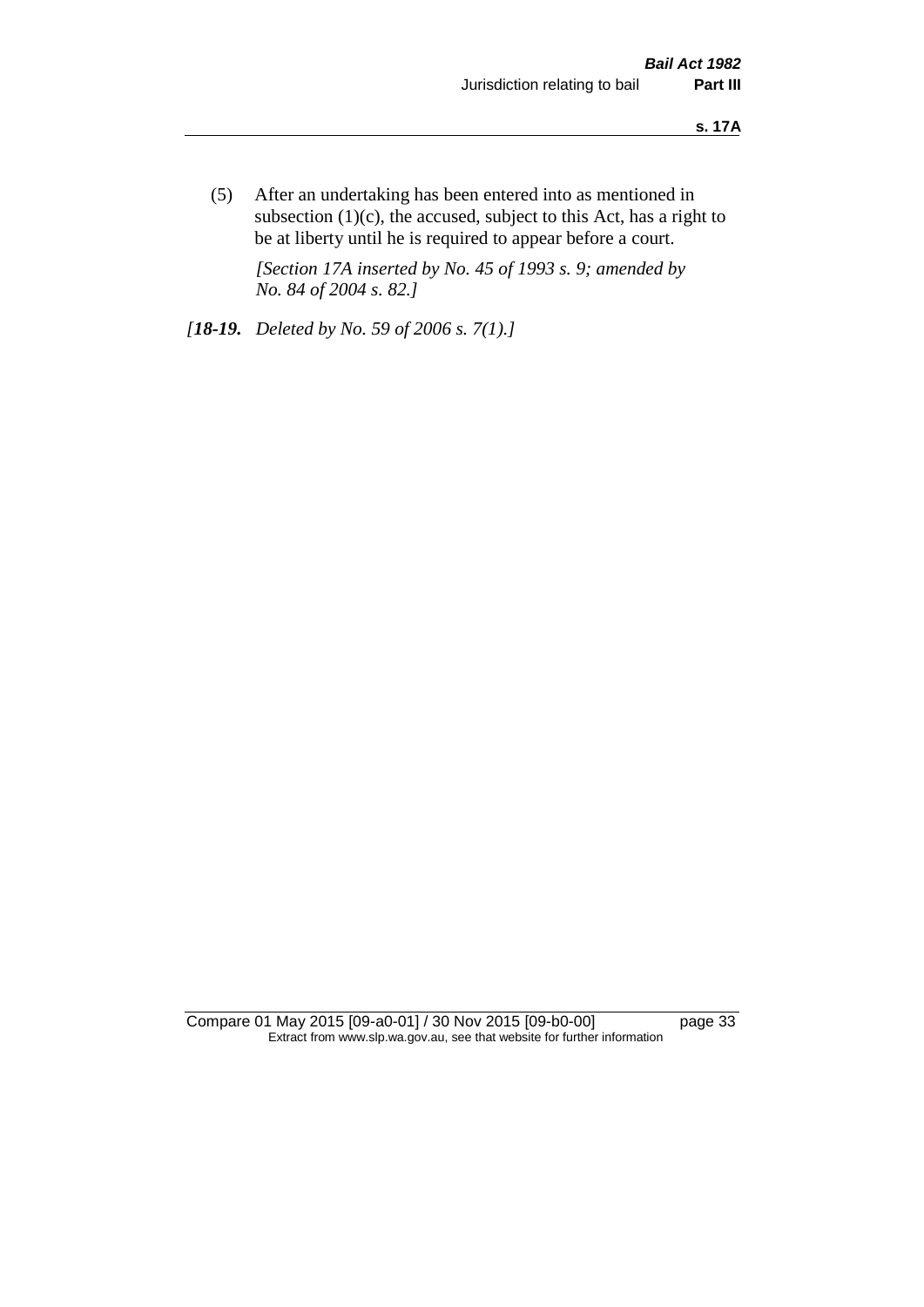# **Part IV — Hearing of case for bail, parties, and evidence**

### **20. Bail hearing for indictable offence, court may restrict publication or hold in private**

- (1) On the consideration by a judicial officer of a case for bail of an accused who is charged with an offence triable by jury, the judicial officer may, to avoid prejudice to either party, exercise the powers described in subsection (2), but shall only exercise the power in paragraph (b) thereof if he considers that the exercise of the power in paragraph (a) is not, on its own, likely to be sufficient to avoid prejudice.
- (2) The powers referred to in subsection (1) are to order
	- (a) that no report, or summary, of any statement, or of any specified statement, made or furnished at the hearing shall be published by any means;
	- (b) that the bail application be heard *in camera*.
- (3) Where an order is made under subsection (2)(a), no report, or summary, of any statement referred to in that paragraph shall be published by any means —
	- (a) if the offence is one that may be tried on indictment, before a court decides that it is to be tried on indictment; or
	- (b) if the accused is discharged from further proceedings upon the prosecution notice or indictment brought against him for the offence, before he is so discharged; or
	- (c) if the accused is tried on indictment for the offence, before the trial is ended.
- (4) A person who, except with lawful excuse, fails to comply with an order made under this section commits an offence.

Penalty: \$1 000.

*[Section 20 amended by No. 50 of 2003 s. 37(2); No. 4 of 2004 s. 58; No. 84 of 2004 s. 11 and 82.]*

page 34 Compare 01 May 2015 [09-a0-01] / 30 Nov 2015 [09-b0-00] Extract from www.slp.wa.gov.au, see that website for further information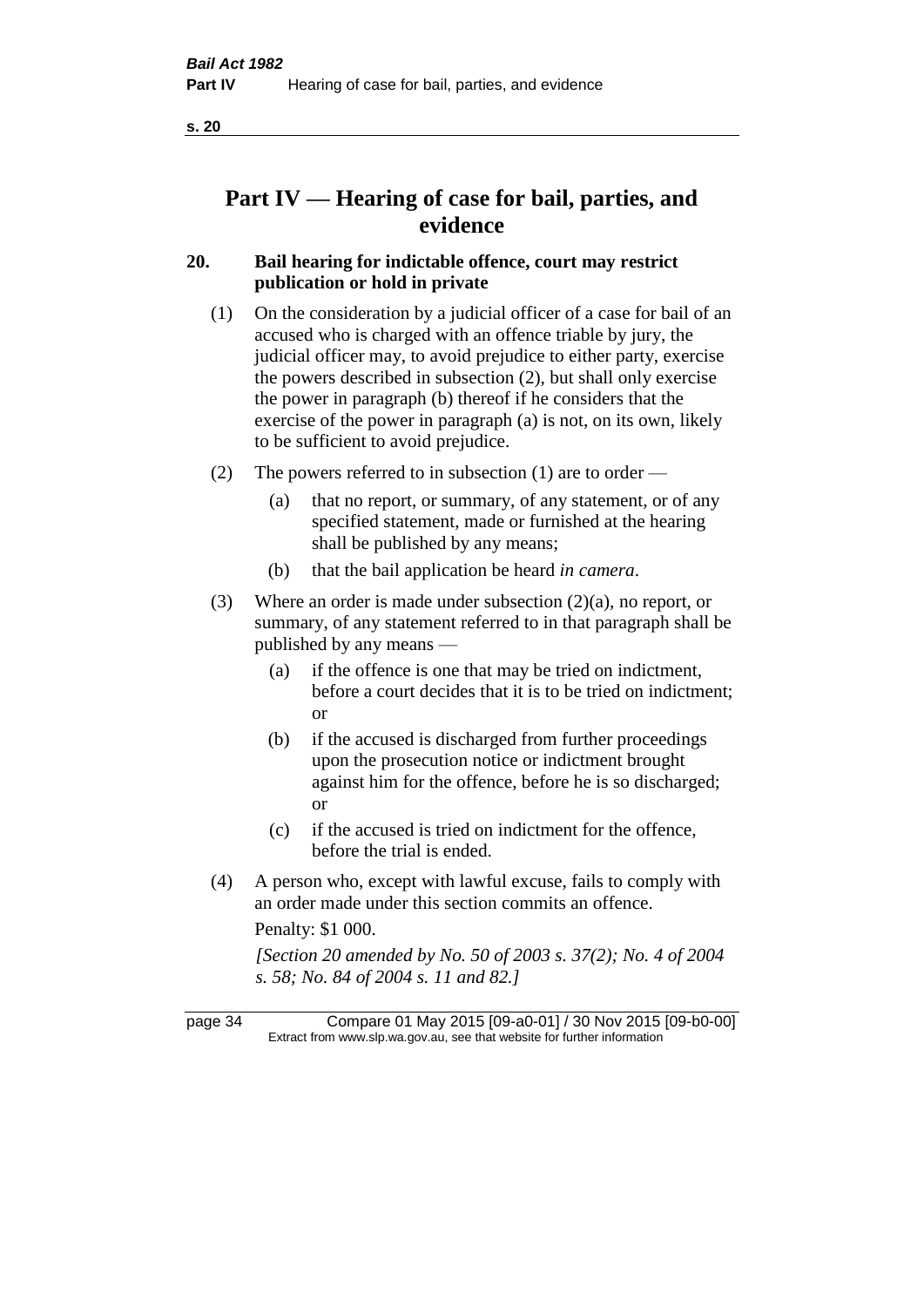# **21. Parties to bail proceedings**

- (1) The parties to proceedings on a case for bail are the prosecutor and the accused and, subject to subsection (2), no other person shall be a party to, or be represented at, the proceedings.
- (2) Nothing in subsection (1) affects the right of
	- (a) the Attorney General to apply for leave, or be an appellant, under Part 2 of the *Criminal Appeals Act 2004*; or
	- (b) the Director of Public Prosecutions or the State Solicitor to receive notice and be heard under section 7F(2); or
	- (c) an officer referred to in section 33 of the *Children's Court of Western Australia Act 1988* to be present at and participate in proceedings concerning a child under that section.

*[Section 21 amended by No. 15 of 1988 s. 9; No. 49 of 1988 s. 84; No. 33 of 1989 s. 18; No. 31 of 1993 s. 7; No. 65 of 2003 s. 88(3); No. 59 of 2004 s. 141; No. 84 of 2004 s. 11 and 82; No. 6 of 2008 s. 9(3).]* 

#### **22. Evidence at bail hearings**

A judicial officer or authorised person may in considering any case for bail receive and take into account such information as he thinks fit whether or not the same would normally be admissible in a court of law.

#### **23. Accused not bound to supply information**

An accused is not obliged to complete, or furnish information for, the form referred to in section  $8(1)(b)$ , or for any revision thereof, or to furnish any information, whether on oath or otherwise, for the purpose of having his case for bail considered.

*[Section 23 amended by No. 84 of 2004 s. 82; No. 6 of 2008 s. 43(2).]* 

Compare 01 May 2015 [09-a0-01] / 30 Nov 2015 [09-b0-00] page 35 Extract from www.slp.wa.gov.au, see that website for further information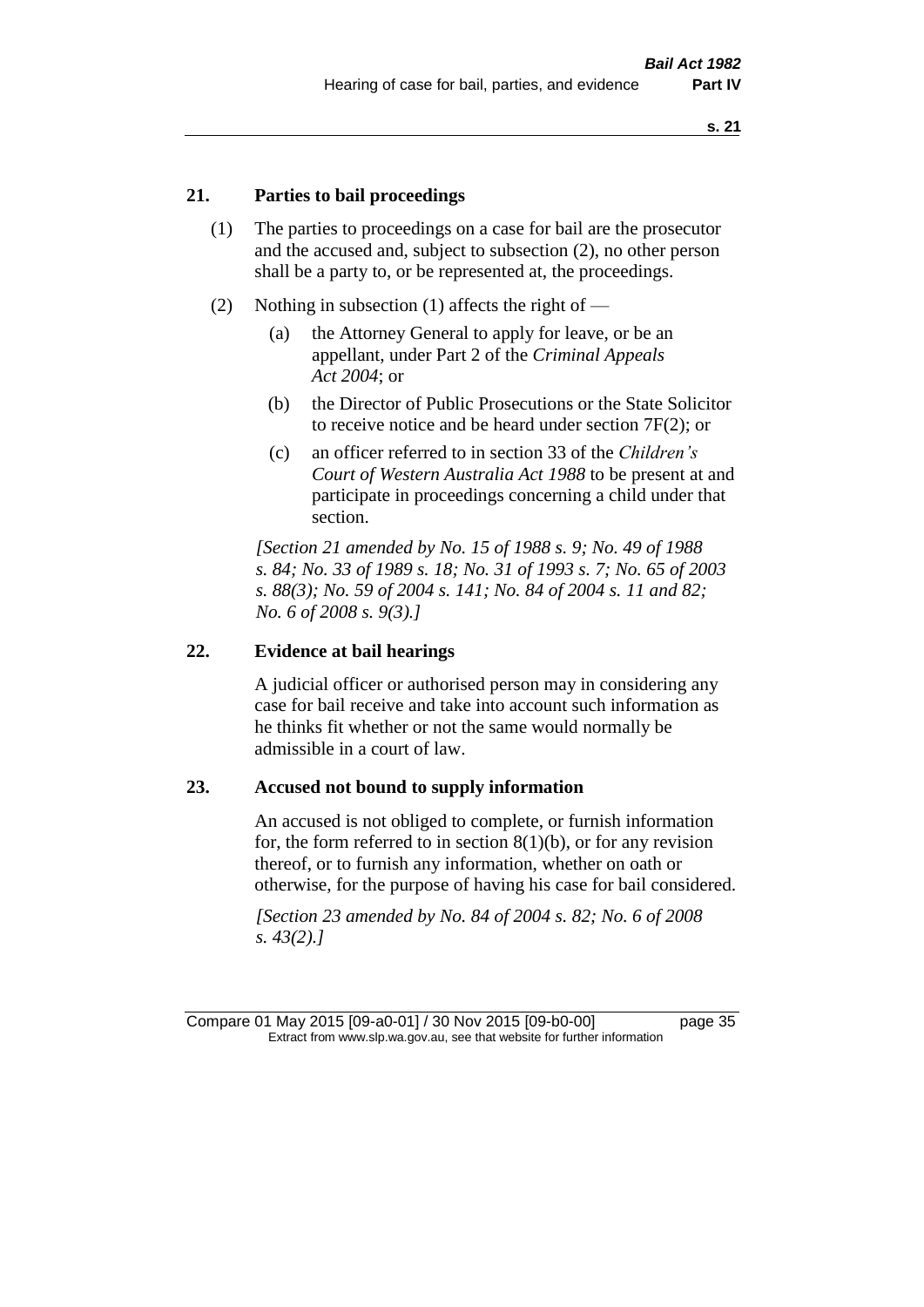# **24. Court or authorised officer may ask police to verify accused's information or make report**

- (1) A judicial officer or authorised officer who is called upon to consider a case for bail may —
	- (a) request that any information placed before the judicial officer or authorised officer by the accused for the purposes of the case be verified by a police officer, and to that end may refer to a police officer the form mentioned in section 8(1)(b), after it has been completed or revised;
	- (b) request that a report on any matter mentioned in Part C of Schedule 1, so far as it applies to an accused whose case is being or to be considered, be made by a police officer.
- (2) Where a reference or request is made under subsection (1) a police officer shall, as soon as is practicable —
	- (a) make a report to the judicial officer or the authorised officer accordingly; and
	- (b) furnish a copy of the report to the accused or his solicitor or counsel.

*[Section 24 inserted by No. 61 of 1990 s. 6; amended by No. 45 of 1993 s. 12; No. 84 of 2004 s. 82; No. 6 of 2008 s. 43(2).]* 

# **24A. Court may ask community corrections officer to verify accused's information or make report**

- (1) A judicial officer who is called upon to consider a case for bail may refer to a community corrections officer any matter referred to in section 24(1) and may request a community corrections officer to do any matter referred to in that section.
- (2) A judicial officer who is called upon to consider a case for bail and who desires to impose a home detention condition as a condition on a grant of bail, shall request that a report be made by a community corrections officer about the suitability of the accused to be subject to a home detention condition.

page 36 Compare 01 May 2015 [09-a0-01] / 30 Nov 2015 [09-b0-00] Extract from www.slp.wa.gov.au, see that website for further information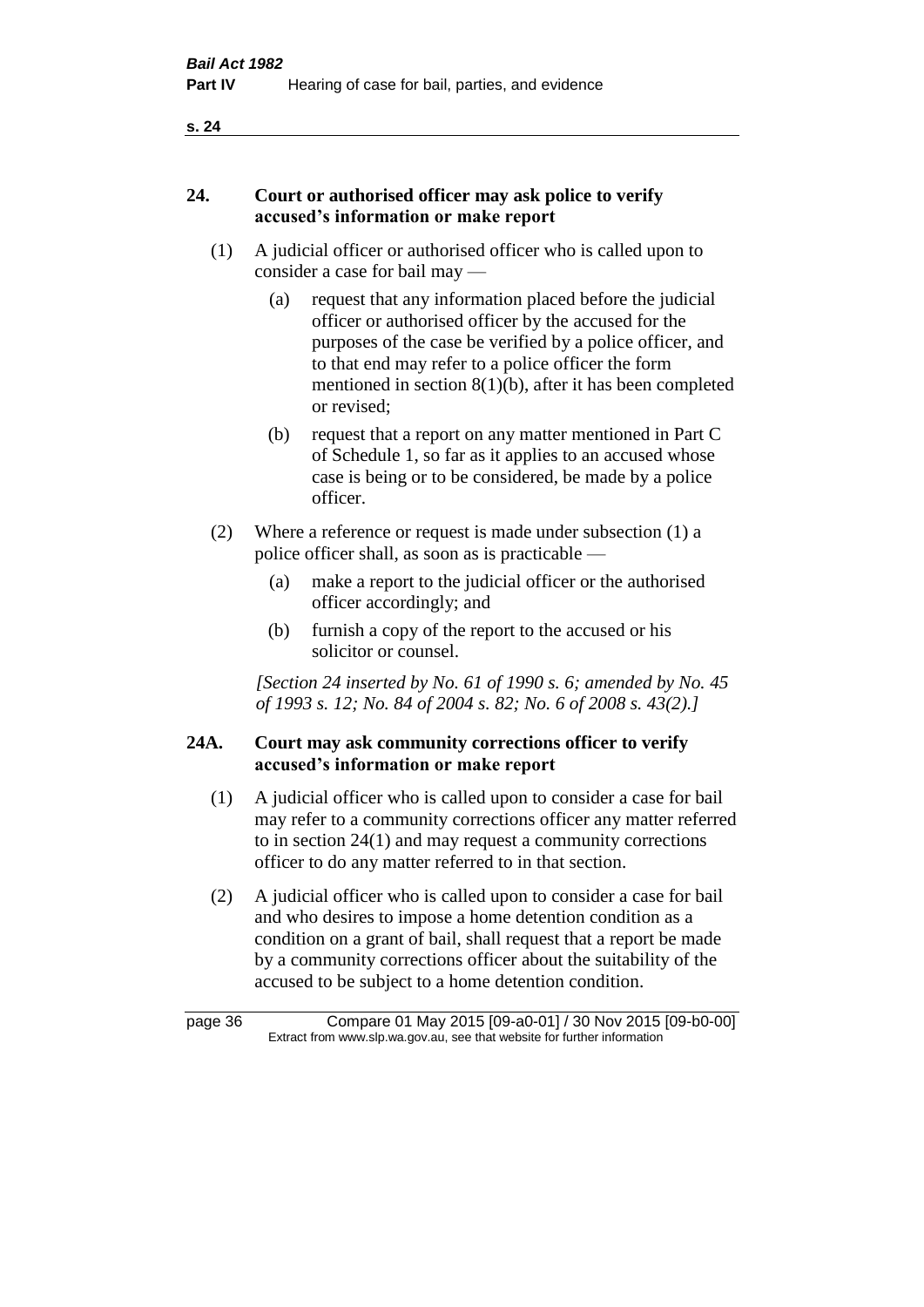- (3) Where a reference or a request is made under subsection (1) or a report is requested under subsection (2) a community corrections officer shall, as soon as is practicable, make a report to the judicial officer and, at the discretion of the judicial officer, copies may be made available to the prosecution or to the accused or his solicitor or counsel.
- (4) Where a community corrections officer makes a report that an accused is suitable to be subject to a home detention condition, the officer shall annex to the report and provide to the accused or his solicitor or counsel, a list of those conditions in rules made under section 50L that may be applied to the accused by the CEO (corrections) while the accused is subject to the home detention condition.

*[Section 24A inserted by No. 61 of 1990 s. 7; amended by No. 31 of 1993 s. 9; No. 84 of 2004 s. 82; No. 65 of 2006 s. 53.]* 

# **25. Information given by accused for bail purposes not admissible at trial**

A statement made by an accused to a judicial officer or authorised officer for the purpose of a decision whether bail should be granted to him for any appearance in court for an offence shall not be admissible in evidence against him at his trial for that offence.

*[Section 25 amended by No. 84 of 2004 s. 82.]* 

# **26. Record of bail decision and reasons**

- (1) A bail record form shall be completed by an authorised officer or a justice if he —
	- (a) refuses to grant bail to an accused; or
	- (b) grants bail to an accused in the circumstances referred to in clause 3 of Part B of Schedule 1; or
	- (ba) grants bail to an accused for a serious offence to which Schedule 1 Part C clause 3A applies; or

Compare 01 May 2015 [09-a0-01] / 30 Nov 2015 [09-b0-00] page 37 Extract from www.slp.wa.gov.au, see that website for further information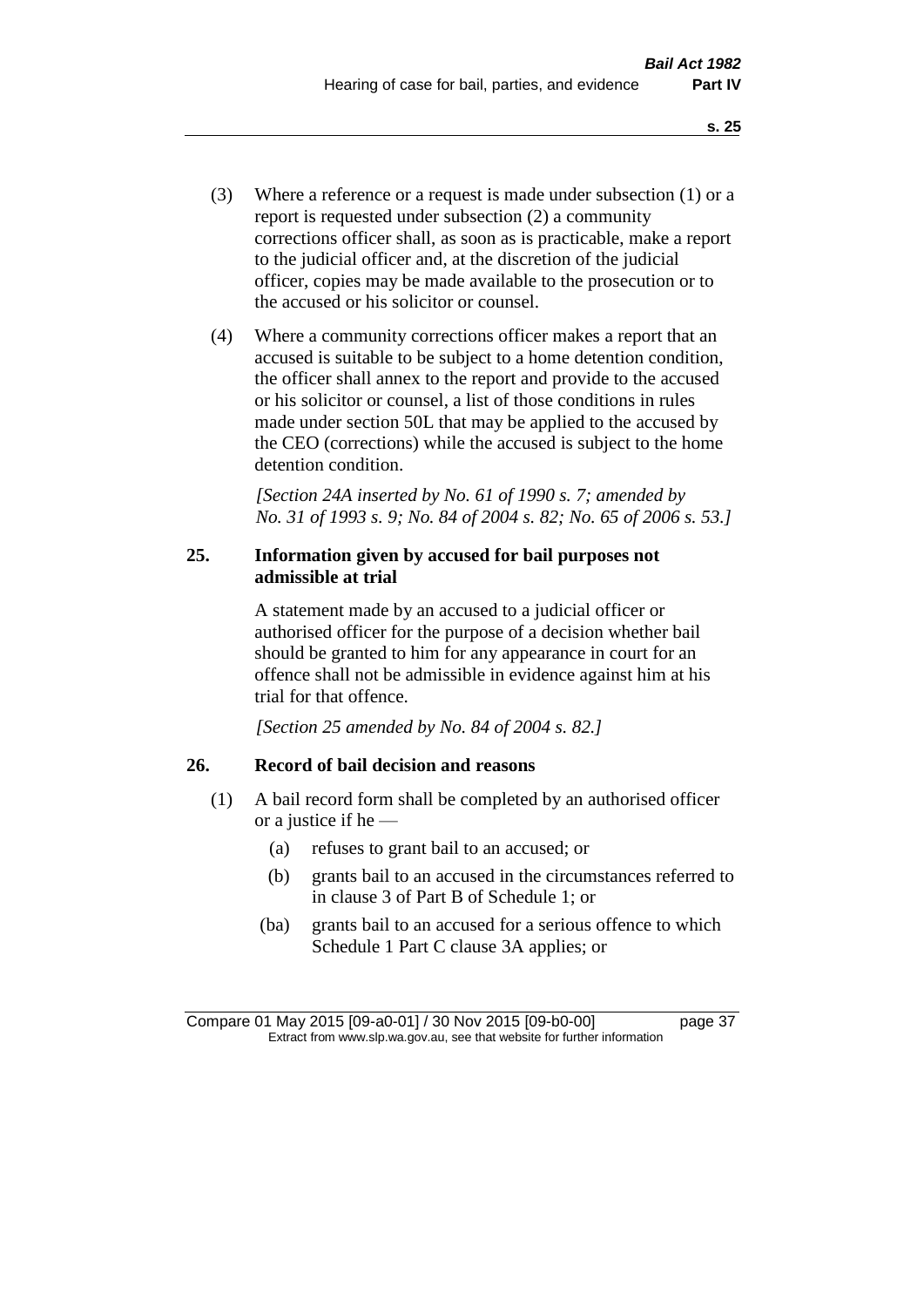- (c) imposes any condition on a grant of bail and it appears to him that the accused is dissatisfied with the condition.
- (2) Where a judicial officer, other than a justice
	- (a) refuses to grant bail to an accused; or
	- (aa) grants bail to an accused for a serious offence to which Schedule 1 Part C clause 3A applies; or
	- (b) imposes any condition on a grant of bail and it appears to him that the accused is dissatisfied with the condition,

a record of the decision and of the reasons therefor shall be made.

- (3) The accused, the prosecutor or an intending prosecutor shall be entitled, upon request, to be furnished with a copy of the bail record form or, where subsection (2) applies, of the record made.
- (4) For the purposes of this section
	- (a) references to a justice do not include a magistrate or a judge of the District Court or the Supreme Court or the Children's Court who is a justice; and
	- (b) a bail record form is an approved form designed to contain a summary of the matters relevant to the decision as to the bail of an accused, including those matters set out in Part C of Schedule 1, the decision made, and the reasons for the decision.

*[Section 26 inserted by No. 15 of 1988 s. 10; amended by No. 49 of 1988 s. 85; No. 45 of 1993 s. 12; No. 59 of 2004 s. 141; No. 84 of 2004 s. 82; No. 6 of 2008 s. 17 and 43(1).]* 

# **27. Relevant papers to be made available to court where accused to appear**

(1) An authorised officer and a judicial officer who consider an accused's case for bail for an appearance for an offence and a person before whom a bail undertaking or a surety undertaking is entered into shall ensure that the relevant papers are made

page 38 Compare 01 May 2015 [09-a0-01] / 30 Nov 2015 [09-b0-00] Extract from www.slp.wa.gov.au, see that website for further information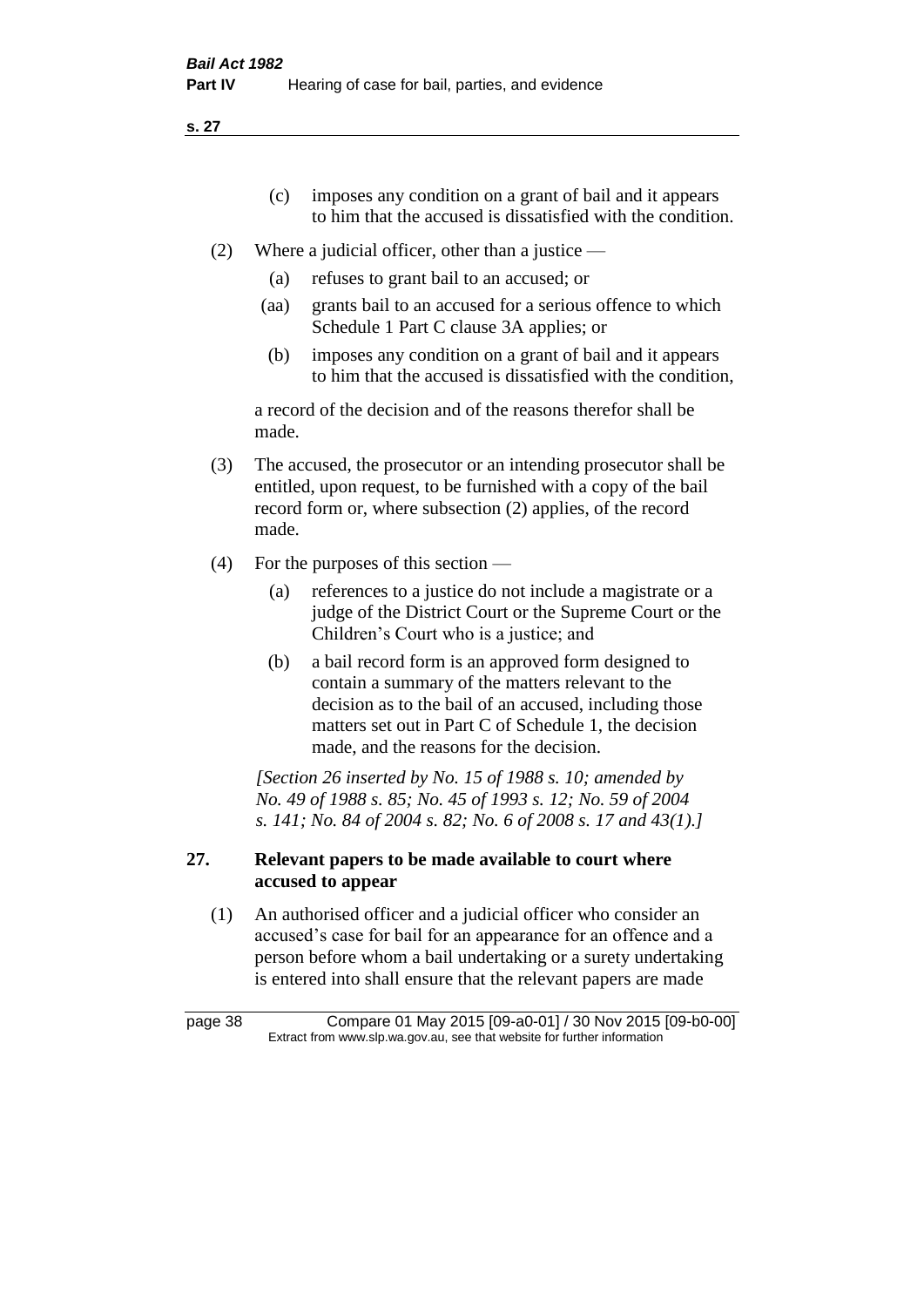available as soon as is practicable, to the court before which the accused is required to appear.

(2) In subsection (1) the *relevant papers* in relation to any particular officer or person means such papers as are prescribed to be made available by that officer or person.

*[Section 27 amended by No. 84 of 2004 s. 82; No. 59 of 2006 s. 7(2); No. 20 of 2013 s. 26.]* 

# **27A. Bail with home detention, papers to be sent to CEO (corrections)**

A judicial officer who grants bail subject to a home detention condition shall ensure that a copy of the bail record form and of the bail undertaking are sent as soon as is practicable to the CEO (corrections).

*[Section 27A inserted by No. 61 of 1990 s. 8; amended by No. 31 of 1993 s. 9; No. 65 of 2006 s. 53.]* 

Compare 01 May 2015 [09-a0-01] / 30 Nov 2015 [09-b0-00] page 39 Extract from www.slp.wa.gov.au, see that website for further information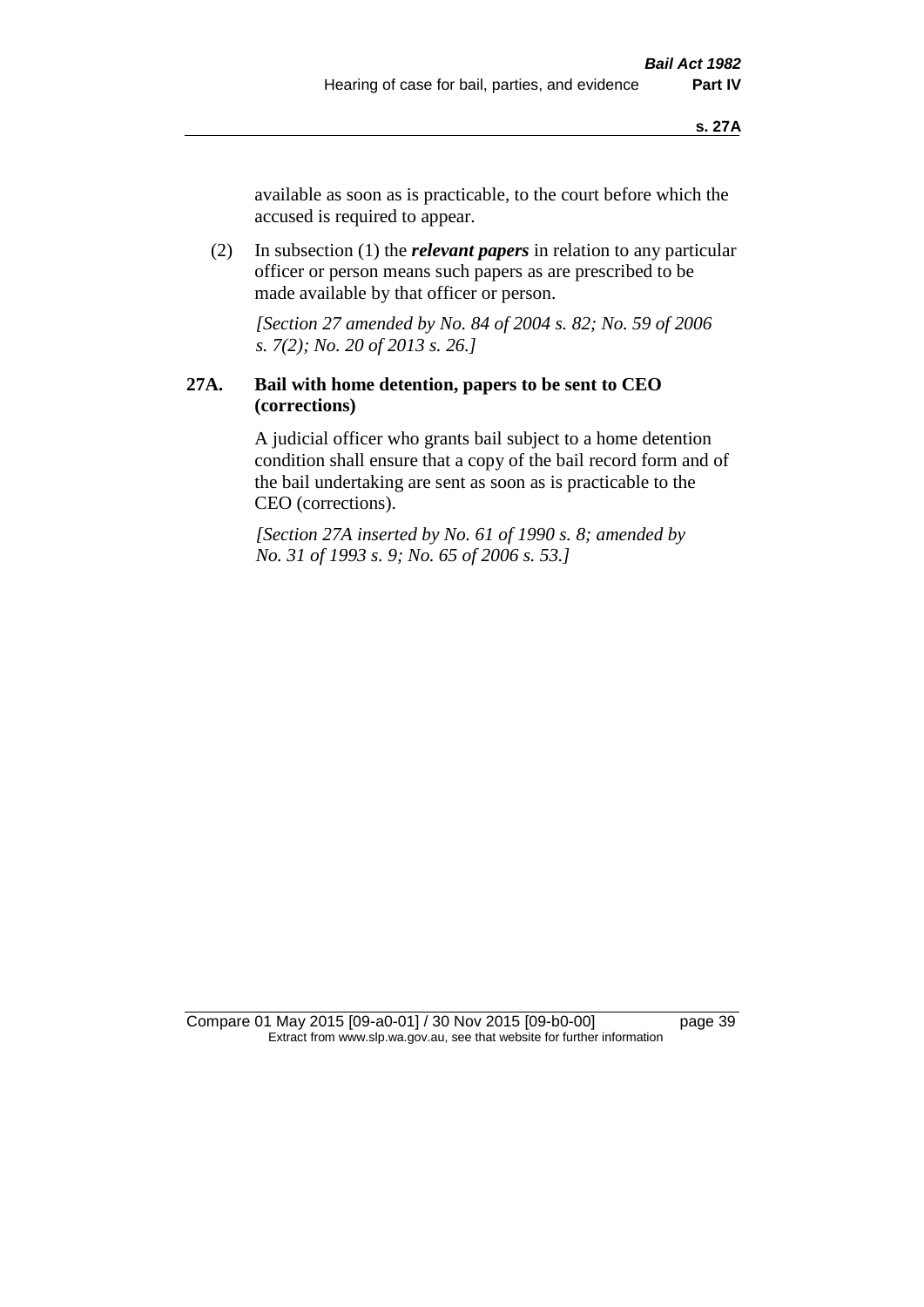# **Part V — Bail undertakings**

#### **28. Bail undertaking, when required and nature of**

- (1) A person shall not be released on bail for an appearance in court unless he has entered into a bail undertaking for that appearance or is deemed to have done so under section 31(3).
- (2) A bail undertaking is an undertaking in writing by an accused in the prescribed form —
	- (a) that he will appear at a time and place specified, or deemed by section 31(3) to be specified, in the undertaking; and
	- (b) that if the accused fails to appear at that time and place the accused will, as soon as is practicable, appear at the court at which the accused was required to appear, when that court is sitting; and
	- (c) that he will comply with such conditions as may be imposed on him under clause 2 of Part D of Schedule 1; and
	- (d) that he will comply with any home detention condition which may be imposed as a condition on a grant of bail to him pursuant to clause 3 of Part D of Schedule 1,

and containing any agreement as to forfeiture of money by the accused which may be required pursuant to clause 1 of that Part.

- (3) A bail undertaking for any appearance may be entered into in respect of more than one offence.
- (4) The undertakings mentioned in subsection (2)(a) and (b) are, subject to section 34, enforceable under sections 51, 57 and 58.

*[Section 28 amended by No. 61 of 1990 s. 9; No. 45 of 1993 s. 12; No. 59 of 2004 s. 141; No. 84 of 2004 s. 82; No. 6 of 2008 s. 18(1).]* 

page 40 Compare 01 May 2015 [09-a0-01] / 30 Nov 2015 [09-b0-00] Extract from www.slp.wa.gov.au, see that website for further information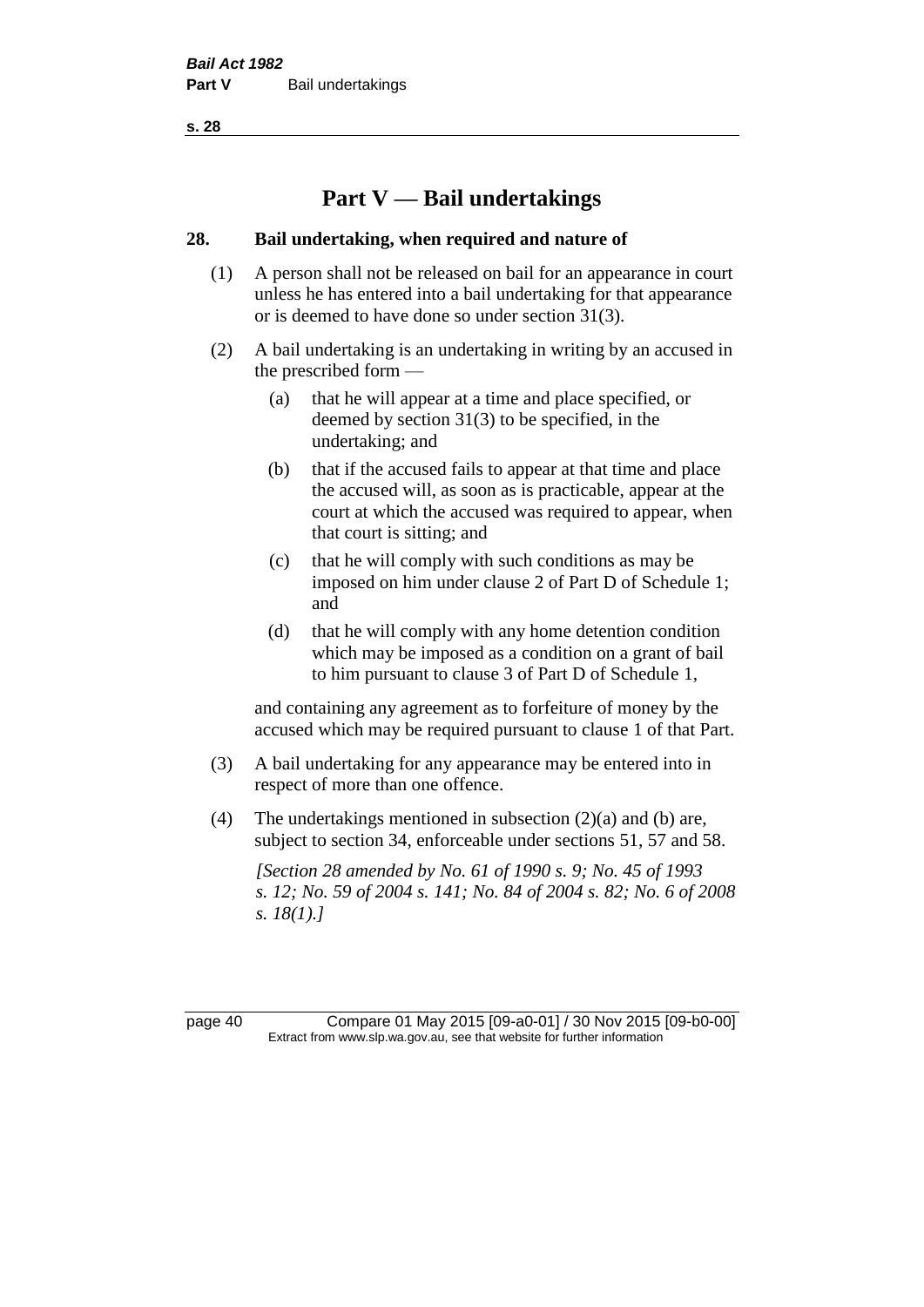# **29. Before whom bail undertaking may be entered into**

A bail undertaking need not be entered into before the judicial officer or authorised officer who granted bail but may be entered into before any of the following persons —

- (a) a judicial officer;
- (b) a registrar of a court, other than a deputy registrar of the Magistrates Court or the Children's Court;
- (c) an authorised police officer;
- (d) an associate of a judge of the Supreme Court, the District Court or the Children's Court;
- (e) where the accused is in a lock-up or prison, any person for the time being in charge of the lock-up or prison;
- (f) where the accused is in a court custody centre, any person for the time being in charge of the centre who is approved for the purposes of this paragraph by the chief executive officer of the department of the Public Service principally assisting in the administration of the *Court Security and Custodial Services Act 1999*;
- (g) where the accused is a child, any authorised community services officer.

*[Section 29 amended by No. 15 of 1988 s. 11; No. 49 of 1988 s. 86; No. 2 of 1996 s. 61; No. 59 of 2004 s. 141; No. 84 of 2004 s. 82; No. 6 of 2008 s. 19.]* 

#### **30. Duties of person before whom bail undertaking is entered into**

- (1) The person before whom a bail undertaking is to be entered into by an accused shall before it is entered into —
	- $(a)$  either
		- (i) read it to the accused; or
		- (ii) be informed by the accused that the accused has read it; or
		- (iii) if necessary, have it translated to the accused; and

Compare 01 May 2015 [09-a0-01] / 30 Nov 2015 [09-b0-00] page 41 Extract from www.slp.wa.gov.au, see that website for further information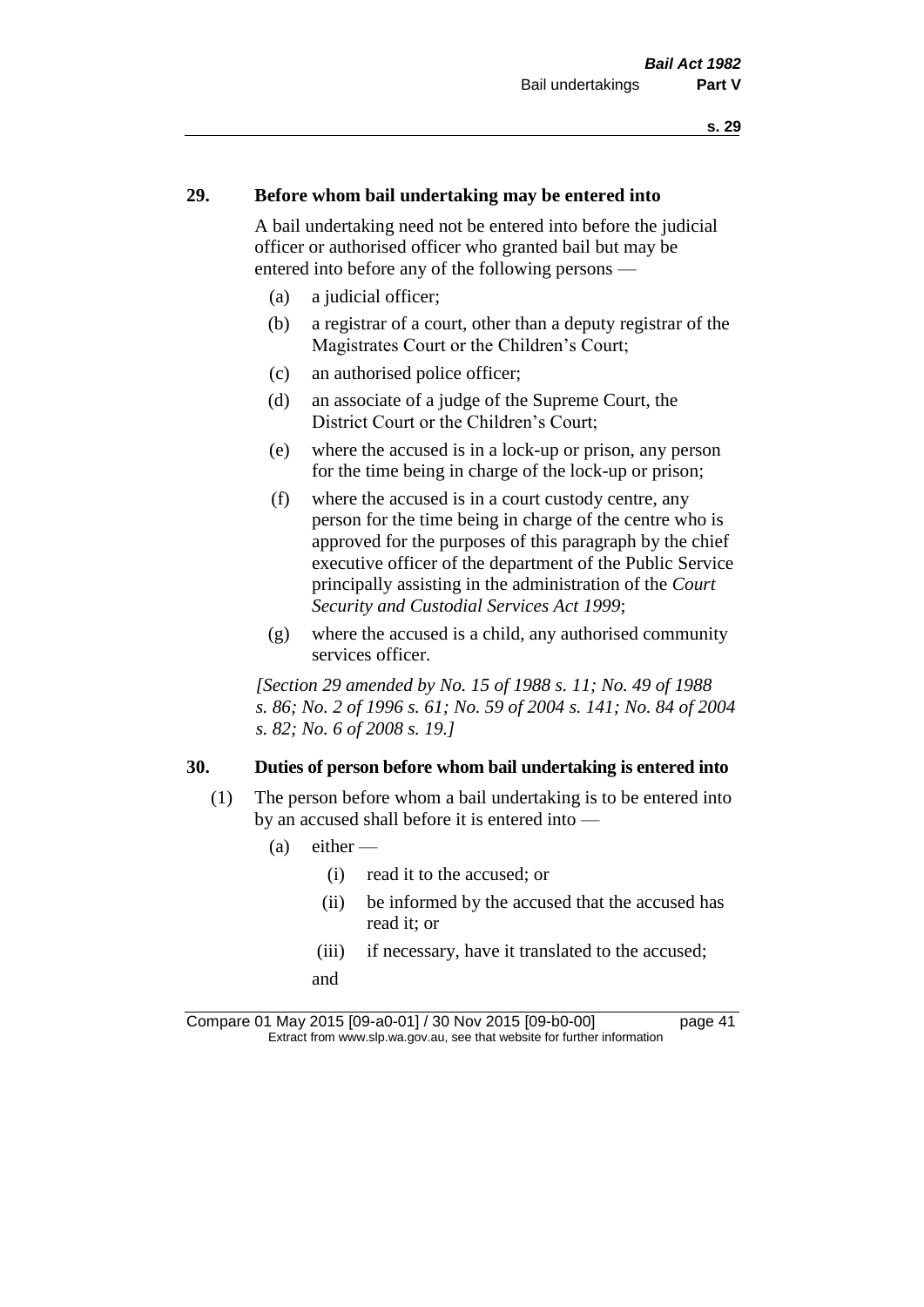(b) ensure that all conditions which are to be complied with before the release of the accused have been complied with.

- (2) The person before whom a bail undertaking is entered into by an accused shall give to him, or cause to be given to him —
	- (a) a copy of the bail undertaking as duly completed; and
	- (b) a notice in writing in the approved form showing
		- (i) his obligations pursuant to the undertaking; and
		- (ii) the consequences of his failure to comply with them.
- (3) The person before whom a bail undertaking is entered into by an accused shall enquire of the accused whether he requires the notice referred to in subsection (2)(b) to be read or translated to him and shall take such steps as are necessary to comply with any such requirement of the accused.

*[Section 30 inserted by No. 15 of 1988 s. 12; amended by No. 84 of 2004 s. 82; No. 6 of 2008 s. 20 and 43(3).]* 

# **31. Different time and place for appearance, substituting**

- (1) A different time or a different time and place may be substituted in accordance with this section for the time and place for appearance specified, or deemed by this section to be specified, in a bail undertaking.
- (2) A different time, or a different time and place, for the appearance by the accused may be substituted as mentioned in subsection  $(1)$  —
	- (a) upon an adjournment of proceedings at which the accused is present, by the judicial officer, if he has power to grant bail for that appearance, fixing a time and place for the resumed proceedings and notifying the accused orally thereof;
	- (b) upon an adjournment of proceedings from which the accused is absent for reasonable cause, by the judicial

page 42 Compare 01 May 2015 [09-a0-01] / 30 Nov 2015 [09-b0-00] Extract from www.slp.wa.gov.au, see that website for further information

**s. 31**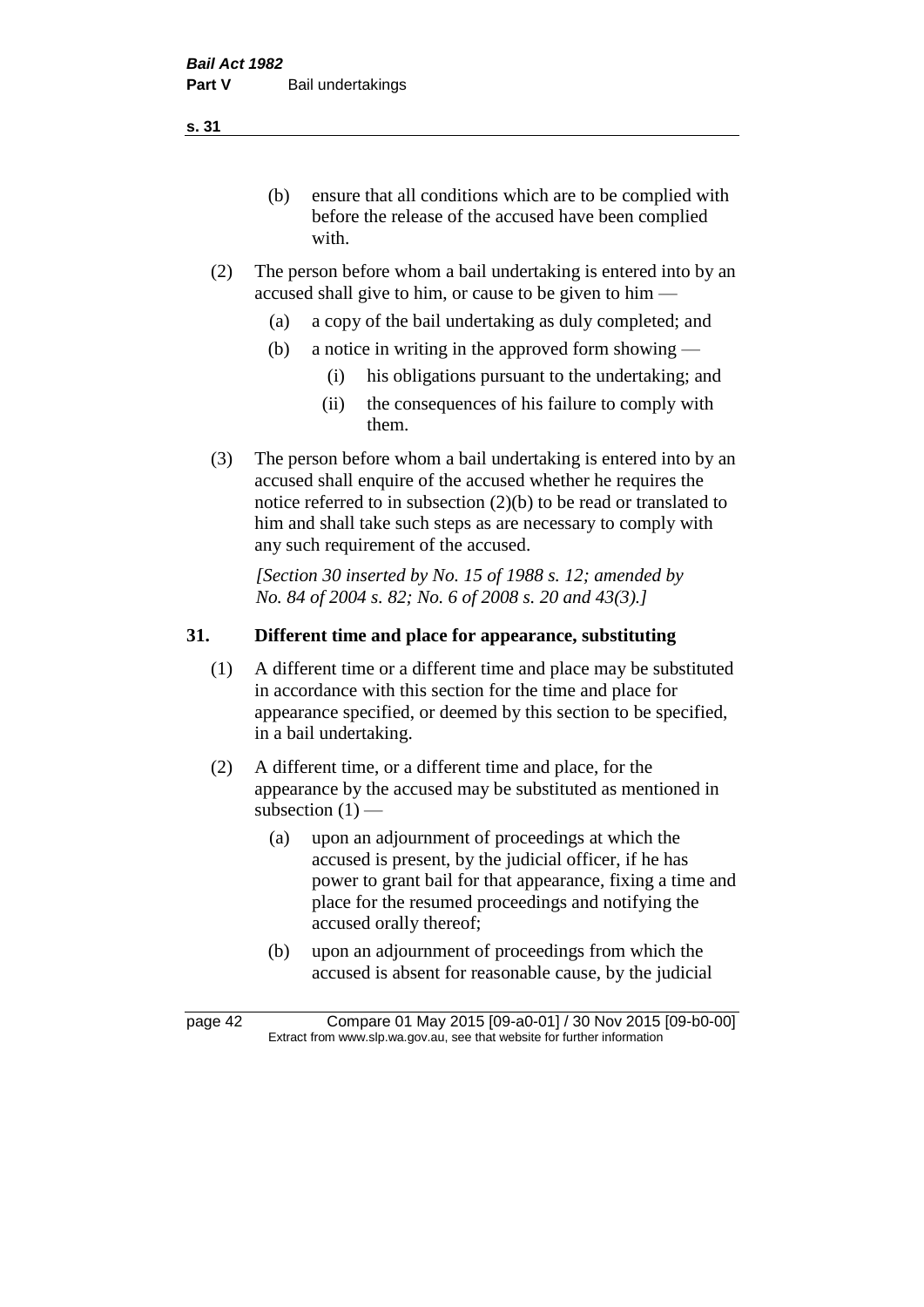officer, if he has power to grant bail for that appearance, fixing a time and place for the resumed proceedings and directing the registrar of the court to cause written notice of the time and place to be given to the accused;

- $(c)$  where
	- (i) a judge of the Supreme Court or a judge of the Children's Court has granted bail to an accused under section 15; and
	- (ii) a judicial officer, other than such a judge, has committed the accused to the Supreme Court,

by a judge of the Supreme Court or a judge of the Children's Court, as the case may require, notifying the accused orally, or directing the registrar of the court to cause written notice to be given to the accused of the time or time and place for the proceedings;

- $(d)$  where
	- (i) a judge of the Supreme Court or a judge of the Children's Court has granted bail to an accused under section 15;
	- *[(ii) deleted]*
	- (iii) the judicial officer is satisfied that there has been no material change in the facts or circumstances which applied on the grant of bail,

by the judicial officer notifying the accused orally, or directing the registrar of the court to cause written notice to be given to the accused, of the time or time and place for the resumed proceedings;

(e) upon a committal to the Supreme Court or District Court, by a judicial officer, if he has power to grant bail for that appearance, fixing a specified day in a specified sitting or session of that court and directing the registrar of the court to cause written notice of the day to be given to the accused;

Compare 01 May 2015 [09-a0-01] / 30 Nov 2015 [09-b0-00] page 43 Extract from www.slp.wa.gov.au, see that website for further information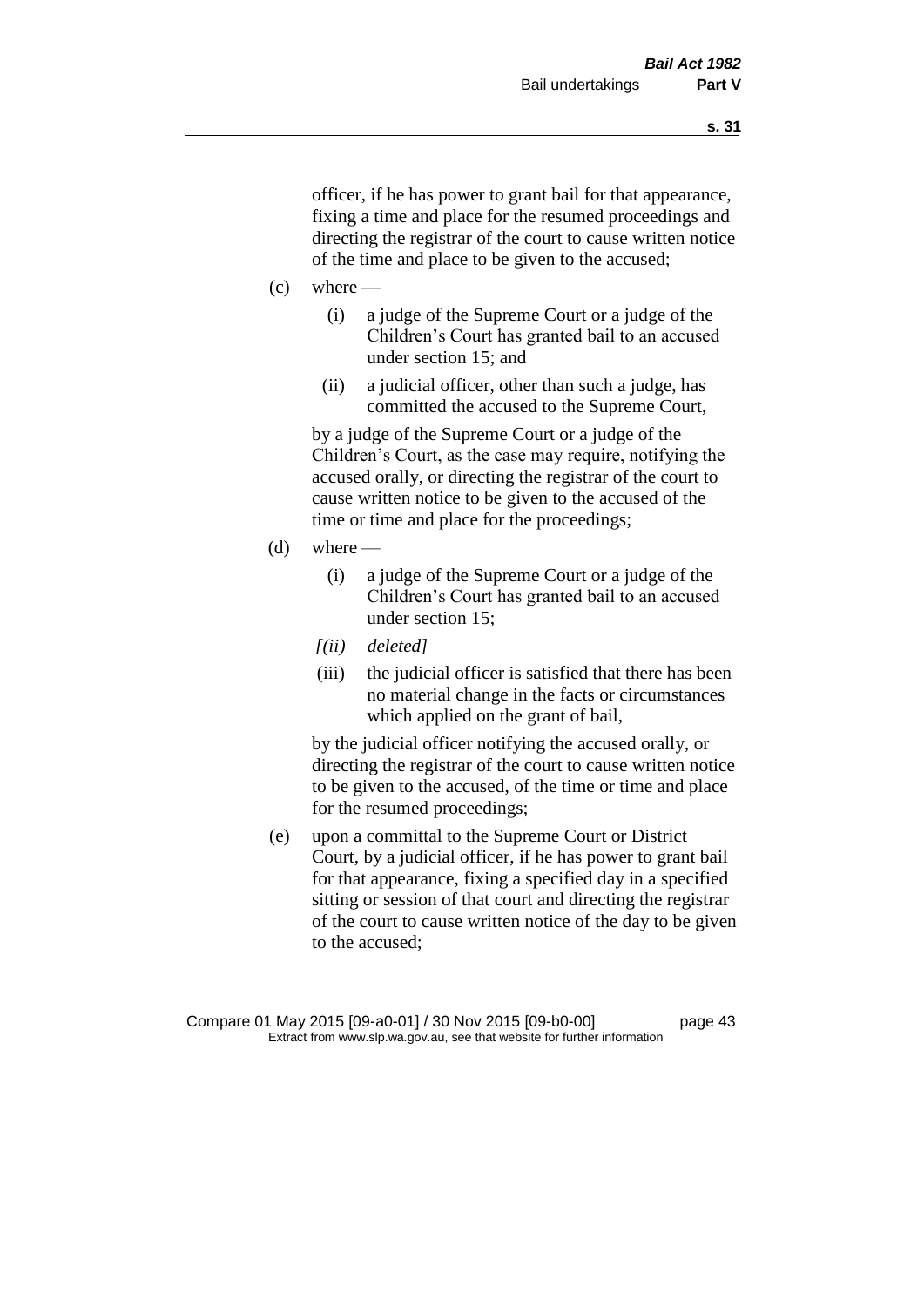(f) where an accused has been committed for trial in the Supreme Court or the District Court in a specified sitting or session thereof or on a specified day in a specified sitting or session thereof, by an officer of the court, or a person authorised under subsection (5), fixing a time for the trial in that sitting or session and causing written notice of the time to be given to the accused;

- (g) if the parties agree to a different time or a different time and place for the proceedings, by an officer of the court giving written notice thereof to the accused.
- (3) Where a different time or a different time and place is notified to an accused pursuant to subsection (2) the bail undertaking shall be deemed to be amended to specify that time or that time and place for appearance, and the terms and conditions thereof shall continue to apply as so amended as if the accused had entered into the bail undertaking in that form.
- (4) Where the power in subsection (2)(b) is exercised upon an adjournment of proceedings the right of the accused to be at liberty under section 11(1) does not lapse by reason only that there is an interval between the adjournment of the proceedings and the time when he is notified of the time and place for the resumed proceedings.
- (5) The Chief Justice, in respect of committals to the Supreme Court, and the Chief Judge, in respect of committals to the District Court, may authorise a person or persons, by name or office, to perform the functions referred to in subsection (2)(f).

*[Section 31 amended by No. 15 of 1988 s. 13; No. 49 of 1988 s. 87; No. 27 of 2002 s. 21; No. 59 of 2004 s. 141; No. 84 of 2004 s. 82; No. 6 of 2008 s. 21(1) and (2).]* 

# **31A. Conditions on bail, amending during trial**

 $(1)$  In this section —

*amendment* means an addition, variation or cancellation under subsection (2);

page 44 Compare 01 May 2015 [09-a0-01] / 30 Nov 2015 [09-b0-00] Extract from www.slp.wa.gov.au, see that website for further information

**s. 31A**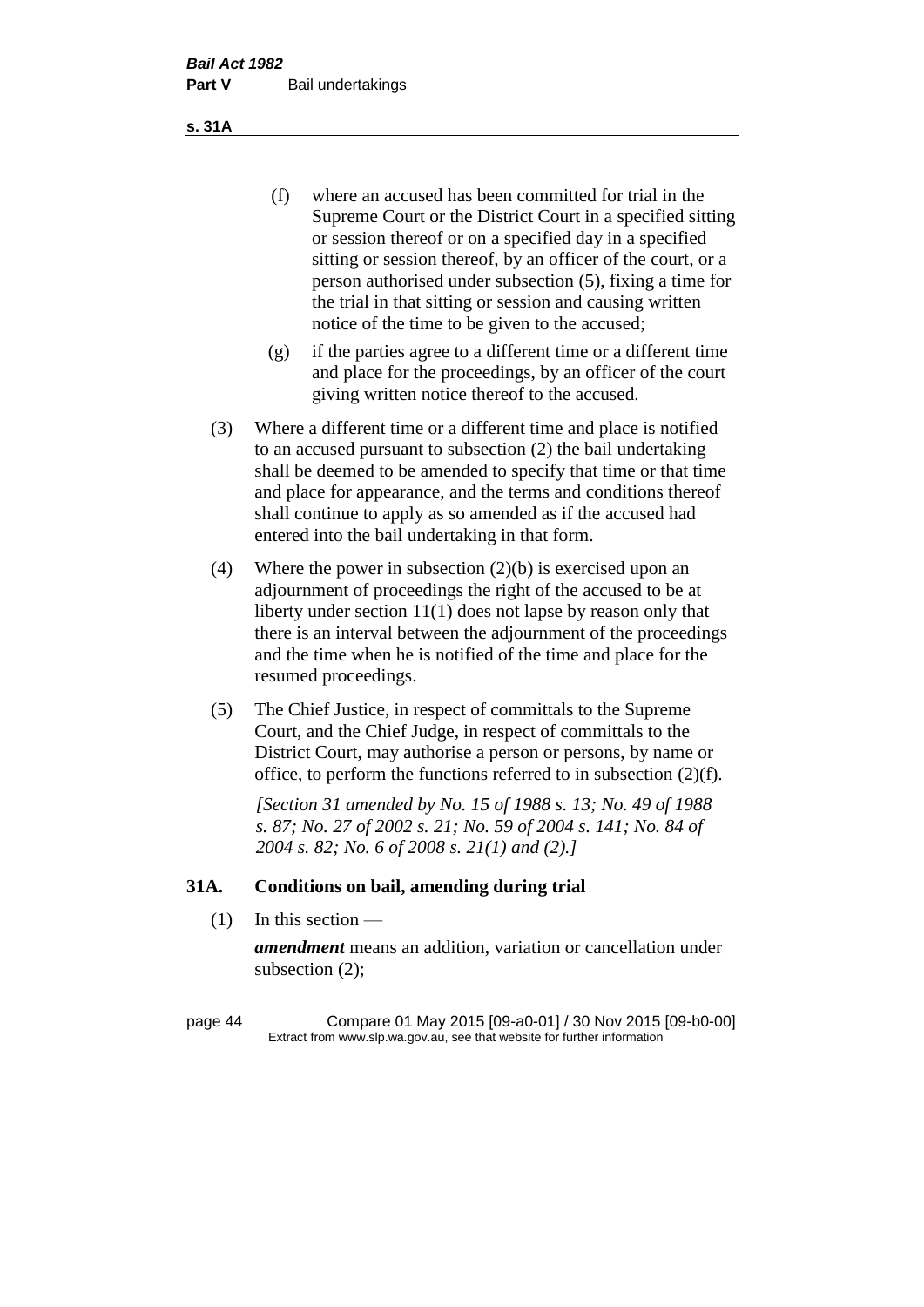*trial* means that part of proceedings for an offence when evidence is being received by the court in respect of the offence and also extends to any time when —

- (a) legal argument is being heard; or
- (b) a judicial officer or a jury is deliberating.

#### $(2)$  Where —

- (a) an accused has been granted bail for the accused's appearance for trial for an offence; and
- (b) the trial extends beyond one day,

a judicial officer who grants bail for the next appearance by exercising the power in section  $31(2)(a)$  may also do one or more of the following —

- (c) add any condition to the extent that is authorised by clause 2 or 3 of Part D of Schedule 1;
- (d) vary a condition to that extent;
- (e) cancel a condition.
- (3) A judicial officer who adds, varies or cancels a condition under subsection (2) shall cause an officer of the court —
	- (a) to endorse the amendment on the accused's copy of the bail undertaking or, if that copy is not available for endorsement, to give written notice of the amendment to the accused; and
	- (b) to endorse on a file copy of the undertaking a certificate as to the amendment and the action taken under paragraph (a).
- (4) If the judicial officer considers that the amendment is of a minor nature, the judicial officer may, for the purposes of section 44(4), cause the officer of the court to include a statement to that effect in the endorsement or notice under subsection (3)(a) and the certificate under subsection (3)(b).

Compare 01 May 2015 [09-a0-01] / 30 Nov 2015 [09-b0-00] page 45 Extract from www.slp.wa.gov.au, see that website for further information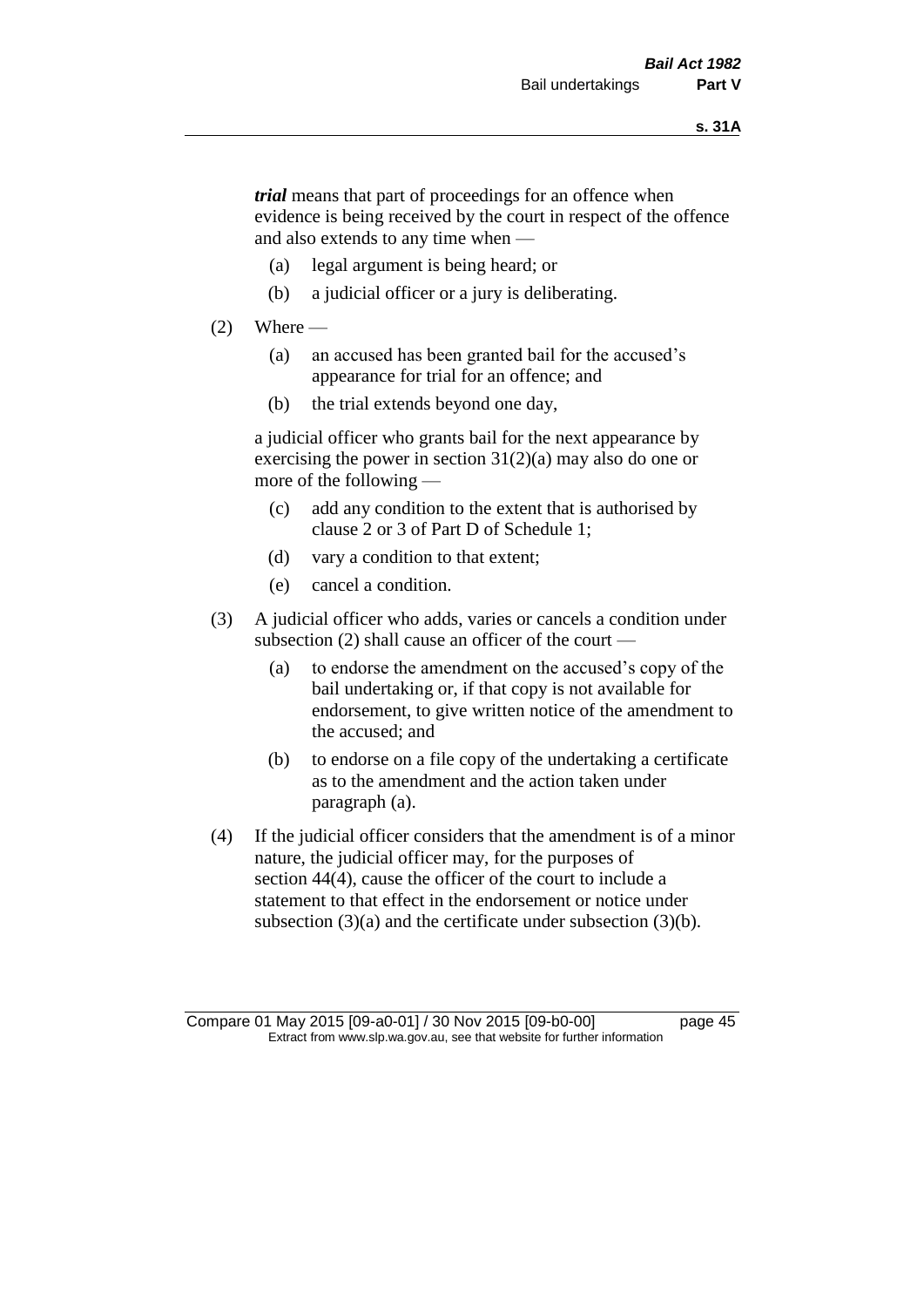- (5) When action is taken under subsection  $(3)(a)$ 
	- (a) the bail undertaking is to be regarded as having been amended as provided in the endorsement or notice, as the case requires; and
	- (b) the terms and conditions of the bail undertaking continue to apply as so amended as if the accused had entered into the bail undertaking in that form.
- (6) In any proceedings an endorsement on a copy of a bail undertaking referred to in subsection (3)(b) purporting to be a certificate referred to in that paragraph is evidence of the matters appearing in it without proof of the signature of the person who made the endorsement.

*[Section 31A inserted by No. 6 of 2008 s. 22(1).]*

# **32. Notices under s. 31, service and proof of**

- (1) A written notice to an accused under section  $31(2)$ 
	- (a) shall be given to the accused personally; or
	- (b) shall be sent to the accused by post to the accused's address appearing in the records of the court; or
	- (c) in urgent cases or with the accused's consent, shall be provided to the accused by electronic means in accordance with the regulations.
- (2) A person who gives, sends or provides a notice in accordance with subsection (1) shall endorse on a file copy of the notice a certificate showing —
	- (a) that the person has done so; and
	- (b) the time of doing so.
- (3) If a notice is sent by post under subsection  $(1)(b)$ , the notice is to be presumed, unless the contrary is shown, to have been received at the time when, in the ordinary course of events, it would have been delivered.

page 46 Compare 01 May 2015 [09-a0-01] / 30 Nov 2015 [09-b0-00] Extract from www.slp.wa.gov.au, see that website for further information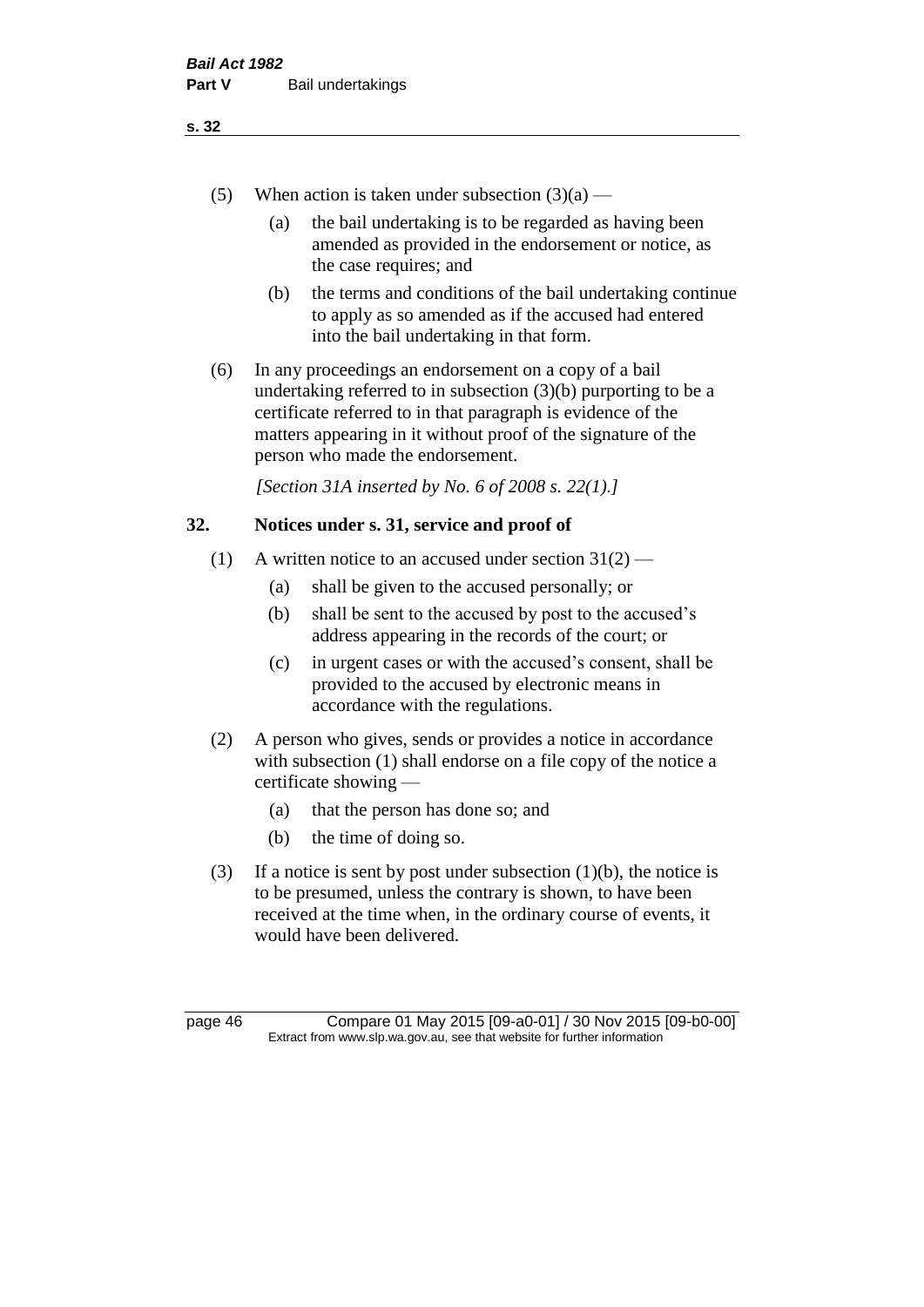- (4) The judicial officer who under section  $31(2)(a)$  notifies an accused of the time and place for resumed proceedings shall cause to be endorsed on the accused's bail undertaking a certificate showing details of such time and place and that the accused has been notified of them.
- (5) In any proceedings
	- (a) a document purporting to be a copy of a notice referred to in subsection (1) shall be evidence of the terms of the notice; and
	- (b) an endorsement
		- (i) on a copy of a notice referred to in subsection (2); or
		- (ii) on a bail undertaking,

purporting to be a certificate referred to in subsection (2) or (4) is evidence of the matters appearing in it without proof of the signature of the person who made the endorsement.

*[Section 32 amended by No. 74 of 1984 s. 12; No. 84 of 2004 s. 82; No. 6 of 2008 s. 23(1)-(3); No. 20 of 2013 s. 27.]* 

# **33. Judicial officer may order accused to enter into bail undertaking**

- (1) Where bail is granted to an accused by a judicial officer, whether with or without any condition being attached thereto, and the accused fails or refuses to enter into a bail undertaking in terms of the grant, the judicial officer who granted bail may, subject to subsection (3), order that the accused enter into the bail undertaking within such time as he may specify.
- (2) If an accused does not comply with an order under subsection (1), the judicial officer may, subject to subsection (3), further order that a bail undertaking, in such form as the judicial officer may approve, shall be deemed to have been entered into by the accused on the date of such further order, and thereupon that undertaking shall be treated as

Compare 01 May 2015 [09-a0-01] / 30 Nov 2015 [09-b0-00] page 47 Extract from www.slp.wa.gov.au, see that website for further information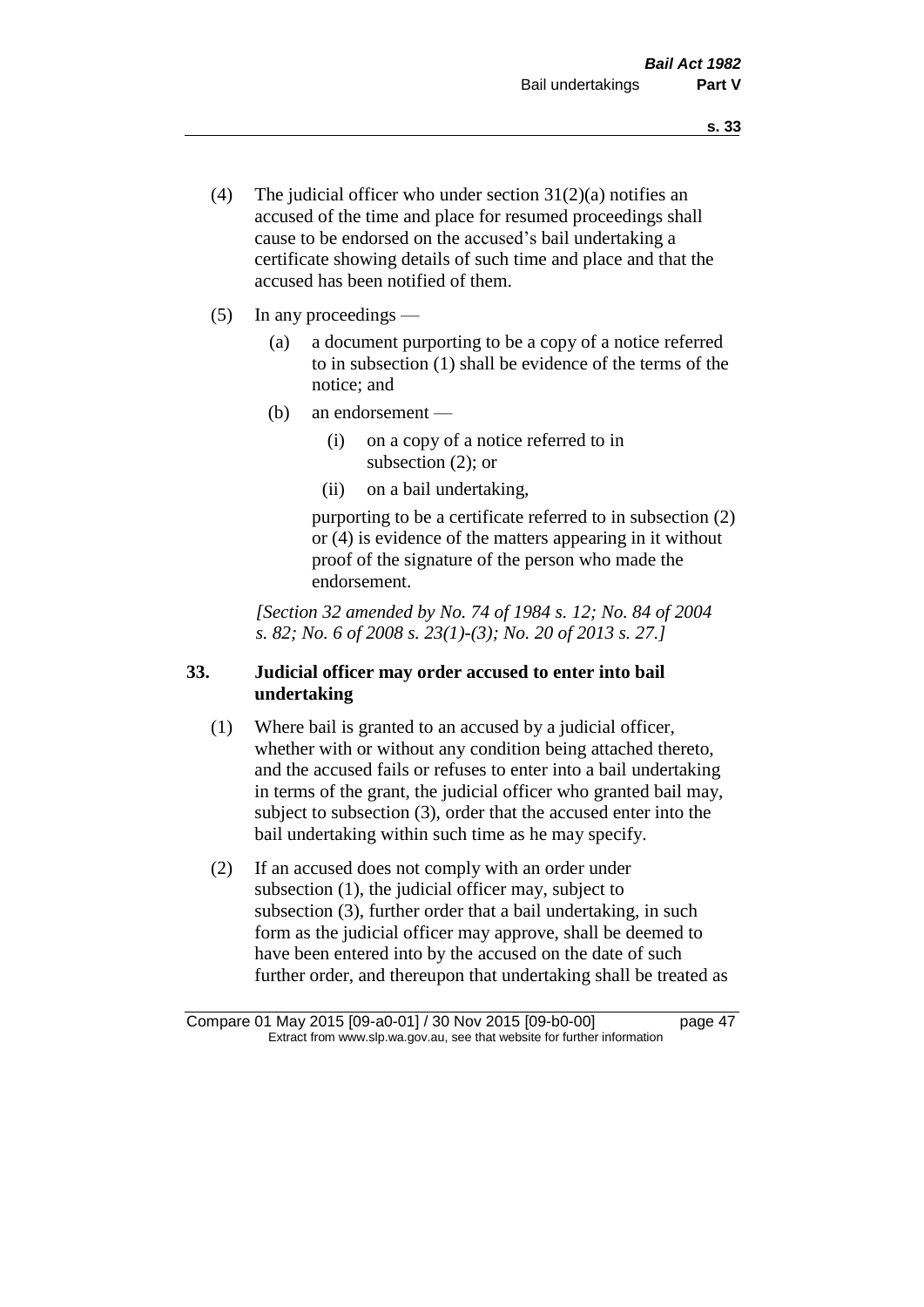if it had been duly entered into by the accused for the purposes of this Act.

- (3) A judicial officer shall not
	- (a) make an order under subsection (2) unless he has personally informed the accused of the terms and effect of the order made under subsection (1);
	- (b) exercise any of the powers conferred on him by this section unless he is satisfied that the accused has the capacity to enter into and comply with the undertaking.

*[Section 33 amended by No. 84 of 2004 s. 82.]* 

# **34. When bail undertaking ceases to have effect**

A bail undertaking ceases to have effect —

- (a) upon the revocation of bail under section 55;
- (b) upon the death of the accused, but only if no order has been made under section 57;
- (c) subject to section 31, upon the appearance in court by the accused as required by his bail undertaking;
- (d) upon the discharge of the accused according to law from any further proceedings for the offence, or all of the offences, to which the bail undertaking relates;
- (e) during any period before the time at which the accused is required to appear in court when he is in custody for any other offence or reason.

*[Section 34 amended by No. 84 of 2004 s. 82.]* 

page 48 Compare 01 May 2015 [09-a0-01] / 30 Nov 2015 [09-b0-00] Extract from www.slp.wa.gov.au, see that website for further information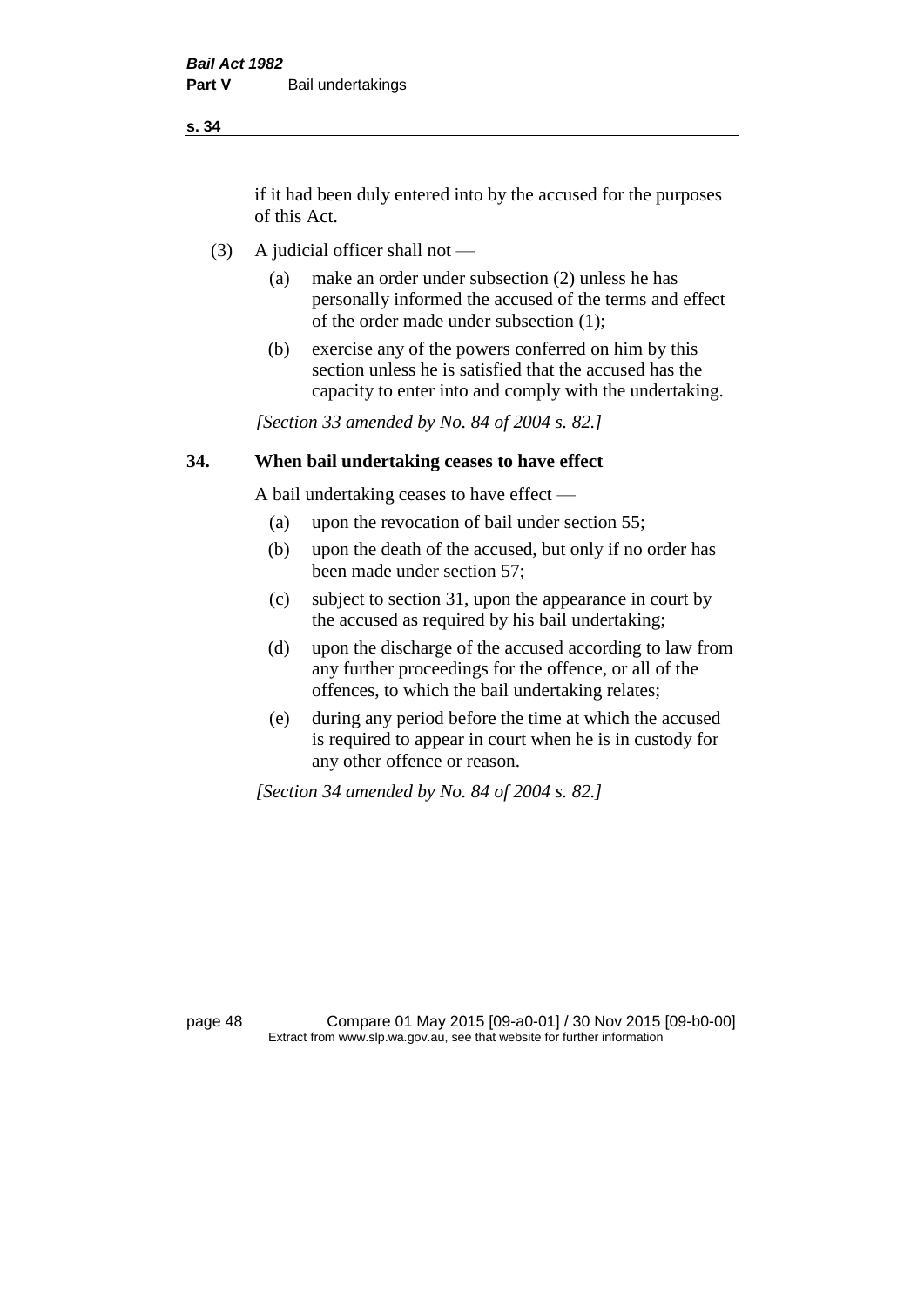# **Part VI — Sureties and surety undertakings**

# **35. Surety and surety undertaking**

- (1) A surety is a person who, as a condition of the grant of bail to an accused, enters into a surety undertaking, that is to say, undertakes in writing that he will, subject to this Act, forfeit a specified amount of money if the accused fails to comply with any requirement of his bail undertaking mentioned in section  $28(2)(a)$  and (b).
- (2) A surety is required to be approved under section 40.
- (3) A forfeiture of money by a surety as mentioned in subsection (1) is enforceable as provided in section 49 but not otherwise.

*[Section 35 amended by No. 84 of 2004 s. 82; No. 6 of 2008 s. 18(3).]* 

# **36. Sureties, who may approve**

- (1) The decision whether an applicant should be approved as a surety in any case is to be made —
	- (a) by a person referred to in section 29(a) to (d); or
	- (b) where the accused to whom bail has been granted is in prison, by a person for the time being in charge of the prison; or
	- (c) where the accused to whom bail has been granted is a child, by an authorised community services officer.
- (2) A judicial officer when granting bail to an accused subject to a requirement for a surety or sureties may make an order as to -
	- (a) the giving of notice to the prosecutor of an application for approval of any surety; or
	- (b) the person or persons who are to, or may, approve any surety,

and subsection (1) has effect subject to any such order. *[Section 36 inserted by No. 6 of 2008 s. 24(1).]*

Compare 01 May 2015 [09-a0-01] / 30 Nov 2015 [09-b0-00] page 49 Extract from www.slp.wa.gov.au, see that website for further information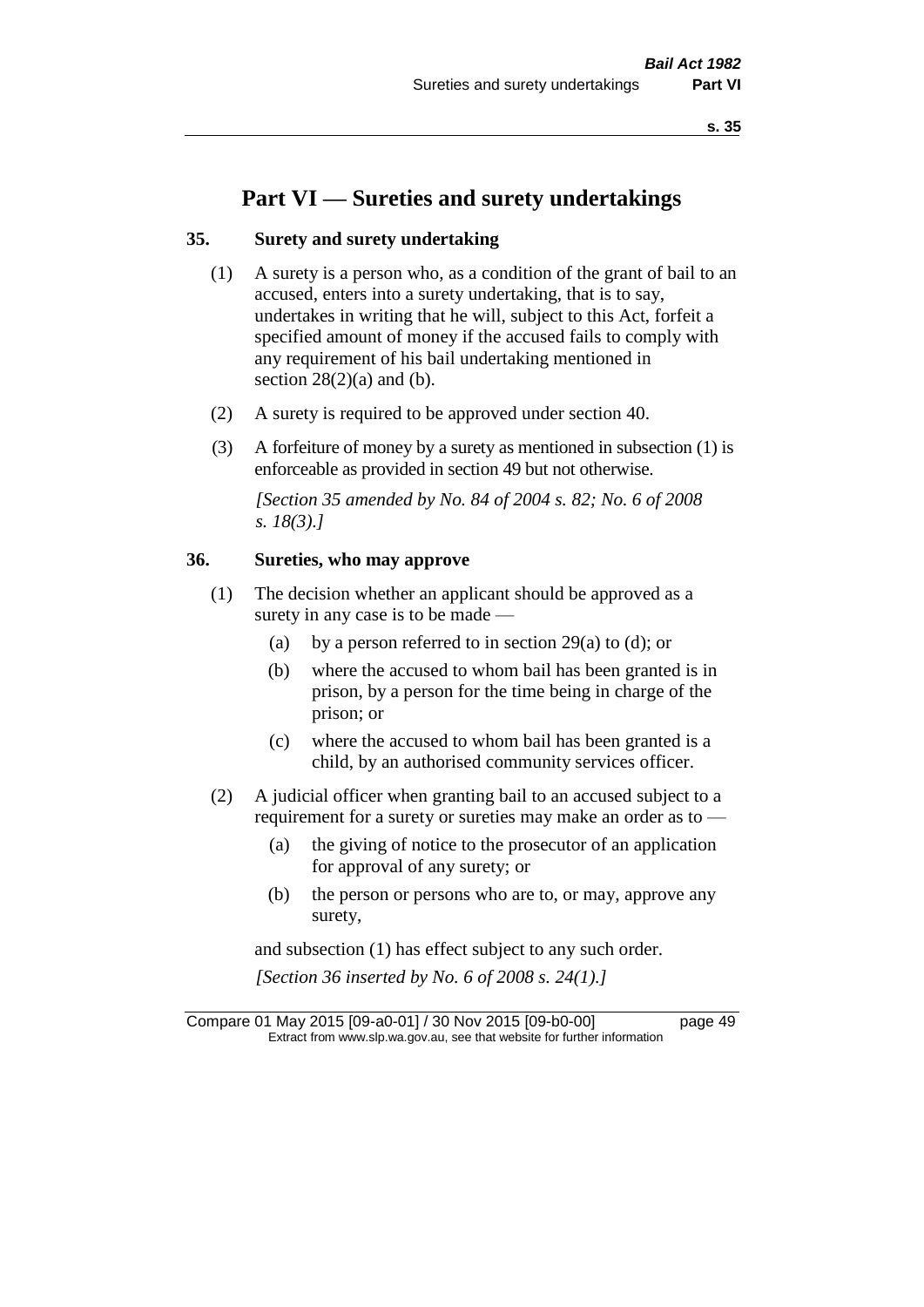#### **37. Proposed surety to receive certain information and form**

- (1) Whenever a surety approval officer is called upon to decide whether an applicant should be approved as a surety, he shall ensure that the applicant is, or has been, given —
	- (a) a duly completed notice in the prescribed form showing details of the terms and conditions on which bail has been granted to the accused in whose case the surety is required; and
	- (b) such information in writing as to the effect of this Act in relation to the rights, obligations and liabilities of sureties as is prescribed for the purposes of this paragraph; and
	- (c) a prescribed form of declaration for completion designed to disclose to the surety approval officer all information relevant to the decision.
- (2) Before he makes his decision, the surety approval officer shall ensure that the applicant furnishes to him the declaration referred to in subsection (1)(c) duly completed.

*[Section 37 amended by No. 84 of 2004 s. 82; No. 6 of 2008 s. 24(4), (5) and 25; No. 20 of 2013 s. 28.]* 

# **38. Persons disqualified from being sureties**

- (1) A person is not qualified to be approved as a surety if  $-$ 
	- (a) he is under 18 years of age; or
	- (b) subject to subsection (2), the value of his assets, after provision is made for his debts and liabilities, is less than the amount which he might become liable to forfeit under his proposed surety undertaking; or
	- (c) there are reasonable grounds for believing that he has been, or will be, indemnified by any person against any forfeiture referred to in paragraph (b).

page 50 Compare 01 May 2015 [09-a0-01] / 30 Nov 2015 [09-b0-00] Extract from www.slp.wa.gov.au, see that website for further information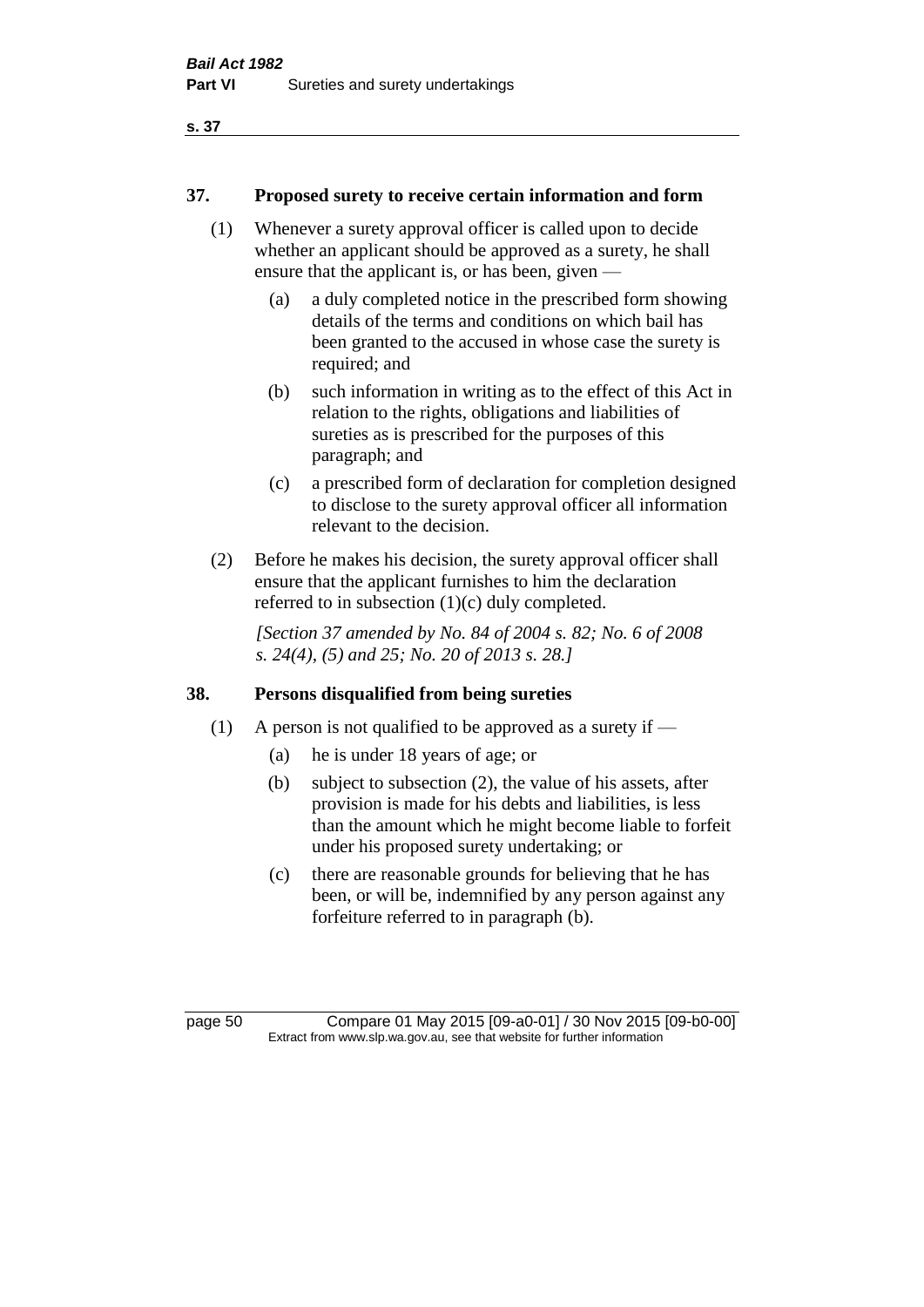(2) Subsection (1)(b) does not apply where the applicant for approval is required to give security sufficient to cover the amount which he might become liable to forfeit.

# **39. Matters to be regarded when approving sureties**

In determining whether an applicant is suitable to be a surety a surety approval officer shall have regard to all matters which appear to him to be relevant including, as well as any others, the following —

- (a) the character and antecedents of the applicant; and
- (b) his proximity to or connection with the accused, whether by kinship, place of residence or otherwise; and
- (c) his ability to pay, or give security for, the amount which he might become liable to forfeit under his proposed surety undertaking, without excessive hardship to himself or his dependants.

*[Section 39 amended by No. 84 of 2004 s. 82; No. 6 of 2008 s. 24(4).]* 

#### **40. Decision on application by proposed surety**

- (1) Upon receipt of the duly completed declaration referred to in section  $37(1)(c)$ , the surety approval officer shall, after making any enquiries which he thinks desirable, make a decision, as soon as is practicable, either to approve or not to approve of the applicant as a surety in that case.
- (2) If the surety approval officer does not approve of the applicant as a surety he shall record the reasons for his doing so and inform the applicant and the accused thereof, or cause them to be so informed.

*[Section 40 amended by No. 15 of 1988 s. 15; No. 84 of 2004 s. 82; No. 6 of 2008 s. 24(5).]* 

Compare 01 May 2015 [09-a0-01] / 30 Nov 2015 [09-b0-00] page 51 Extract from www.slp.wa.gov.au, see that website for further information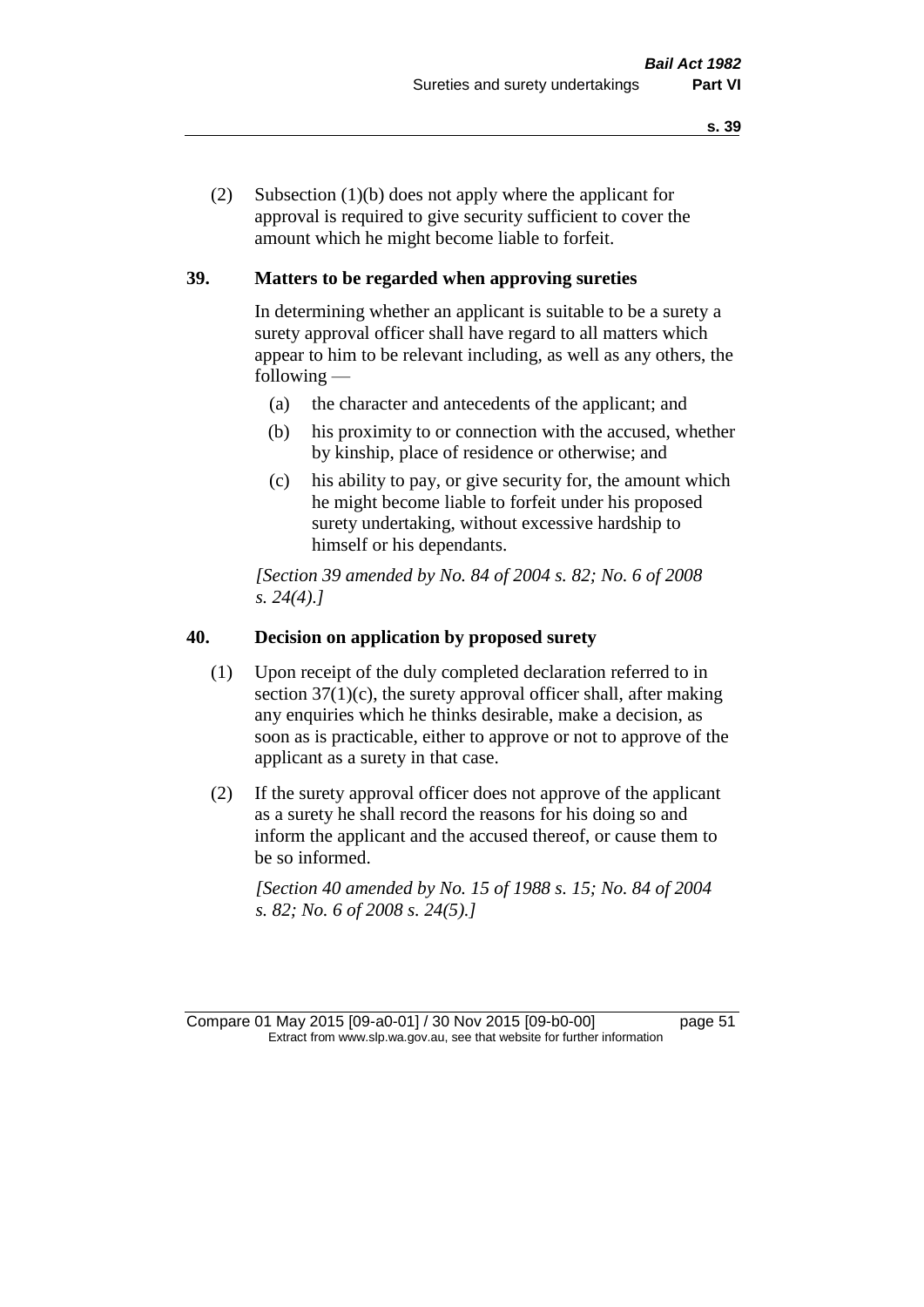```
s. 41
```
#### **41. Finality of decision to refuse approval of surety**

- (1) A decision by a surety approval officer not to approve of the applicant as a surety is final unless the applicant becomes entitled to re-apply under subsection (2).
- (2) An applicant who is refused approval as a surety may re-apply for approval to the surety approval officer who made that decision, or if that officer is absent or unavailable to another surety approval officer, on the ground that —
	- (a) new facts have been discovered, new circumstances have arisen or the circumstances have changed since he was refused approval; or
	- (b) he failed to adequately present his case for approval on his previous application,

and the provisions of this Act, except section 37, shall, with necessary modifications, apply to any such further application and the decision thereon.

*[Section 41 amended by No. 6 of 2008 s. 24(3) and (4).]*

# **42. Before whom surety undertaking may be entered into**

A surety undertaking need not be entered into before the surety approval officer who approved the surety but may be entered into before any person before whom the accused for whose appearance the surety is approved might enter into his bail undertaking under section 29.

*[Section 42 amended by No. 84 of 2004 s. 82; No. 6 of 2008 s. 24(5).]* 

# **43. Duties of person before whom surety undertaking is entered into**

A person before whom a surety undertaking is to be entered into —

- $(a)$  shall
	- (i) read to the surety; or

page 52 Compare 01 May 2015 [09-a0-01] / 30 Nov 2015 [09-b0-00] Extract from www.slp.wa.gov.au, see that website for further information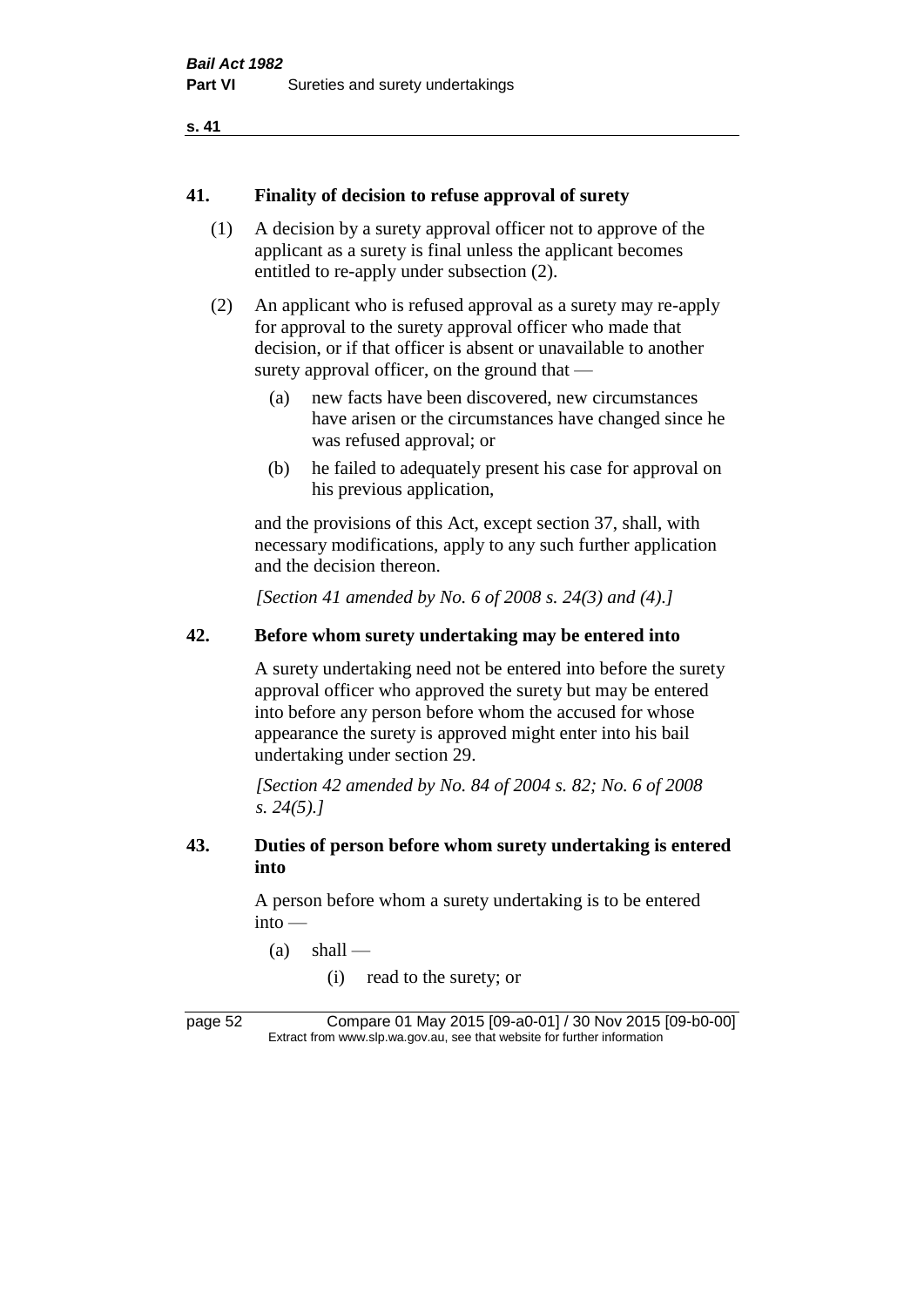- (ii) be informed by the surety that he has read; or
- (iii) if necessary, have translated to the surety,

the documents described in section  $37(1)(a)$  and (b), and the surety undertaking, before the surety enters into the undertaking; and

- (b) shall ensure that all conditions which are to be complied with by the surety have been complied with before the surety enters into his undertaking; and
- (c) shall give to the surety a copy of his surety undertaking as duly completed.

*[Section 43 amended by No. 74 of 1984 s. 13.]* 

#### **43A. Entering into surety undertaking where proposed surety interstate**

 $(1)$  In this section —

*proposed surety* means a person who is to enter into a surety undertaking;

*relevant official* means the person before whom the surety undertaking is to be entered into or was entered into, as the case requires;

*video link* means facilities (including closed circuit television) that enable, at the same time —

- (a) the relevant official to see and hear the proposed surety; and
- (b) the proposed surety to see and hear the relevant official.
- (2) This section applies if a proposed surety is in another State or a Territory.
- (3) The relevant official may comply with section 43(a) and (b) by means of a video link.
- (4) The relevant official may provide the surety undertaking to the proposed surety for completion by providing it by electronic means in accordance with the regulations.

Compare 01 May 2015 [09-a0-01] / 30 Nov 2015 [09-b0-00] page 53 Extract from www.slp.wa.gov.au, see that website for further information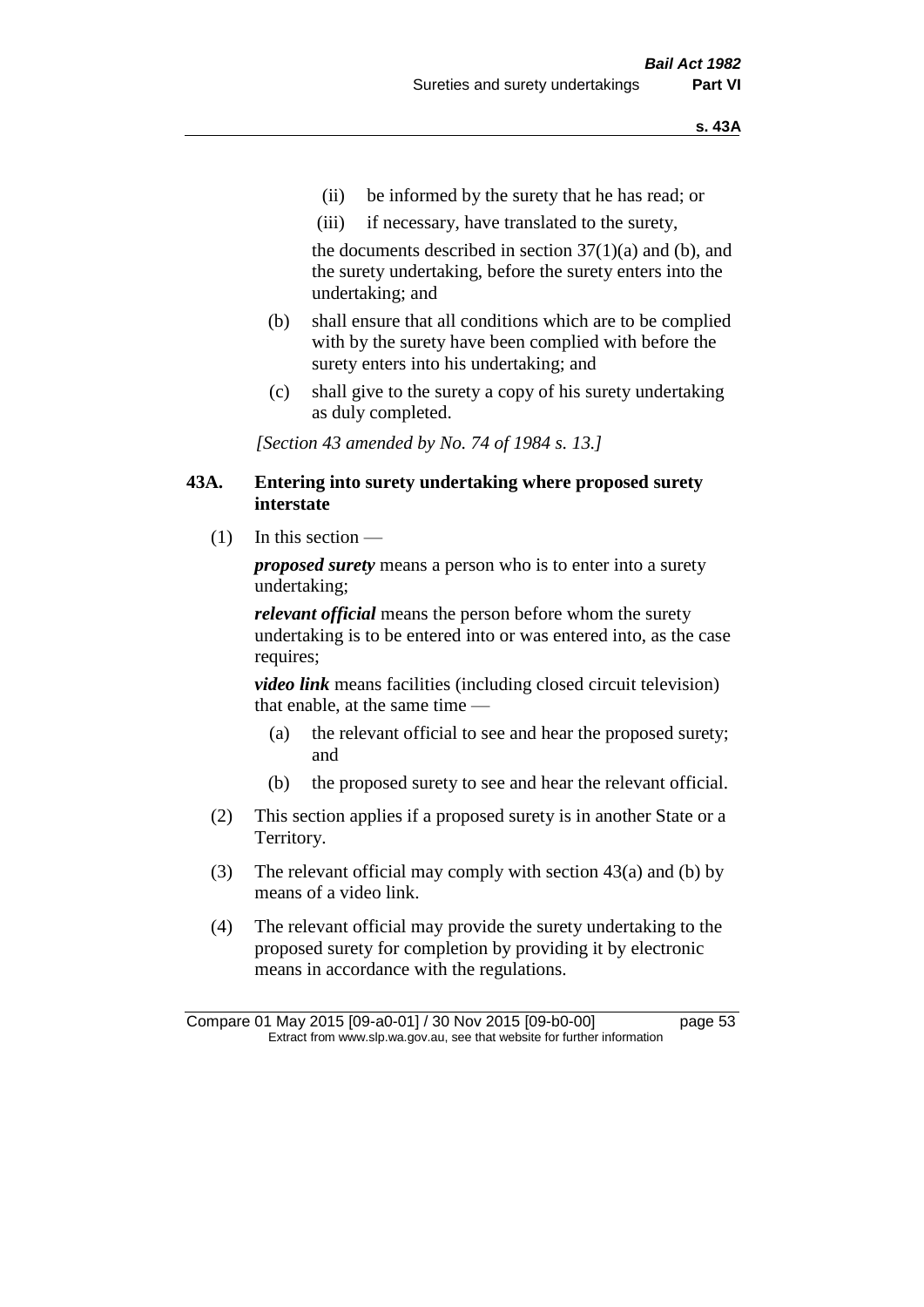- (5) The proposed surety may enter into the surety undertaking by providing the completed surety undertaking to the relevant official by electronic means in accordance with the regulations.
- (6) If the surety undertaking is provided by electronic means under subsection (4) or (5), any requirement for the proposed surety or the relevant official to sign it is to be taken to have been complied with if the full name of the proposed surety or the relevant official, as the case requires, appears in the appropriate place in the undertaking.
- (7) The relevant official may comply with section 43(c) by providing a copy of the surety undertaking (as duly completed) to the surety by electronic means in accordance with the regulations.
- (8) A surety undertaking that is entered into in accordance with this section is to be taken to have been entered into before the relevant official.
- (9) In any proceedings a document purporting to be a copy of a surety undertaking and purporting to be certified by the relevant official to be a copy of a surety undertaking entered into in accordance with this section is evidence of the surety undertaking without proof of the signature of the relevant official.

*[Section 43A inserted by No. 6 of 2008 s. 26; amended by No. 20 of 2013 s. 29.]*

# **44. When surety undertaking extends to different time or different time and place substituted under s. 31**

- (1) A surety undertaking does not extend to the failure by the accused to appear at a different time or a different time and place substituted pursuant to section 31 unless —
	- (a) the surety undertaking contains a provision stating that it does so extend and, where applicable under subsection (5), the surety has received notice as mentioned in that subsection; or

page 54 Compare 01 May 2015 [09-a0-01] / 30 Nov 2015 [09-b0-00] Extract from www.slp.wa.gov.au, see that website for further information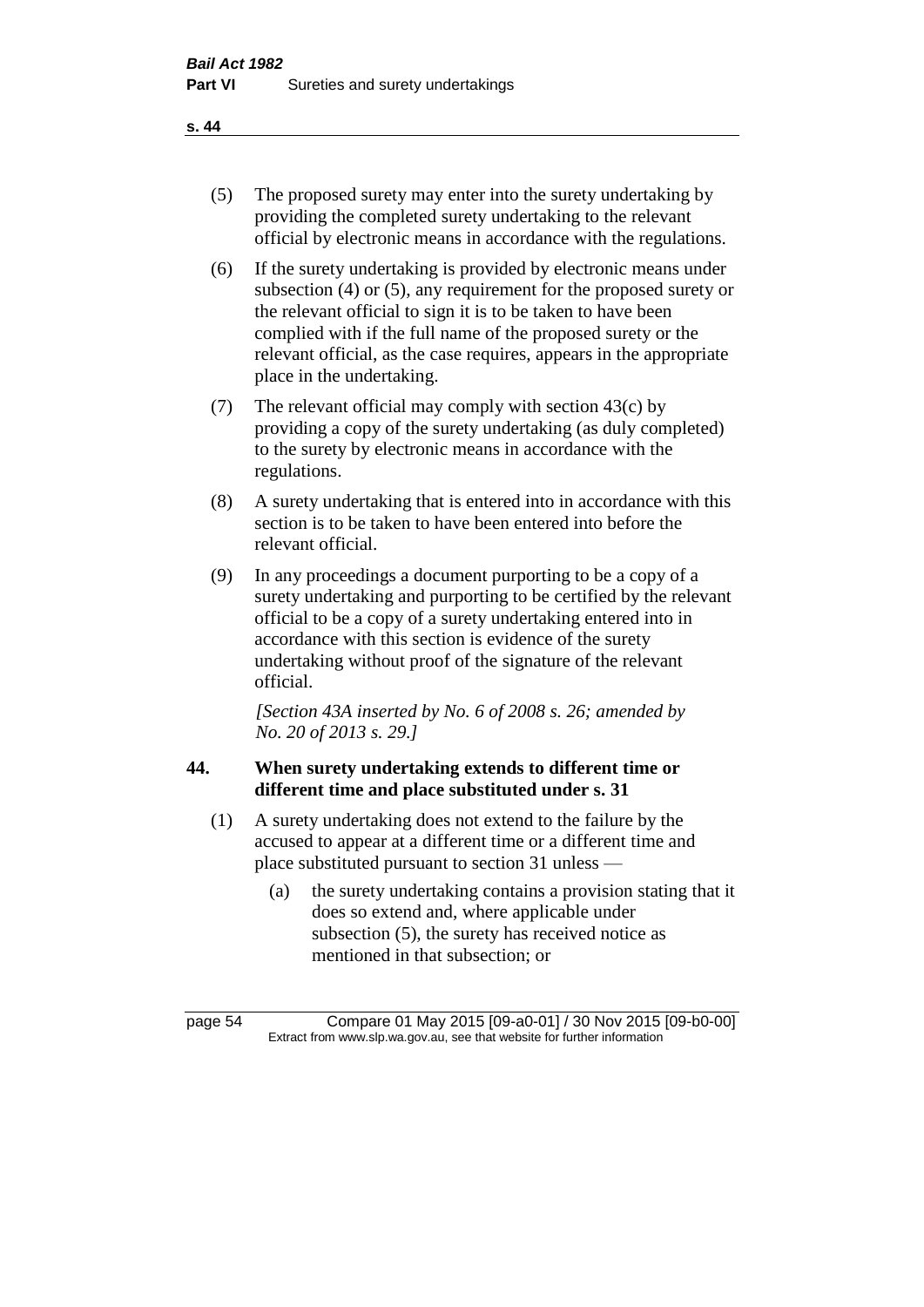- (b) subsection (2) applies.
- (2) A surety undertaking extends to the failure by the accused to appear at a different time substituted pursuant to section 31 during a trial if, at the option of the surety, the undertaking contains a provision stating —
	- (a) that it does so extend; and
	- (b) the effect of subsection (4).
- (3) In subsection  $(2)$  —

*trial* means that part of proceedings for an offence when evidence is being received by the court in respect of the offence and also extends to any time when —

- (a) legal argument is being heard; or
- (b) a judicial officer or a jury is deliberating.
- (4) Subsection (2) applies despite any amendment as defined in section 31A(1) if the endorsement or notice under section 31A(3)(a) in respect of the amendment includes a statement referred to in section 31A(4).
- (5) A surety undertaking may, at the option of the surety, also contain a provision stating that where —
	- (a) a different time or a different time and place for the accused's appearance is substituted pursuant to section 31; and
	- (b) subsection (2) does not apply,

the surety's liability only arises if the surety is given notice, as soon as is practicable, of the different time or the different time and place.

(6) Where, by operation of this section, a surety undertaking would extend to the failure by the accused to appear at a different time or a different time and place substituted pursuant to section 31, that extension is not affected by a reduction in the number of offences to which the accused's bail undertaking relates.

*[Section 44 inserted by No. 6 of 2008 s. 27(1).]*

Compare 01 May 2015 [09-a0-01] / 30 Nov 2015 [09-b0-00] page 55 Extract from www.slp.wa.gov.au, see that website for further information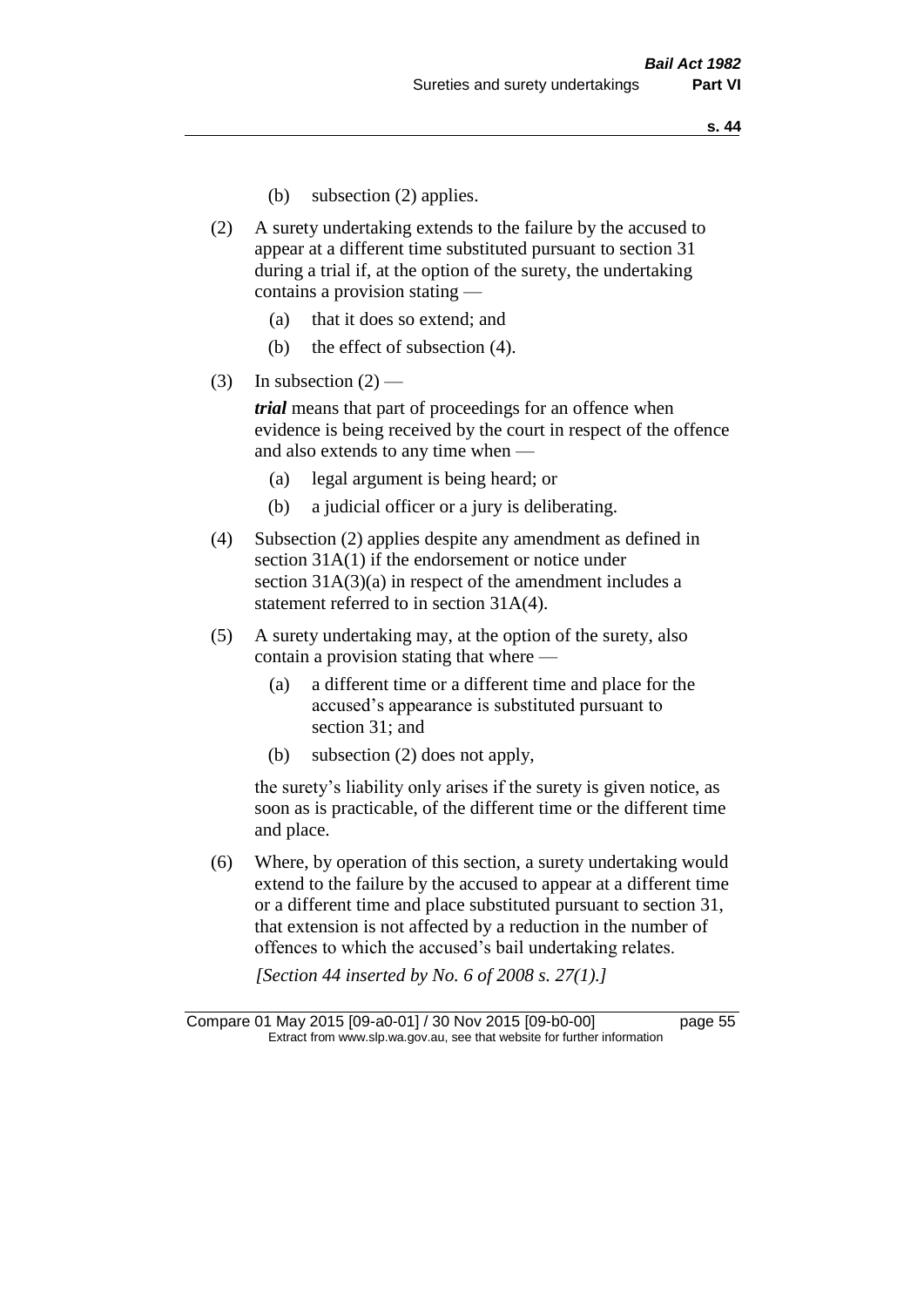```
s. 45
```
#### **45. Notices under s. 44, service and proof of**

- (1) For the purposes of section 44(5) notice to a surety may be given —
	- (a) orally to the surety by the judicial officer when he fixes a time and place for the proceedings or the resumed proceedings; or
	- (b) in the approved form to the surety personally; or
	- (c) by a person authorised under subsection  $(5)$ 
		- (i) sending or causing to be sent the approved form to the surety by post to the surety's address appearing in the records of the court; or
		- (ii) in urgent cases or with the surety's consent, providing or causing to be provided the approved form to the surety by electronic means in accordance with the regulations.
- (2) A person who gives a notice in accordance with subsection  $(1)(b)$  or  $(c)$  shall endorse on a file copy of the notice a certificate showing —
	- (a) that the person has done so; and
	- (b) the time of doing so.
- (2a) If a notice is sent by post under subsection  $(1)(c)$ , the notice is to be presumed, unless the contrary is shown, to have been received at the time when, in the ordinary course of events, it would have been delivered.
- (3) A judicial officer who, under subsection  $(1)(a)$ , notifies a surety of the time and place for the proceedings or the resumed proceedings shall cause to be endorsed on a file copy of the surety's undertaking a certificate showing details of such time and place and that the surety has been notified of them.
- (4) In any proceedings
	- (a) a document purporting to be a copy of a notice referred to in section 44(5) shall be evidence of the terms of the notice; and

page 56 Compare 01 May 2015 [09-a0-01] / 30 Nov 2015 [09-b0-00] Extract from www.slp.wa.gov.au, see that website for further information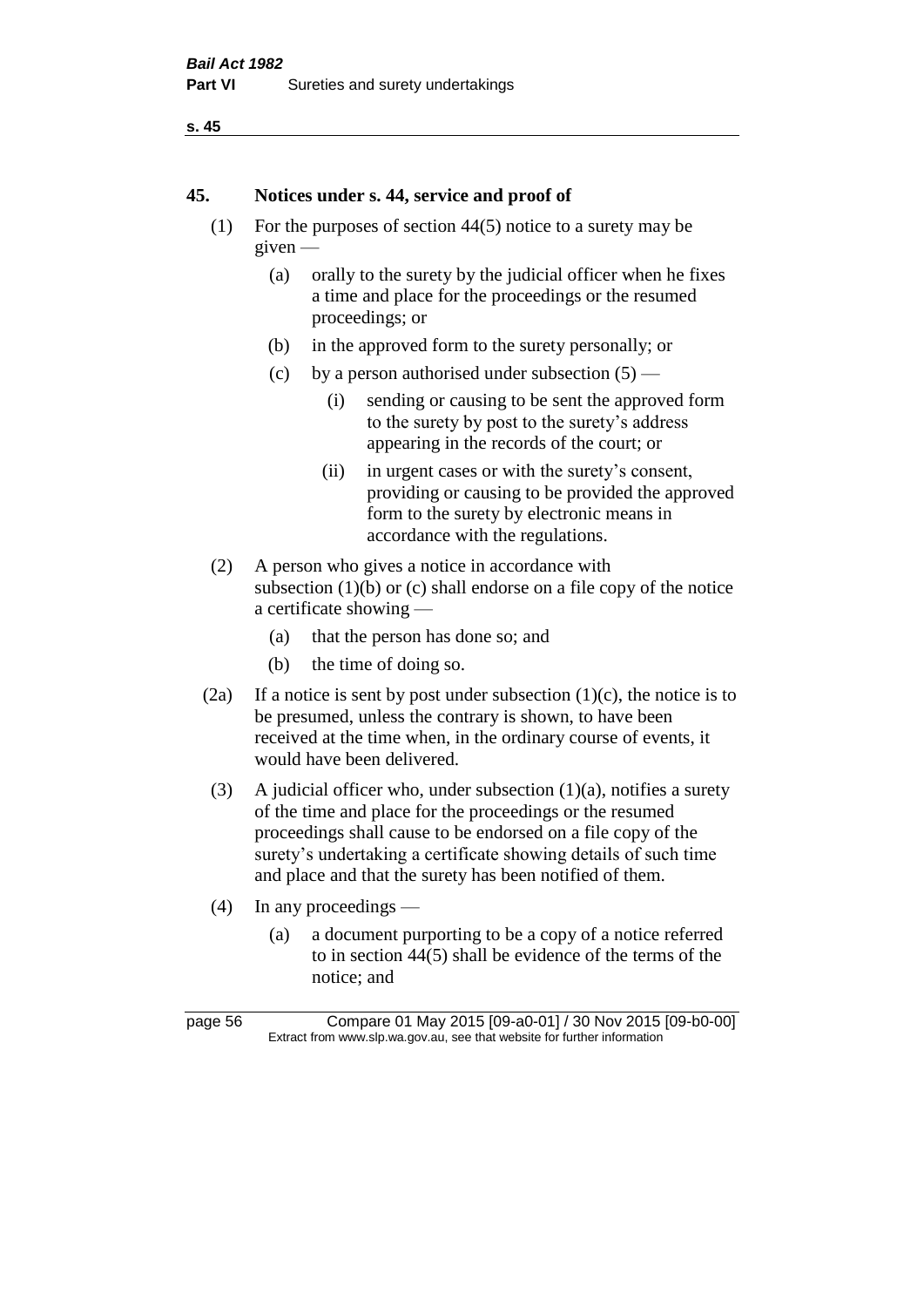- (b) an endorsement
	- (i) on a file copy of a notice given under subsection  $(1)(b)$  or  $(c)$  purporting to be a certificate referred to in subsection (2); or
	- (ii) on a file copy of a surety undertaking purporting to be a certificate referred to in subsection (3),

is evidence of the matters appearing in the certificate without proof of the signature of the person who made the endorsement.

- (5) A registrar of the court, other than a deputy registrar of the Magistrates Court or the Children's Court, is an authorised person for the purposes of subsection  $(1)(c)$  and in addition —
	- (a) in respect of committals to the Supreme Court, the Chief Justice; and
	- (b) in respect of committals to the District Court, the Chief Judge,

may authorise a person or persons, by name or office, to perform the function referred to in subsection  $(1)(c)$ .

*[Section 45 amended by No. 74 of 1984 s. 15; No. 59 of 2004 s. 141; No. 6 of 2008 s. 28(1)-(5); No. 20 of 2013 s. 30.]* 

#### **46. Surety's power to arrest accused**

- (1) A surety may arrest an accused for whose appearance in court he has entered into a surety undertaking if the surety has reasonable grounds to believe that —
	- (a) the accused
		- (i) is not likely to comply with the requirements of his bail undertaking mentioned in section  $28(2)(a)$  or (b); or
		- (ii) is, or has been, in breach of any condition of his bail undertaking mentioned in section 28(2)(c); or

Compare 01 May 2015 [09-a0-01] / 30 Nov 2015 [09-b0-00] page 57 Extract from www.slp.wa.gov.au, see that website for further information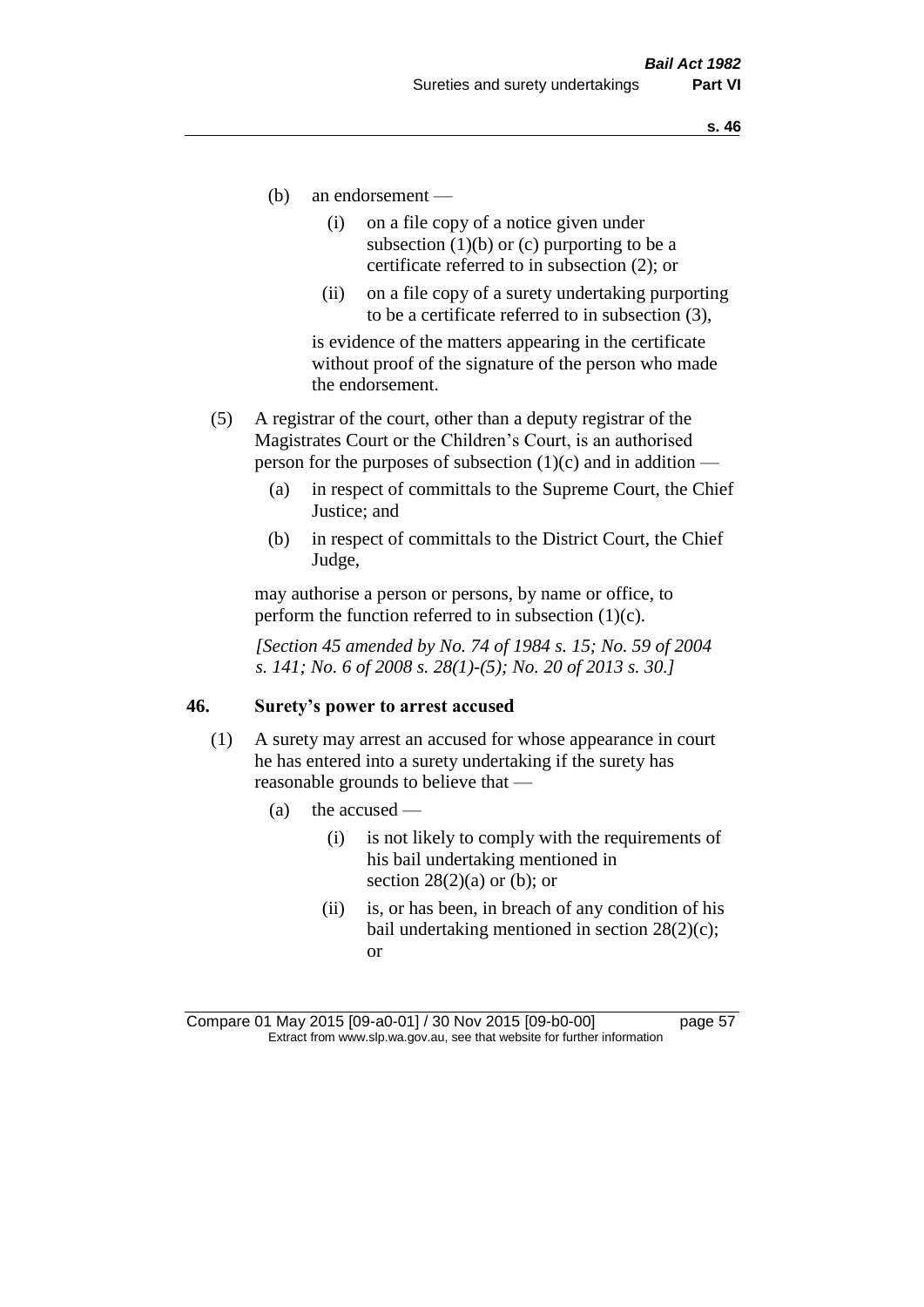(iii) is, or has been, in breach of a home detention condition mentioned in section 28(2)(d);

and

- (b) it is not expedient to invoke the assistance of the relevant officer under section 54(1) because the delay occasioned by doing so would defeat the purpose of that section.
- (2) A surety who arrests an accused under subsection (1) shall, as soon as is practicable, deliver him into the custody of a police officer and thereafter he shall be dealt with under section 54(4) and section 55, and those provisions shall apply, as if he had been arrested by a police officer under section 54(2).

*[Section 46 amended by No. 74 of 1984 s. 16; No. 61 of 1990 s. 10; No. 84 of 2004 s. 82; No. 6 of 2008 s. 33(5).]* 

# **47. When surety undertaking ceases to have effect**

A surety undertaking ceases to have effect —

- (a) upon the revocation of bail under section 55(1); or
- (b) upon the release of an accused under section 55(2) if the surety does not consent to the continuance in force of his surety undertaking; or
- (c) upon its being cancelled under section 48(4) (and as from the time fixed therefor) by an appropriate judicial officer; or
- (d) upon the death of the surety, but only if no order under section 49(1) has been made before then; or
- (e) subject to sections 31 and 44, upon the appearance in court by the accused as required by his bail undertaking; or
- (f) upon the discharge of the accused according to law from any further proceedings for the offence, or all of the offences, to which the surety undertaking relates; or

page 58 Compare 01 May 2015 [09-a0-01] / 30 Nov 2015 [09-b0-00] Extract from www.slp.wa.gov.au, see that website for further information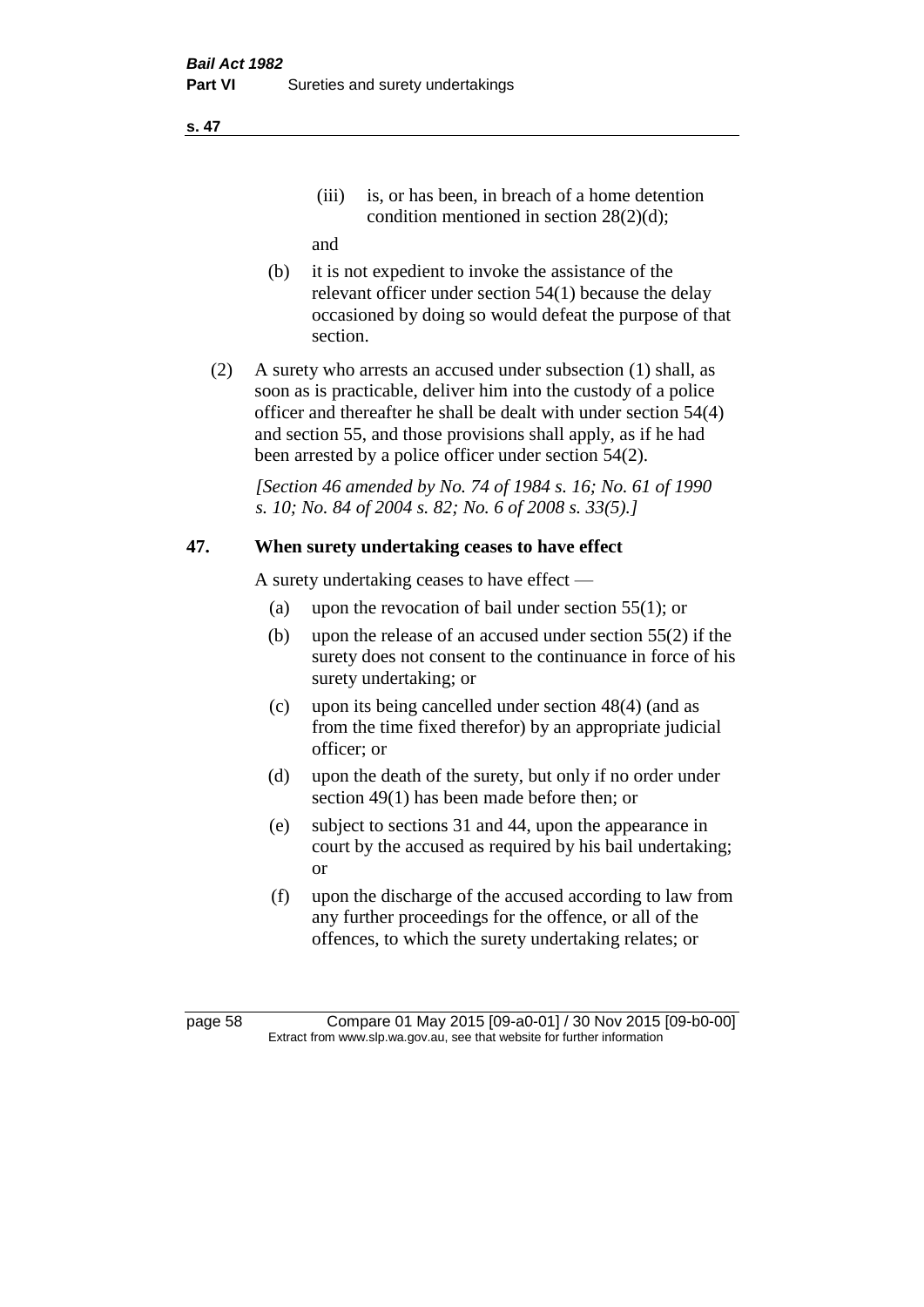(g) during any period before the time at which the accused is required to appear in court when he is in custody for any other offence or reason.

*[Section 47 amended by No. 84 of 2004 s. 82.]* 

#### **48. Surety may apply for cancellation of his undertaking**

- (1) A surety may apply to an appropriate judicial officer for cancellation of his undertaking.
- (2) An application under subsection (1) may be made at any time before that specified, or deemed by section 31(3) to be specified, in the accused's bail undertaking for his appearance in court.
- (3) Upon an application being made under subsection (1) an appropriate judicial officer shall cause the accused to appear before him or another such officer and may issue a warrant or summons for that purpose.
- (4) Upon the appearance of the accused before the time mentioned in subsection (2) an appropriate judicial officer shall —
	- (a) cancel the surety undertaking; and
	- (b) exercise one of the powers set out in section  $55(1)(d)$ or (e).
- (5) An application under subsection (1) must be made, and proceedings on it are to be conducted —
	- (a) in a court of summary jurisdiction in accordance with the regulations;
	- (b) in the Supreme Court or the District Court  $-\text{in}$ accordance with rules of court.

*[Section 48 amended by No. 59 of 2004 s. 141; No. 84 of 2004 s. 7 and 82; No. 6 of 2008 s. 29.]* 

# **49. Surety's undertaking to pay money, enforcing**

(1) Where an accused has failed to comply with any requirement of his bail undertaking mentioned in section 28(2)(a) or (b) the

Compare 01 May 2015 [09-a0-01] / 30 Nov 2015 [09-b0-00] page 59 Extract from www.slp.wa.gov.au, see that website for further information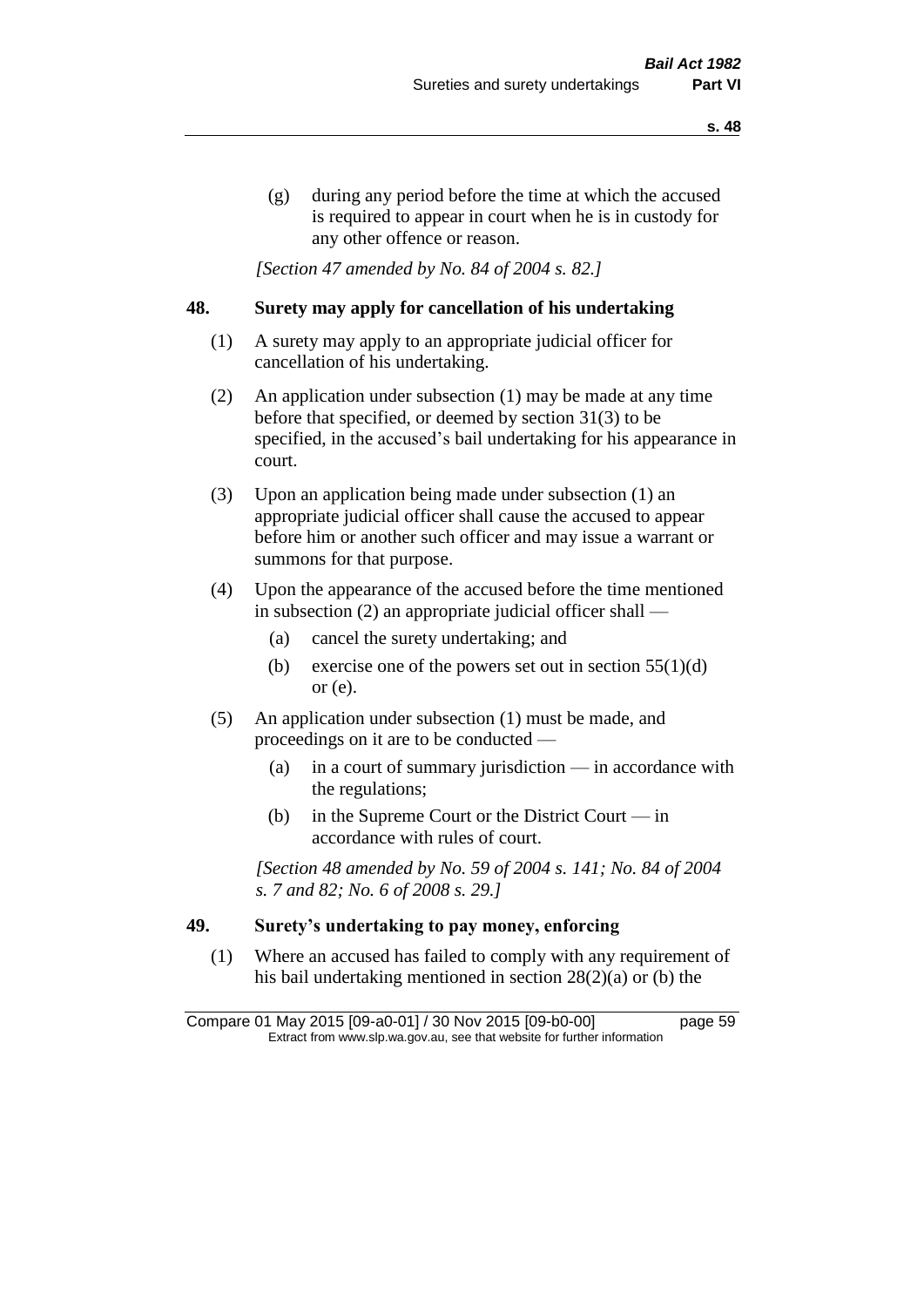following provisions of this section apply for the purpose of enforcing payment to the State of any sum thereupon payable by a surety in terms of his surety undertaking —

- (a) an application for an order that the sum be paid may be made to an appropriate judicial officer —
	- (i) by the Director of Public Prosecutions where the court before which the accused failed to appear was —
		- (I) the District Court, the Supreme Court or the Court of Appeal; or
		- (II) another court, if the Director of Public Prosecutions is the prosecutor in that court of the case against the accused;

or

- (ii) in other cases, by the State Solicitor or the registrar of the court before which the accused failed to appear;
- *[(b) deleted]*
	- (c) on the hearing of the application and upon proof of the surety's liability in terms of his undertaking, the judicial officer shall order forfeiture of the full amount specified in the undertaking unless the surety attends at the hearing and shows to the satisfaction of the judicial officer that there was reasonable cause for the failure of the accused to comply with the requirement to which the application relates;
- (d) notwithstanding paragraph (c), the judicial officer may decline to make an order under that paragraph or may order forfeiture in part only where the surety attends and shows to the satisfaction of the judicial officer —
	- (i) that, by reason of a change of circumstances since the undertaking was entered into, an order for forfeiture, or for forfeiture in full (as the case may be), would cause excessive hardship to the surety or his dependants; and

page 60 Compare 01 May 2015 [09-a0-01] / 30 Nov 2015 [09-b0-00] Extract from www.slp.wa.gov.au, see that website for further information

**s. 49**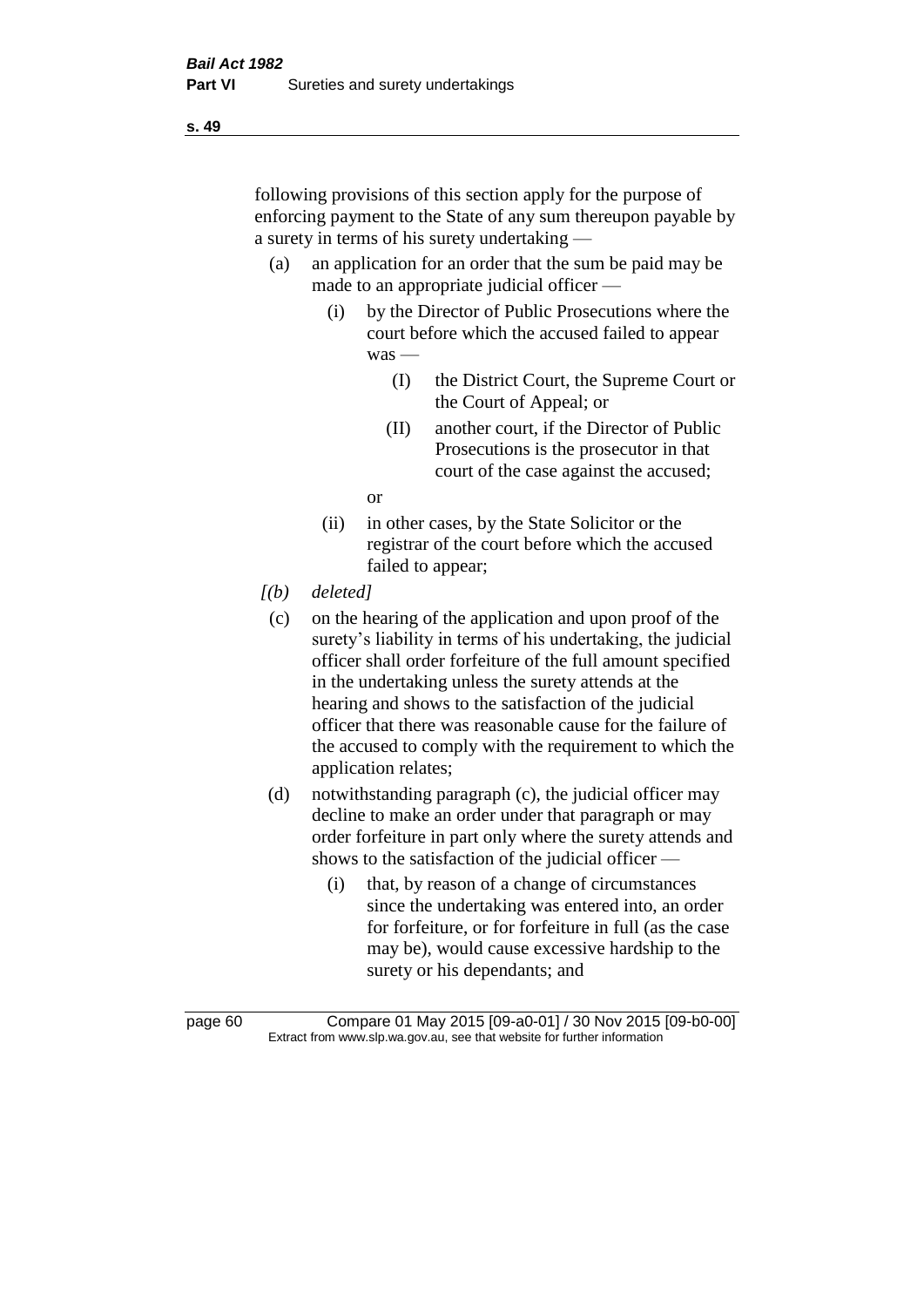- (e) an order may be made under this section whether or not the accused has been convicted of an offence against section 51(1) or (2) but if, after an order has been made, the surety satisfies the Governor that new facts have been discovered or new circumstances have arisen which show that there was reasonable cause for the failure of the accused as mentioned in paragraph (c), the Governor may exercise the power in section 139 of the *Sentencing Act 1995* as if the forfeiture were one to which that section applied.
- (2) An application under subsection (1) must be made, and proceedings on it are to be conducted —
	- (a) in a court of summary jurisdiction in accordance with the regulations;
	- (b) in the Supreme Court or the District Court  $-\text{in}$ accordance with rules of court.
- (3) Without prejudice to the recovery of such an amount as a civil debt due to the State, any amount to be paid under an order made under this section is to be paid, and its payment may be enforced under Part 5 of the *Fines, Penalties and Infringement Notices Enforcement Act 1994*, unless an order has been made under subsection (4).
- (4) If under this section the Supreme Court or the District Court makes an order requiring the payment of money, the court may make an order under section 59 of the *Sentencing Act 1995* in respect of the amount payable and for that purpose that section, with any necessary changes, applies as if the amount were a fine imposed on the surety.

*[Section 49 amended by No. 74 of 1984 s. 17; No. 92 of 1994 s. 5; No. 78 of 1995 s. 8; No. 65 of 2003 s. 121(3); No. 74 of 2003 s. 29; No. 59 of 2004 s. 141; No. 84 of 2004 s. 8, 11 and 82; No. 6 of 2008 s. 18(2) and 30(1) and (2).]* 

Compare 01 May 2015 [09-a0-01] / 30 Nov 2015 [09-b0-00] page 61 Extract from www.slp.wa.gov.au, see that website for further information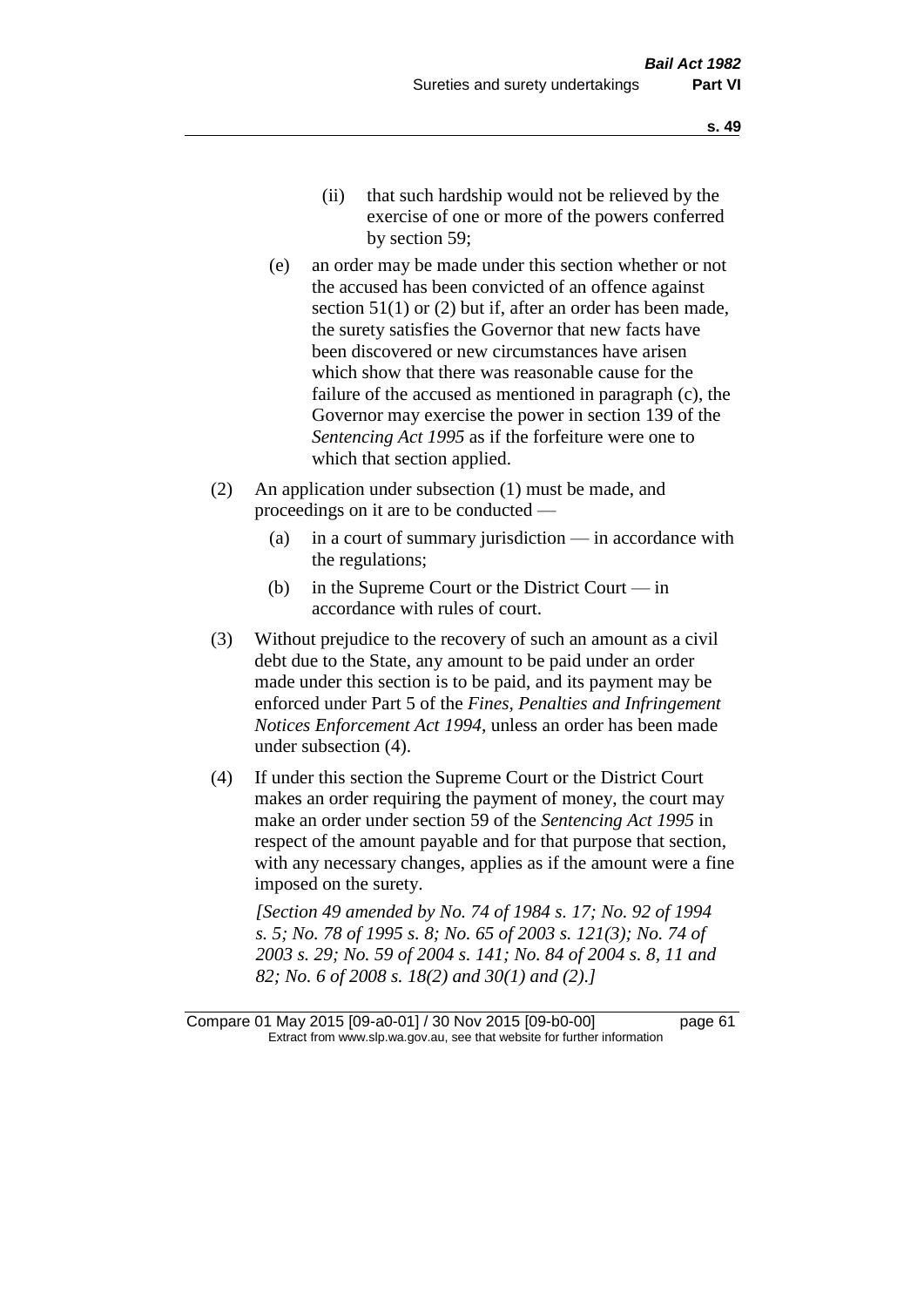#### **50. Indemnifying surety, offence**

- (1) If a person indemnifies, or agrees to indemnify, a surety or proposed surety against any liability which the surety or proposed surety may incur under this Act (including this section) he and the surety or proposed surety and any person with whom he agrees as aforesaid each commits an offence. Penalty: \$1 000 or imprisonment for 12 months or both.
- (2) An offence is committed under subsection  $(1)$ 
	- (a) whether the agreement is made before or after the surety undertaking is entered into and whether or not a proposed surety actually becomes a surety; and
	- (b) whether the compensation is to be in money or in money's worth.
- (3) An offence is not committed under subsection (1) by a surety or proposed surety if he shows —
	- (a) that he had no knowledge of an agreement within the meaning of subsection (1) proposed to be entered into between 2 other persons; or
	- (b) that having such knowledge he took all steps reasonably available to him to prevent the agreement being entered into.

*[Section 50 amended by No. 74 of 1984 s. 18.]* 

page 62 Compare 01 May 2015 [09-a0-01] / 30 Nov 2015 [09-b0-00] Extract from www.slp.wa.gov.au, see that website for further information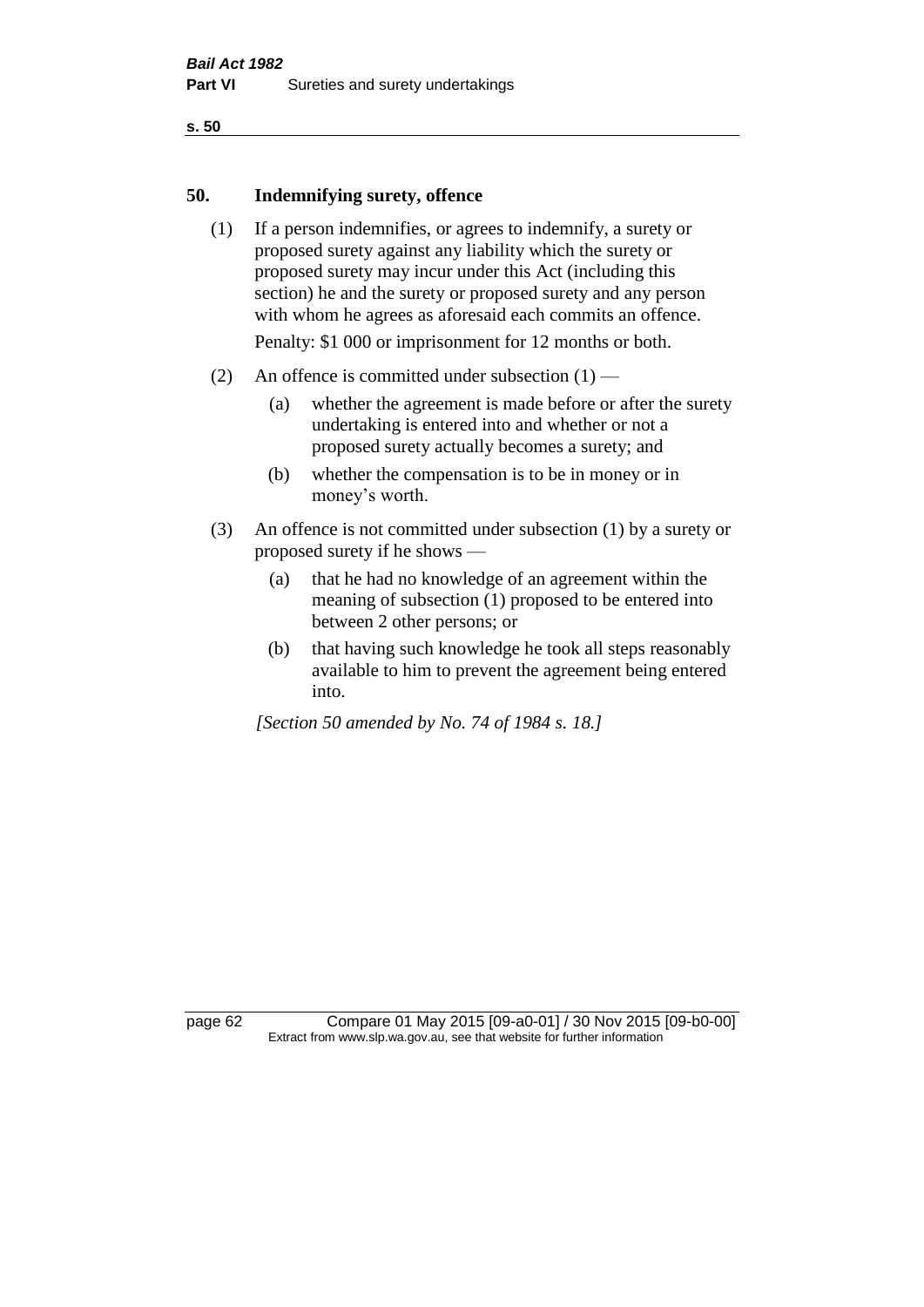**s. 50A**

# **Part VIA — Administration of home detention conditions**

*[Heading inserted by No. 61 of 1990 s. 11.]* 

#### **50A. Powers of CEO (corrections)**

The CEO (corrections) has all of the powers conferred under this Act on a community corrections officer and may review, vary, or rescind a direction given by a community corrections officer.

*[Section 50A inserted by No. 61 of 1990 s. 11; amended by No. 31 of 1993 s. 9; No. 65 of 2006 s. 53.]* 

*[50B. Deleted by No. 78 of 1995 s. 8.]* 

# **50C. Powers and duties of community corrections officers**

- (1) A community corrections officer may give such reasonable directions to an accused subject to a home detention condition as are necessary for the proper administration of the condition and any other condition imposed on the grant of bail to the accused including, without limiting the generality of the foregoing, directions as to —
	- (a) when the accused may leave the place where he is required by the home detention condition to remain; and
	- (b) the period of any authorised absence from the place where he is required by the home detention condition to remain; and
	- (c) when the accused shall return to the place where he is required by the home detention condition to remain; and
	- (d) the method of travel to be used by the accused during any absence from the place where he is required by the home detention condition to remain; and
	- (e) the manner in which the accused shall report his whereabouts.

Compare 01 May 2015 [09-a0-01] / 30 Nov 2015 [09-b0-00] page 63 Extract from www.slp.wa.gov.au, see that website for further information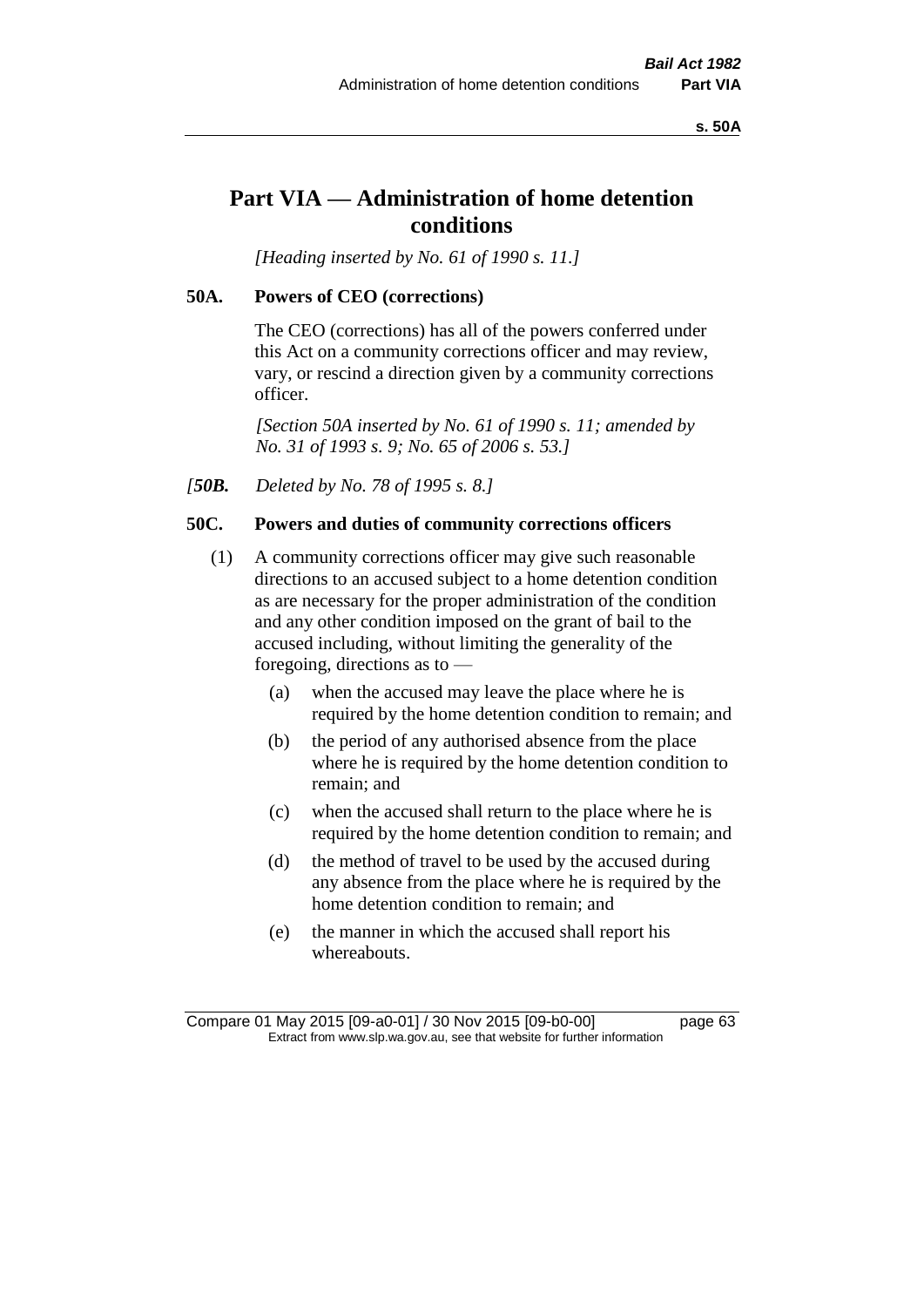**s. 50C**

| (2)     | For the purpose of ascertaining whether or not an accused is<br>complying with a home detention condition or any direction<br>given pursuant to subsection (1), a community corrections<br>officer may, at any time - |                                                                                                                                                                              |
|---------|-----------------------------------------------------------------------------------------------------------------------------------------------------------------------------------------------------------------------|------------------------------------------------------------------------------------------------------------------------------------------------------------------------------|
|         | (a)                                                                                                                                                                                                                   | enter or telephone the place where the accused is<br>required by a home detention condition to remain; or                                                                    |
|         | (b)                                                                                                                                                                                                                   | enter or telephone the accused's place of employment or<br>any other place where the accused is permitted or<br>required to attend; or                                       |
|         | (c)                                                                                                                                                                                                                   | question any person at any place referred to in<br>paragraph $(a)$ or $(b)$ .                                                                                                |
| (3)     | A person who $-$                                                                                                                                                                                                      |                                                                                                                                                                              |
|         | (a)                                                                                                                                                                                                                   | hinders a person exercising powers under subsection (2);<br><sub>or</sub>                                                                                                    |
|         | (b)                                                                                                                                                                                                                   | fails to answer a question put pursuant to<br>subsection $(2)(c)$ or gives an answer that the person<br>knows is false or misleading in a material particular,               |
|         | commits an offence.                                                                                                                                                                                                   |                                                                                                                                                                              |
|         | Penalty: \$2 000 and imprisonment for 12 months.                                                                                                                                                                      |                                                                                                                                                                              |
| (4)     | A community corrections officer -                                                                                                                                                                                     |                                                                                                                                                                              |
|         | (a)                                                                                                                                                                                                                   | shall keep such records and make such returns and<br>reports in relation to accused persons subject to home<br>detention conditions as the CEO (corrections) directs;<br>and |
|         | (b)                                                                                                                                                                                                                   | shall make any records relating to an accused subject to<br>a home detention condition available on the request of<br>the CEO (corrections) to him.                          |
|         | [Section 50C inserted by No. 61 of 1990 s. 11; amended by<br>No. 31 of 1993 s. 9; No. 50 of 2003 s. 37(3); No. 84 of 2004<br>s. 82 and 83(3); No. 65 of 2006 s. 53; No. 2 of 2008 s. 56(2).]                          |                                                                                                                                                                              |
| page 64 |                                                                                                                                                                                                                       | Compare 01 May 2015 [09-a0-01] / 30 Nov 2015 [09-b0-00]<br>Extract from www.slp.wa.gov.au, see that website for further information                                          |
|         |                                                                                                                                                                                                                       |                                                                                                                                                                              |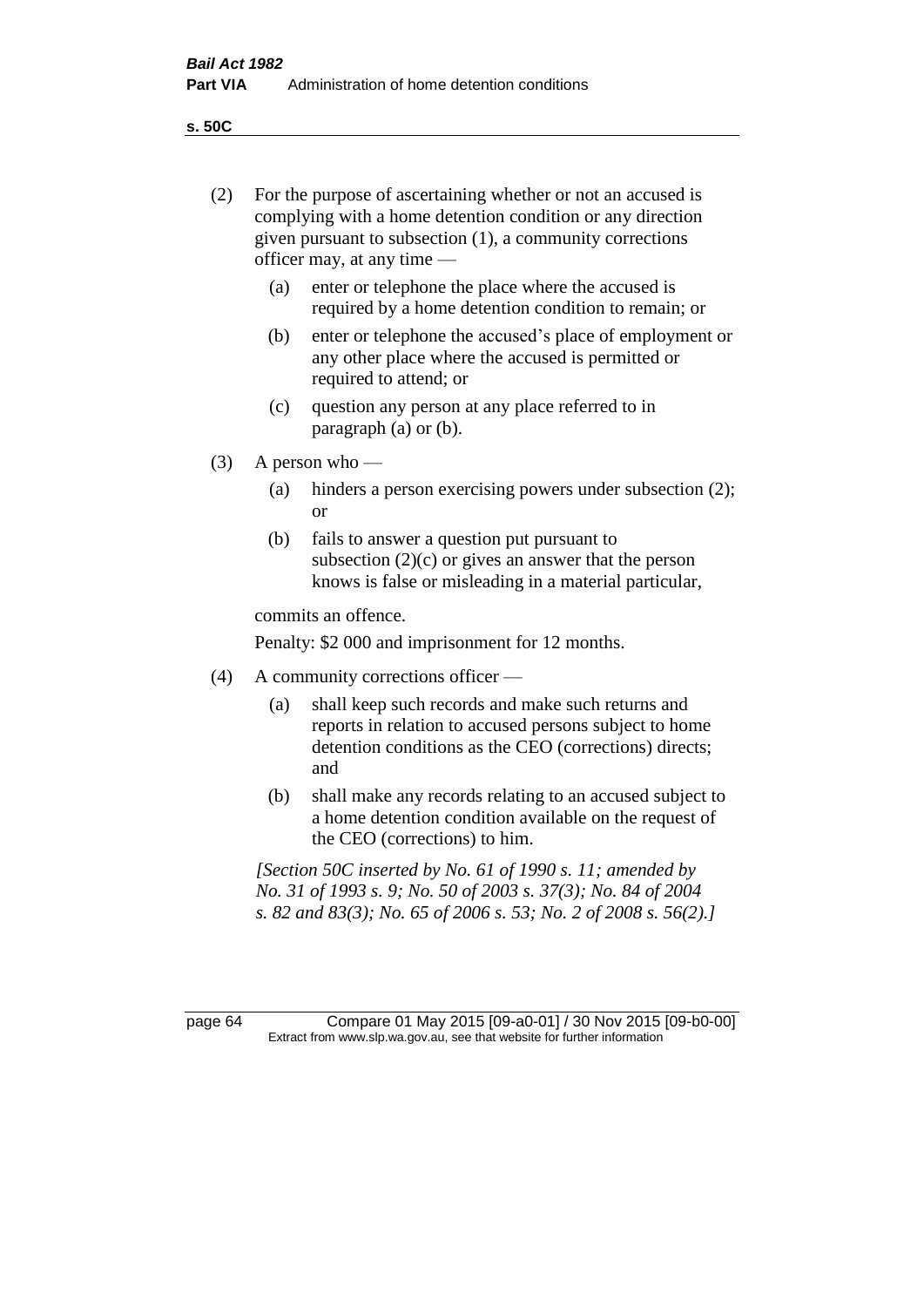#### **50D. Powers of members of Police Force**

- (1) For the purpose of ascertaining whether or not an accused is complying with a home detention condition, a member of the Police Force may —
	- (a) require the accused to produce a copy of his bail undertaking and any notice by the CEO (corrections) under section 50E(a) for inspection; and
	- (b) require the accused to explain why he is absent from the place where he is required by the home detention condition to remain.
- (2) An accused who fails to comply with subsection  $(1)(a)$  or who fails to explain when required to do so under subsection (1)(b) or who gives an explanation that the accused knows is false or misleading in a material particular, commits an offence.

Penalty: \$2 000.

*[Section 50D inserted by No. 61 of 1990 s. 11; amended by No. 31 of 1993 s. 9; No. 50 of 2003 s. 37(4); No. 84 of 2004 s. 82; No. 65 of 2006 s. 53.]* 

#### **50E. CEO (corrections) may substitute different place of detention and apply conditions**

The CEO (corrections) may, at any time, by notice in writing given to an accused granted bail subject to a home detention condition —

- (a) substitute a different place for the place where an accused is required by a home detention condition to remain;
- (b) require the accused to comply with such of the conditions specified in the list provided to the accused under section 24A(4) as are specified in the notice.

*[Section 50E inserted by No. 61 of 1990 s. 11; amended by No. 31 of 1993 s. 9; No. 84 of 2004 s. 82; No. 65 of 2006 s. 53.]* 

Compare 01 May 2015 [09-a0-01] / 30 Nov 2015 [09-b0-00] page 65 Extract from www.slp.wa.gov.au, see that website for further information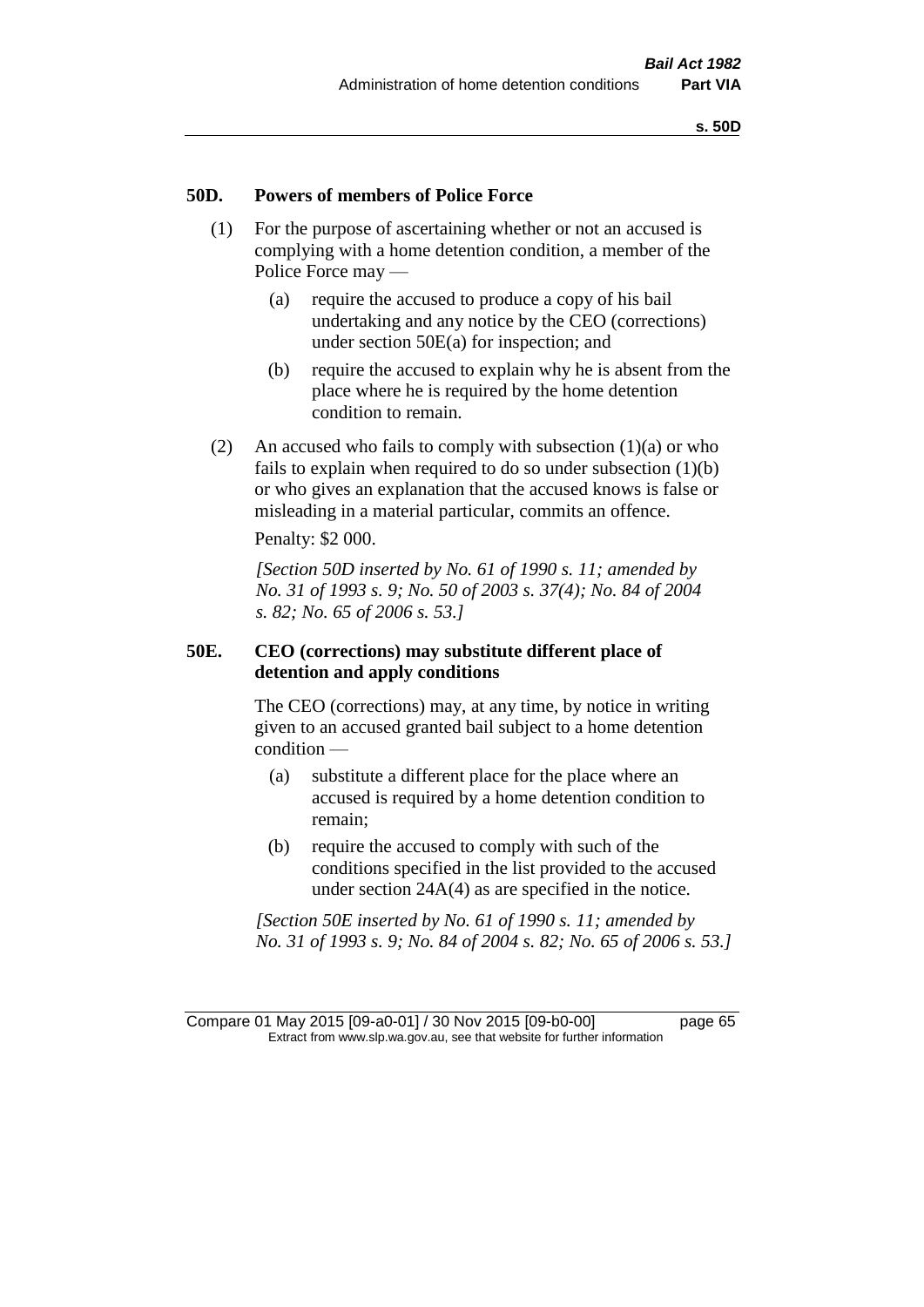```
s. 50F
```
# **50F. CEO (corrections) may revoke bail**

- (1) Where a home detention condition has been imposed as a condition on a grant of bail to an accused the CEO (corrections) may, in his absolute discretion, by instrument signed by him and if practicable, given to the accused, revoke the bail.
- (2) Without limiting the generality of subsection (1), the power to revoke bail may be exercised where the accused —
	- (a) is not likely to comply with any requirement of his bail undertaking mentioned in section 28(2)(a) or (b); or
	- (b) is, or has been, or is likely to be in breach of any condition of his bail undertaking mentioned in section  $28(2)(c)$ .
- (3) Subject to subsection (4), where the CEO (corrections) revokes bail he shall include a statement of his reasons for the cancellation in the instrument cancelling the bail.
- (4) Where the CEO (corrections) is of the opinion that it would be in the interest of the accused or any other person, or the public, to withhold from the accused any or all of the reasons referred to in subsection (3), the CEO (corrections) may so withhold the reason or reasons.
- (5) Where the CEO (corrections) revokes bail, he may, whenever necessary, issue a warrant directed to all members of the Police Force to have the accused arrested and brought before an appropriate judicial officer.

*[Section 50F inserted by No. 61 of 1990 s. 11; amended by No. 31 of 1993 s. 9; No. 84 of 2004 s. 82; No. 65 of 2006 s. 53.]* 

# **50G. Procedure on arrest after revocation under s. 50F**

(1) An accused arrested pursuant to a warrant issued under section 50F shall be taken as soon as is practicable before an appropriate judicial officer unless he is arrested less than 24 hours before the time at which he is due to appear in accordance with his bail undertaking, in which case he shall be

page 66 Compare 01 May 2015 [09-a0-01] / 30 Nov 2015 [09-b0-00] Extract from www.slp.wa.gov.au, see that website for further information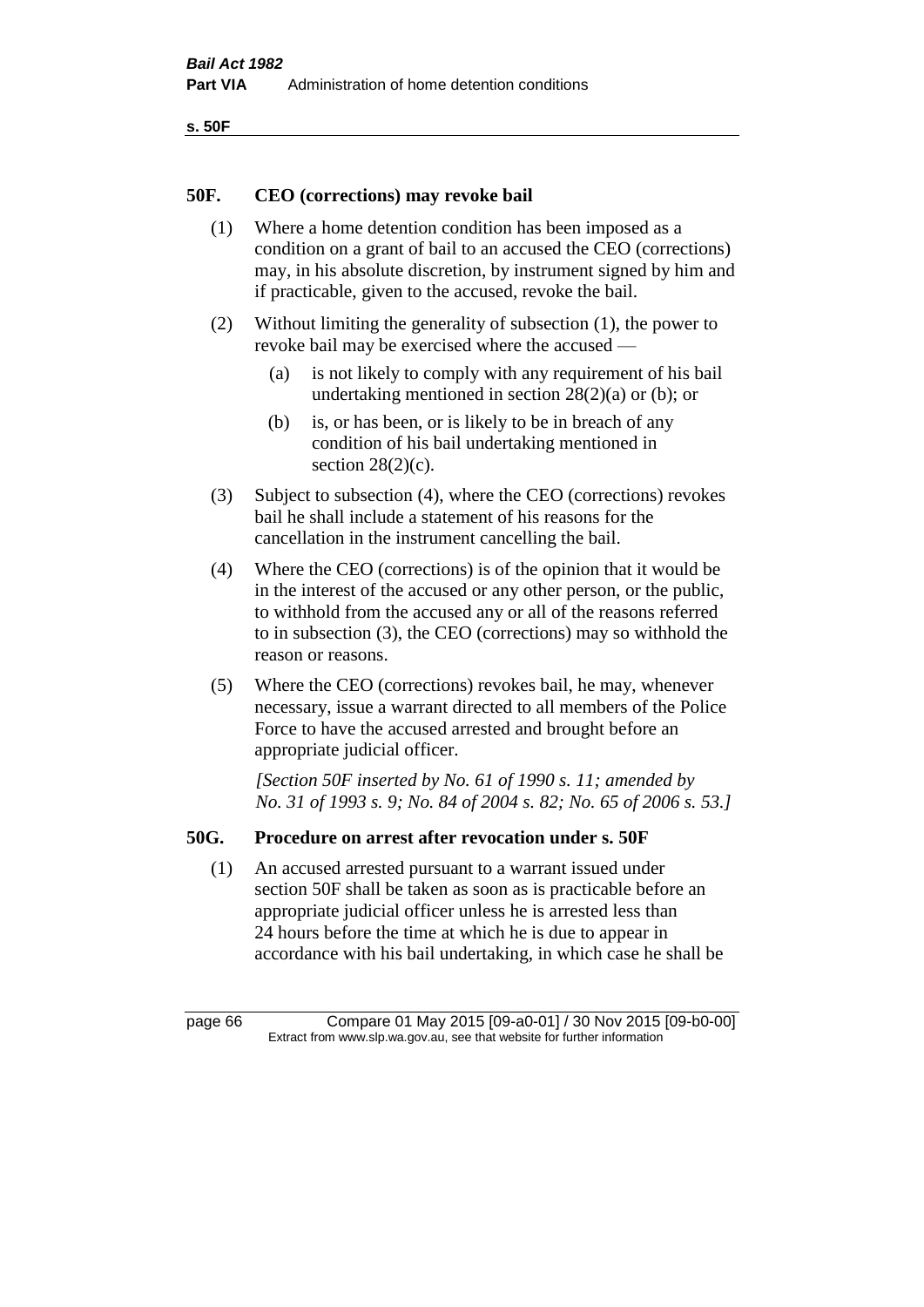held in custody and brought before an appropriate judicial officer at that time.

- (2) The judicial officer before whom an accused appears under this section may —
	- (a) remand the accused in custody to appear at the time and place specified, or deemed by section 31(3) to be specified, in his bail undertaking; or
	- (b) grant fresh bail to the accused in accordance with this Act, other than clause 2 of Part B of Schedule 1.

*[Section 50G inserted by No. 61 of 1990 s. 11; amended by No. 45 of 1993 s. 12; No. 84 of 2004 s. 82.]* 

# **50H. Rules of natural justice excluded**

The rules known as the rules of natural justice (including any duty of procedural fairness) do not apply to or in relation to the doing or omission of any act, matter or thing under this Part by the CEO (corrections).

*[Section 50H inserted by No. 61 of 1990 s. 11; amended by No. 31 of 1993 s. 9; No. 65 of 2006 s. 53.]* 

#### **50J. Delegation by CEO (corrections)**

The CEO (corrections) may, either generally or as otherwise provided by the instrument of delegation, by writing signed by him, delegate to any person any power or duty under this Part, other than this power of delegation.

*[Section 50J inserted by No. 61 of 1990 s. 11; amended by No. 31 of 1993 s. 9; No. 65 of 2006 s. 53.]* 

#### **50K. Monitoring equipment, retrieving**

If under rules made under section 50L any device or equipment has been installed at the place where an accused is required by a home detention condition to remain, section 118 of the *Sentence Administration Act 2003* applies.

*[Section 50K inserted by No. 78 of 1995 s. 8; amended by No. 50 of 2003 s. 29(3); No. 84 of 2004 s. 82.]* 

Compare 01 May 2015 [09-a0-01] / 30 Nov 2015 [09-b0-00] page 67 Extract from www.slp.wa.gov.au, see that website for further information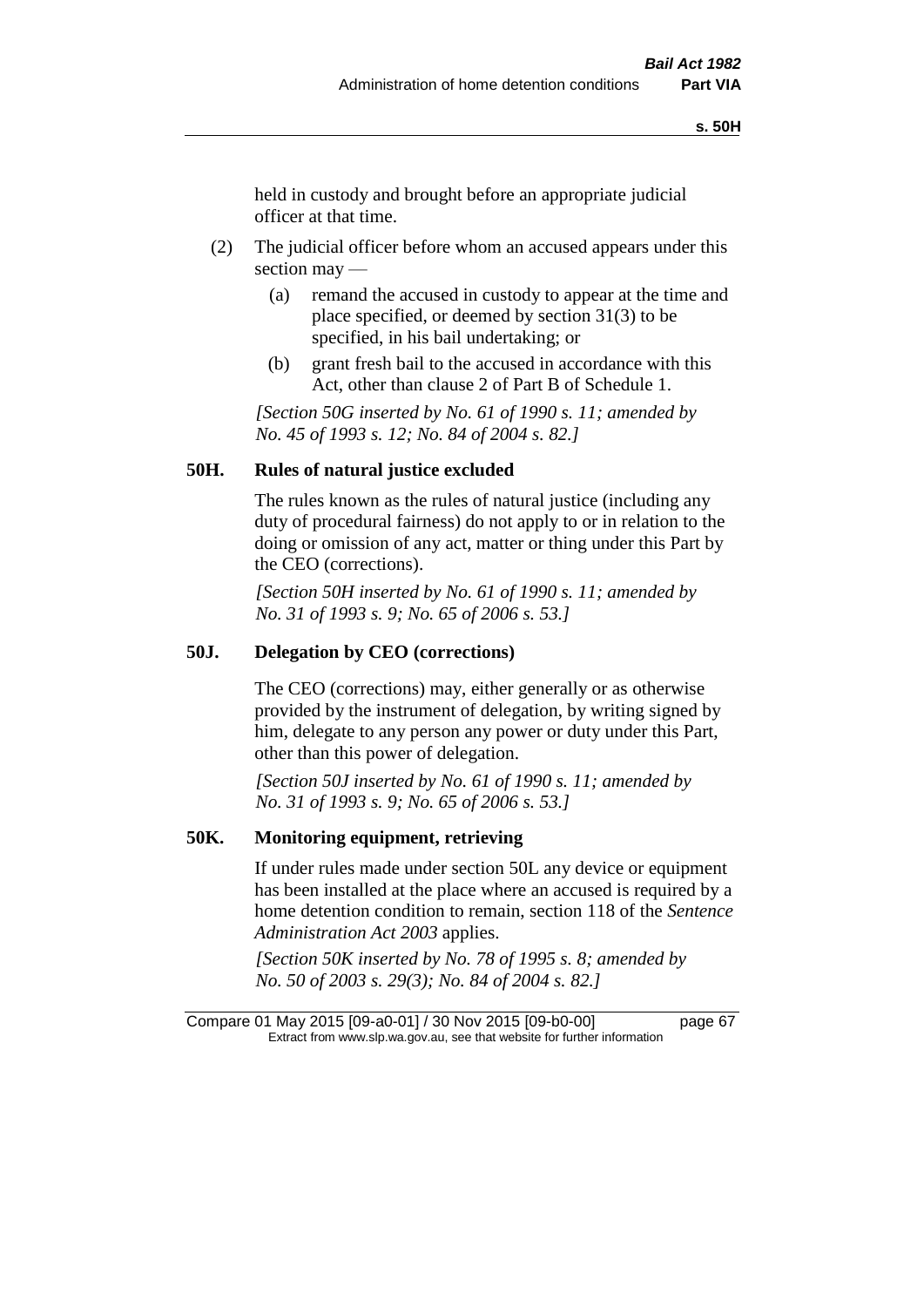**s. 50L**

#### **50L. Rules for this Part**

- (1) The CEO (corrections) may, with the approval of the Minister, make rules for the purposes of this Part which may provide for the manner of ensuring that accused persons are complying with home detention conditions and for conditions to be applied to accused persons granted bail subject to home detention conditions including conditions —
	- (a) requiring an accused to wear any device;
	- (b) requiring an accused to permit the CEO (corrections) to install any device or equipment at the place where the accused is required by a home detention condition to remain.
- (2) Rules made under this section may confer a discretionary authority on any person or class of persons.
- (3) Sections 41 and 42 of the *Interpretation Act 1984* do not apply to rules made under this section.

*[Section 50L inserted by No. 61 of 1990 s. 11; amended by No. 31 of 1993 s. 9; No. 84 of 2004 s. 82 and 83(3); No. 65 of 2006 s. 53; No. 2 of 2008 s. 56(3) and (4).]* 

page 68 Compare 01 May 2015 [09-a0-01] / 30 Nov 2015 [09-b0-00] Extract from www.slp.wa.gov.au, see that website for further information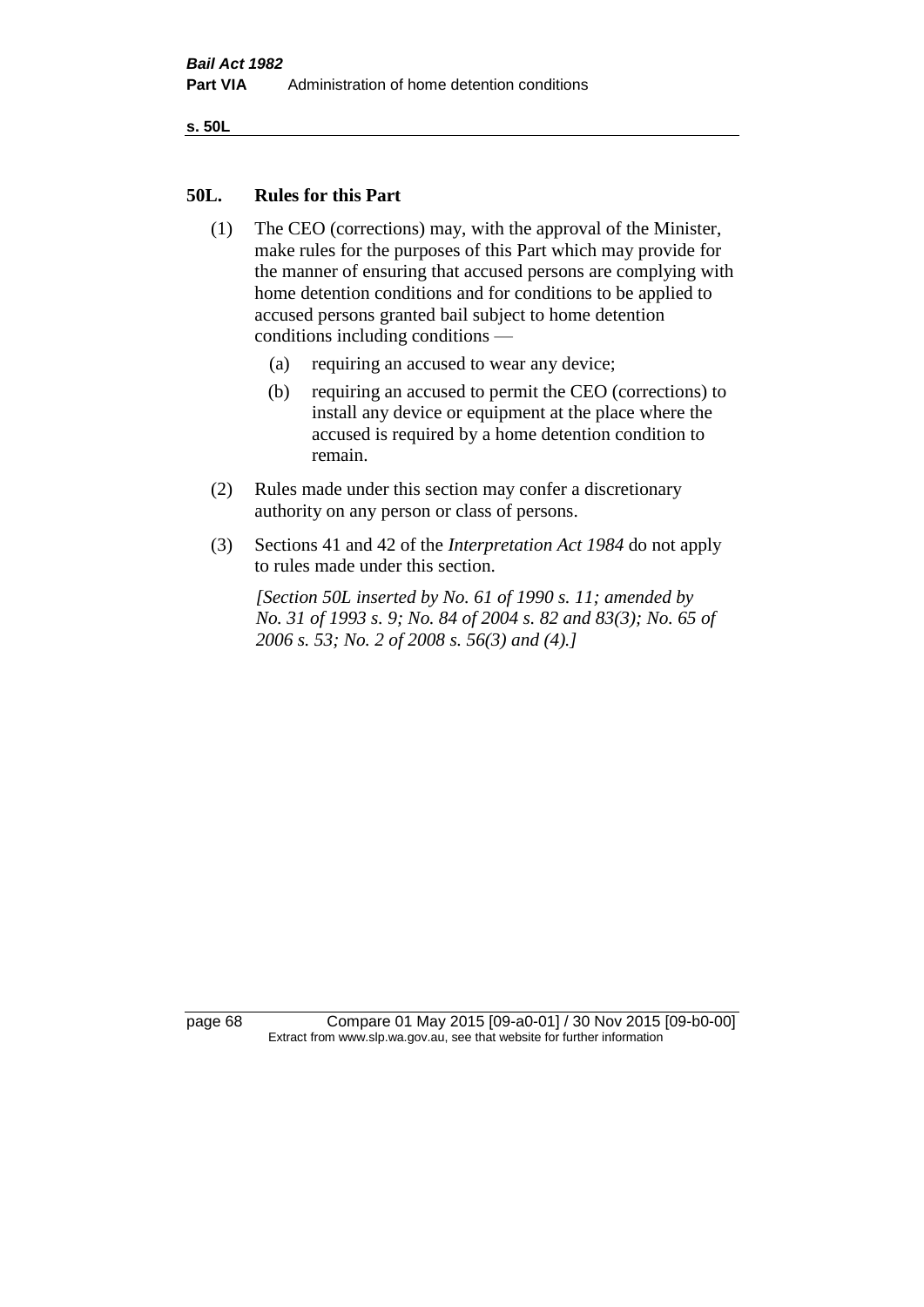# **Part VII — Enforcement of bail undertakings**

#### **51. Failing to comply with bail undertaking, offence**

- (1) An accused who, without reasonable cause, fails to comply with the requirement of his bail undertaking mentioned in section 28(2)(a) commits an offence.
- (2) An accused who fails to comply with the requirement of his bail undertaking mentioned in section 28(2)(b) commits an offence.
- (2a) An accused
	- (a) whose bail undertaking includes any condition imposed for a purpose mentioned in clause  $2(2)(c)$  or (d) of Part D of Schedule 1; and
	- (b) who fails to comply with the condition,

commits an offence.

- (3) An accused shall not be convicted in his absence of an offence against this section.
- (4) An accused who is charged with an offence against subsection (1) or (2) may be convicted of the other of those offences if that other offence is proved by the evidence.
- (5) A prosecution for an offence against subsection (1), (2) or (2a) may be brought at any time.
- (6) A person who is convicted of an offence against subsection (1), (2) or (2a) is liable to a fine not exceeding \$10 000 or imprisonment for a term not exceeding 3 years, or both.
- (7) A court which convicts an accused of an offence against this section may, in addition to any penalty which it may impose, order that the accused pay such sum as it may fix in or towards defraying the costs and expenses of and consequent upon his apprehension following the failure to comply with his bail undertaking for which he was convicted.

Compare 01 May 2015 [09-a0-01] / 30 Nov 2015 [09-b0-00] page 69 Extract from www.slp.wa.gov.au, see that website for further information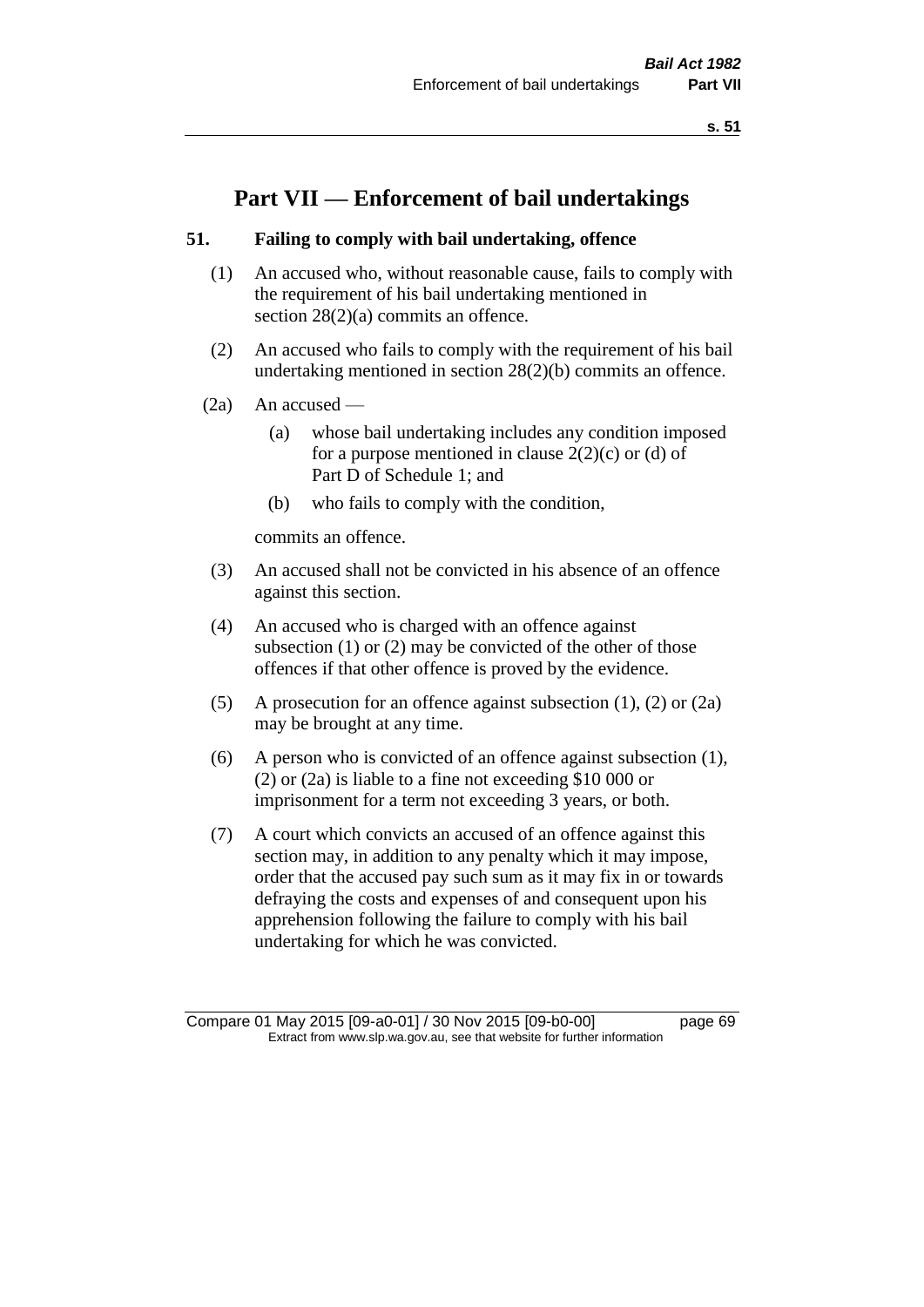#### **s. 51A**

- (8) An order made under subsection (7)
	- (a) shall specify to whom and in what manner the sum shall be paid; and
	- (b) may be enforced as though the sum were a penalty imposed under this section.

*[Section 51 amended by No. 54 of 1998 s. 9; No. 59 of 2004 s. 141; No. 84 of 2004 s. 11 and 82; No. 6 of 2008 s. 18(3).]*

# **51A. Prosecuting s. 51 offence for non-appearance in court of summary jurisdiction**

- (1) This section applies for the purpose of prosecuting an offence against section  $51(1)$ ,  $(2)$  or  $(2a)$  where the court before which the accused is bound to appear at the time when the accused fails to comply with the accused's bail undertaking is a court of summary jurisdiction.
- (2) Where this section applies, the prosecution shall be commenced and conducted by the person who was conducting the proceedings in which the accused failed to comply with the accused's bail undertaking or by a police officer.
- (3) Where this section applies, the registrar of the court before which the accused was bound to appear shall cause to be issued to the Commissioner of Police a certificate under section 64 as to the accused's failure to appear.

*[Section 51A inserted by No. 6 of 2008 s. 31(1).]*

# **52. Prosecuting s. 51 offence for non-appearance in superior court**

(1) This section applies, notwithstanding any other Act, for the purpose of prosecuting an offence against section 51(1), (2) or (2a) where the court before which the accused is bound to appear at the time when he fails to comply with his bail undertaking is the Supreme Court or the District Court.

page 70 Compare 01 May 2015 [09-a0-01] / 30 Nov 2015 [09-b0-00] Extract from www.slp.wa.gov.au, see that website for further information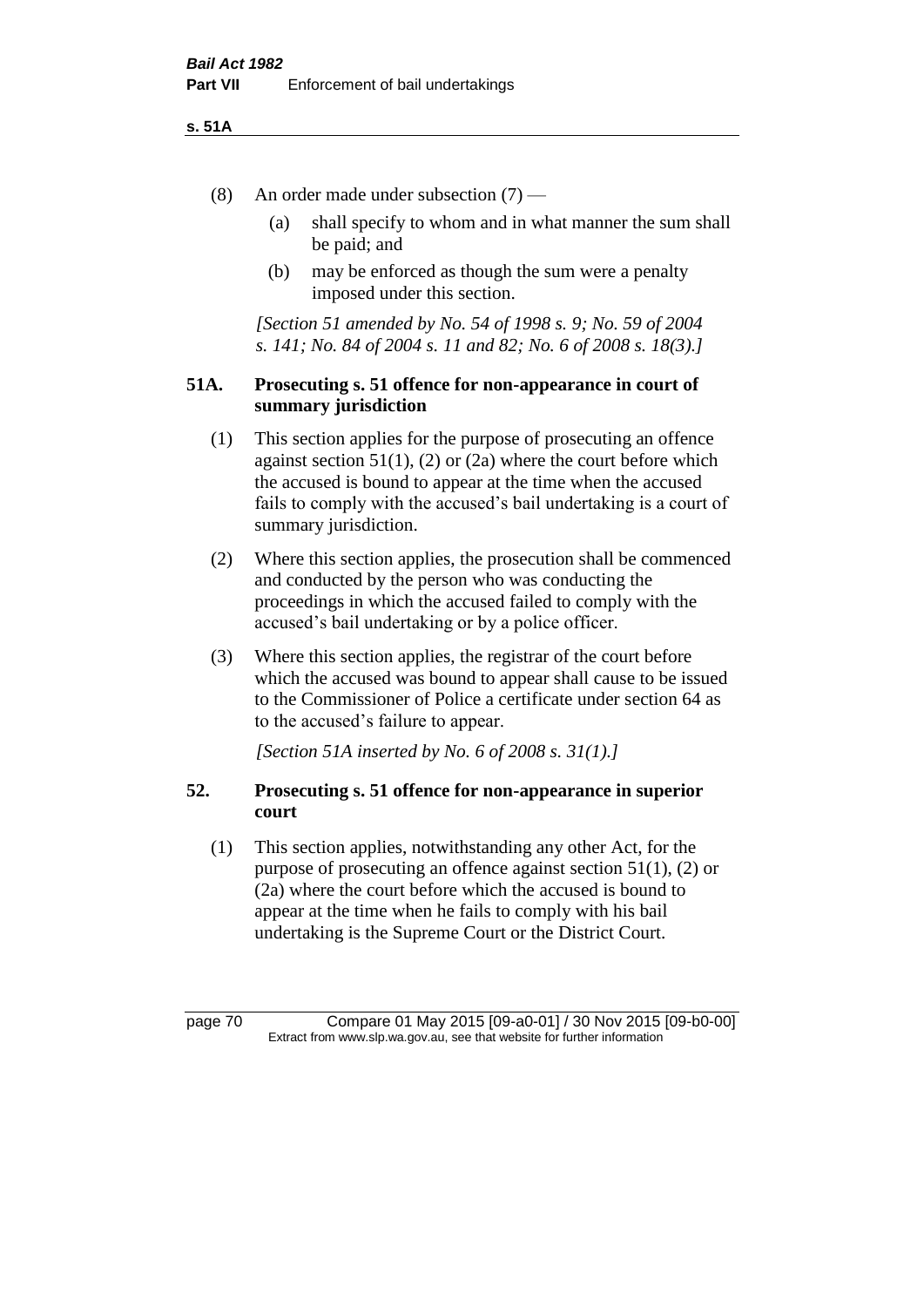- (2) Where this section applies, the accused shall be dealt with summarily for the offence and shall be so dealt with —
	- (a) by a judge of the Supreme Court in any case where the accused was bound to appear before the General Division of the Supreme Court;
	- (ab) by a judge of appeal in any case where the accused was bound to appear before the Court of Appeal;
	- (b) by a judge of the District Court in any case where the accused was bound to appear before that Court.
- (3) A prosecution for an offence which is to be dealt with under this section shall be commenced by the authorised officer (as defined in section 80 of the *Criminal Procedure Act 2004*) who was conducting the proceedings in which the accused failed to comply with his bail undertaking or by a police officer —
	- (a) where subsection  $(2)(a)$  or (ab) applies, in the Supreme Court; and
	- (b) where subsection (2)(b) applies, in the District Court.
- (3a) Where this section applies, a person authorised under subsection (3b) shall cause to be issued to the Commissioner of Police a certificate under section 64 as to the accused's failure to appear.
- (3b) The Chief Justice, in respect of cases where the court before which the accused was bound to appear is the Supreme Court, and the Chief Judge, in respect of cases where the court before which the accused was bound to appear is the District Court, may authorise a person or persons, by name or office, to perform the function referred to in subsection (3a).
- (3c) A prosecution that has been commenced under subsection (3) by a police officer shall be conducted by the Director of Public Prosecutions.
- (4) Subject to section 51(3) and (5), a prosecution for an offence which is to be dealt with under this section is to be commenced

Compare 01 May 2015 [09-a0-01] / 30 Nov 2015 [09-b0-00] page 71 Extract from www.slp.wa.gov.au, see that website for further information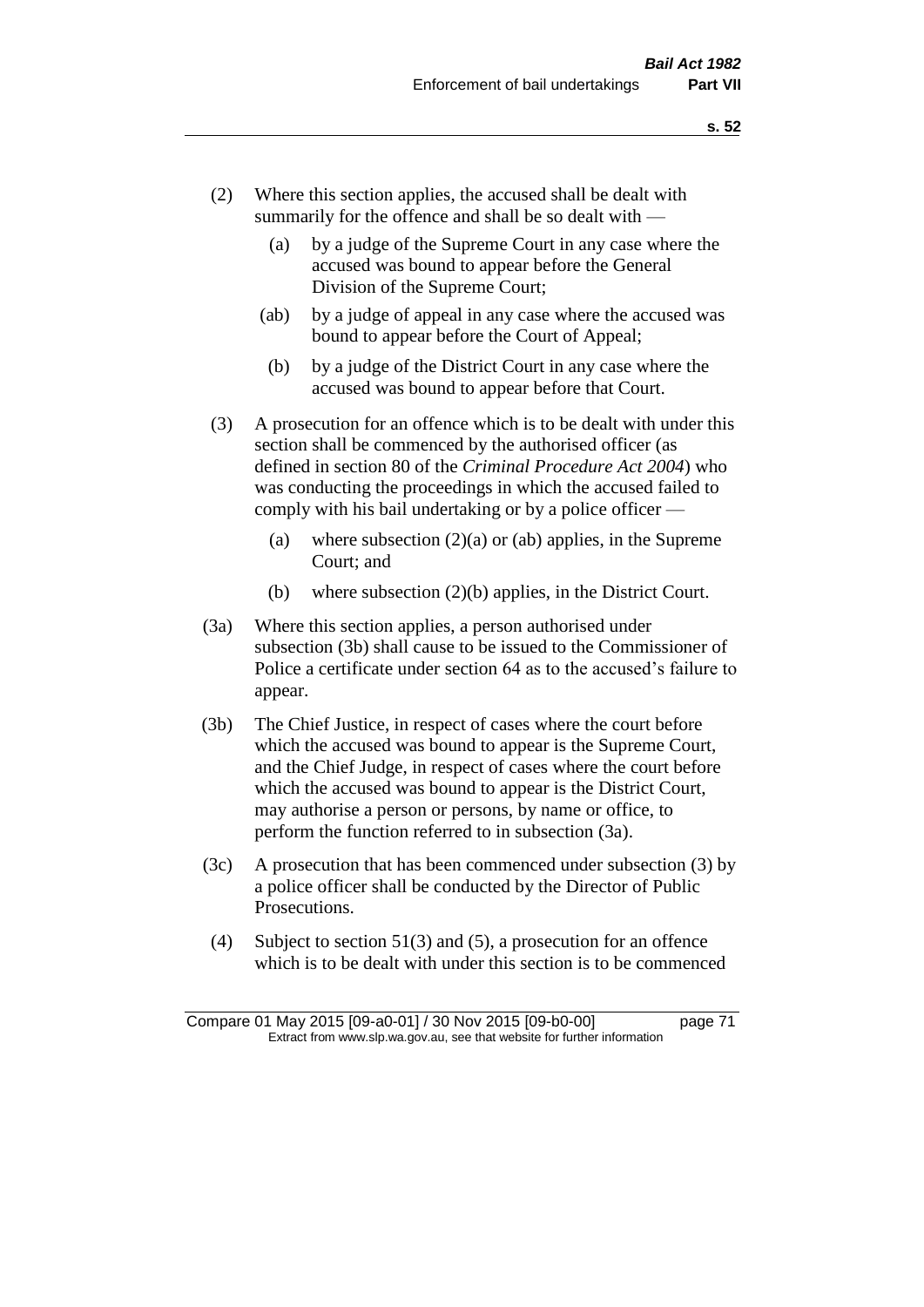and conducted under the *Criminal Procedure Act 2004* as if it were a prosecution of a simple offence in a court of summary jurisdiction, but —

- (a) no fees shall be charged by the Supreme Court or District Court for or in respect of any act or proceeding that relates to the prosecution; and
- (b) the Supreme Court or District Court cannot order a party to the prosecution to pay another party's costs of or relating to the prosecution, except under section 166(2) of the *Criminal Procedure Act 2004*.
- (5) If under section 51(6) or (7) the Supreme Court or the District Court imposes a pecuniary penalty the court may make an order under section 59 of the *Sentencing Act 1995* in respect of the amount payable.

*[Section 52 amended by No. 92 of 1994 s. 6; No. 78 of 1995 s. 8; No. 54 of 1998 s. 10; No. 45 of 2004 s. 28(2) and (4); No. 59 of 2004 s. 141; No. 84 of 2004 s. 11 and 82; No. 2 of 2008 s. 56(5); No. 6 of 2008 s. 32(1) and (2).]* 

# **53. Appeal against decision made under s. 52**

- (1) A person who is dissatisfied with a decision (as defined in section 6 of the *Criminal Appeals Act 2004*) made under section 52 may, with the leave of the Court of Appeal, appeal against it.
- (2) For the purposes of subsection (1), Part 2 of the *Criminal Appeals Act 2004*, with any necessary changes, applies as if —
	- (a) the decision referred to in subsection (1) were a decision of a court of summary jurisdiction; and
	- (b) a reference in that Part to a court of summary jurisdiction were a reference to the court that made the decision referred to in subsection (1); and
	- (c) a reference in that Part to commencing an appeal were a reference to applying for leave to appeal.

**s. 53**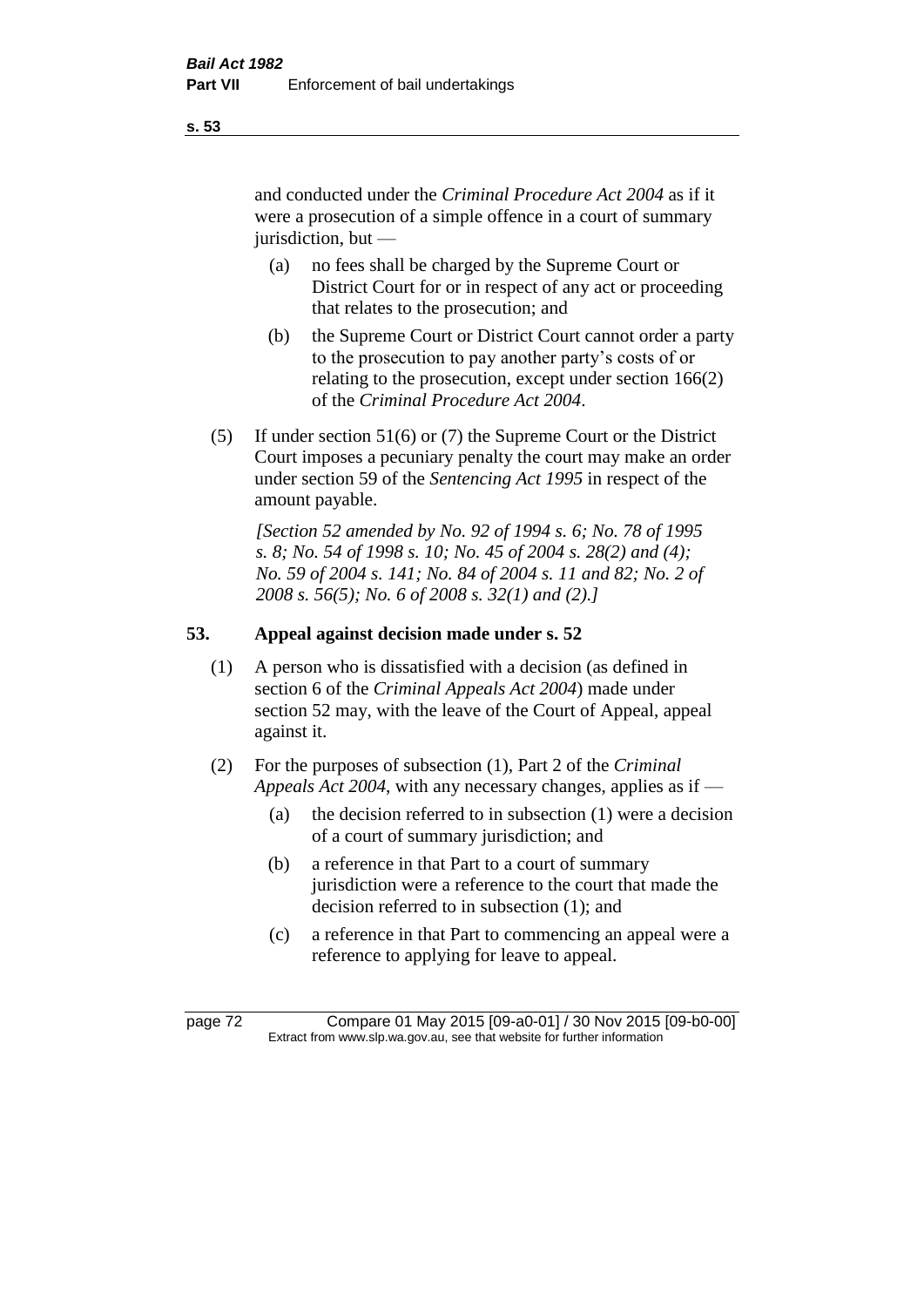(3) Despite section 13(1) of the *Criminal Appeals Act 2004*, the appeal is to be dealt with by the Court of Appeal.

*[Section 53 inserted by No. 45 of 2004 s. 28(3); amended by No. 84 of 2004 s. 11 and 82.]*

# **54. Bailed accused may be taken before judicial officer to show cause against variation or revocation of bail**

 $(1a)$  In this section —

*relevant officer* means —

- (a) if the court before which the accused is required to appear is the District Court, the Supreme Court or the Court of Appeal — the prosecutor; or
- (b) in any other case the prosecutor or a police officer.
- (1) Where an accused has been released on bail the relevant officer may cause the accused to appear before an appropriate judicial officer to show cause why the accused's bail should not be varied or revoked if the relevant officer —
	- (a) has reasonable grounds to believe, or is notified in writing by a surety for the accused that the surety has reasonable grounds to believe, that the accused —
		- (i) is not likely to comply with any requirement of his bail undertaking mentioned in section  $28(2)(a)$  or (b); or
		- (ii) is, or has been, or is likely to be in breach of any condition of his bail undertaking mentioned in section  $28(2)(c)$ ; or
		- (iii) is, or has been, in breach of a home detention condition mentioned in section 28(2)(d);
	- (b) has reasonable grounds to believe that
		- (i) any surety for the accused's appearance is no longer suitable under section 39 to be a surety, or is dead; or

Compare 01 May 2015 [09-a0-01] / 30 Nov 2015 [09-b0-00] page 73 Extract from www.slp.wa.gov.au, see that website for further information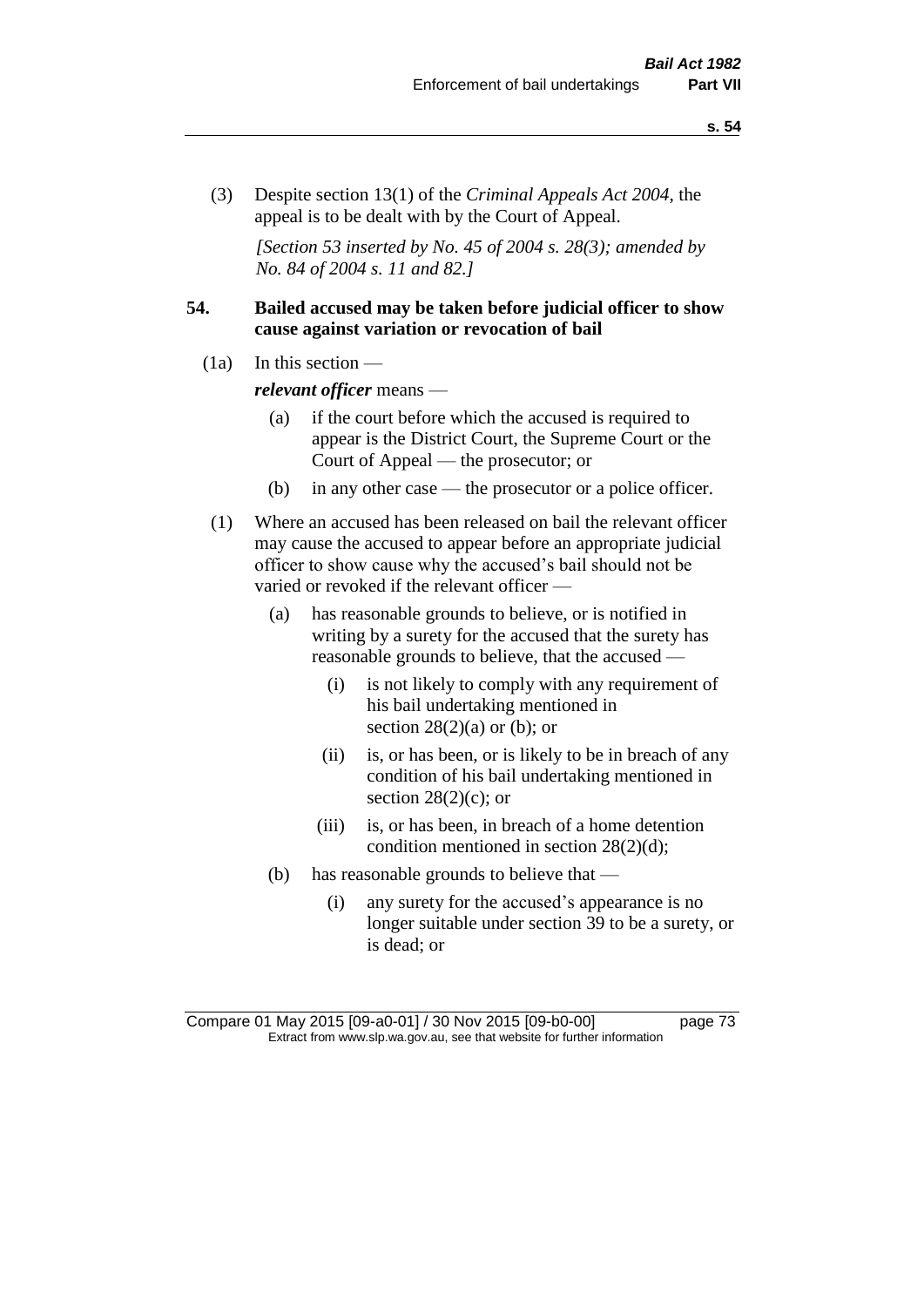(ii) for any reason any security required under Part D of Schedule 1 is no longer sufficient; or

- (iii) in a case where the accused has been granted bail for the purposes of an appeal, the accused has discontinued the appeal or has not prosecuted it with all due diligence.
- (2) For the purposes of causing an accused to appear before an appropriate judicial officer as provided in subsection (1) —
	- (a) a police officer may arrest the accused without warrant and bring the accused before an appropriate judicial officer; or
	- (b) the relevant officer may apply to an appropriate judicial officer for a summons or warrant on any ground specified in subsection (1).
- (2a) A police officer shall not exercise the power conferred by subsection (2)(a) unless the police officer is the relevant officer or is requested in writing to do so by the relevant officer.
- (3) An application under subsection (2)(b) must be made, and proceedings on it are to be conducted —
	- (a) in a court of summary jurisdiction in accordance with regulations made under the *Criminal Procedure Act 2004*;
	- (b) in the Supreme Court or the District Court  $-\text{in}$ accordance with rules of court made under the *Criminal Procedure Act 2004*.
- (4) An accused arrested under this section shall be taken as soon as is practicable before an appropriate judicial officer unless he is arrested less than 24 hours before the time at which he is due to appear in accordance with his bail undertaking, in which case he shall be held in custody and brought before an appropriate judicial officer at that time.

page 74 Compare 01 May 2015 [09-a0-01] / 30 Nov 2015 [09-b0-00] Extract from www.slp.wa.gov.au, see that website for further information

## **s. 54**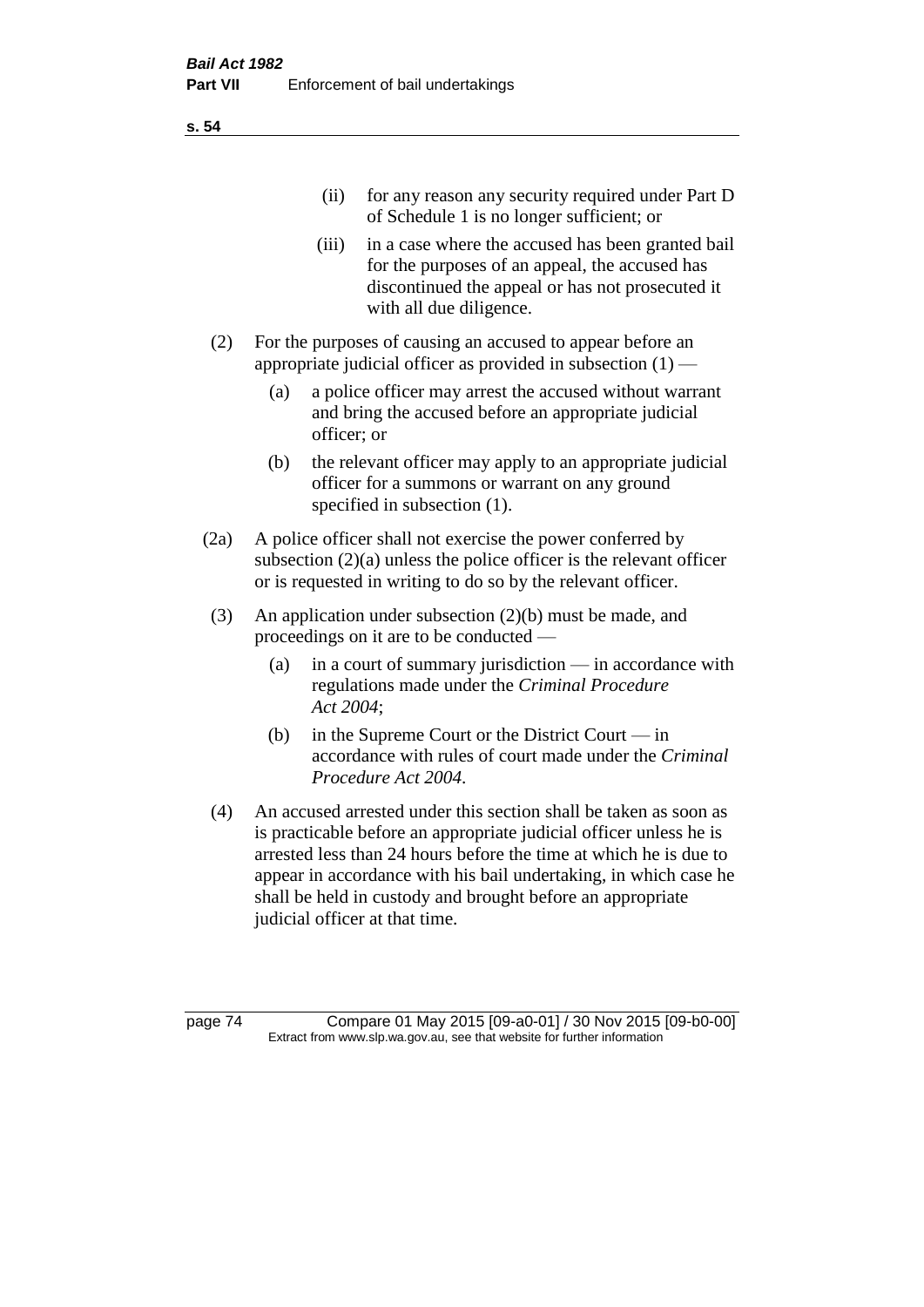- $(5)$  If
	- (a) the court before which the accused is required to appear is the District Court, the Supreme Court or the Court of Appeal; and
	- (b) a police officer is satisfied that because of the urgency of the case it is not practicable for the prosecutor to exercise the power conferred by subsection (1),

the police officer may exercise that power.

(6) If a police officer, acting under subsection (5), exercises the power conferred by subsection (1), the police officer is to be regarded as the relevant officer for the purposes of this section.

*[Section 54 amended by No. 33 of 1989 s. 18; No. 61 of 1990 s. 12; No. 45 of 1993 s. 12; No. 59 of 2004 s. 141; No. 84 of 2004 s. 9, 11 and 82; No. 6 of 2008 s. 33(1)-(4).]* 

# **54A. Accused on committal may be taken for purposes of s. 54 before judicial officer by which committed**

- (1) This section applies to an accused
	- (a) who has been released on bail following the accused's committal to the District Court or the Supreme Court to be tried (otherwise than for murder) or sentenced or otherwise dealt with; and
	- (b) who has not made an appearance in that court on the committal; and
	- (c) who, in the opinion of the relevant officer under section 54, should be made to show cause in terms of subsection (1) of that section.
- (2) The relevant officer may, under section 54, cause an accused to whom this section applies to appear before a judicial officer who is empowered to exercise jurisdiction in the court in which the committal order was made, instead of before an appropriate judicial officer.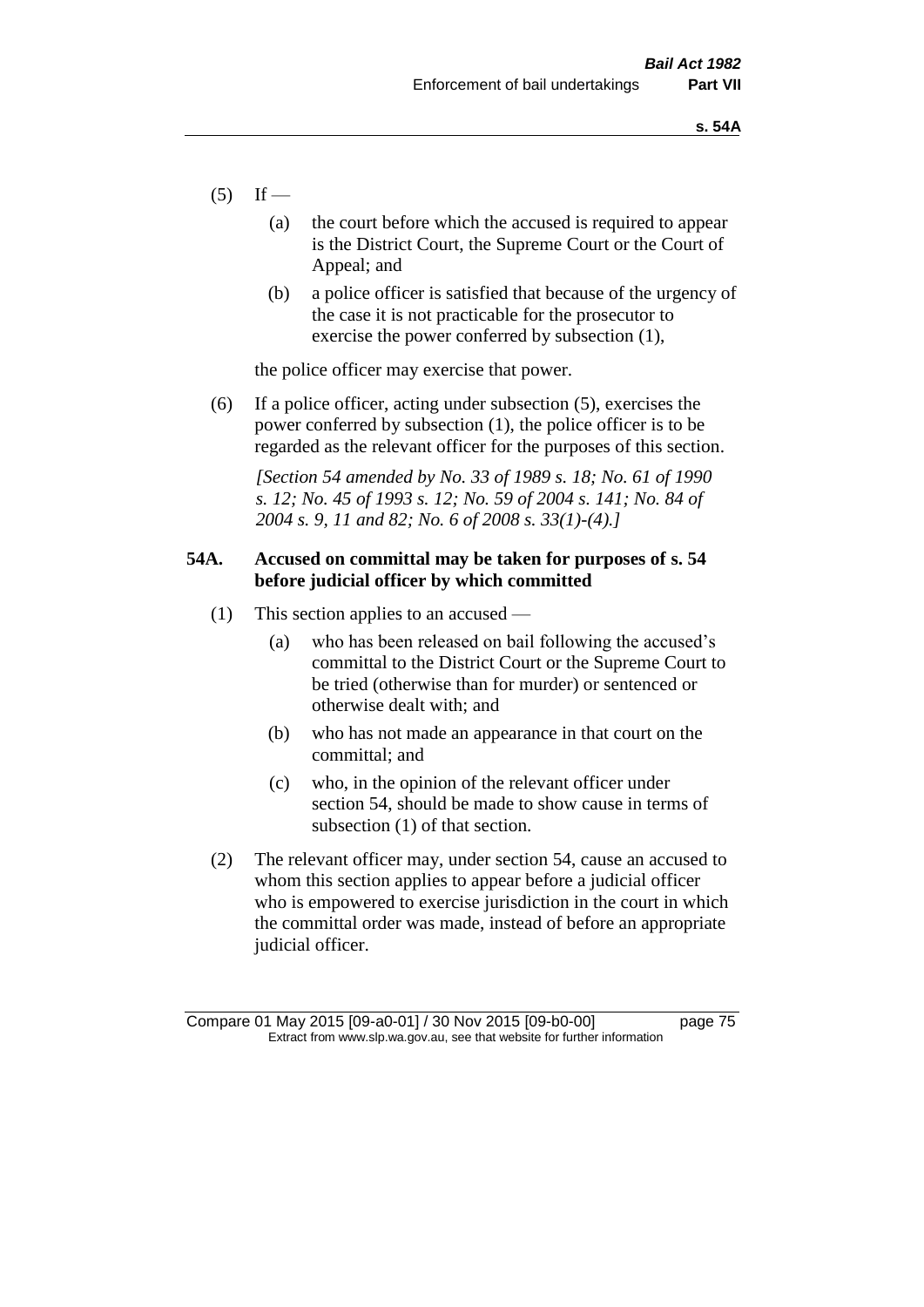(3) A judicial officer before whom an accused so appears is to be regarded as an appropriate judicial officer for the purposes of section 54(2).

- (4) A judicial officer before whom an accused so appears is not obliged to exercise any power conferred by section 55 but may refuse to do so and direct the relevant officer to cause the accused to appear before an appropriate judicial officer.
- (5) A relevant officer shall comply with a direction given to that officer under subsection (4).

*[Section 54A inserted by No. 6 of 2008 s. 34; amended by No. 29 of 2008 s. 24(6).]*

# **55. Accused before court under s. 54, judicial officer may revoke bail of etc.**

- (1) If the judicial officer before whom an accused appears under section 54 is satisfied that —
	- (a) the accused is not likely to comply with any requirement of his bail undertaking mentioned in section 28(2)(a) or  $(b)$ ; or
	- (b) he is, or has been, or is likely to be, in breach of any condition of his bail undertaking mentioned in section  $28(2)(c)$ ; or
	- (ba) he is, or has been, in breach of a home detention condition mentioned in section 28(2)(d); or
	- (c) any of the grounds set out in section  $54(1)(b)$  has been established,

he may —

- (d) revoke the bail and remand the accused in custody to appear at the time and place specified, or deemed by section 31(3) to be specified, in his bail undertaking; or
- (e) revoke the bail and grant fresh bail to the accused in accordance with this Act, other than clause 2 of Part B of Schedule 1.

page 76 Compare 01 May 2015 [09-a0-01] / 30 Nov 2015 [09-b0-00] Extract from www.slp.wa.gov.au, see that website for further information

**s. 55**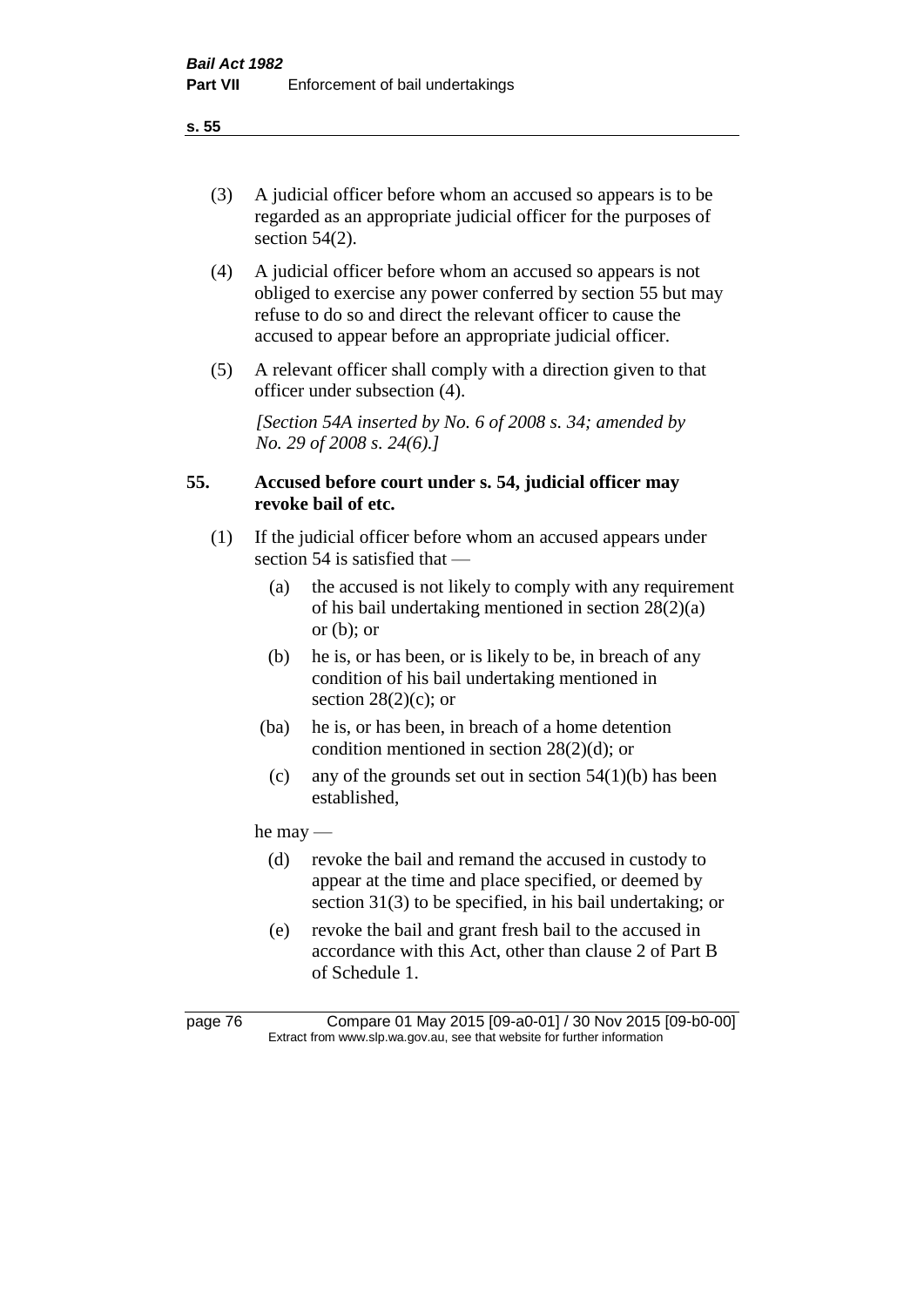(2) If the judicial officer before whom the accused so appears is not satisfied as to any of the matters mentioned in subsection (1)(a), (b), or (c) he shall release the accused on his existing bail undertaking and, with the consent in writing of the surety, on any existing surety undertaking.

*[Section 55 amended by No. 61 of 1990 s. 13; No. 45 of 1993 s. 12; No. 84 of 2004 s. 82.]* 

## *[56. Deleted by No. 6 of 2008 s. 35.]*

# **57. Offence under s. 51, court to order forfeiture of money under bail undertaking**

- (1) Where an accused is convicted of an offence against section  $51(1)$ ,  $(2)$  or  $(2a)$ , the court by which he is convicted shall, whether or not an application is made therefor by the prosecutor, order that the full amount agreed to be forfeited, in the accused's bail undertaking, be forfeited to the State.
- (2) Notwithstanding subsection (1), the court may decline to make an order thereunder or may order forfeiture in part only where the accused shows to the satisfaction of the judicial officer —
	- (a) that, by reason of a change of circumstances since the bail undertaking was entered into, an order for forfeiture, or for forfeiture in full (as the case may be), would cause excessive hardship to the accused or his dependants; and
	- (b) that such hardship would not be relieved by the exercise of one of the powers conferred by section 59.
- (3) Without prejudice to the recovery of such an amount as a civil debt due to the State, any amount to be paid under an order made under this section is to be paid, and its payment may be enforced under Part 5 of the *Fines, Penalties and Infringement Notices Enforcement Act 1994*, unless an order has been made under subsection (4).
- (4) If under this section the Supreme Court or the District Court makes an order requiring the payment of money, the court may

Compare 01 May 2015 [09-a0-01] / 30 Nov 2015 [09-b0-00] page 77 Extract from www.slp.wa.gov.au, see that website for further information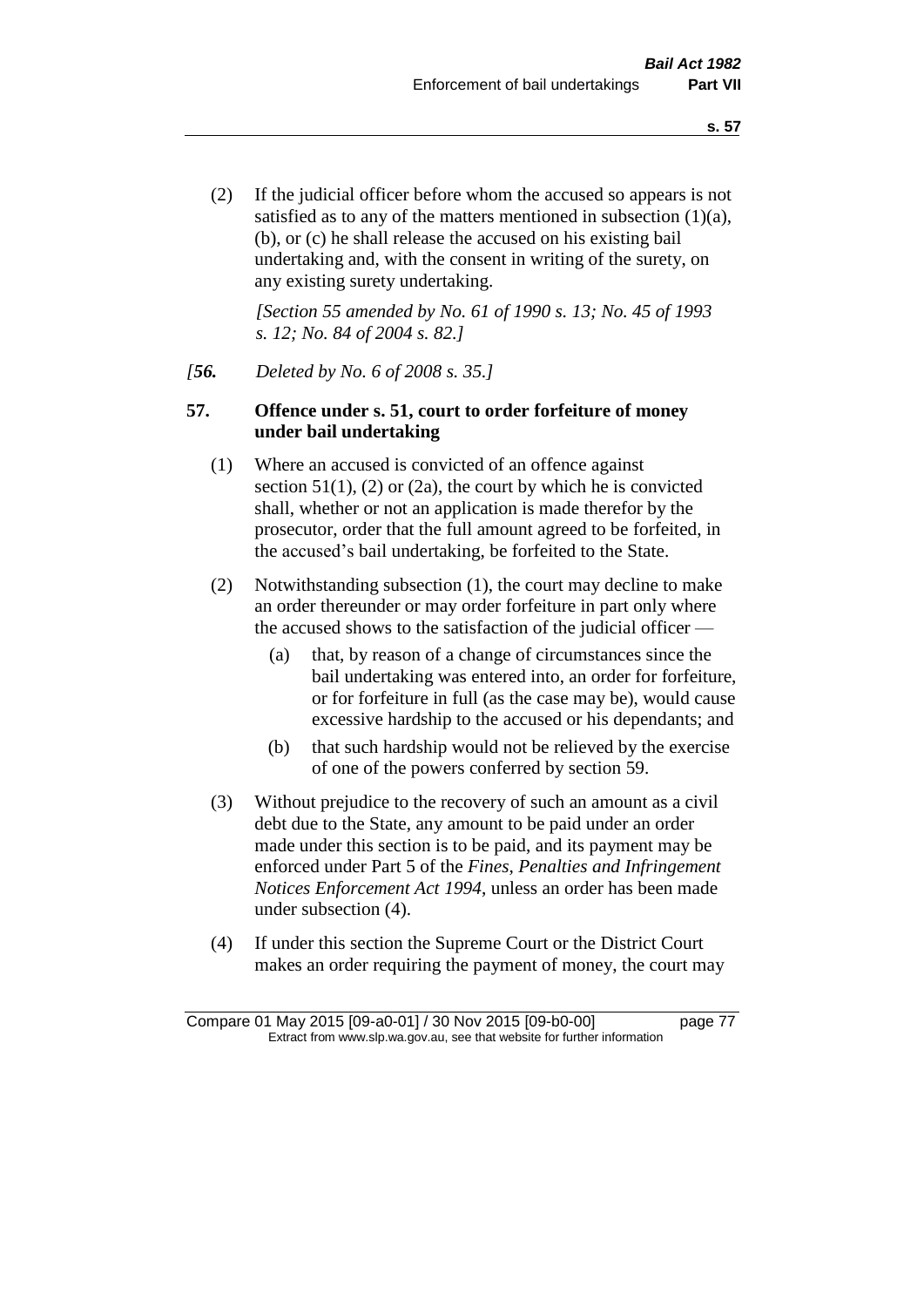make an order under section 59 of the *Sentencing Act 1995* in respect of the amount payable and for that purpose that section, with any necessary changes, applies as if the amount were a fine imposed on the accused.

*[Section 57 amended by No. 74 of 1984 s. 19; No. 92 of 1994 s. 7; No. 78 of 1995 s. 8; No. 54 of 1998 s. 11; No. 65 of 2003 s. 121(3); No. 84 of 2004 s. 82.]* 

# **58. Automatic forfeiture of money on expiration of one year after absconding**

- (1) If after the expiration of one year from the day on which the accused is required to appear in court in accordance with the requirement of his bail undertaking mentioned in section  $28(2)(a)$  he has not —
	- (a) been arrested under section 59B; or
	- (b) appeared in court in accordance with the requirement of his bail undertaking mentioned in section 28(2)(b); or
	- (c) otherwise surrendered himself or been taken into custody to be dealt with on the charge or charges for which the bail undertaking was entered into,

the full amount specified in the bail undertaking shall, on the expiration of the said period, be forfeited to the State by virtue of this section without any order of the court or other formality.

(2) Upon the occurrence of a forfeiture under subsection (1) any security given by the accused may be resorted to by the State as if an order of forfeiture had been made under section 57(1).

*[Section 58 amended by No. 65 of 2003 s. 121(3); No. 84 of 2004 s. 82; No. 6 of 2008 s. 18(3) and 36(2).]*

page 78 Compare 01 May 2015 [09-a0-01] / 30 Nov 2015 [09-b0-00] Extract from www.slp.wa.gov.au, see that website for further information

**s. 58**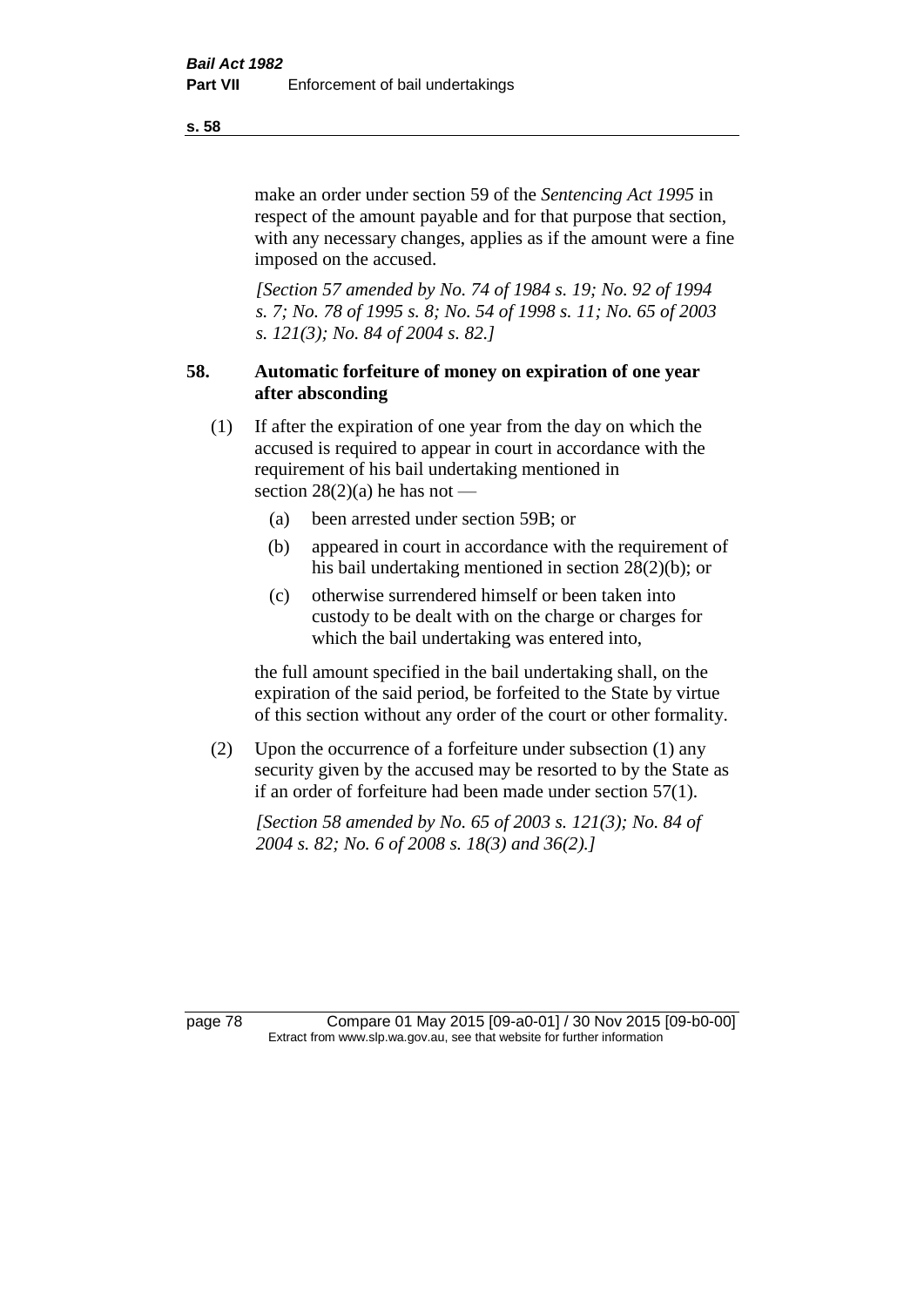**s. 59**

# **Part VIII — Miscellaneous**

# **59. Order for forfeiture, court's additional powers as to**

A court or an appropriate judicial officer who makes an order for forfeiture under section 49 or 57 may, when doing so, or at any time thereafter, further order —

- (a) that payment of any sum be made by specified instalments or be postponed to a specified date; or
- (b) that any security given be applied in or towards payment of the sum forfeited; or
- (c) that the accused or the surety, as the case may be, do all such things and execute all such documents as may be necessary, or as may be specified in the order, for the purpose of vesting any security in the State or enabling the State to realize the same or to resort thereto to recover the sum forfeited,

and the court or an appropriate judicial officer may at any time vary or revoke an order made under paragraph (a), (b), or (c).

*[Section 59 amended by No. 65 of 2003 s. 121(3); No. 84 of 2004 s. 82.]*

# **59A. If bail dispensed with, accused may be taken before judicial officer for reconsideration of matter**

 $(1)$  In this section —

*relevant officer* has the meaning given in section 54(1a).

(2) Where the requirement for bail has been dispensed with for an accused under section 7A, the relevant officer may cause the accused to appear before an appropriate judicial officer for reconsideration of the matter, if the relevant officer has reasonable grounds to believe that the accused is not likely to appear at the time and place specified in a notice under section 13A(3).

Compare 01 May 2015 [09-a0-01] / 30 Nov 2015 [09-b0-00] page 79 Extract from www.slp.wa.gov.au, see that website for further information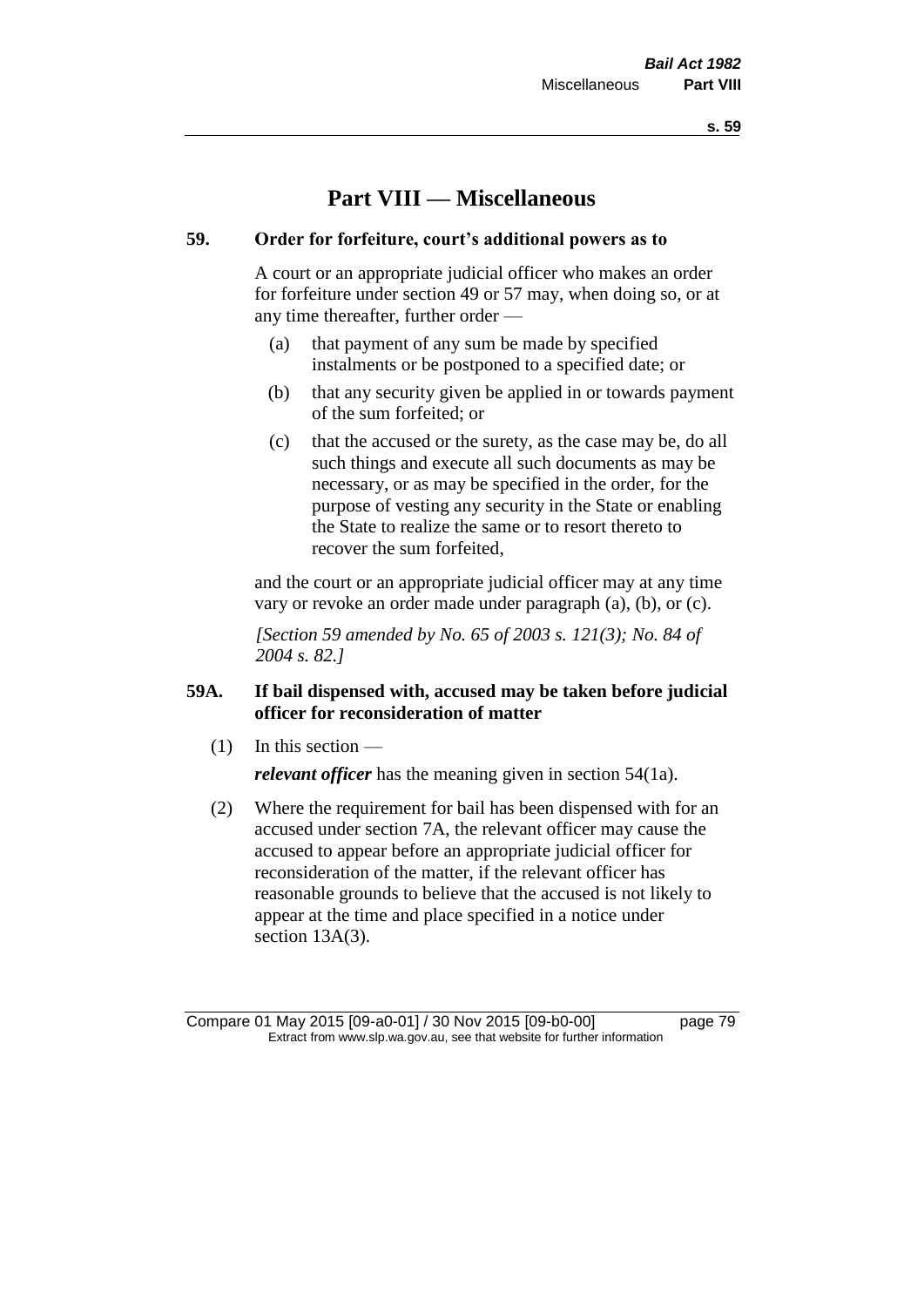- (3) Section 54(2), (2a), (3) and (4) apply, with necessary modifications, for the purposes of subsection (2).
- (4) The judicial officer before whom an accused appears under subsection (2) shall reconsider the accused's case and may, notwithstanding section 13 —
	- (a) again dispense with the requirement for bail; or
	- (b) grant bail; or
	- (c) refuse to grant bail,

in accordance with this Act, for the accused's appearance in court.

- $(5)$  If
	- (a) the court before which the accused is required to appear is the District Court, the Supreme Court or the Court of Appeal; and
	- (b) a police officer is satisfied that because of the urgency of the case it is not practicable for the prosecutor to exercise the power conferred by subsection (2),

the police officer may exercise that power.

(6) If a police officer, acting under subsection (5), exercises the power conferred by subsection (2), the police officer is to be regarded as the relevant officer for the purposes of this section.

*[Section 59A inserted by No. 6 of 2008 s. 36(1).]*

# **59B. Absconding accused, warrant for arrest of**

### Where —

(a) at any time after that specified in an accused's bail undertaking for an accused's appearance the accused has failed to comply with the requirements of the accused's bail undertaking mentioned in section  $28(2)(a)$  or (b); or

page 80 Compare 01 May 2015 [09-a0-01] / 30 Nov 2015 [09-b0-00] Extract from www.slp.wa.gov.au, see that website for further information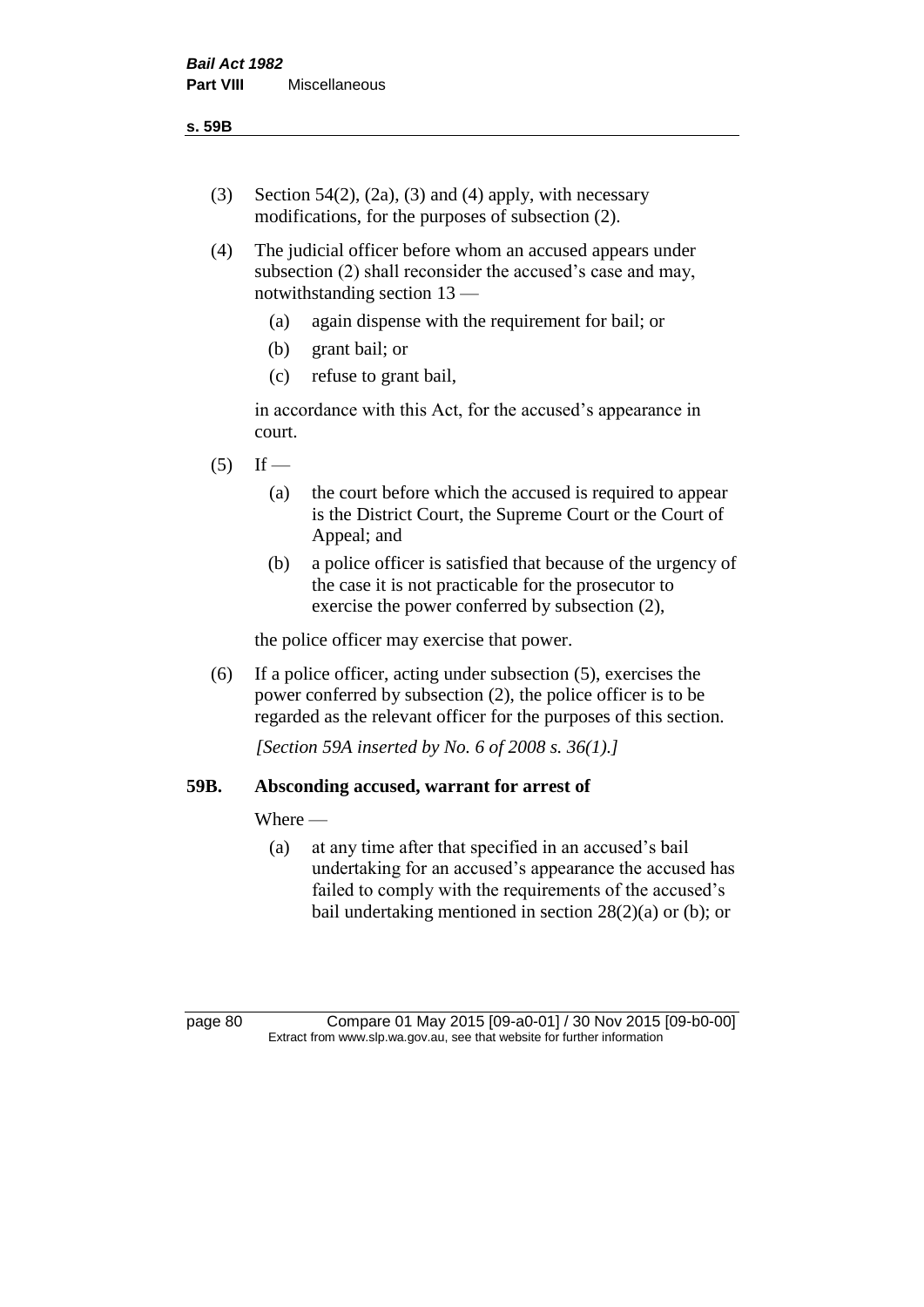(b) an accused has failed to appear at the time and place specified in a notice under section 13A(3),

the court before which the accused was required to appear may issue a warrant to arrest the accused and bring the accused before that court or a court of like jurisdiction.

*[Section 59B inserted by No. 6 of 2008 s. 36(1).]*

# **60. Change of address, accused and surety to notify**

Where the residential address of —

- (a) an accused who has been released on bail or for whom the requirement for bail has been dispensed with; or
- (b) a surety,

changes from that appearing on his bail undertaking, surety undertaking or notice under section 13A(3), as the case may be, he shall forthwith, in writing, notify details of the change to the registrar of the court before which, at the time when the change occurs, the accused is required to appear, and if without reasonable cause he fails to do so he commits an offence.

Penalty: \$1 000.

*[Section 60 amended by No. 50 of 2003 s. 37(5); No. 59 of 2004 s. 141; No. 84 of 2004 s. 82; No. 6 of 2008 s. 37.]*

# **61. Failing to bring arrested person before court or person able to grant bail, offence**

- (1) A person to whom this section applies commits an offence if, having arrested another for an offence, he wilfully and without reasonable excuse fails to take that other person, or cause him to be taken, as soon as is practicable —
	- (a) before an authorised officer or judicial officer empowered by this Act to grant bail for that offence; or
	- (b) before a court.

Penalty: \$1 000 or imprisonment for 12 months or both.

Compare 01 May 2015 [09-a0-01] / 30 Nov 2015 [09-b0-00] page 81 Extract from www.slp.wa.gov.au, see that website for further information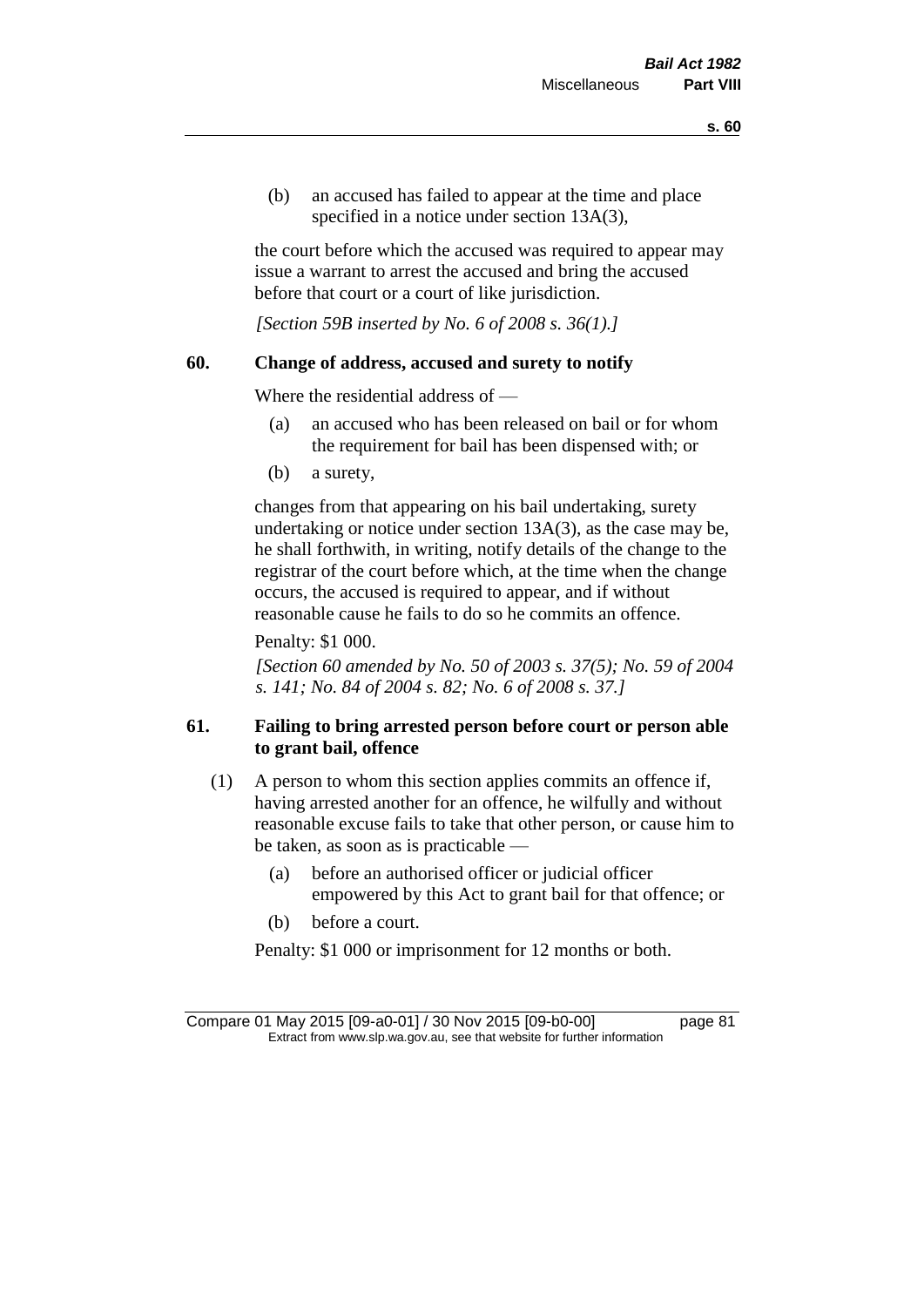#### **s. 62**

- (2) This section applies to a person who
	- (a) is not empowered by this Act to grant bail for the offence; or
	- (b) being so empowered, elects to act under section 6(7).

*[Section 61 amended by No. 15 of 1988 s. 17; No. 59 of 2006 s. 4(4); No. 6 of 2008 s. 38.]* 

# **62. Giving false information for bail purposes, offence**

A person who for the purpose of obtaining —

- (a) a grant of bail for himself or a variation of the terms and conditions thereof; or
- (b) approval of himself as a surety,

makes any statement which he knows is false in a material particular, or recklessly makes any statement which is false in a material particular, commits an offence.

Penalty: \$1 000 or imprisonment for 12 months or both.

#### **63. Protection from personal liability**

A person shall not be liable in civil proceedings on account of anything done, or omitted to be done, by him in good faith in the course of carrying out any provision of this Act, or purporting to be so done or omitted; but the liability (if any) of any other person (including the State or the Commonwealth) as his employer is not affected by this section and shall be determined as if it had not been passed.

*[Section 63 amended by No. 65 of 2003 s. 121(4).]*

# **64. Proving appearance or non-appearance by accused**

Where it is required for the purposes of this Act to prove —

(a) that an accused did not appear before a particular court, at a particular place, on a particular day, at a particular time or during a particular period; or

page 82 Compare 01 May 2015 [09-a0-01] / 30 Nov 2015 [09-b0-00] Extract from www.slp.wa.gov.au, see that website for further information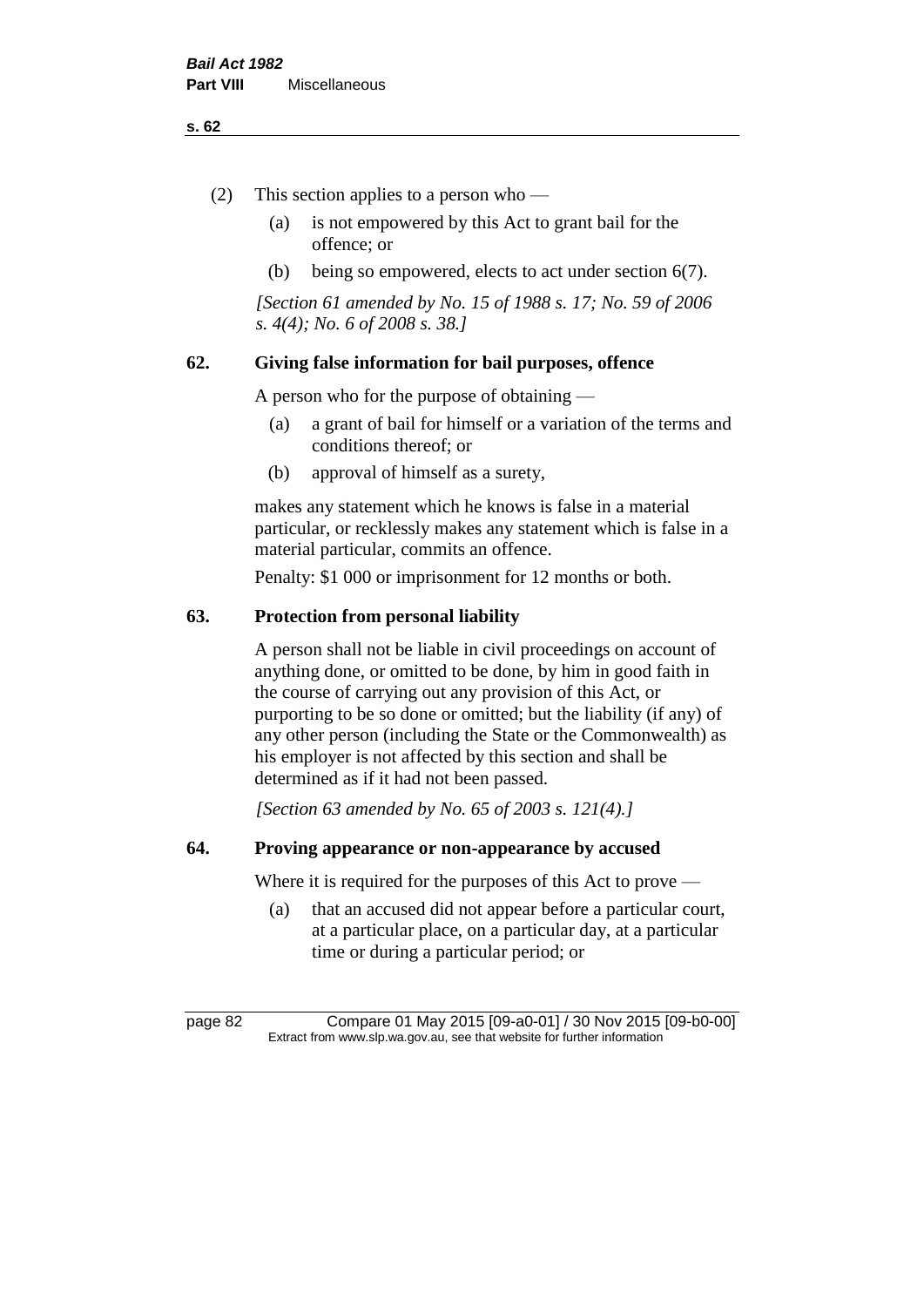(b) the day, time or period when or during which an accused did appear before a particular court at a particular place,

a certificate as to any such matter, purporting to be signed by a judicial officer or registrar of the court before which the accused was required to appear, shall be evidence of the matter so certified.

*[Section 64 amended by No. 59 of 2004 s. 141; No. 84 of 2004 s. 82.]* 

# **65. Bail undertakings by child, effect of**

A bail undertaking entered into by a person who is under the age of 18 years shall bind him as if he were of full age.

# **66. Other powers or duties to grant bail abolished**

- (1) Any power or duty that, at the commencement of this Act, exists apart from statute to grant bail to an accused awaiting an appearance in court for an offence, is abolished.
- (2) Subsection (1) has effect notwithstanding anything in section 16 of the *Supreme Court Act 1935*.
- (3) In subsection (1) *statute* means an Act of the Parliament of Western Australia, other than the *Supreme Court Act 1935*.

*[Section 66 amended by No. 84 of 2004 s. 82.]*

# **66A. Delegation by registrar of court**

- (1) The registrar of a court may, either generally or as otherwise provided by the instrument of delegation, by instrument signed by him, delegate to an officer of that court any function conferred on him by or under this Act other than —
	- (a) this power of delegation; or
	- (aa) a function conferred by section  $11(3)$  or  $36(1)(a)$ ; or
	- (b) any function that a judicial officer has required him to perform personally.

Compare 01 May 2015 [09-a0-01] / 30 Nov 2015 [09-b0-00] page 83 Extract from www.slp.wa.gov.au, see that website for further information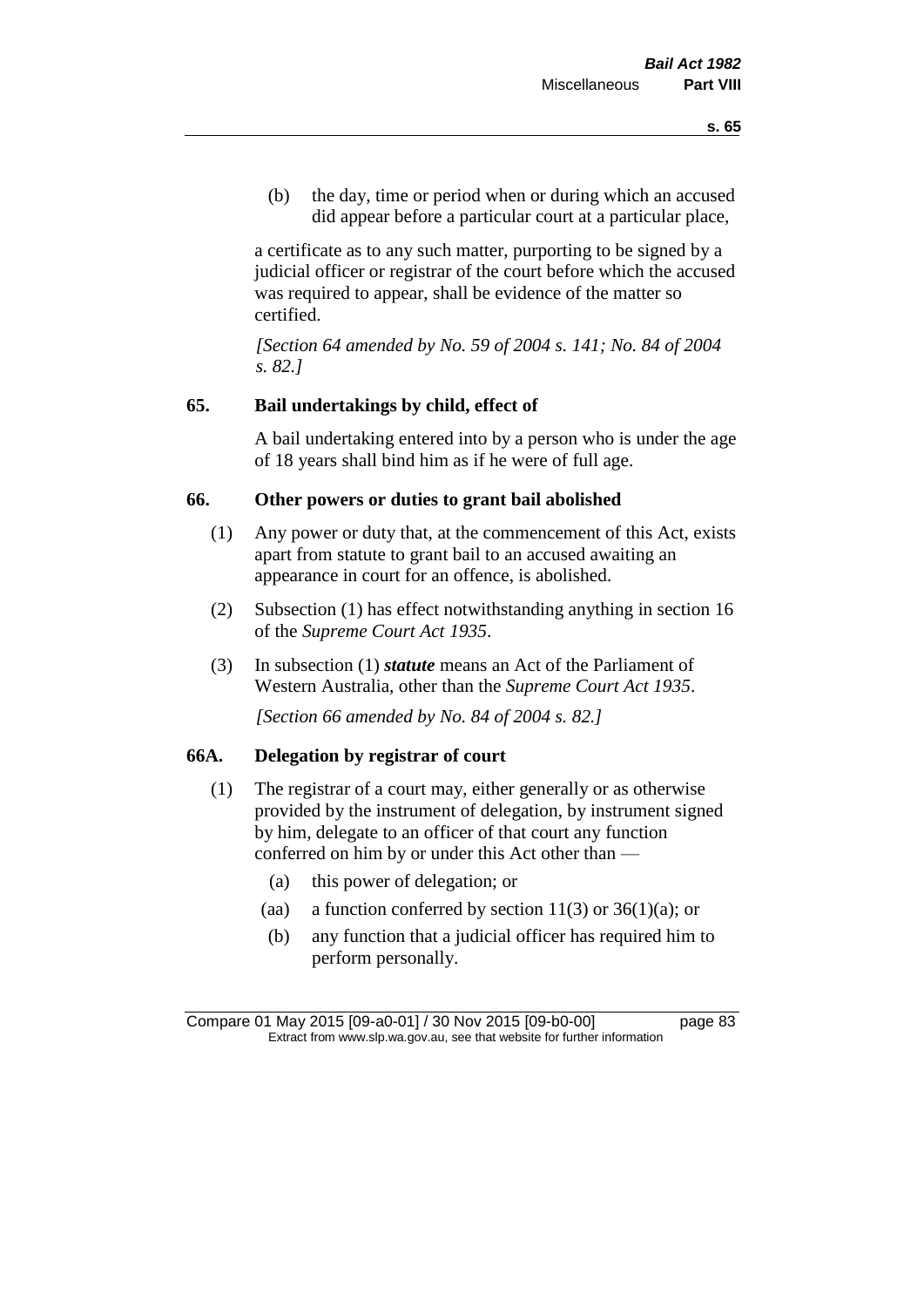**s. 66B**

(2) The superintendent of a detention centre under the *Young Offenders Act 1994* may, either generally or as otherwise provided by the instrument of delegation, by instrument signed by him, delegate to an officer of the Public Sector agency principally assisting the Minister administering that Act in its administration any function conferred on him by or under this Act, other than this power of delegation.

*[Section 66A inserted by No. 15 of 1988 s. 18; amended by No. 49 of 1988 s. 89; No. 31 of 1993 s. 8; No. 59 of 2004 s. 141; No. 65 of 2006 s. 52; No. 6 of 2008 s. 39.]* 

# **66B. Video link or audio link, use of in bail proceedings**

 $(1)$  In this section —

*audio link* means facilities (including telephone) that enable, at the same time, a judicial officer or authorised officer at one place to hear the accused at another place and vice versa;

*bail proceedings* means any proceedings under this Act including —

- (a) proceedings on a case for bail;
- (b) proceedings relating to the variation or revocation of bail;
- (c) proceedings on an application under section 48 or 49;
- (d) proceedings on an appeal under section 15A or 53;

*video link* means facilities (including closed circuit television) that enable, at the same time, a judicial officer or authorised officer at one place to see and hear the accused at another place and vice versa.

- (2) Bail proceedings may be conducted by means of a video link or an audio link.
- (3) Without limiting subsection (2), if a provision of this Act requires or authorises an accused to be brought before, or appear before, a court, judicial officer or authorised officer, the accused

page 84 Compare 01 May 2015 [09-a0-01] / 30 Nov 2015 [09-b0-00] Extract from www.slp.wa.gov.au, see that website for further information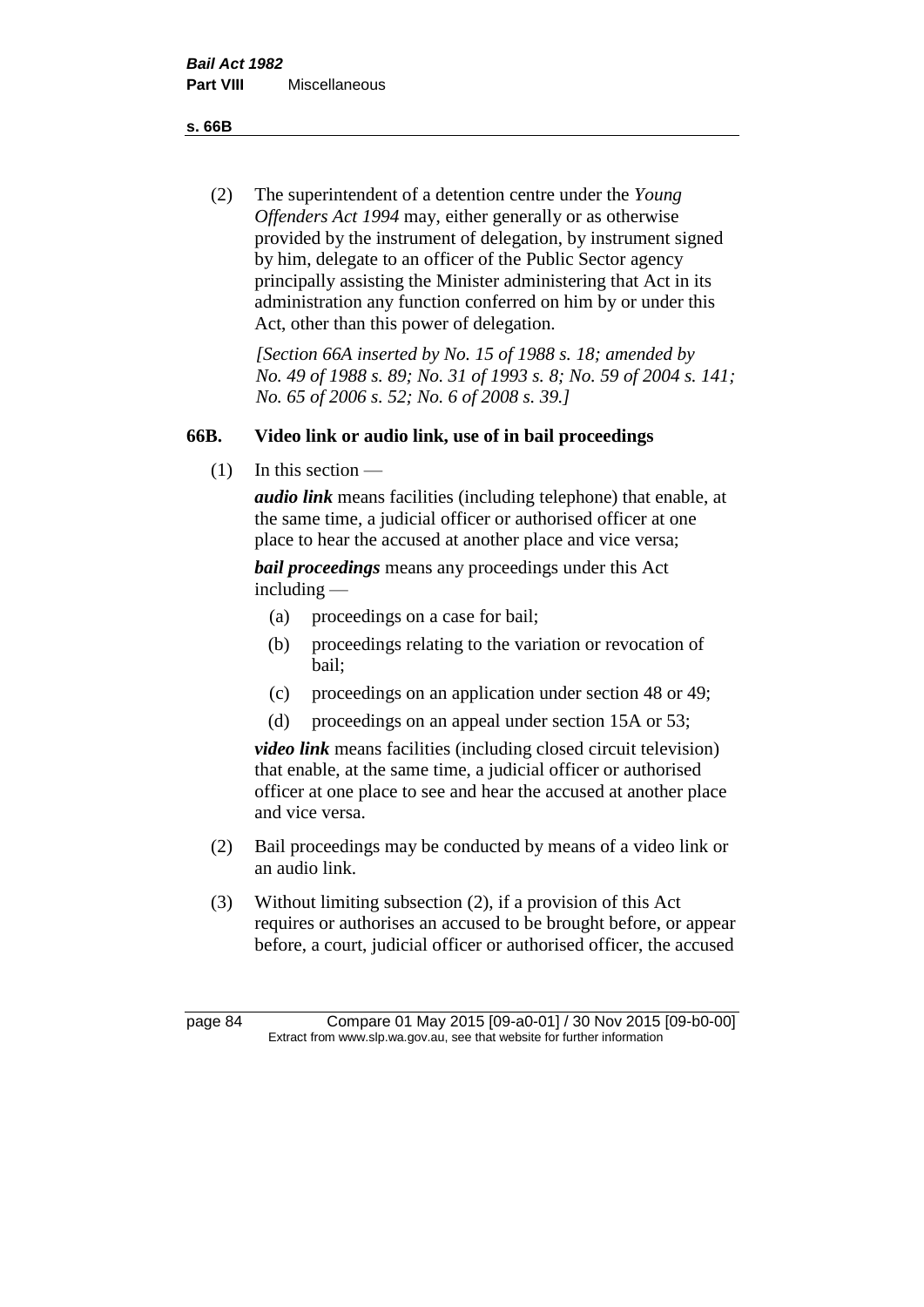may be brought before, or appear before, the court or officer by means of a video link or an audio link.

- (4) An audio link is not to be used under this section unless a video link is not available and cannot reasonably be made available.
- (5) Nothing in this section prevents a court, judicial officer or authorised officer from requiring that an accused be brought before, or appear before, the court or officer in person for the purposes of bail proceedings.

*[Section 66B inserted by No. 6 of 2008 s. 40(1).]*

# **67. Regulations**

- (1) The Governor may make regulations, not inconsistent with this Act, prescribing such things as are required or permitted by this Act to be prescribed or as it is necessary or expedient to prescribe for the purposes thereof.
- (2) Without limiting the generality of subsection (1) regulations  $\text{max}$  —
	- (a) make provision for or with respect to the making of applications —
		- (i) for or in relation to bail;
		- (ii) for the approval of sureties;
		- (iii) for the approval of security to be given by accused persons and sureties;
		- (iv) for the cancellation of a surety undertaking;
		- (v) for an order under section 49,

and for the manner in which such applications are to be made and the procedure to be followed on such applications;

(ba) in any case where the regulations provide that any information, document or record, or a copy of any document or record, is to be or can be provided to a person in electronic form, determine when information

Compare 01 May 2015 [09-a0-01] / 30 Nov 2015 [09-b0-00] page 85 Extract from www.slp.wa.gov.au, see that website for further information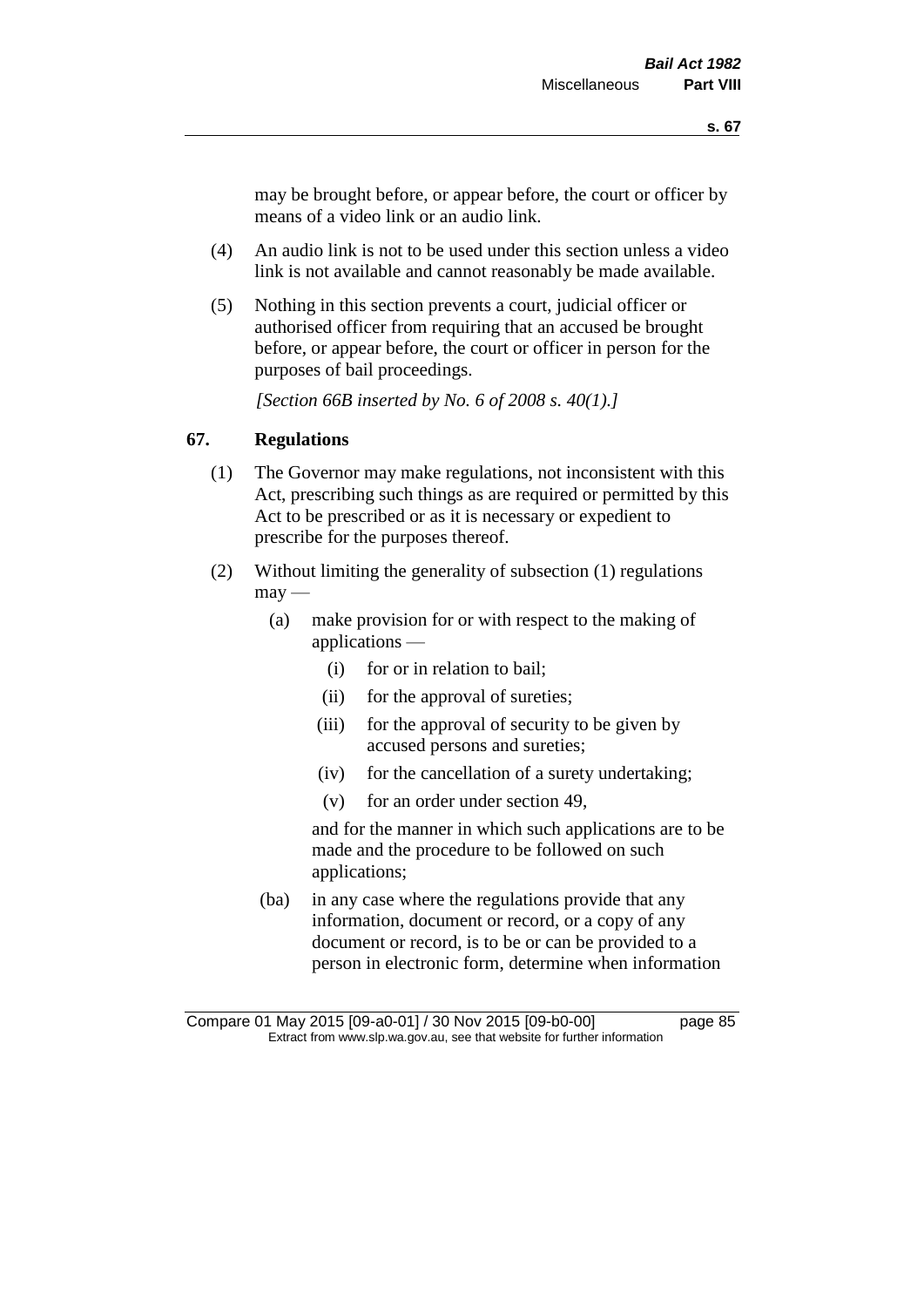or a document, record or copy provided to a person in that form is to be taken to be, or to be presumed to be, received by, or brought to the attention of, the person;

- (b) for the purposes of clause 5 of Part A of Schedule 1, prescribe the officer or officers who may grant bail for any prescribed appearance or class of appearance in court by an accused who is in custody;
- (c) make provision for, or with respect to the management, control, supervision and good order of premises established for the accommodation of persons to whom bail has been granted.
- (3) Regulations made under this section may provide that a contravention or failure to comply with a regulation constitutes an offence and may provide for penalties not exceeding a fine of \$500 for offences against the regulations.

*[Section 67 amended by No. 45 of 1993 s. 12; No. 84 of 2004 s. 83(3); No. 2 of 2008 s. 56(6); No. 6 of 2008 s. 30(3); No. 20 of 2013 s. 31.]* 

*[68. Omitted under the Reprints Act 1984 s. 7(4)(g).]*

page 86 Compare 01 May 2015 [09-a0-01] / 30 Nov 2015 [09-b0-00] Extract from www.slp.wa.gov.au, see that website for further information

**s. 67**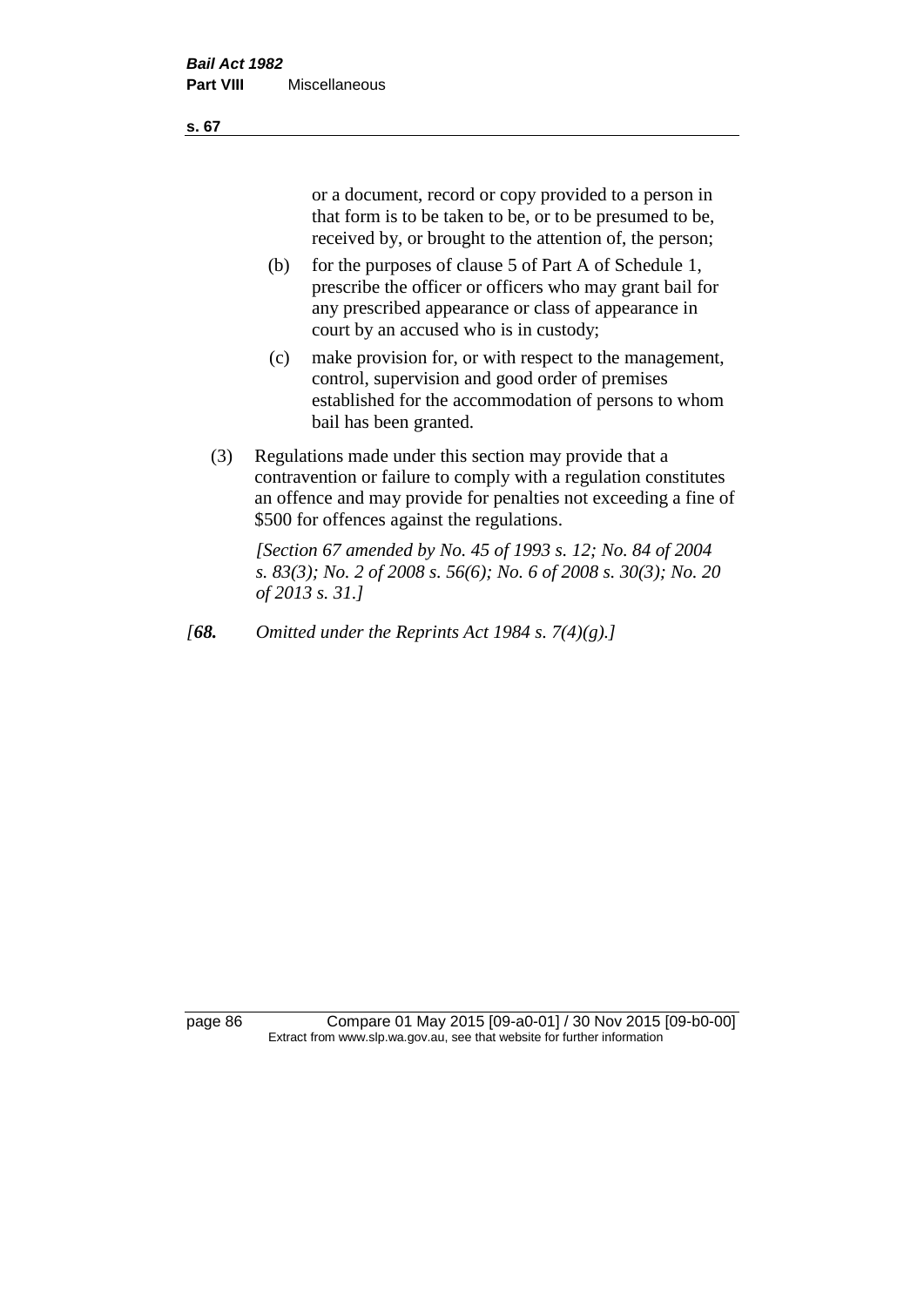# **Schedule 1 — Jurisdiction as to bail and related matters**

[s. 13, 17]

*[Heading inserted by No. 6 of 2008 s. 41(1).]*

# **Part A** — **Jurisdiction relating to bail**

*[Heading inserted by No. 6 of 2008 s. 41(2)(a).]*

#### **First Column**

#### **Second Column**

*Appearances in court*

*By whom bail may be granted or (where applicable) dispensed with*

*[Heading amended by No. 6 of 2008 s. 41(2)(b) and (c).]*

### **1. Initial appearance**

(1) The initial appearance in a court of summary jurisdiction or the Children's Court by an accused in, or in connection with, proceedings for an offence.

In any case —

- (a) a justice; or
- (b) an authorised police officer; and

in addition, in the case of a child, an authorised community services officer.

(2) The initial appearance in the District Court or the Supreme Court, not being the initial appearance to which clause 3 applies. A judge of the District Court or a judge of the Supreme Court, as the case requires.

*[Clause 1 amended by No. 15 of 1988 s. 19; No. 49 of 1988 s. 90(a)(i); No. 59 of 2004 s. 141; No. 84 of 2004 s. 10(1) and 82.]*

Compare 01 May 2015 [09-a0-01] / 30 Nov 2015 [09-b0-00] page 87 Extract from www.slp.wa.gov.au, see that website for further information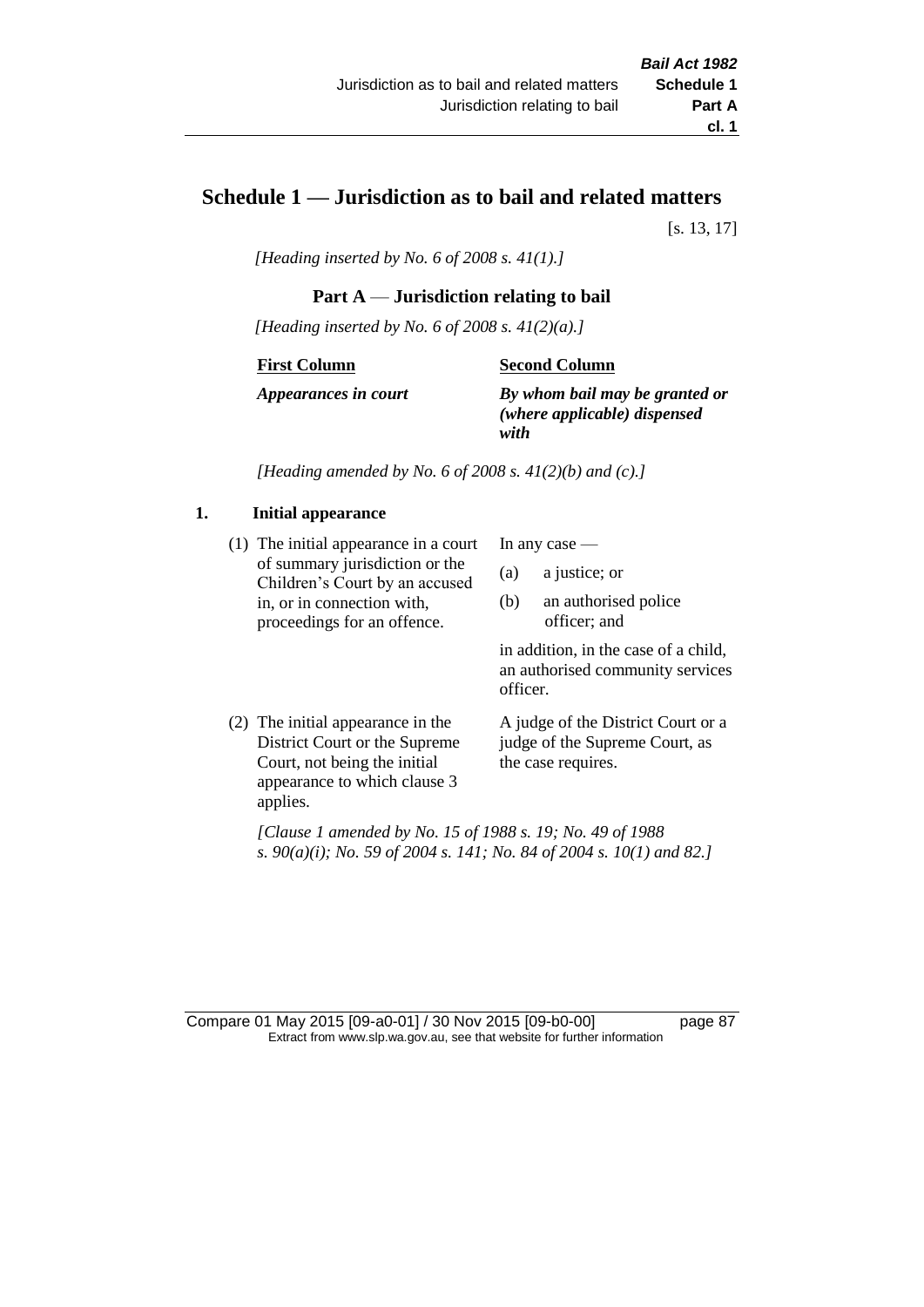| <b>First Column</b>  | <b>Second Column</b>                                                   |
|----------------------|------------------------------------------------------------------------|
| Appearances in court | By whom bail may be granted or<br>(where applicable) dispensed<br>with |

# **2. Appearance after adjournment**

Appearance in any court or before The judicial officer who orders a judicial officer by an accused after any adjournment of proceedings for an offence, not being a committal under clause 3.

the adjournment.

*[Clause 2 amended by No. 84 of 2004 s. 82.]*

# **3. Appearance on committal to Supreme Court or District Court**

The initial appearance by an accused in the Supreme Court or District Court after he has been committed thereto under any Act to be tried or sentenced or otherwise dealt with. The judicial officer who orders the committal.

*[Clause 3 amended by No. 84 of 2004 s. 82.]*

### **4. Appearance in connection with appeal, rehearing etc.**

| (1) Appearance in connection with an If the appeal is being determined<br>application or appeal made under<br>the Criminal Appeals Act 2004 or<br>with any order made in<br>determining the application or<br>appeal. | by a single judge of the Supreme<br>Court, a single judge of the<br>Supreme Court;<br>If the appeal is being determined<br>by the Court of Appeal, the Court<br>of Appeal or a single judge of<br>appeal. |
|-----------------------------------------------------------------------------------------------------------------------------------------------------------------------------------------------------------------------|-----------------------------------------------------------------------------------------------------------------------------------------------------------------------------------------------------------|
| (2) Appearance in connection with a<br>rehearing of proceedings ordered<br>under section 28 of the<br>Children's Court of Western<br>Australia Act 1988.                                                              | The Children's Court.                                                                                                                                                                                     |

page 88 Compare 01 May 2015 [09-a0-01] / 30 Nov 2015 [09-b0-00] Extract from www.slp.wa.gov.au, see that website for further information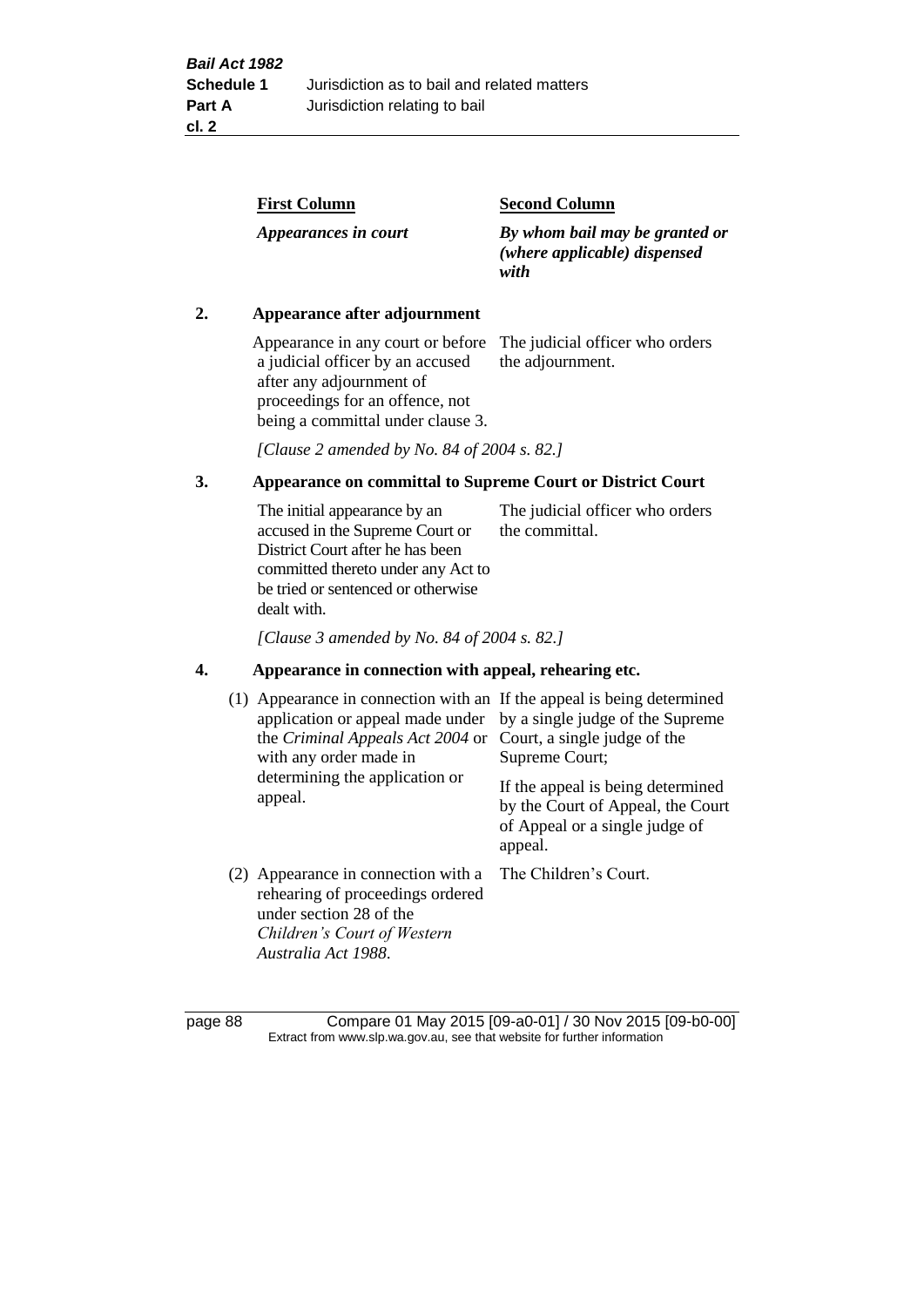| <b>First Column</b>                                                  | <b>Second Column</b>                                                   |
|----------------------------------------------------------------------|------------------------------------------------------------------------|
| Appearances in court                                                 | By whom bail may be granted or<br>(where applicable) dispensed<br>with |
| (3) Appearance in connection with<br>the reconsideration of an order | The Children's Court constituted<br>by the President.                  |

*[Clause 4 inserted by No. 84 of 2004 s. 10(2).]*

#### **5. Appearance prescribed by regulation**

under section 40 of the *Children's Court of Western* 

*Australia Act 1988*.

| Appearance in a court for any  | The judicial or other officer   |
|--------------------------------|---------------------------------|
| other purpose or following any | prescribed by such regulations. |
| other occurrence prescribed by |                                 |
| regulations under this Act.    |                                 |

### **6. Appearances not otherwise provided for**

Any appearance in a court not otherwise provided for in this Part or by regulations under this Act.

The judicial officer who, or court which, orders the appearance.

#### **7. Term used: proceedings for an offence**

In this Part, unless the contrary intention appears —

*proceedings for an offence* in clause 2 (but not in clause 1) includes any of the following proceedings relating to that offence —

- (a) appeal proceedings; and
- (b) proceedings on a writ of *habeas corpus*; and
- (c) proceedings on the re-appearance of an offender under section 50 of the *Sentencing Act 1995*.

*[Clause 7 inserted by No. 84 of 2004 s. 10(3).]*

Compare 01 May 2015 [09-a0-01] / 30 Nov 2015 [09-b0-00] page 89 Extract from www.slp.wa.gov.au, see that website for further information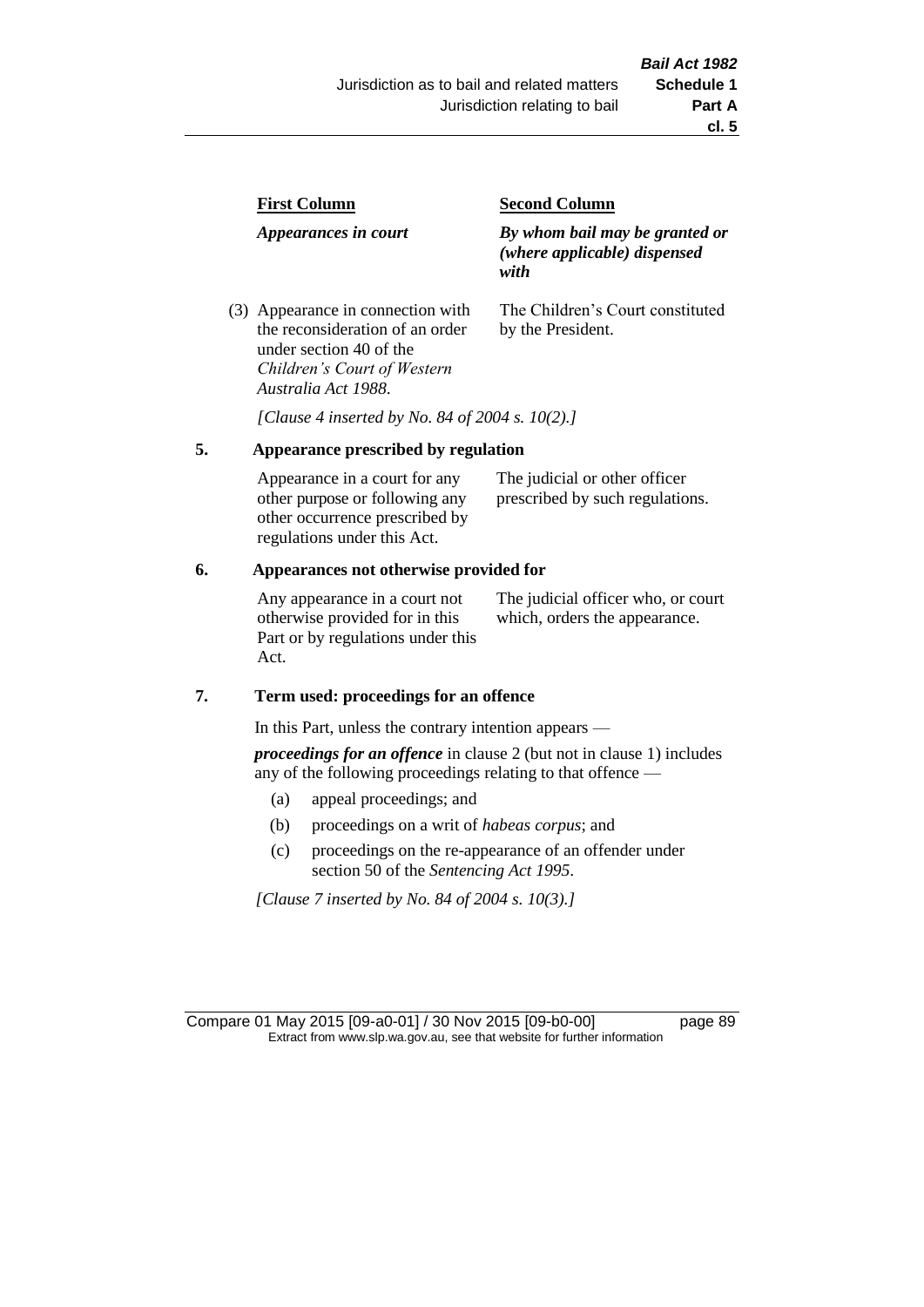# **Part B** — **Cessation of powers relating to bail**

*[Heading inserted by No. 6 of 2008 s. 41(3)(a).]*

### **1. Upon decision by judge, power of other officers ceases**

(1) In this clause —

*judge* means a judge of the Supreme Court, the Children's Court or the District Court.

- (2) After a judge has granted or refused bail for an appearance by an accused the power to grant bail for that appearance ceases to be vested  $in -$ 
	- (a) any judicial officer whose jurisdiction is inferior to that of the judge; or
	- (b) any authorised officer.
- (3) After a judge has dispensed with the requirement for bail for an appearance by an accused the power to grant or refuse bail for that appearance ceases to be vested in any officer referred to in subclause  $(2)(a)$  or  $(b)$ .

*[Clause 1 inserted by No. 6 of 2008 s. 41(3)(b).]*

### **1A. Upon decision by Court of Appeal, other powers cease**

After the Court of Appeal on an appeal under section 15A —

- (a) has granted or refused bail for an appearance by an accused, the power to grant or refuse bail for that appearance; or
- (b) has dispensed with the requirement for bail for an appearance by an accused, the power to grant or refuse bail for that appearance,

ceases to be vested in any judicial officer or in any authorised officer.

*[Clause 1A inserted by No. 6 of 2008 s. 41(3)(b).]*

### **2. Upon decision by judicial officer, his power and that of his peers ceases**

Except where clause 4 applies, the power to grant, refuse or dispense with bail for an appearance by an accused ceases to be vested in any judicial officer (including a judge of the Supreme Court) after he, or

page 90 Compare 01 May 2015 [09-a0-01] / 30 Nov 2015 [09-b0-00] Extract from www.slp.wa.gov.au, see that website for further information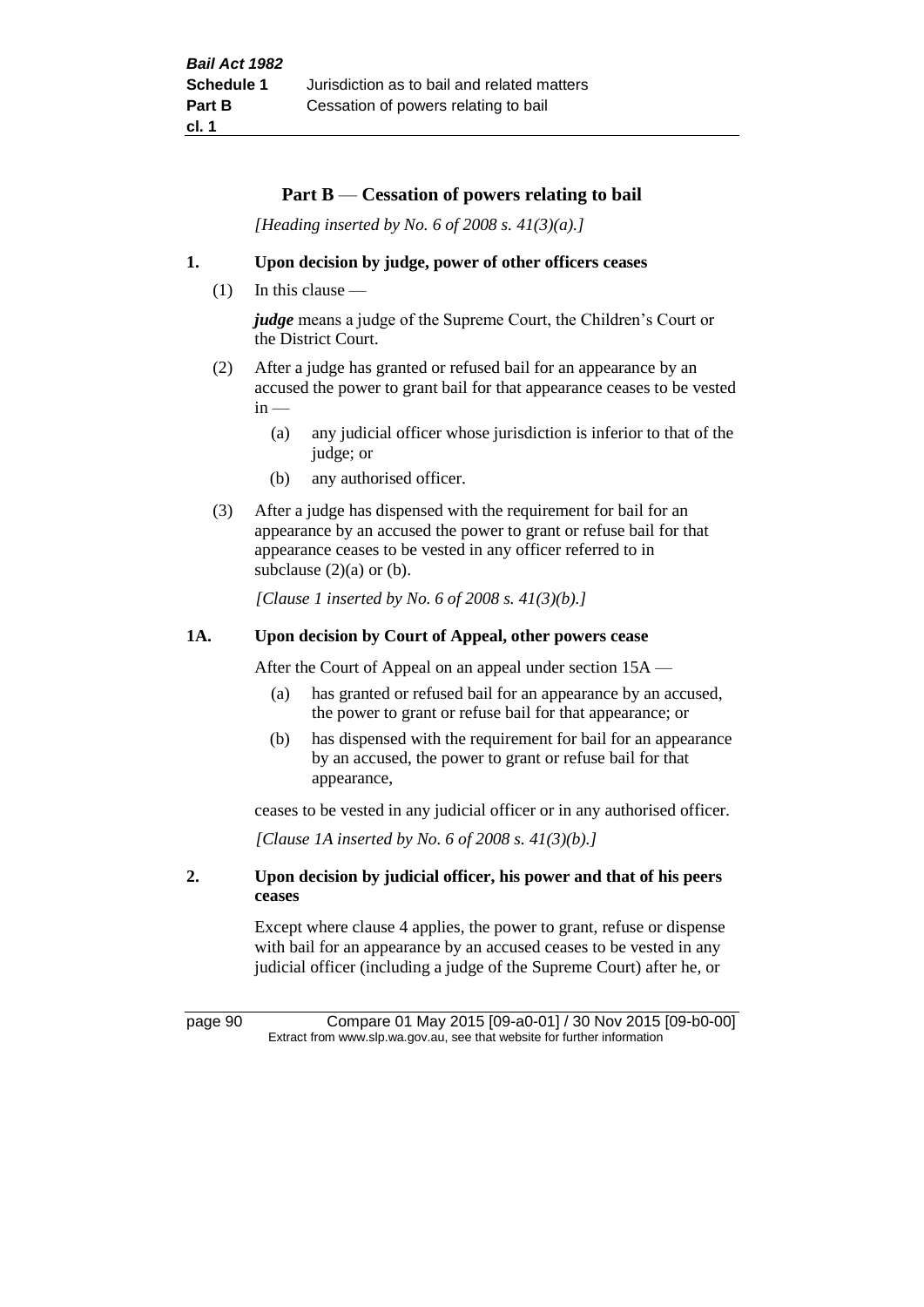another judicial officer whose jurisdiction is co-extensive with his, has granted, refused or dispensed with bail for that appearance.

*[Clause 2 amended by No. 84 of 2004 s. 82; No. 6 of 2008 s. 41(3)(c) and (d).]*

### **3. Upon refusal of bail for initial appearance, certain powers cease**

- (1) After an authorised officer has refused bail for an initial appearance by an accused, the power to grant bail for that appearance ceases to be vested in another authorised officer, but a justice may nevertheless grant bail for that appearance.
- (2) After a justice has refused bail for an initial appearance by an accused, the power to grant bail for that appearance ceases to be vested in an authorised officer or another justice.

*[Clause 3 inserted by No. 6 of 2008 s. 41(3)(e).]*

### **4. Judicial officer's powers if accused proves new facts or changed circumstances**

Notwithstanding clause 2, where an accused has been refused bail for an appearance or has been granted bail therefor on terms or conditions with which he is unable or unwilling to comply, the judicial officer who granted or refused bail or another judicial officer whose jurisdiction is co-extensive with his has power to grant bail for that appearance or to vary the terms or conditions of bail previously granted therefor if the accused makes application and satisfies him that —

- (a) new facts have been discovered, new circumstances have arisen or the circumstances have changed since bail was previously granted or refused for that appearance; or
- (b) he failed to adequately present his case for bail on the previous occasion when it was considered; or
- (c) where bail was granted subject to a home detention condition, he has, since the previous occasion when his case for bail was considered, complied with the home detention condition for a period of one month or more.

*[Clause 4 amended by No. 61 of 1990 s. 14; No. 84 of 2004 s. 82.]*

Compare 01 May 2015 [09-a0-01] / 30 Nov 2015 [09-b0-00] page 91 Extract from www.slp.wa.gov.au, see that website for further information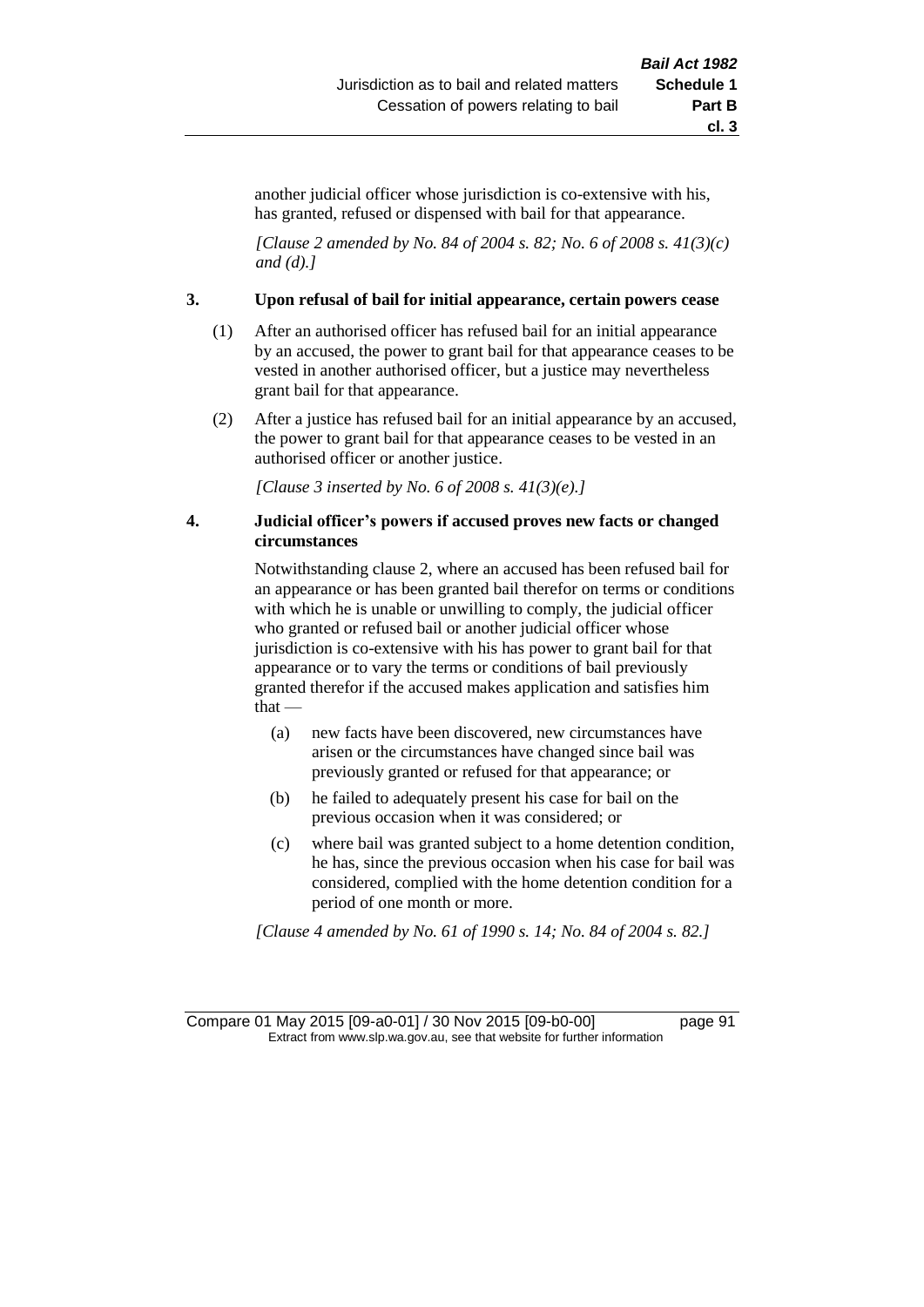# **Part C — Manner in which jurisdiction to be exercised**

*[Heading deleted by No. 6 of 2008 s. 41(4)(a).]*

# **1. Bail before conviction at discretion of court or judicial officer except for child**

Subject to clauses 3A and 3C, the grant or refusal of bail to an accused, other than a child, who is in custody awaiting an appearance in court before conviction for an offence shall be at the discretion of the judicial officer or authorised officer in whom jurisdiction is vested, and that discretion shall be exercised having regard to the following questions as well as to any others which he considers relevant —

- (a) whether, if the accused is not kept in custody, he may  $-$ 
	- (i) fail to appear in court in accordance with his bail undertaking; or
	- (ii) commit an offence; or
	- (iii) endanger the safety, welfare, or property of any person; or
	- (iv) interfere with witnesses or otherwise obstruct the course of justice, whether in relation to himself or any other person;
- (b) whether the accused needs to be held in custody for his own protection;
- (c) whether the prosecutor has put forward grounds for opposing the grant of bail;
- (d) whether, as regards the period when the accused is on trial, there are grounds for believing that, if he is not kept in custody, the proper conduct of the trial may be prejudiced;
- (e) whether there is any condition which could reasonably be imposed under Part D which would —
	- (i) sufficiently remove the possibility referred to in paragraphs (a) and (d); or
	- (ii) obviate the need referred to in paragraph (b); or
	- (iii) remove the grounds for opposition referred to in paragraph (c);

page 92 Compare 01 May 2015 [09-a0-01] / 30 Nov 2015 [09-b0-00] Extract from www.slp.wa.gov.au, see that website for further information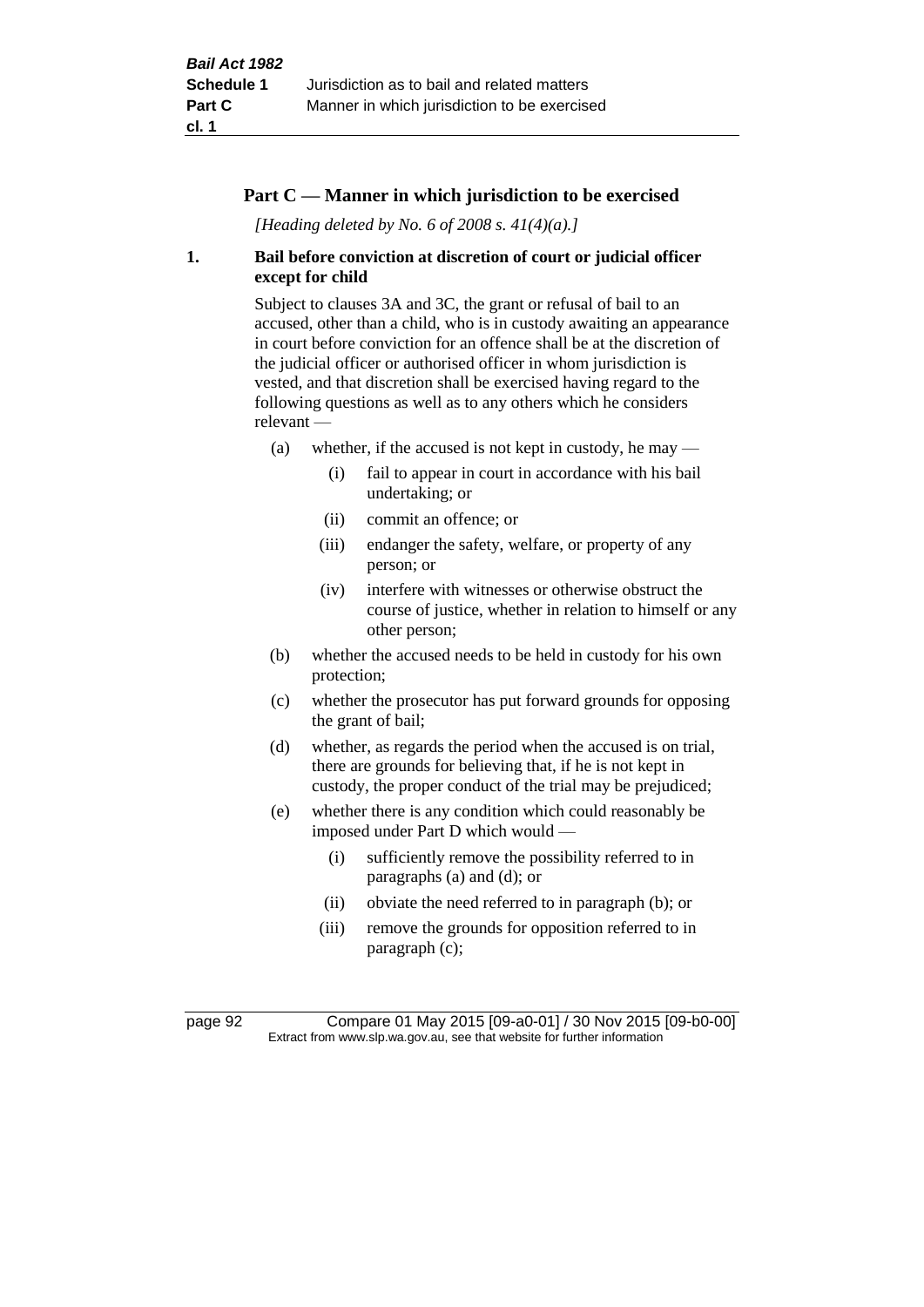- (f) where the accused is charged with an offence that is alleged to have been committed in respect of a child, whether a condition should be imposed under Part D requiring the accused to reside at a place other than the place where the child resides;
- (g) whether the alleged circumstances of the offence or offences amount to wrongdoing of such a serious nature as to make a grant of bail inappropriate.

*[Clause 1 amended by No. 14 of 1992 s. 11; No. 45 of 1993 s. 10(2)(a); No. 54 of 1998 s. 8(a) and (b); No. 84 of 2004 s. 82; No. 6 of 2008 s. 41(4)(b).]*

# **2. Child to have qualified right to bail**

(1) In this clause —

*responsible person* means a parent, relative, employer or other person who, in the opinion of the judicial officer or authorised officer, is in a position to both influence the conduct of the child and provide the child with support and direction.

- (2) Subject to subclause (3), a child accused who is in custody awaiting an appearance in court before conviction for an offence has a right to be granted bail unless —
	- (a) in the opinion of the judicial officer or authorised officer in whom jurisdiction is vested —
		- (i) one or more of the questions set out in clause  $1(a)$ , (b), (d) and (g) must be answered in the affirmative; and
		- (ii) there is no condition which he could reasonably impose under Part D which would satisfy the relevant provision of clause 1(e);

or

(b) there is no responsible person willing to enter into an undertaking of the kind described in subclause (3)(c),

and if the child is refused bail he shall be dealt with in accordance with section 19(2) of the *Young Offenders Act 1994*.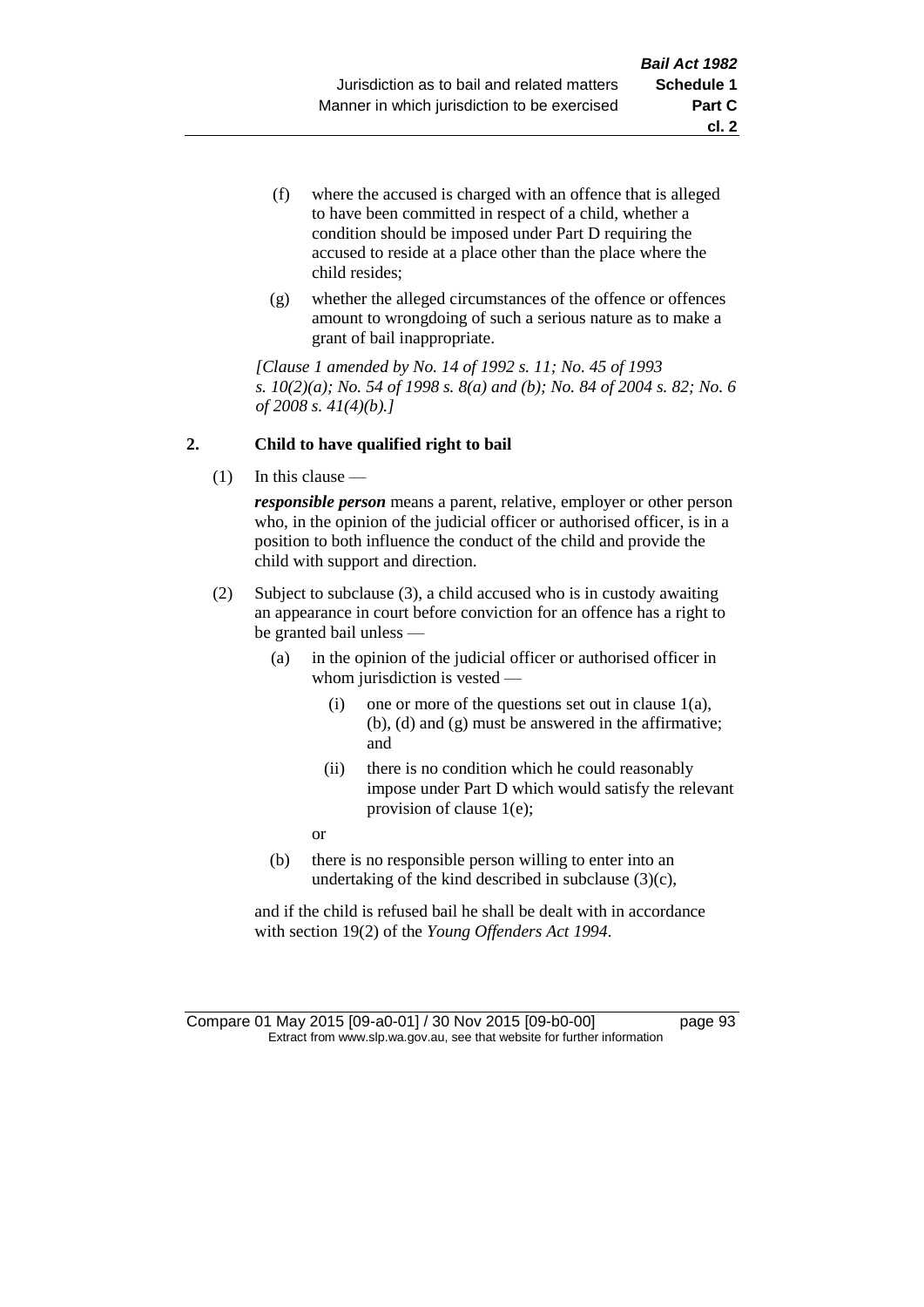- (3) The right of a child accused under subclause (2) is subject to  $-$ 
	- (a) clauses 3A and 3C; and
	- *[(b) deleted]*
	- (c) there being imposed as a condition on the grant of bail a requirement that before the release of the child on bail a responsible person undertakes in writing in the approved form to ensure that the child complies with any requirement of his bail undertaking mentioned in section  $28(2)(a)$ , (b), (c) and (d).
- (4) Subclauses (2)(b) and (3)(c) do not apply to a child accused if it appears to the judicial officer or authorised officer that the accused —
	- (a) is over the age of 17 years; and
	- (b) has sufficient maturity to live independently without the guidance or control of a parent or guardian.
- (5) For the purposes of this clause, the provisions of sections 46, 47, 48, 54, 55(2), 60 and  $67(2)(a)(iv)$  apply with all necessary changes as  $if -$ 
	- (a) references in those provisions to a surety and a surety undertaking were references to a responsible person and to an undertaking referred to in subclause (3)(c) respectively; and
	- (b) section  $54(1)(b)(i)$  read as follows
		- (i) a person who has entered into an undertaking referred to in clause 2(3)(c) of Part C of Schedule 1 should no longer be regarded as a responsible person for the purposes of that clause, or is dead;
- (6) Where a child accused is released on bail his right to be at liberty is subject to the exercise of the powers in section 17A.

*[Clause 2 inserted by No. 45 of 1993 s. 10(2)(b); amended by No. 57 of 1997 s. 21(3)(a); No. 54 of 1998 s. 8(c); No. 34 of 2004 Sch. 2 cl. 3(3); No. 84 of 2004 s. 82; No. 6 of 2008 s. 41(4)(c) and 43(4).]*

page 94 Compare 01 May 2015 [09-a0-01] / 30 Nov 2015 [09-b0-00] Extract from www.slp.wa.gov.au, see that website for further information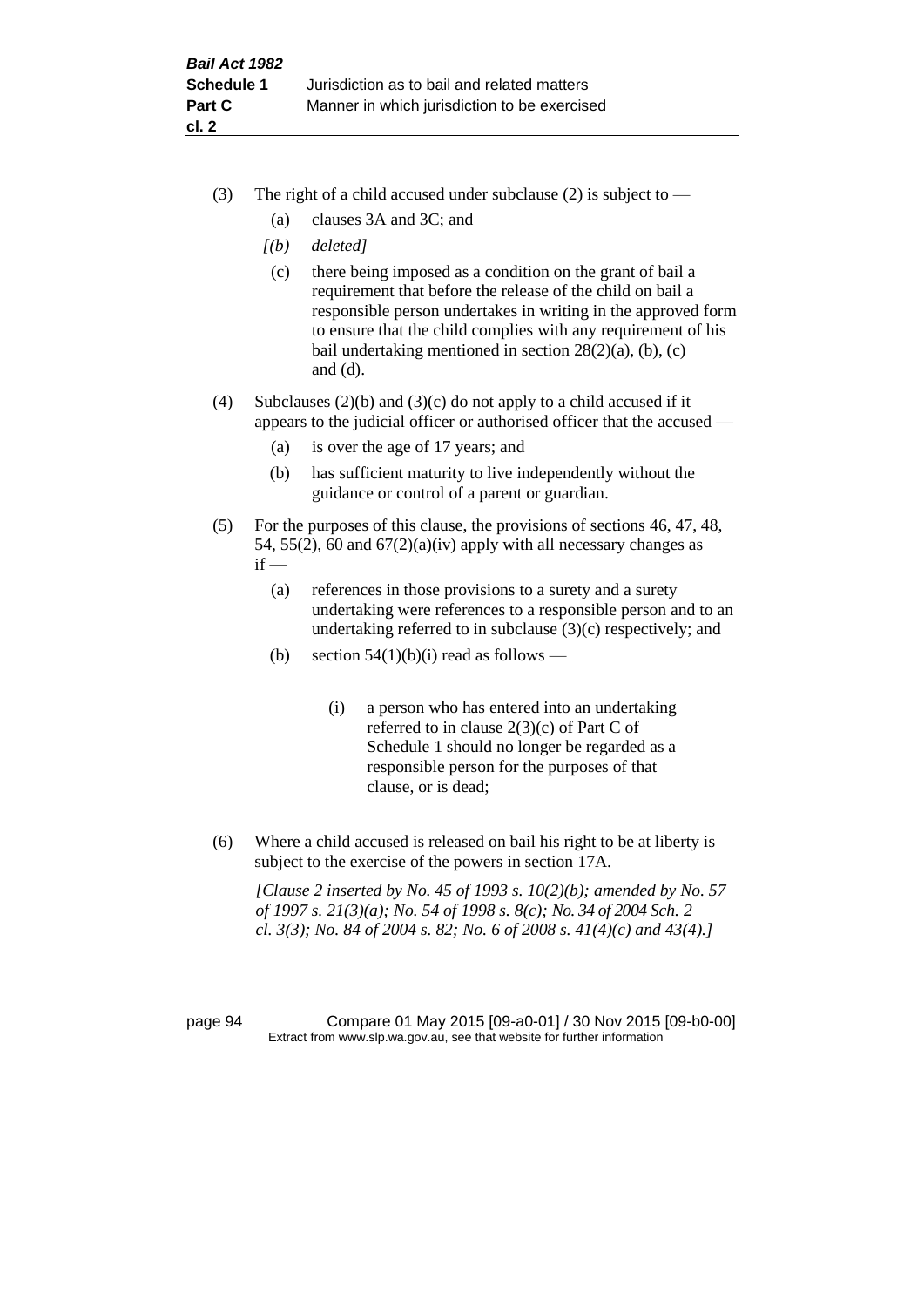## **3. Matters relevant to cl. 1(a)**

In considering whether an accused may do any of the things mentioned in clause 1(a), the judicial officer or authorised officer shall have regard to the following matters, as well as to any others which he considers relevant —

- (a) the nature and seriousness of the offence or offences (including any other offence or offences for which he is awaiting trial) and the probable method of dealing with the accused for it or them, if he is convicted; and
- (b) the character, previous convictions, antecedents, associations, home environment, background, place of residence, and financial position of the accused; and
- (c) the history of any previous grants of bail to him; and
- (d) the strength of the evidence against him.

*[Clause 3 amended by No. 84 of 2004 s. 82.]*

# **3A. Bail for accused charged with serious offence committed while on bail or early release for another serious offence**

- (1) Notwithstanding clause 1, 2 or 4 or any other provision of this Act, where —
	- (a) an accused is in custody
		- (i) awaiting an appearance in court before conviction for a serious offence; or
		- (ii) waiting to be sentenced or otherwise dealt with for a serious offence of which the accused has been convicted;

and

- (b) the serious offence is alleged to have been committed while the accused was —
	- (i) on bail for; or
	- (ii) at liberty under an early release order made in respect of,

another serious offence,

the judicial officer or (if section 16A does not apply) the authorised officer in whom jurisdiction is vested shall refuse to grant bail for the

Compare 01 May 2015 [09-a0-01] / 30 Nov 2015 [09-b0-00] page 95 Extract from www.slp.wa.gov.au, see that website for further information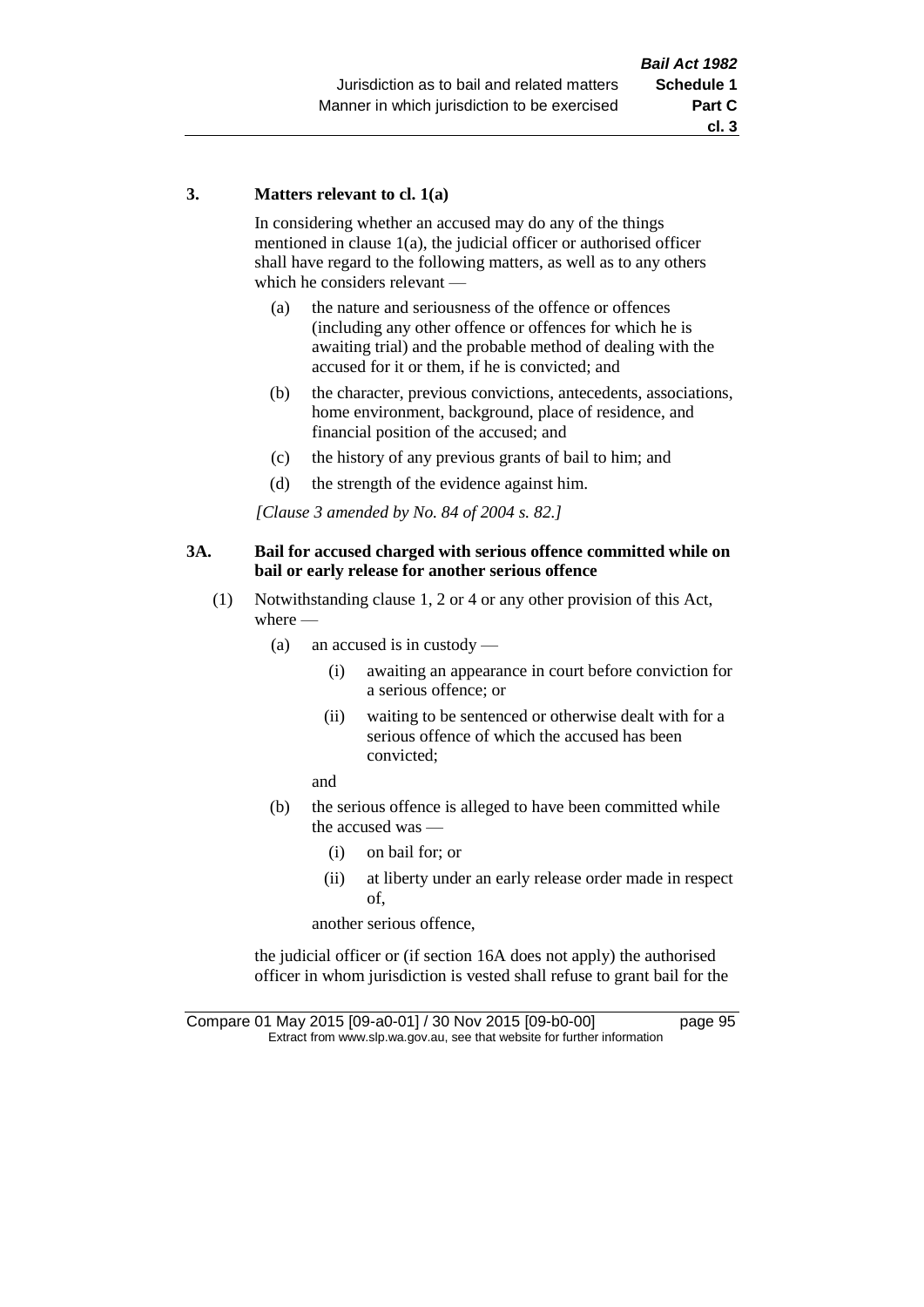serious offence referred to in paragraph (a) unless the judicial officer or authorised officer —

- (c) is satisfied that there are exceptional reasons why the accused should not be kept in custody and, if clause 3B applies, is so satisfied only after complying with that clause; and
- (d) is also satisfied that bail may properly be granted having regard to the provisions of clauses 1 and 3 or, in the case of a child accused, clauses 2 and 3.
- (2) Notwithstanding section 7(1), where an accused is refused bail under subclause (1) for an appearance for a serious offence his case for bail need not be considered again under that subsection for an appearance for that offence unless he satisfies the judicial officer who may order his detention that —
	- (a) new facts have been discovered, new circumstances have arisen or the circumstances have changed since bail was refused; or
	- (b) he failed to adequately present his case for bail on the occasion of that refusal.
- (3) Where a child accused is refused bail under subclause (1) he shall be dealt with in accordance with section 19(2) of the *Young Offenders Act 1994*.

*[Clause 3A inserted by No. 45 of 1993 s. 10(2)(c); amended by No. 57 of 1997 s. 21(3)(b); No. 54 of 1998 s. 7 and 13(1); No. 84 of 2004 s. 82; No. 6 of 2008 s. 41(4)(d).]*

# **3B. Exceptional reasons under cl. 3A(1), determining**

- (1) This clause applies where it appears to the judicial officer or (if section 16A does not apply) the authorised officer that all or any of the acts alleged to constitute a serious offence referred to in clause 3A(1)(b) would, if proved in the appropriate proceedings, amount to a breach by the accused of a protective condition or order.
- (2) The judicial officer or authorised officer shall, before making a decision that there are exceptional reasons for the purposes of clause 3A(1)(c), make enquiry, or cause enquiry to be made, whether there has already been —
	- (a) any breach by the accused of the protective condition or order that has been proved in proceedings; or

page 96 Compare 01 May 2015 [09-a0-01] / 30 Nov 2015 [09-b0-00] Extract from www.slp.wa.gov.au, see that website for further information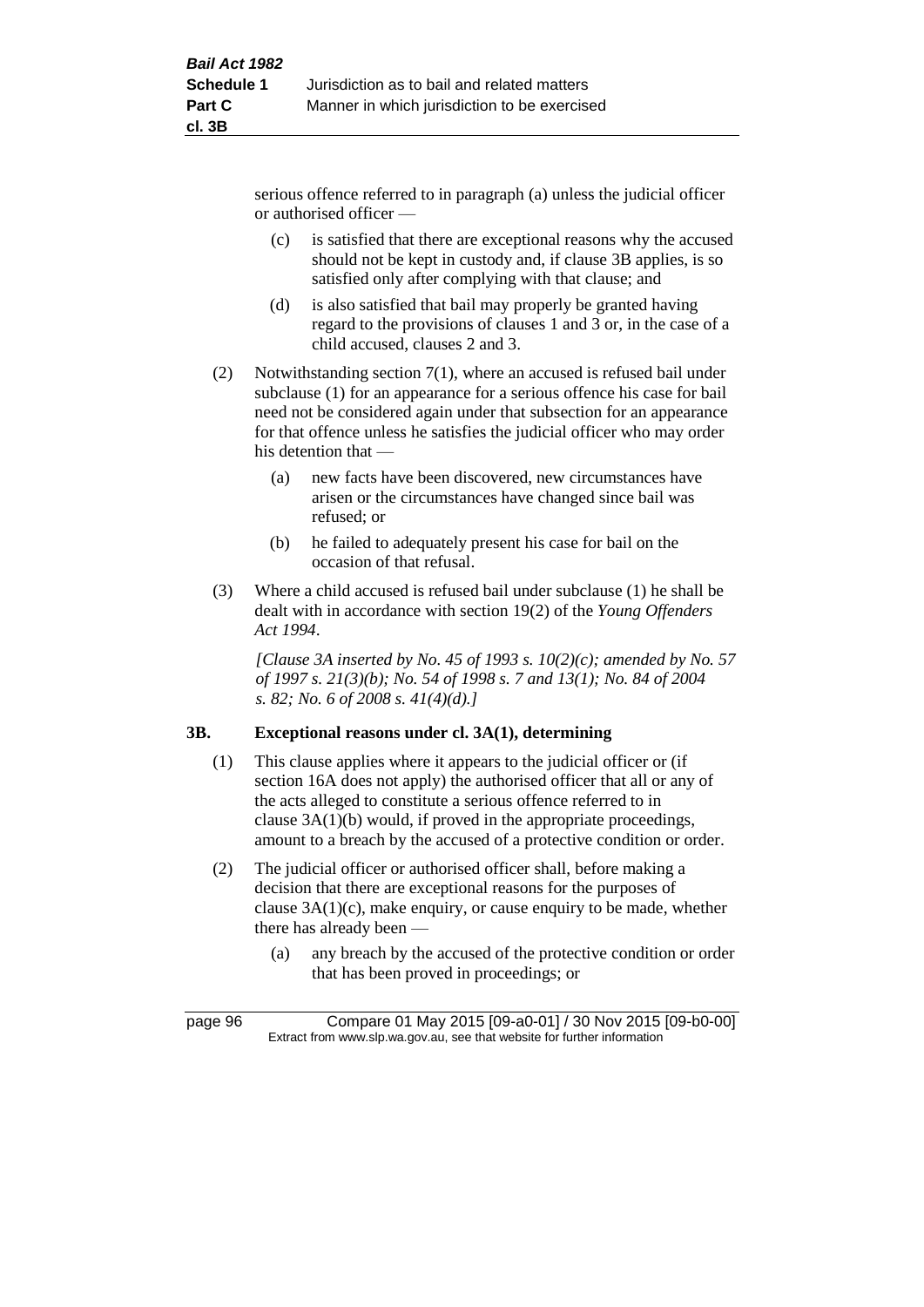- (b) any alleged breach by the accused of the protective condition or order that has not been so proved, including an allegation that has not been the subject of a prosecution or any other communication to any relevant official; or
- (c) any alleged breach by the accused of any other protective condition or order that has been the subject of a prosecution.
- (3) On becoming aware of any such alleged breach, the judicial officer or authorised officer shall give each person for whose protection a protective condition or order referred to in subclause (2) was imposed or made (a *relevant person*) a reasonable opportunity to give evidence by affidavit on matters relating to that protective condition or order.
- (4) The judicial officer or authorised officer shall in making any decision for the purposes of clause  $3A(1)(c)$  —
	- (a) give due weight to  $-$ 
		- (i) any evidence given under subclause (3); and
		- (ii) any adverse effect that a grant of bail to the accused would have on a relevant person; and
		- (iii) any difficulty that a relevant person might have in proving any future breach of a protective condition or order;

and

- (b) consider whether it would be appropriate to refuse bail and make a hospital order under section 5 of the *Criminal Law (Mentally Impaired Accused) Act 1996*; and
- (c) in the case of a condition imposed for a purpose mentioned in clause  $2(2)(c)$  or (d) of Part D, treat any alleged breach of the condition as a serious matter even if the conduct alleged to amount to the breach in itself appears to be trivial; and
- (d) consider whether any alleged breach of a protective condition or order that has occurred shows that the purpose of the condition or order has not been achieved and that the accused should be kept in custody.
- (5) The provisions of this clause do not limit the matters that the judicial officer or authorised officer may take into account for the purposes of clause  $3A(1)(c)$ .

**cl. 3B**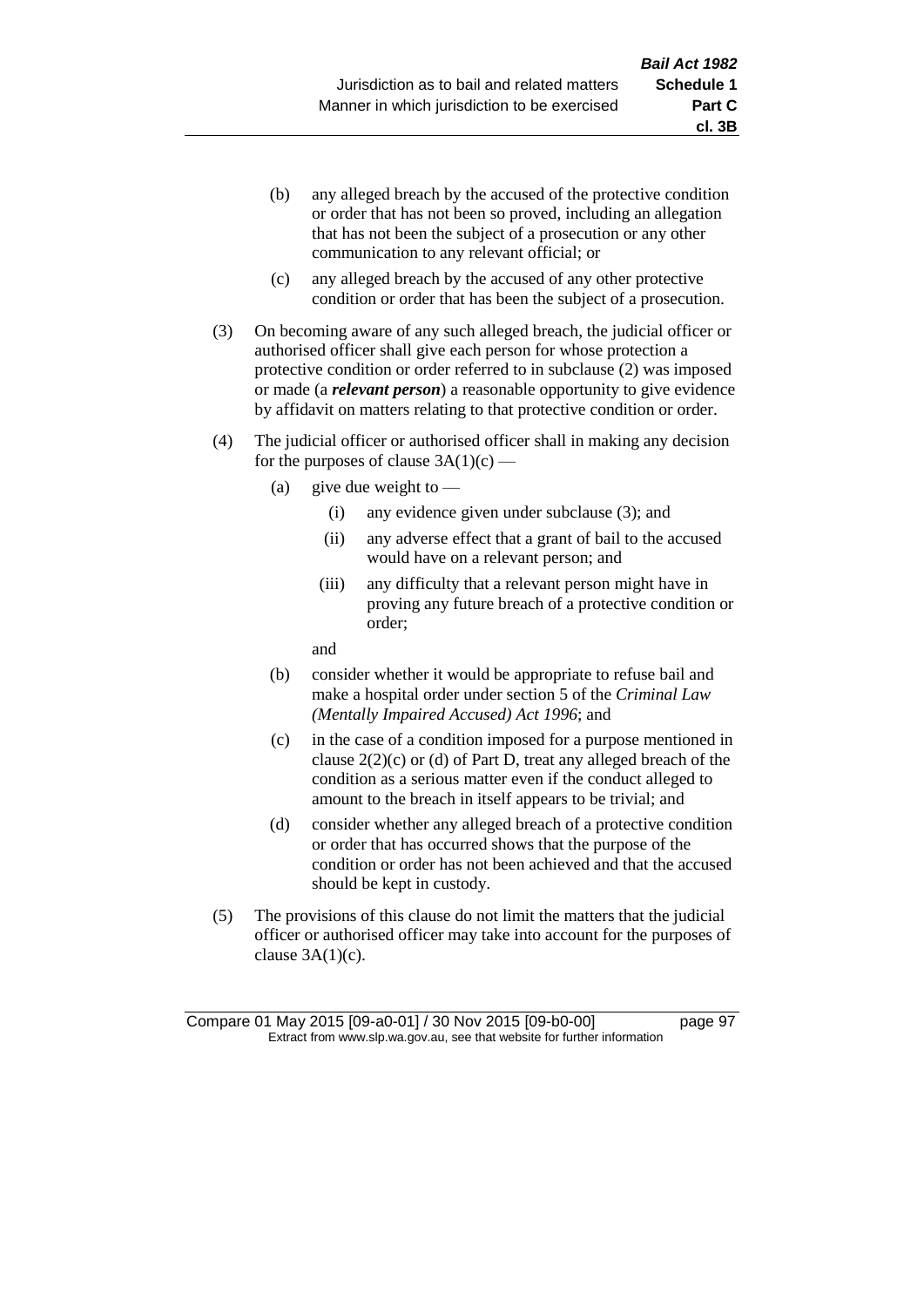(6) In this clause —

# *protective condition or order* means —

- (a) a condition imposed for a purpose mentioned in clause  $2(2)(c)$ or (d) of Part D; or
- (b) a violence restraining order or a police order under the *Restraining Orders Act 1997*; or
- (c) a Part VII order under the *Justices Act 1902* <sup>3</sup>
	- (i) that under section 86 of the *Restraining Orders Act 1997* is taken to be a misconduct restraining order under that Act; and
	- (ii) that shows on the face of the order that the causing or threatening of personal injury by the accused was a ground for the making of the order.

*[Clause 3B inserted by No. 54 of 1998 s. 13(2); amended by No. 38 of 2004 s. 60; No. 59 of 2004 s. 141; No. 84 of 2004 s. 11 and 82.]*

## **3C. Bail in murder cases**

Notwithstanding clause 1, 2 or 4 or any other provision of this Act, where an accused is in custody —

- (a) awaiting an appearance in court before conviction for an offence of murder; or
- (b) waiting to be sentenced or otherwise dealt with for an offence of murder of which the accused has been convicted,

the judicial officer in whom jurisdiction is vested shall refuse to grant bail for the offence unless the judicial officer is satisfied that

- (c) there are exceptional reasons why the accused should not be kept in custody; and
- (d) bail may properly be granted having regard to the provisions of clauses 1 and 3 or, in the case of a child, clauses 2 and 3.

*[Clause 3C inserted by No. 6 of 2008 s. 41(4)(e); amended by No. 29 of 2008 s. 24(7).]*

### **4. Bail after conviction for accused awaiting sentence**

(1) Subject to clauses 3A and 3C, the grant or refusal of bail to an accused, other than a child, who is in custody waiting to be sentenced

page 98 Compare 01 May 2015 [09-a0-01] / 30 Nov 2015 [09-b0-00] Extract from www.slp.wa.gov.au, see that website for further information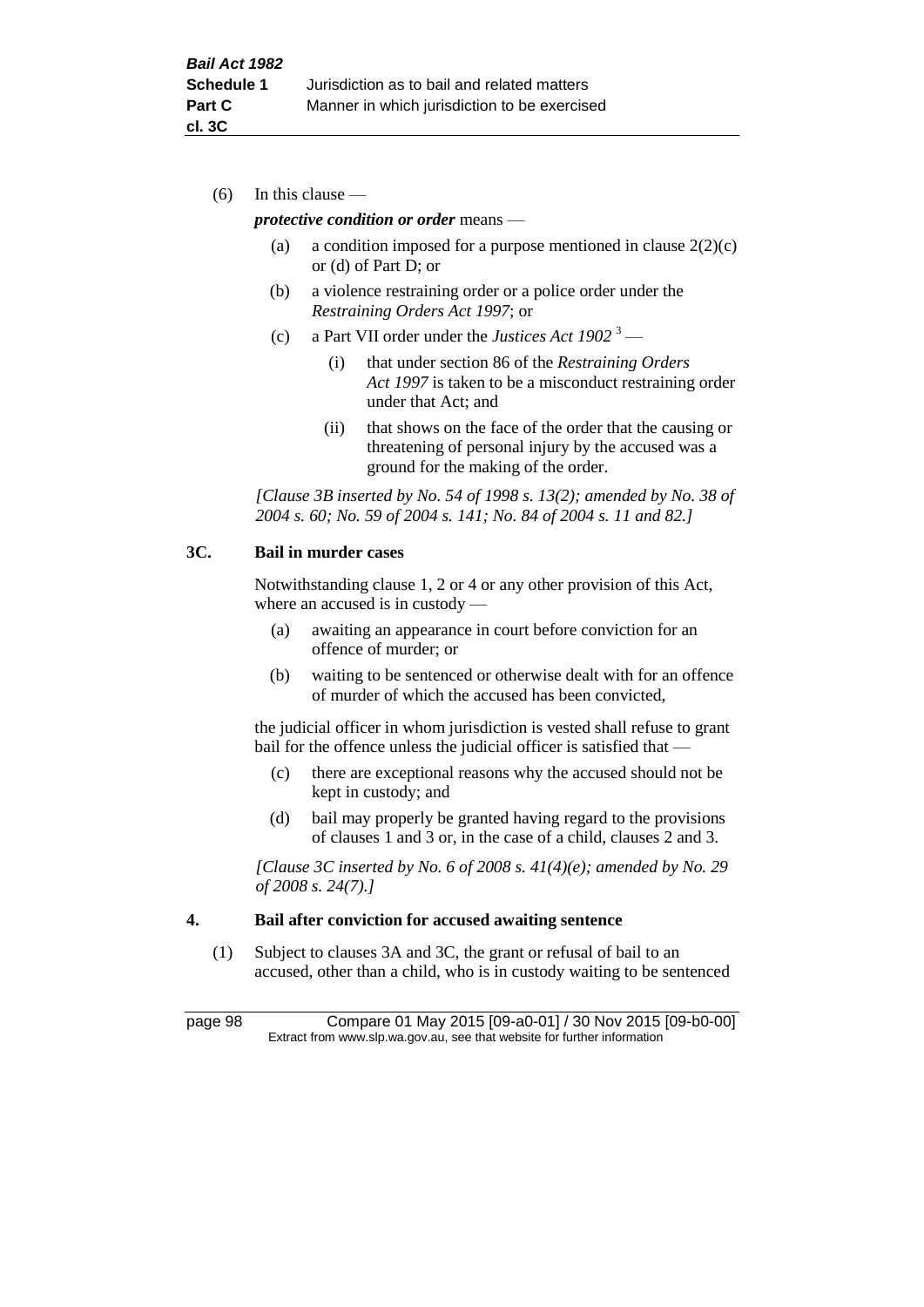or otherwise dealt with for an offence of which the accused has been convicted shall be at the discretion of the judicial officer in whom jurisdiction is vested, and that discretion shall be exercised having regard to the questions set out in clause 1 as well as to any others which the judicial officer considers relevant.

(2) A child accused who is in custody waiting to be sentenced or otherwise dealt with for an offence of which the child accused has been convicted has the same right to be granted bail as a child accused referred to in clause 2(2), and the provisions of clause 2 apply accordingly.

*[Clause 4 inserted by No. 6 of 2008 s. 41(4)(f).]*

# **4A. Bail after conviction for accused awaiting disposal of appeal**

In deciding whether or not to grant bail to an accused who is in custody waiting for the disposal of appeal proceedings, the judicial officer shall consider whether there are exceptional reasons why the accused should not be kept in custody, and shall only grant bail to the accused if satisfied that —

- (a) exceptional reasons exist; and
- (b) it is proper to do so having regard to the provisions of clauses 1 and 3 or, in the case of a child, clauses 2 and 3.

*[Clause 4A inserted by No. 6 of 2008 s. 41(4)(f).]*

# **5. Exception to cl. 4A for bail in appeal under** *Criminal Appeals Act 2004* **Part 2**

Clause 4A does not apply to the bail of a person who is awaiting the disposal of appeal proceedings under Part 2 of the *Criminal Appeals Act 2004*; such a person shall be deemed for the purposes of this Part to be awaiting an appearance in court before conviction for an offence.

*[Clause 5 inserted by No. 33 of 1989 s. 18; amended by No. 59 of 2004 s. 141; No. 84 of 2004 s. 11; No. 6 of 2008 s. 41(4)(g).]*

Compare 01 May 2015 [09-a0-01] / 30 Nov 2015 [09-b0-00] page 99 Extract from www.slp.wa.gov.au, see that website for further information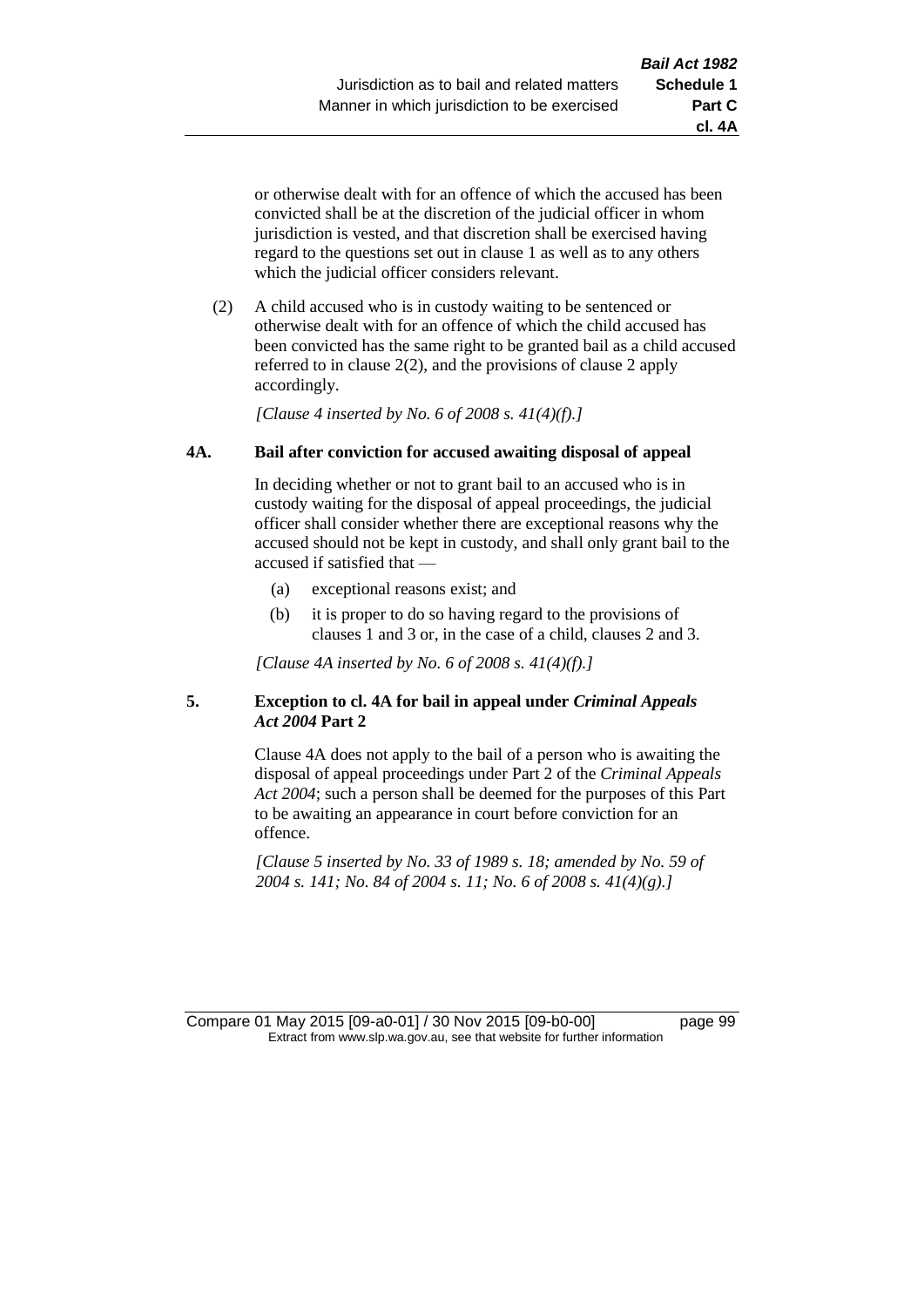# **6. Bail of people on community or similar orders**

For the purpose of determining whether clause 4 applies, a person in custody —

- (a) under section 50, 79, 84E, 128, 129 or 132 of the *Sentencing Act 1995* in connection with a possible breach of a conditional release order, a sentence of suspended imprisonment or conditional suspended imprisonment or a community order imposed under that Act; or
- (b) under section 43 of the *Young Offenders Act 1994* in respect of an alleged breach of a youth community based order, an intensive youth supervision order or a conditional release order made under that Act,

is to be taken as not having been convicted of the offence for which the sentence was imposed.

*[Clause 6 inserted by No. 78 of 1995 s. 8; amended by No. 27 of 2004 s. 13(3).]*

*[Heading deleted by No. 6 of 2008 s. 41(4)(h).]*

# **7. Bail for initial appearance to be for not more than 30 days**

In fixing the terms of bail of an accused for his initial appearance in court for an offence, a justice or an authorised officer shall require him to make the appearance within the period of 30 days commencing on and including the day on which the accused was arrested for the offence.

*[Clause 7 amended by No. 84 of 2004 s. 82; No. 6 of 2008 s. 41(4)(i).]*

# **8. Bail on adjournment in court of summary jurisdiction to be for not more than 30 days except by consent**

In fixing the terms of bail of an accused for an appearance in court after an adjournment of proceedings for an offence, a judicial officer sitting as a court of summary jurisdiction shall require him to make the appearance within the period of 30 days commencing on and including the day on which the proceedings are adjourned, unless the accused consents to appear on a later day.

*[Clause 8 amended by No. 49 of 1988 s. 90(c); No. 59 of 2004 s. 141; No. 84 of 2004 s. 82.]*

page 100 Compare 01 May 2015 [09-a0-01] / 30 Nov 2015 [09-b0-00] Extract from www.slp.wa.gov.au, see that website for further information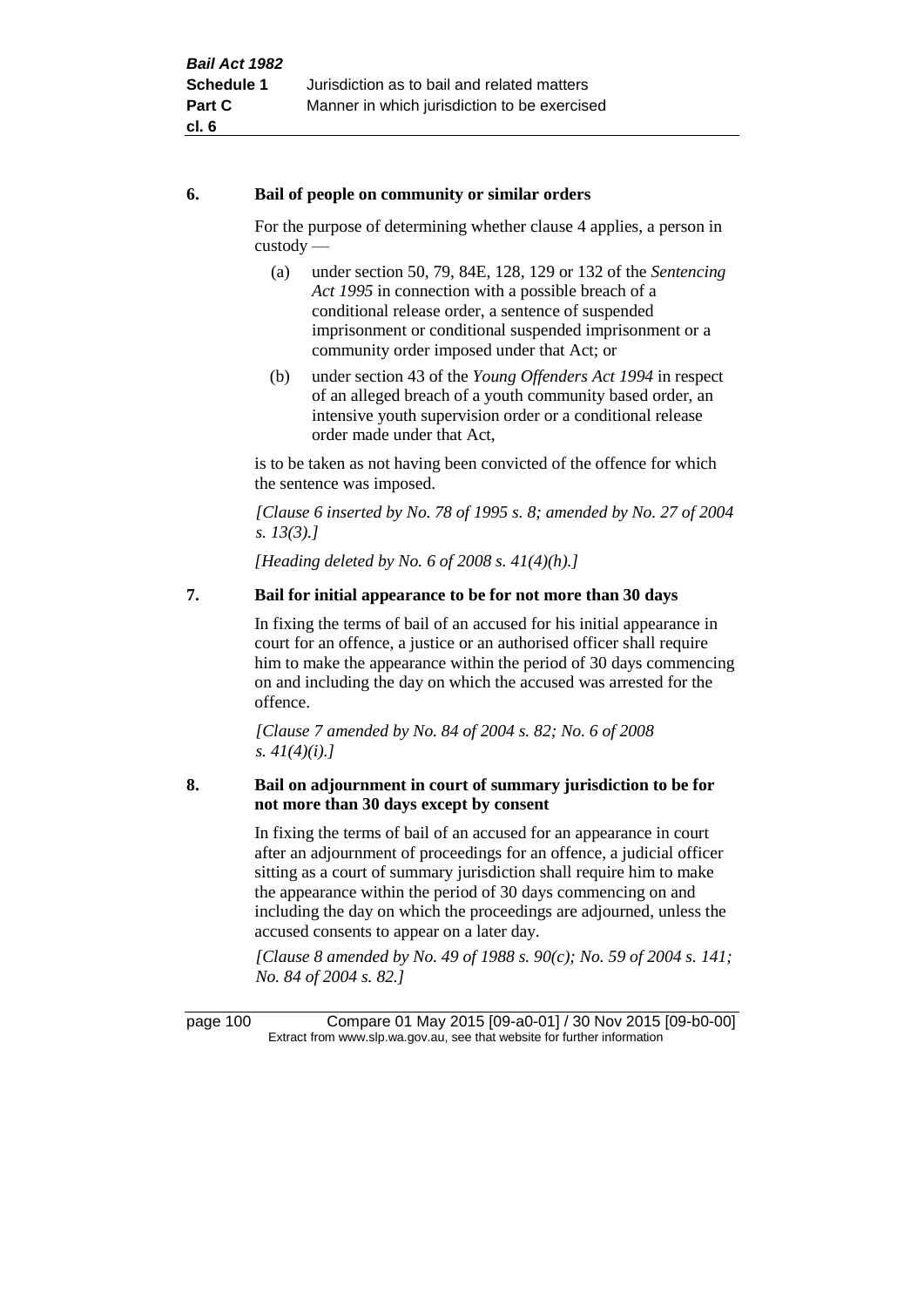# **9. Calculating periods for cl. 7 and 8**

The periods specified in clauses 7 and 8 shall be calculated to include any Sunday or public holiday.

# **Part D — Conditions which may be imposed on a grant of bail**

## **1. Conditions as to forfeiture, sureties, security etc.**

- (1) A judicial officer or authorised officer, on a grant of bail, may impose conditions under this clause if he considers that it is desirable to do so to ensure the performance of the accused's bail undertaking.
- (2) If a judicial officer or authorised officer considers that it is desirable as mentioned in subclause (1), he may in addition to releasing the accused on his bail undertaking impose any one or more of the following conditions —
	- (a) that the accused in his bail undertaking agree to forfeit a specified amount of money if he fails to comply with any requirement of his bail undertaking mentioned in section  $28(2)(a)$  or (b); or
	- (b) that a surety or a specified number of sureties enter into a surety undertaking or surety undertakings whereby he or they agree to forfeit a specified amount or specified amounts of money if the accused fails to comply with any requirement of his bail undertaking mentioned in section 28(2)(a) or (b); or
	- (c) that any of them the accused and the surety or sureties give security of a specified value, including the deposit of a specified amount of cash, for the performance of their respective obligations; or
	- (d) that any of them the accused and the surety or sureties deposit with a specified officer any specified passbook or document relating to the title to, or ownership of, any account or other asset offered as security for the performance of their respective obligations; or
	- (e) that any of them the accused and the surety or sureties, at his or their own expense or otherwise, enter into such mortgage, charge, assignment or other transaction, or take such other step, as may be required, including completion of the

Compare 01 May 2015 [09-a0-01] / 30 Nov 2015 [09-b0-00] page 101 Extract from www.slp.wa.gov.au, see that website for further information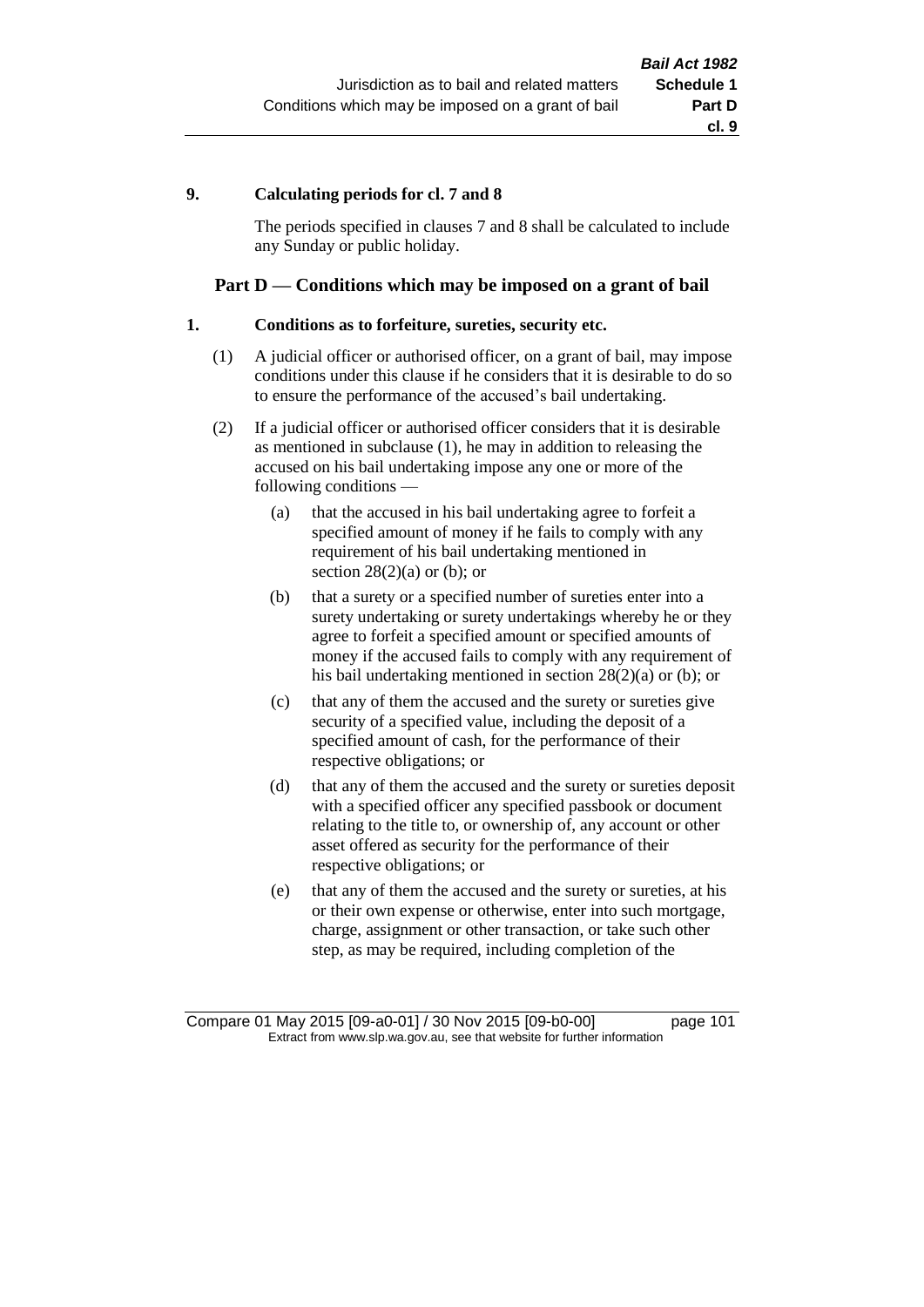necessary documents, to render any security effective and enforceable by the State.

- (3) The nature and sufficiency of any security, and the documentation therefor, required under subclause (2) shall be determined by the judicial officer or authorised officer who imposed the condition or, if no determination is so made —
	- (a) by the person before whom the bail undertaking is entered into, where the security is to be given by the accused; and
	- (b) where the security is to be given by a surety, by any person authorised under section 36 to approve the surety or before whom the surety undertaking is entered into.
- (4) When a bail undertaking ceases to have effect as provided in section 34(a) to (d), or upon an accused being acquitted of a charge under section  $51(1)$  or (2) or discharged from further proceedings therefor, each of them the accused, or where section 34(b) applies his personal representative, and any surety is entitled to have returned to him any security given under subclause (2).
- (5) When a surety undertaking ceases to have effect as provided in section 47(a) to (f), a surety is entitled to have returned to him any security given under subclause  $(2)$ .

*[Clause 1 amended by No. 65 of 2003 s. 121(3); No. 84 of 2004 s. 82; No. 6 of 2008 s. 18(3).]*

# **2. Other conditions**

- (1) A judicial officer or authorised officer, on a grant of bail, may impose conditions —
	- (a) to be complied with before the accused is released on bail or while the accused is on bail; or
	- (b) as to the accused's conduct while on bail; or
	- (c) as to where the accused shall reside while on bail,

if he considers that it is desirable for any purpose mentioned in subclause (2), (2b), (3) or (4).

page 102 Compare 01 May 2015 [09-a0-01] / 30 Nov 2015 [09-b0-00] Extract from www.slp.wa.gov.au, see that website for further information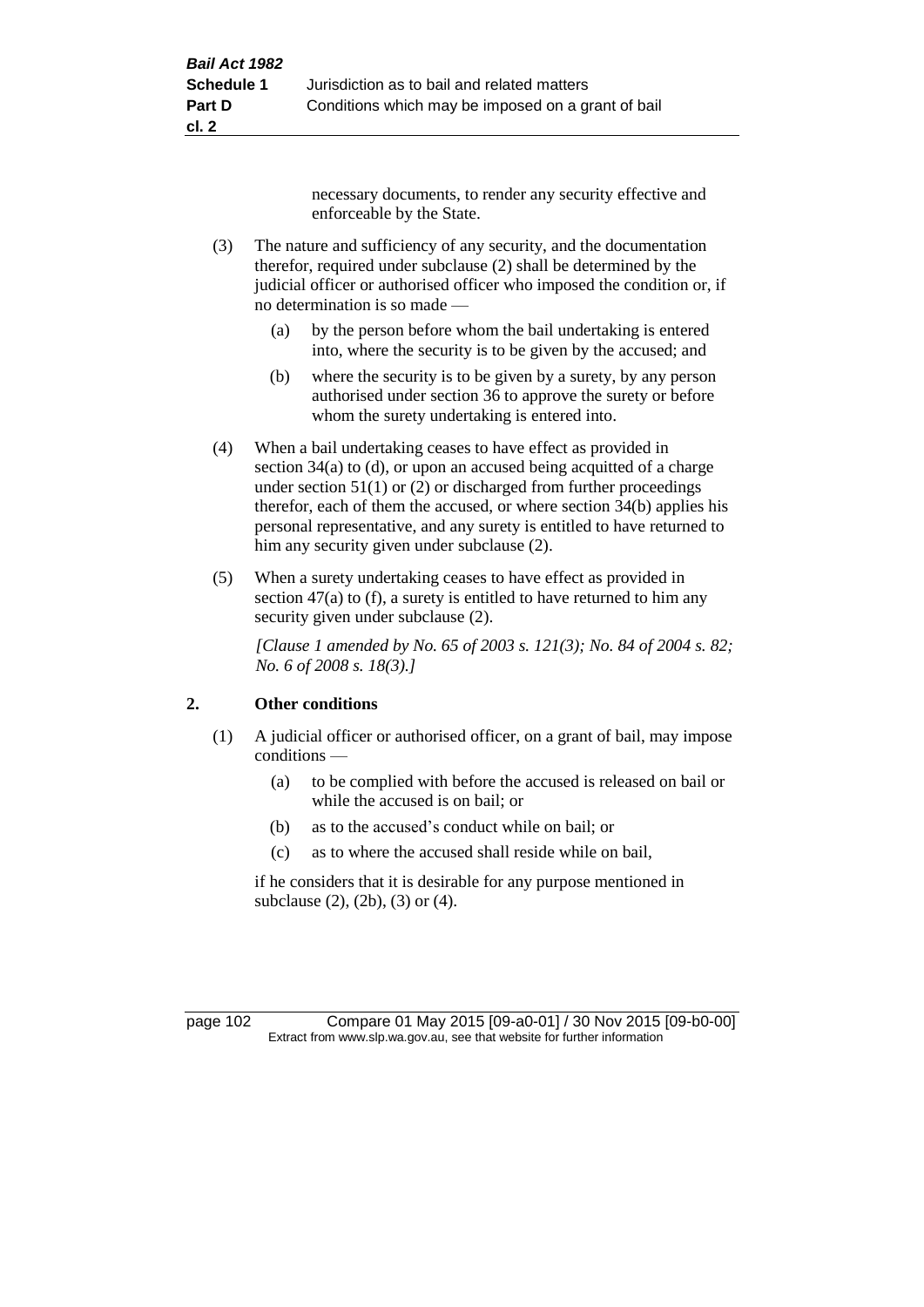(a) any period in each day during which the child is to remain at a particular place; or

**cl. 2**

- (b) any person with whom the child is not to associate or communicate; or
- (c) any place that the child is not to frequent; or
- (d) the attendance by the child at a school or other educational institution; or
- (e) any other matter,

and the judicial officer or authorised officer may impose any such condition.

- (2) Any condition may be imposed under subclause (1) or (1a) to ensure that an accused —
	- (a) appears in court in accordance with his bail undertaking; or
	- (b) does not while on bail commit an offence; or
	- (c) does not endanger the safety, welfare or property of any person; or
	- (d) does not interfere with witnesses or otherwise obstruct the course of justice, whether in relation to himself or any other person; or
	- (e) as regards the period when the accused is on trial, does not prejudice the proper conduct of the trial.
- (2a) Before imposing a condition on a grant of bail for a purpose mentioned in subclause (2)(c) or (d) a judicial officer or authorised officer is to consider whether that purpose would be better served, or could be better assisted, by a restraining order made under the *Restraining Orders Act 1997* and whether, in the case of a judicial officer, to exercise the power in section 63 of that Act or, in the case of an authorised officer, to make a telephone application under that Act.

Compare 01 May 2015 [09-a0-01] / 30 Nov 2015 [09-b0-00] page 103 Extract from www.slp.wa.gov.au, see that website for further information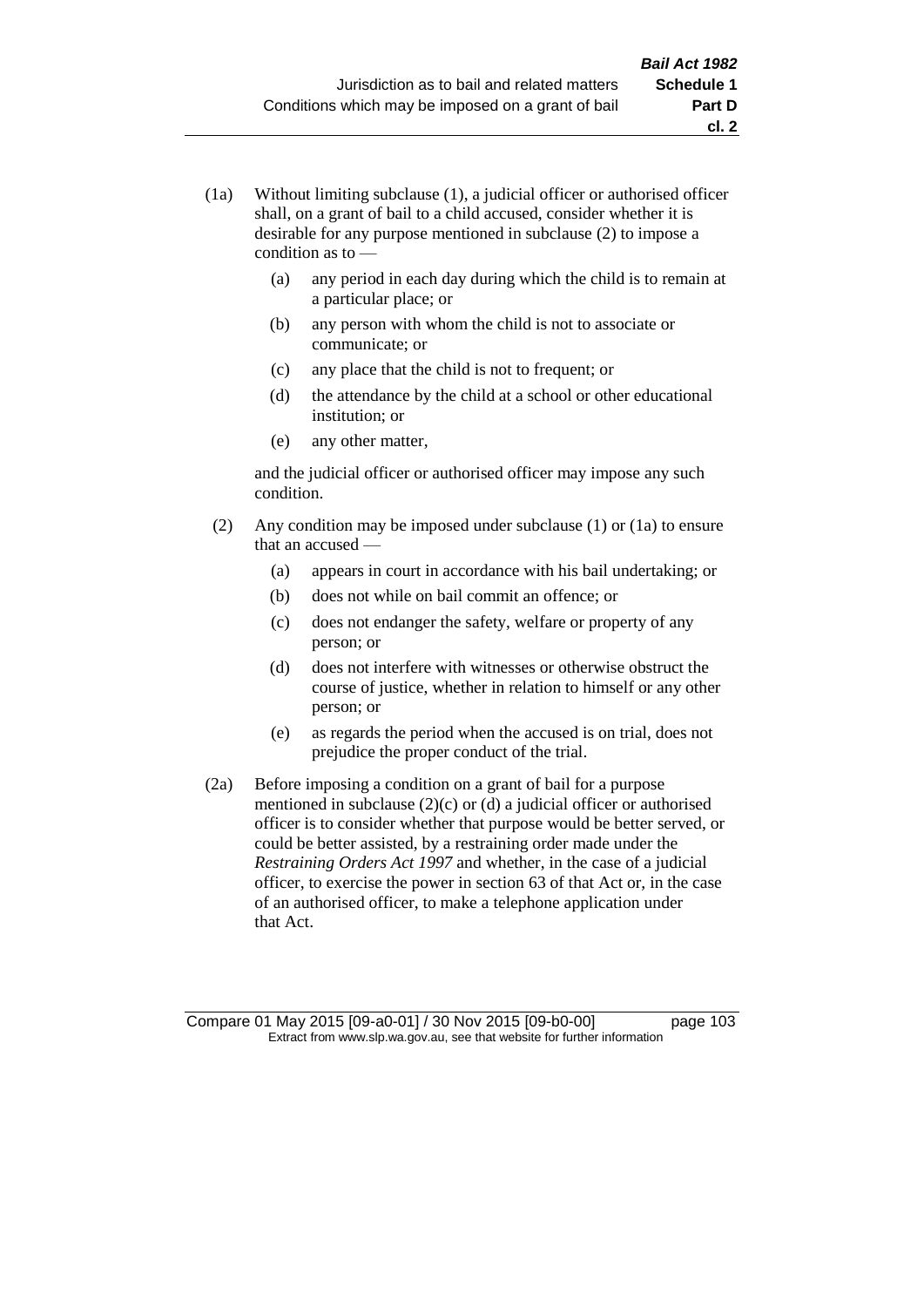- (2b) Where a judicial officer is of the opinion that the accused should while on bail —
	- (a) be counselled for a behavioural problem; or
	- (b) attend a course or programme that may assist with such a problem,

the judicial officer may under subclause (1) impose a condition for that purpose that requires the accused to —

- (c) attend a prescribed person to be counselled; or
- (d) attend a prescribed course or programme,

that is specified by the judicial officer in the condition.

- (3) Where a judicial officer who grants bail to an accused is of the opinion that the accused's physical condition ought to be examined the officer may, under subclause (1), impose any condition which the officer considers desirable for the purpose of ensuring that the accused is examined by a medical practitioner.
- (3a) Where a judicial officer who grants bail to an accused is of the opinion that the accused's mental condition ought to be assessed or examined the officer may, under subclause (1), impose any condition which the officer considers desirable for the purpose of ensuring that the accused's mental condition is assessed or examined including a condition —
	- (a) that the accused be **examined**assessed, either by a medical practitioner or by an authorised mental health practitioner (as defined in the *Mental Health Act 1996*)*2014* section 4, for the purpose of deciding whether to make a referral under section 2926 of that Act;
	- (b) that the accused be admitted to an authorised hospital (as defined in the *Mental Health Act 19962014* section 4);
	- (c) that the accused be examined by a psychiatrist.
- (4) Where a judicial officer is of the opinion that an accused is suffering from alcohol or drug abuse and is in need of care or treatment either on that account, or to enable him to be prepared for his trial, the judicial officer may, under subclause (1), impose any condition which he considers desirable for the purpose of ensuring that the accused receives such care or treatment, including that he lives in, or from

page 104 Compare 01 May 2015 [09-a0-01] / 30 Nov 2015 [09-b0-00] Extract from www.slp.wa.gov.au, see that website for further information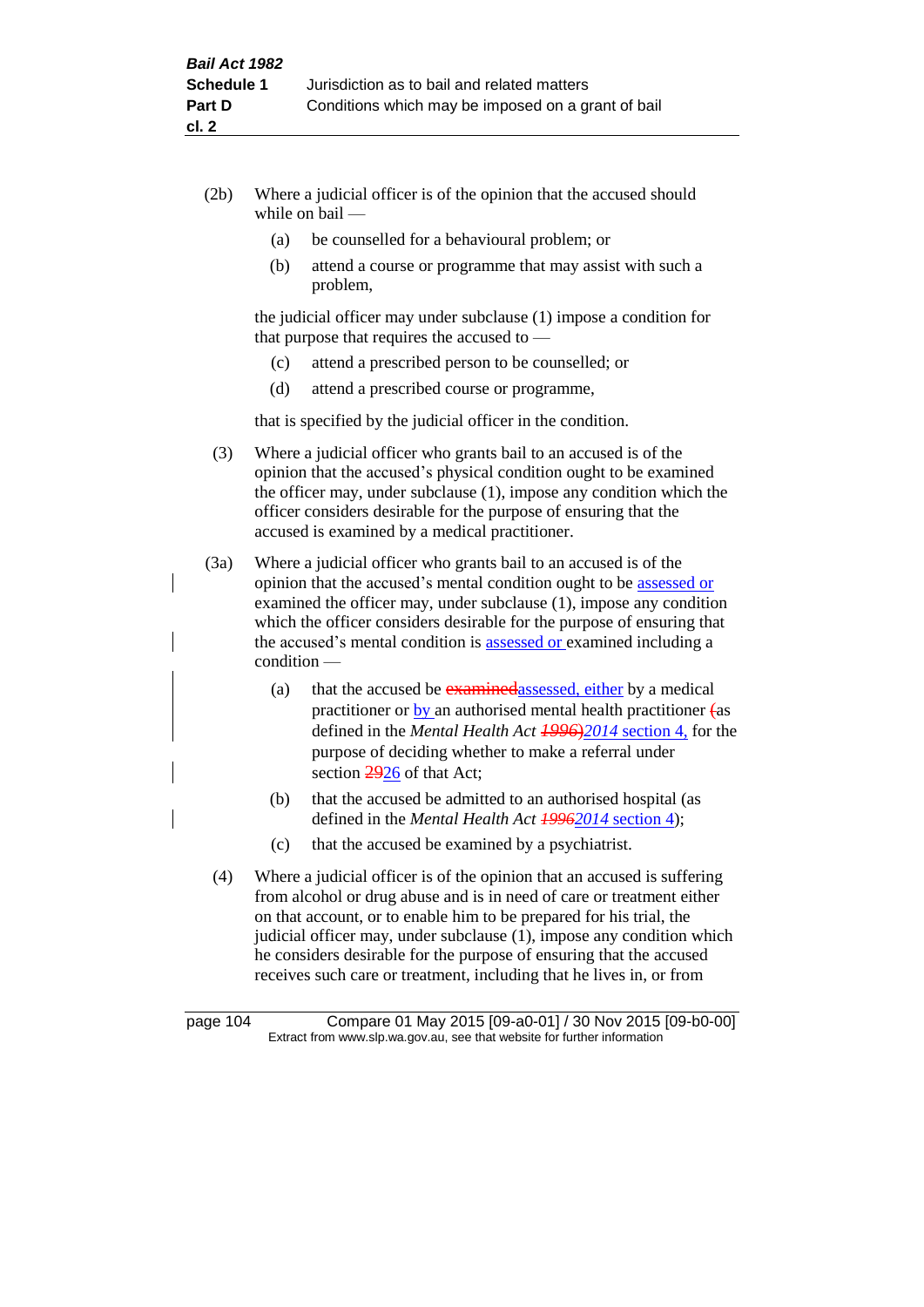time to time attends at, a specified institution or place in order to receive such care or treatment.

- (5) Where a judicial officer imposes a condition for a purpose mentioned in subclause (2b), (3), (3a) or (4), the judicial officer shall cause to be sent to the person who is to counsel, assess or examine the accused, or the place at which the accused is to attend, a statement of the reasons for imposing the condition.
- (6) Where a condition is imposed under this clause that an accused shall reside in premises established for the accommodation of persons to whom bail has been granted, that condition shall be deemed to include a further condition that the accused shall comply with such rules as are for the time being laid down for the maintenance of the good order of those premises, whether such rules are made under section 67 or by the authority responsible for the good order of the premises.
- (7) In this clause —

*medical practitioner* means a person registered under the *Health Practitioner Regulation National Law (Western Australia)* in the medical profession;

*psychiatrist* has the same meaning as it hasgiven in the *Mental Health Act 19962014* section 4.

*[Clause 2 amended by No. 45 of 1993 s. 10(3); No. 69 of 1996 s. 3; No. 54 of 1998 s. 12; No. 84 of 2004 s. 82; No. 22 of 2008 Sch. 3 cl. 4; No. 35 of 2010 s. 2929; No. 25 of 2014 s. 35.]*

*[Clause 2. Modifications to be applied in order to give effect to Cross-border Justice Act 2008: clause altered 1 Nov 2009. See endnote 1M.]*

### **3. Home detention condition**

- (1) A judicial officer may, subject to this clause, impose a home detention condition as a condition on a grant of bail.
- (2) A home detention condition shall not be imposed unless the accused is over the age of 17 years and the judicial officer is satisfied —
	- (a) after considering a report from a community corrections officer about the accused and his circumstances, that the accused is suitable to be subject to a home detention condition; and

Compare 01 May 2015 [09-a0-01] / 30 Nov 2015 [09-b0-00] page 105 Extract from www.slp.wa.gov.au, see that website for further information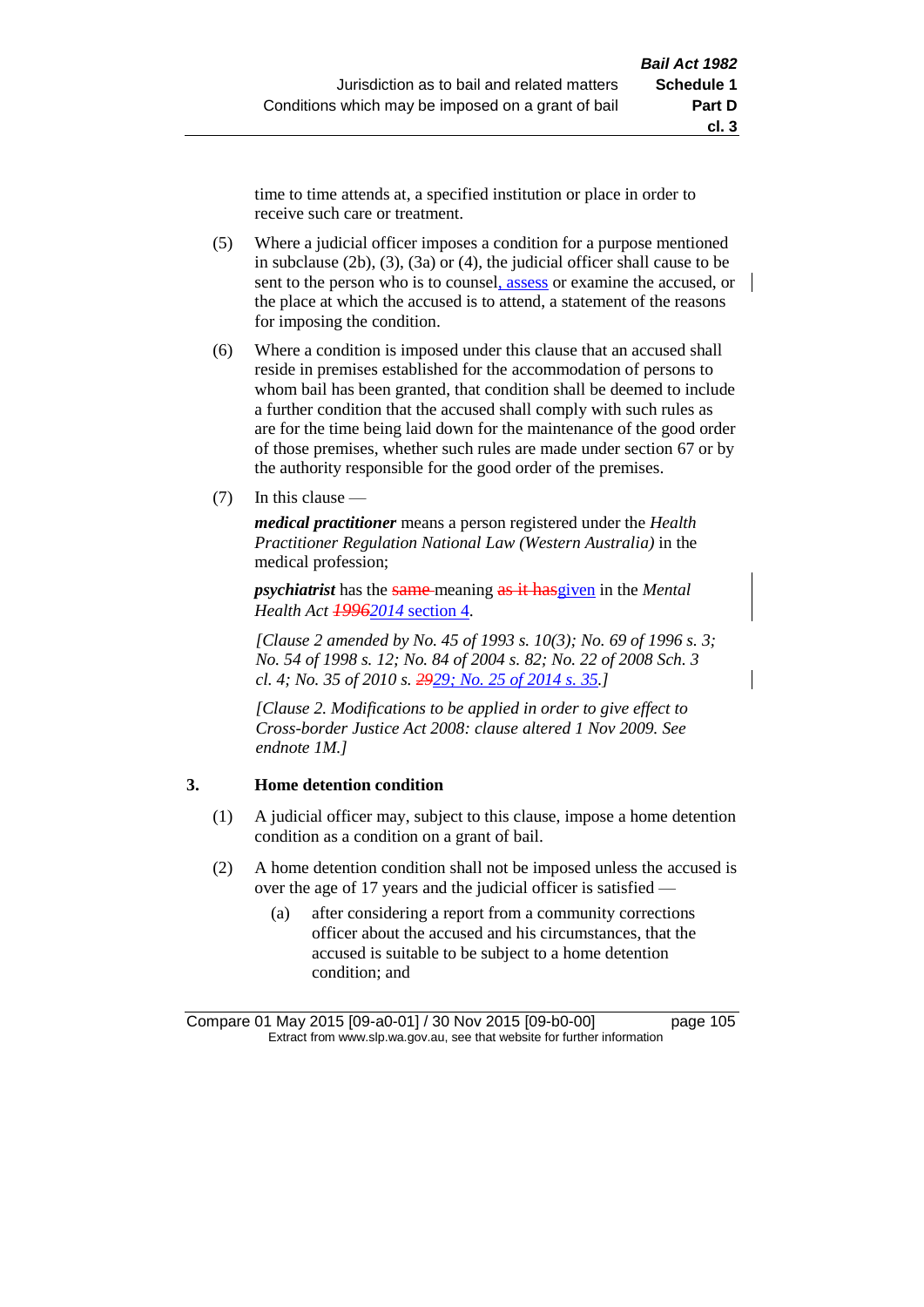- (b) that the place where it is proposed the accused will remain while subject to the home detention condition is a suitable place; and
- (c) that unless a home detention condition is imposed, the accused will not be released on bail.
- (3) A home detention condition is a condition that while the accused is on bail the accused shall —
	- (a) remain at and not leave the place specified in the bail record form and in the bail undertaking (or in a notice under section 50E) until the time specified, or deemed by section 31(3) to be specified, in the bail undertaking except —
		- (i) to work in gainful employment approved by a community corrections officer; or
		- (ii) with the approval of a community corrections officer, to seek gainful employment; or
		- (iii) to obtain urgent medical or dental treatment for the accused; or
		- (iv) for the purpose of averting or minimizing a serious risk of death or injury to the accused or to another person; or
		- (v) to obey an order issued under a written law (such as a summons) requiring the accused's presence elsewhere; or
		- (vi) for a purpose approved of by a community corrections officer; or
		- (vii) on the direction of a community corrections officer; and
	- (b) not leave the State; and
	- (c) comply with every reasonable direction of a community corrections officer; and
	- (d) comply with such of the conditions specified in the list provided under section 24A(4) as may be specified in a notice given under section 50E(b); and

page 106 Compare 01 May 2015 [09-a0-01] / 30 Nov 2015 [09-b0-00] Extract from www.slp.wa.gov.au, see that website for further information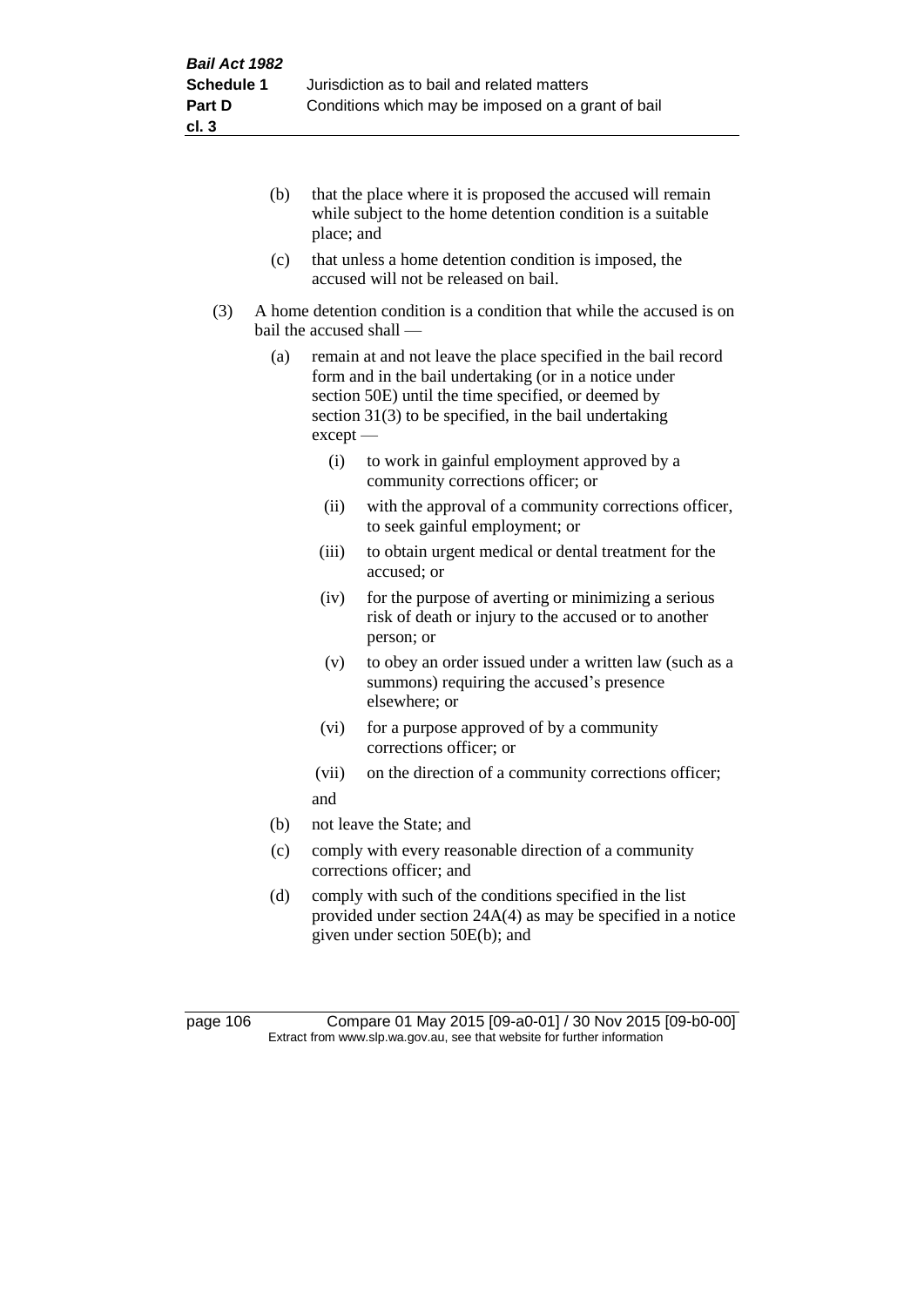(e) when requested to do so, produce a copy of his bail undertaking and any notice by the CEO (corrections) under section 50E for inspection by a community corrections officer or a member of the Police Force.

*[Clause 3 inserted by No. 61 of 1990 s. 15; amended by No. 31 of 1993 s. 9; No. 84 of 2004 s. 82; No. 65 of 2006 s. 53.]*

*[Clause 3. Modifications to be applied in order to give effect to Cross-border Justice Act 2008: clause altered 1 Nov 2009. See endnote 1M.]*

Compare 01 May 2015 [09-a0-01] / 30 Nov 2015 [09-b0-00] page 107 Extract from www.slp.wa.gov.au, see that website for further information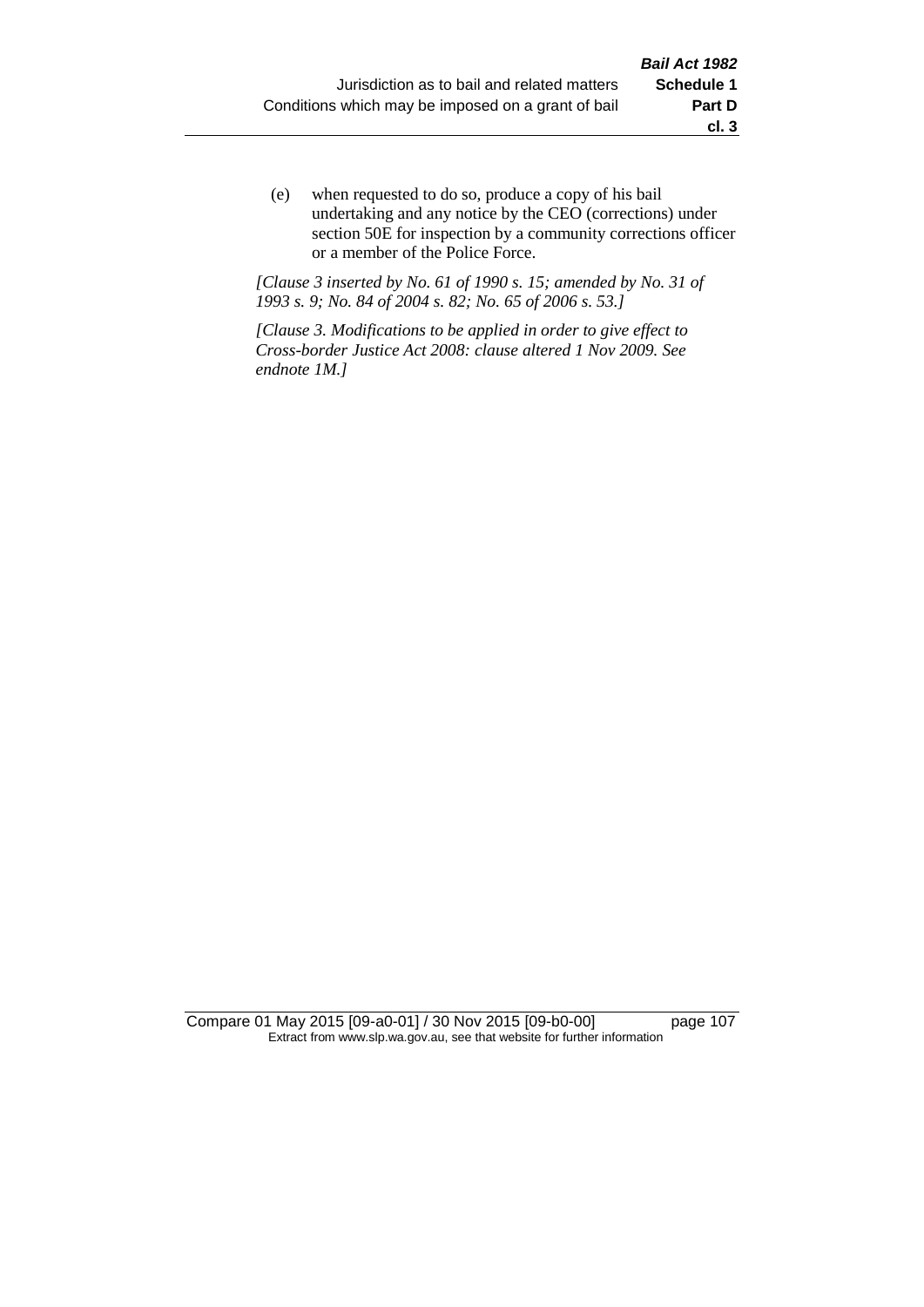**cl. 1**

## **Schedule 2 — Serious offences**

 $[s. 3(1)]$ 

*[Heading inserted by No. 6 of 2008 s. 42(1).]*

|    | <b>Enactment</b>         | <b>Description of offence</b>                                                    |
|----|--------------------------|----------------------------------------------------------------------------------|
| 1. | <b>The Criminal Code</b> |                                                                                  |
|    | s. $221E(1)$             | Participating in activities of<br>criminal organisation                          |
|    | s. $221F(1)$             | Instructing commission of offence<br>for benefit of criminal organisation        |
|    | s. 279                   | Murder                                                                           |
|    | s. 280                   | Manslaughter                                                                     |
|    | s. 281                   | Unlawful assault causing death                                                   |
|    | s. 283                   | Attempt to murder                                                                |
|    | s. 292                   | Disabling in order to commit<br>indictable offence                               |
|    | s. 294                   | Acts intended to cause grievous<br>bodily harm or to resist or prevent<br>arrest |
|    | s. 297                   | Grievous bodily harm                                                             |
|    | s. 301                   | Wounding and similar acts                                                        |
|    | s. $304(2)$              | Acts or omissions, with intent to<br>harm, causing bodily harm or<br>danger      |
|    | s. 317                   | Assault occasioning bodily harm                                                  |
|    | s. $317A(a)$             | Assault with intent to commit or<br>facilitate a crime                           |
|    | s. $317A(b)$             | Assault with intent to do grievous<br>bodily harm                                |
|    | s. 318                   | Serious assaults                                                                 |
|    | s. 323                   | Indecent assault                                                                 |
|    |                          |                                                                                  |

page 108 Compare 01 May 2015 [09-a0-01] / 30 Nov 2015 [09-b0-00] Extract from www.slp.wa.gov.au, see that website for further information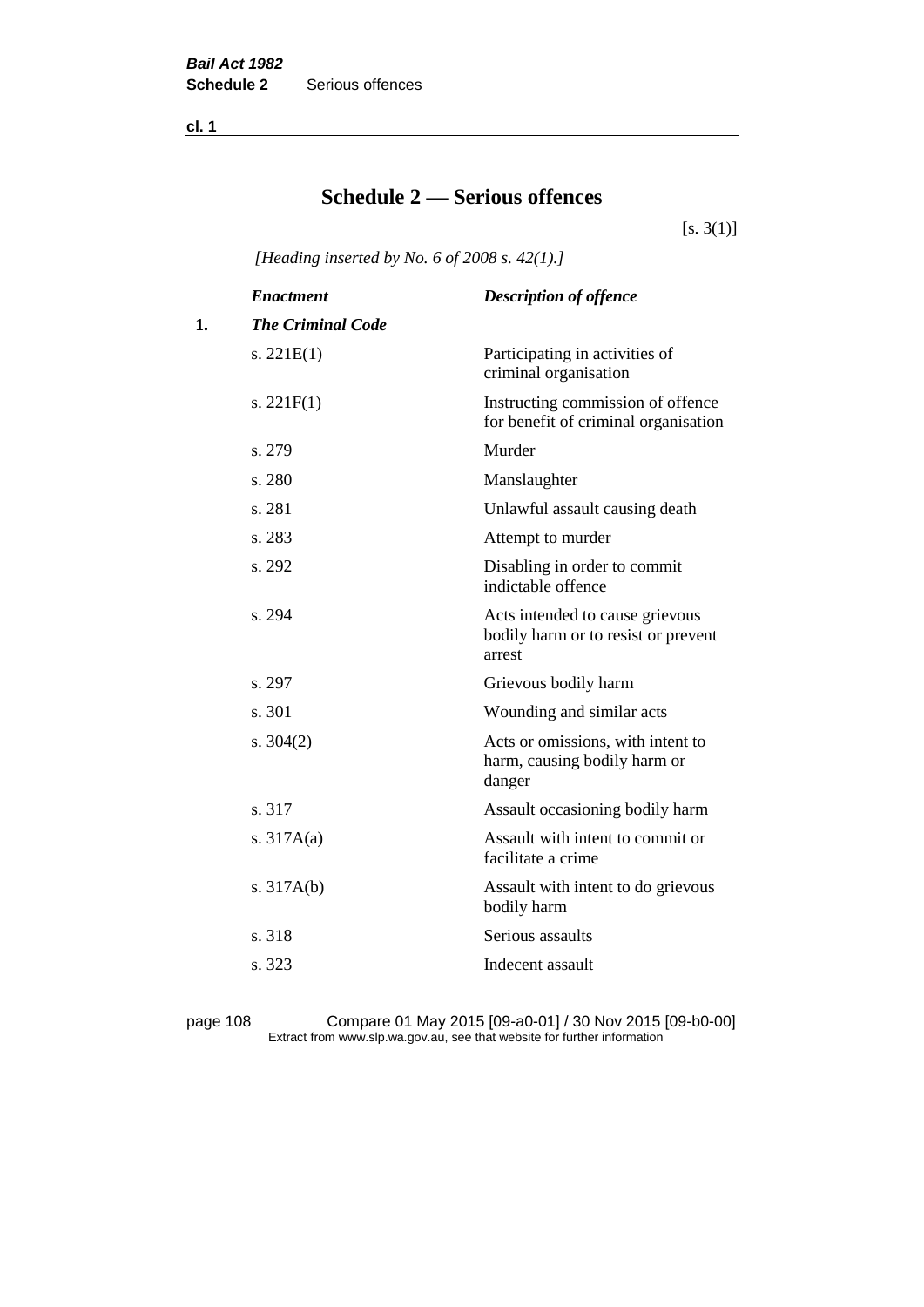|      | <b>Enactment</b>                               | <b>Description of offence</b>                                                                                                                      |  |
|------|------------------------------------------------|----------------------------------------------------------------------------------------------------------------------------------------------------|--|
|      | s. 324                                         | Aggravated indecent assault                                                                                                                        |  |
|      | s. 325                                         | Sexual penetration without consent                                                                                                                 |  |
|      | s. 326                                         | Aggravated sexual penetration<br>without consent                                                                                                   |  |
|      | s. 331B                                        | Sexual servitude                                                                                                                                   |  |
|      | s. 331C                                        | Conducting business involving<br>sexual servitude                                                                                                  |  |
|      | s. 331D                                        | Deceptive recruiting for<br>commercial sexual services                                                                                             |  |
|      | s. 332                                         | Kidnapping                                                                                                                                         |  |
|      | s. 333                                         | Deprivation of liberty                                                                                                                             |  |
|      | s. 338E                                        | <b>Stalking</b>                                                                                                                                    |  |
|      | s. 378                                         | Stealing a motor vehicle                                                                                                                           |  |
|      | s. 392                                         | Robbery                                                                                                                                            |  |
|      | s. 393                                         | Assault with intent to rob                                                                                                                         |  |
|      | s. 401                                         | <b>Burglary</b>                                                                                                                                    |  |
|      | s. 444                                         | Criminal damage, if the property is<br>destroyed or damaged by fire                                                                                |  |
| 2.   | <b>Bush Fires Act 1954</b>                     |                                                                                                                                                    |  |
|      | s. 32                                          | Wilfully lighting a fire or causing a<br>fire to be lit under such<br>circumstances as to be likely to<br>injure or damage a person or<br>property |  |
| 2AA. | <b>Criminal Organisations Control Act 2012</b> |                                                                                                                                                    |  |
|      | s. $99(1)$                                     | Association by controlled person<br>with another controlled person                                                                                 |  |
|      | s.99(3)                                        | Association by controlled person<br>with another controlled person<br>on 3 or more occasions within<br>3 month period                              |  |

Compare 01 May 2015 [09-a0-01] / 30 Nov 2015 [09-b0-00] page 109 Extract from www.slp.wa.gov.au, see that website for further information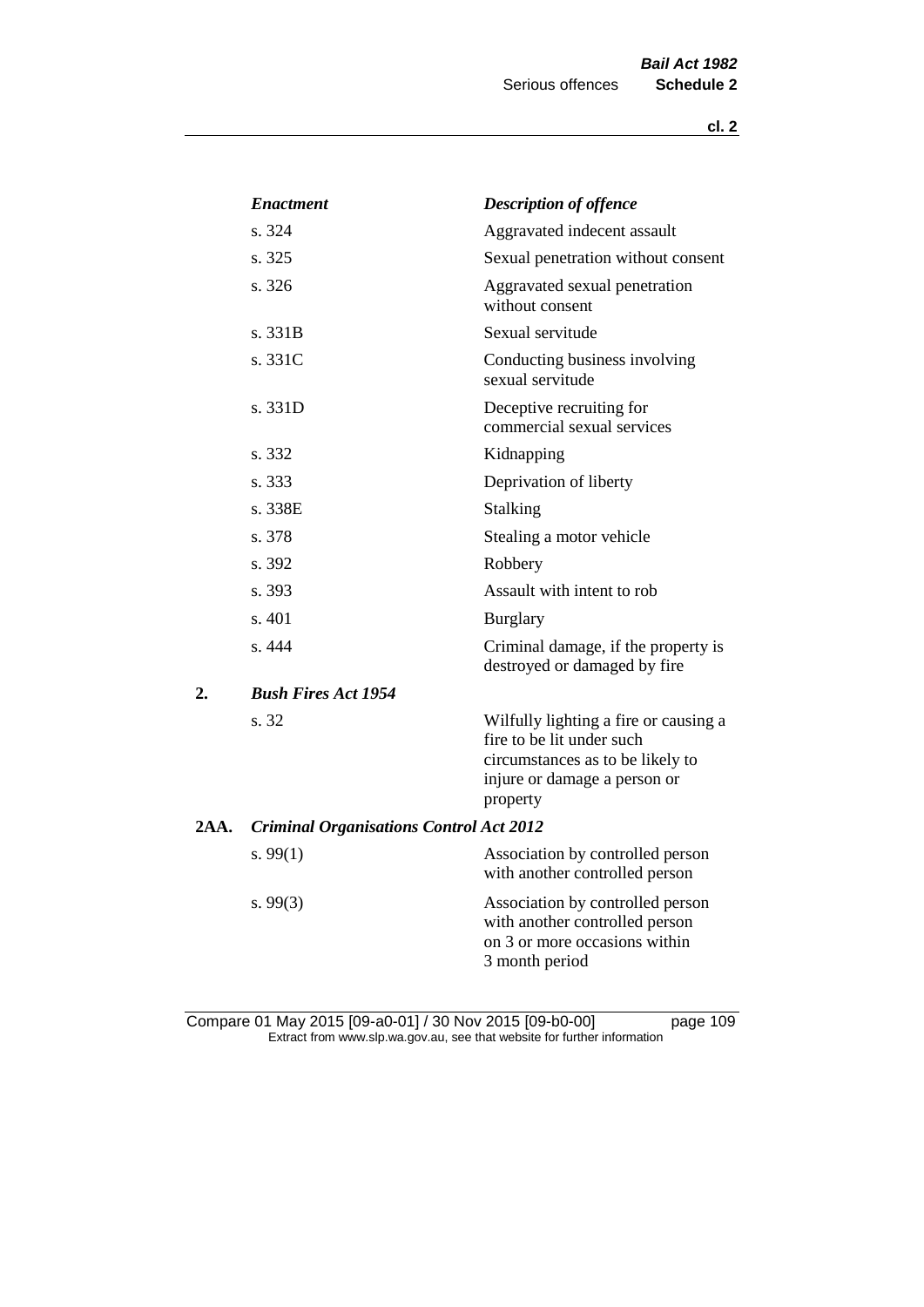**cl. 2a**

|     | <b>Enactment</b>                | <b>Description of offence</b>                                                                                                                                                                                                                                                                                                             |
|-----|---------------------------------|-------------------------------------------------------------------------------------------------------------------------------------------------------------------------------------------------------------------------------------------------------------------------------------------------------------------------------------------|
|     | s. 102                          | Offence for controlled person to<br>get funds to, from or for declared<br>criminal organisation                                                                                                                                                                                                                                           |
|     | s. 103                          | Other contravention of interim<br>control order or control order                                                                                                                                                                                                                                                                          |
|     | s. 106                          | Recruiting members for declared<br>criminal organisation                                                                                                                                                                                                                                                                                  |
|     | s. $107(2)$                     | Permitting premises to be<br>habitually used as place of resort<br>by members of declared criminal<br>organisation                                                                                                                                                                                                                        |
|     | s. $107(3)$                     | Being knowingly concerned in the<br>management of premises<br>habitually used as place of resort<br>by members of declared criminal<br>organisation                                                                                                                                                                                       |
| 2а. | <b>Misuse of Drugs Act 1981</b> |                                                                                                                                                                                                                                                                                                                                           |
|     | s. $6(1)$                       | Offences concerned with<br>prohibited drugs generally                                                                                                                                                                                                                                                                                     |
|     | s. $7(1)$                       | Offences concerned with<br>prohibited plants generally                                                                                                                                                                                                                                                                                    |
|     | s. $14(1)$                      | Possessing a quantity of a<br>category 1 item or a category 2<br>item in circumstances where the<br>life, health or safety of a child<br>under 16 years of age was<br>endangered, or bodily harm (as<br>defined in The Criminal Code<br>section $1(1)$ and $(4)$ ) was caused to<br>such a child, by the acts<br>constituting the offence |
|     | s. $33(1)(a)$                   | Attempting to commit an offence<br>under section $6(1)$ or $7(1)$                                                                                                                                                                                                                                                                         |

page 110 Compare 01 May 2015 [09-a0-01] / 30 Nov 2015 [09-b0-00] Extract from www.slp.wa.gov.au, see that website for further information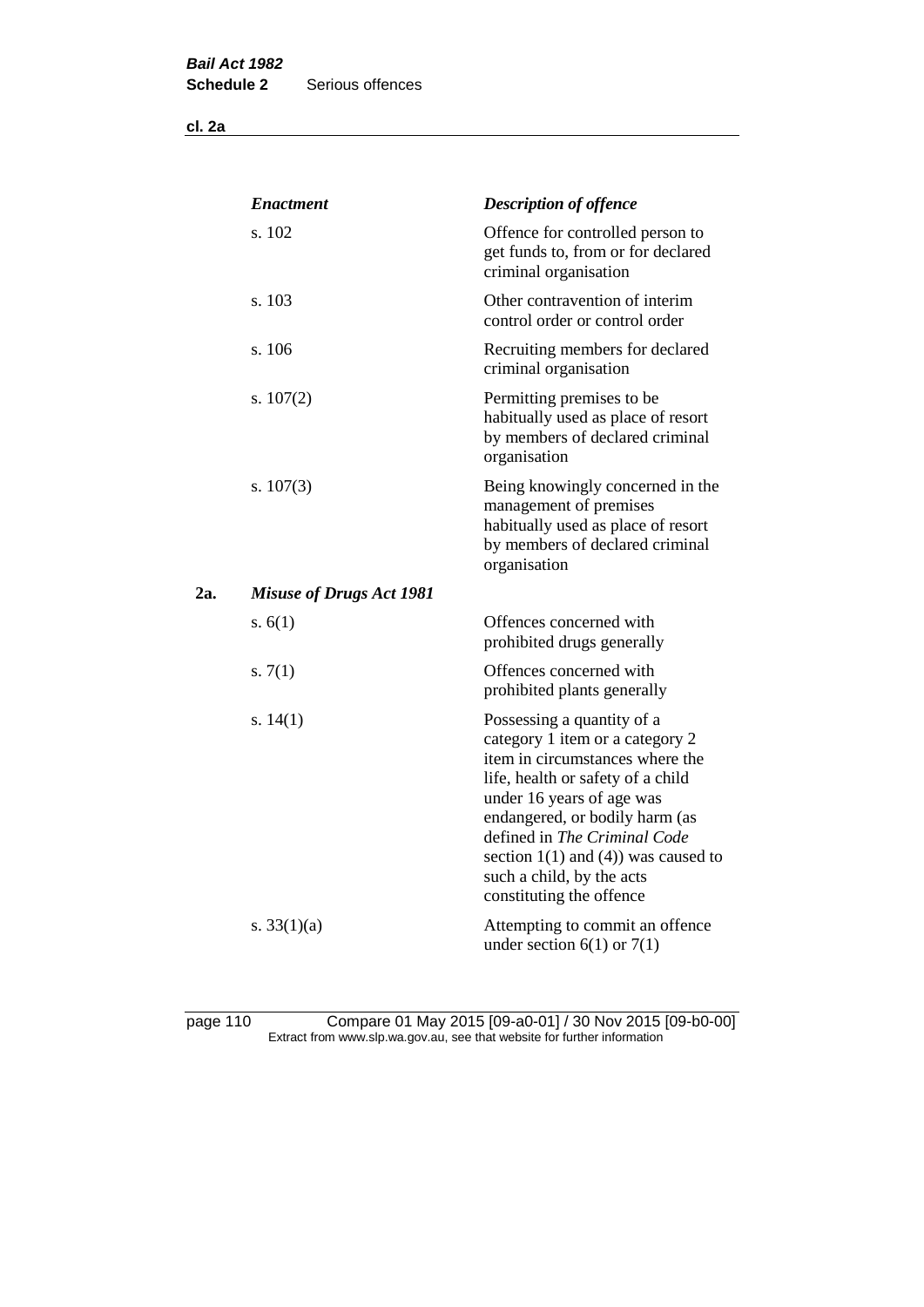| <b>Enactment</b>                   | <b>Description of offence</b>                                                                                                                                         |
|------------------------------------|-----------------------------------------------------------------------------------------------------------------------------------------------------------------------|
| s. $33(2)(a)$                      | Conspiracy to commit an offence<br>under s. $6(1)$ or $7(1)$                                                                                                          |
| <b>Restraining Orders Act 1997</b> |                                                                                                                                                                       |
| s. $61(1)$                         | Breach of a violence restraining<br>order                                                                                                                             |
| s. $61(2a)$                        | Breach of a police order                                                                                                                                              |
| s. $86(2)$                         | Breach of a Part VII order under<br>the Justices Act 1902 <sup>3</sup> —                                                                                              |
|                                    | that under section 86 of the<br>(a)<br>Restraining Orders Act 1997<br>is taken to be a misconduct<br>restraining order under that<br>Act; and                         |
|                                    | that shows on the face of the<br>(b)<br>order that the causing or<br>threatening of personal<br>injury by the accused was a<br>ground for the making of the<br>order. |
| <b>Road Traffic Act 1974</b>       |                                                                                                                                                                       |
| s. 59                              | Dangerous driving causing death,<br>injury, etc.                                                                                                                      |
| s. 59A                             | Dangerous driving causing bodily<br>harm                                                                                                                              |

*1994 s. 13; No. 38 of 1998 s. 4(2); No. 54 of 1998 s. 15; No. 23 of 2001 s. 10(1); No. 4 of 2004 s. 24 and 26; No. 38 of 2004 s. 61; No. 62 of 2004 s. 9(1); No. 84 of 2004 s. 82; No. 6 of 2008 s. 42(2); No. 29 of 2008 s. 24(8); No. 47 of 2011 s. 19; No. 56 of 2011 s. 11; No. 49 of 2012 s. 172.]* 

Compare 01 May 2015 [09-a0-01] / 30 Nov 2015 [09-b0-00] page 111 Extract from www.slp.wa.gov.au, see that website for further information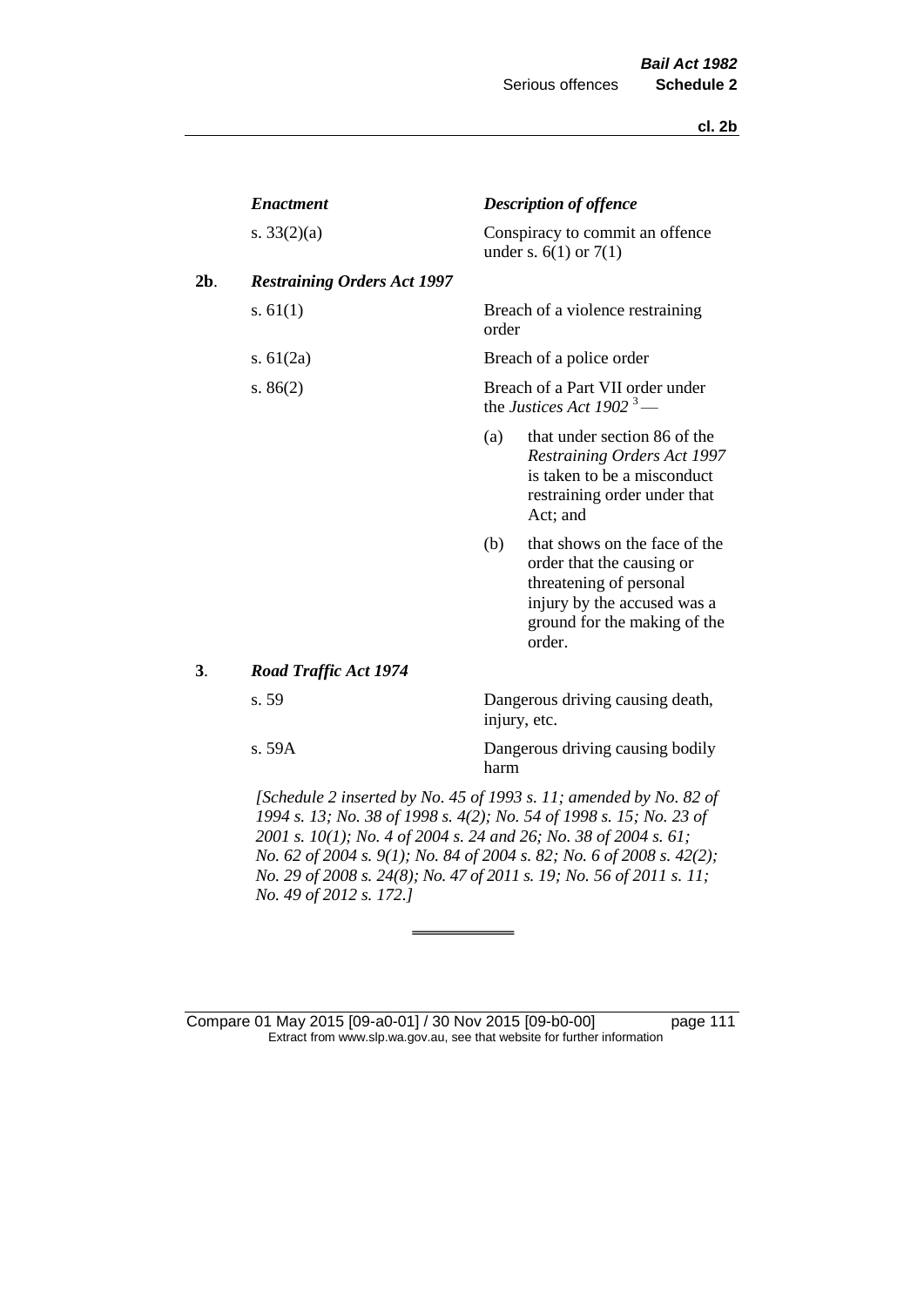## **Notes**

<sup>1</sup> This reprint is a compilation as at 1 May 2015 of the *Bail Act 1982* and includes the amendments made by the other written laws referred to in the following table  $1M$ ,  $\frac{1}{4a}$ , 4, 5. The table also contains information about any reprint.

## **Compilation table**

| <b>Short title</b>                                                                                                                                | <b>Number</b><br>and year                              | <b>Assent</b> | Commencement                                                        |
|---------------------------------------------------------------------------------------------------------------------------------------------------|--------------------------------------------------------|---------------|---------------------------------------------------------------------|
| Bail Act 1982                                                                                                                                     | 86 of 1982                                             | 18 Nov 1982   | 6 Feb 1989 (see s. 2 and<br>Gazette 27 Jan 1989 p. 263)             |
| <b>Acts Amendment</b><br>(Abolition of Capital<br>Punishment) Act 1984<br>Pt. III                                                                 | 52 of 1984                                             | 5 Sep 1984    | 3 Oct 1984                                                          |
| <b>Bail Amendment</b><br>Act 1984 <sup>6</sup>                                                                                                    | 74 of 1984<br>(as amended<br>by $15$ of<br>1988 s. 20) |               | 29 Nov 1984 6 Feb 1989 (see s. 2 and<br>Gazette 27 Jan 1989 p. 263) |
| <b>Bail Amendment</b><br>Act 1988                                                                                                                 | 15 of 1988                                             | 6 Sep 1988    | 6 Feb 1989 (see s. 2 and<br>Gazette 27 Jan 1989 p. 263)             |
| Reprint of the Bail Act 1982 under the Reprints Act 1984 and the Bail Amendment<br>Act 1988 s. 21 <sup>7</sup> (includes amendments listed above) |                                                        |               |                                                                     |
| Criminal Law<br>Amendment Act 1988<br>Pt.4                                                                                                        | 70 of 1988                                             | 15 Dec 1988   | 6 Feb 1989 (see s. 2(2)(b) and<br>Gazette 27 Jan 1989 p. 263)       |
| <b>Acts Amendment</b><br>(Children's Court)<br>Act 1988 Pt. 13                                                                                    | 49 of 1988                                             | 22 Dec 1988   | 1 Dec 1989 (see s. 2 and<br>Gazette 24 Nov 1989 p. 4327)            |
| Justices Amendment<br>Act 1989 s. 18                                                                                                              | 33 of 1989                                             | 22 Dec 1989   | 1 Jun 1991 (see s. 2 and<br>Gazette 17 May 1991 p. 2455)            |
| <b>Community Corrections</b><br><b>Legislation Amendment</b><br>Act 1990 Pt. 2                                                                    | 61 of 1990                                             | 17 Dec 1990   | 3 Apr 1991 (see s. 2 and<br>Gazette 22 Mar 1991 p. 1209)            |
| Child Welfare<br>Amendment Act<br>$(No. 2)$ 1990 s. 15                                                                                            | 83 of 1990                                             | 22 Dec 1990   | 1 Aug 1991 (see s. 2 and<br>Gazette 1 Aug 1991 p. 3983)             |
| Children's Court of<br>Western Australia<br>Amendment Act<br>$(No. 2)$ 1991 s. 21                                                                 | 15 of 1991                                             | 21 Jun 1991   | 9 Aug 1991 (see s. 2(2) and<br>Gazette 9 Aug 1991 p. 4101)          |

page 112 Compare 01 May 2015 [09-a0-01] / 30 Nov 2015 [09-b0-00] Extract from www.slp.wa.gov.au, see that website for further information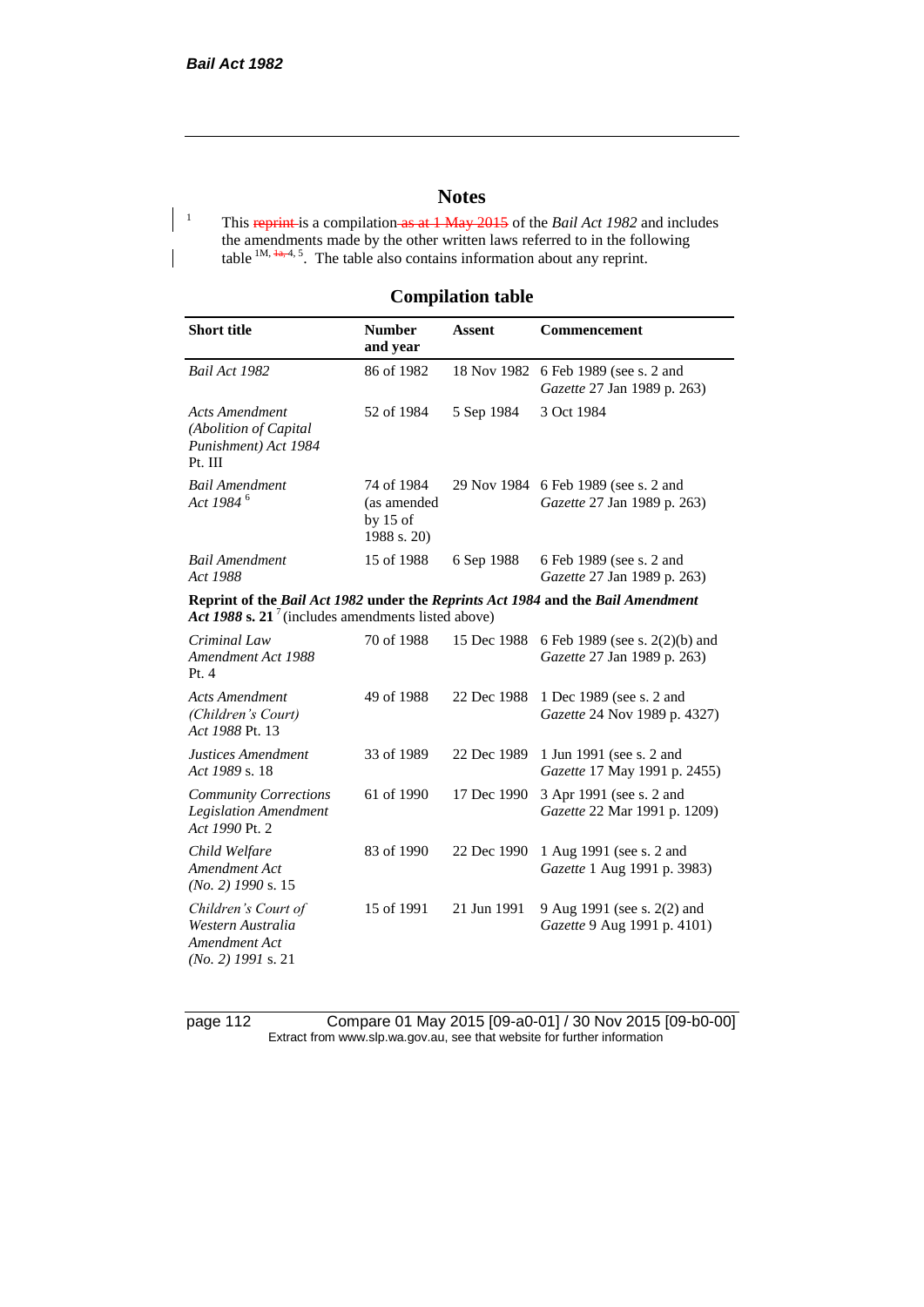| <b>Short title</b>                                                                         | <b>Number</b><br>and year | <b>Assent</b> | <b>Commencement</b>                                                                                                                                                      |  |
|--------------------------------------------------------------------------------------------|---------------------------|---------------|--------------------------------------------------------------------------------------------------------------------------------------------------------------------------|--|
| Reprint of the <i>Bail Act 1982</i> as at 17 Oct 1991 (includes amendments listed above)   |                           |               |                                                                                                                                                                          |  |
| <b>Acts Amendment (Sexual</b><br>Offences) Act 1992 Pt. 3                                  | 14 of 1992                | 17 Jun 1992   | 1 Aug 1992 (see s. 2 and<br>Gazette 28 Jul 1992 p. 3671)                                                                                                                 |  |
| <b>Acts Amendment</b><br>(Ministry of Justice)<br>Act 1993 Pt. 3 <sup>8</sup>              | 31 of 1993                | 15 Dec 1993   | 1 Jul 1993 (see s. 2)                                                                                                                                                    |  |
| Criminal Procedure<br>Amendment Act 1993<br>Pt. $29$                                       | 45 of 1993                | 20 Dec 1993   | Act other than s. 7-9 and<br>10(2)(b): 17 Jan 1994<br>(see s. $2(1)$ );<br>s. 7-9 and $10(2)(b)$ : 4 Mar 1994<br>(see s. $2(2)$ and <i>Gazette</i><br>4 Mar 1994 p. 915) |  |
| Criminal Law<br>Amendment Act 1994<br>s. $13(1)$ and $(2)$                                 | 82 of 1994                | 23 Dec 1994   | 20 Jan 1995 (see s. 2(2))                                                                                                                                                |  |
| Acts Amendment (Fines,<br>Penalties and<br><b>Infringement Notices</b> )<br>Act 1994 Pt. 3 | 92 of 1994                | 23 Dec 1994   | 1 Jan 1995 (see s. 2(1) and<br>Gazette 30 Dec 1994 p. 7211)                                                                                                              |  |
| Sentencing<br>(Consequential<br>Provisions) Act 1995 Pt. 5                                 | 78 of 1995                | 16 Jan 1996   | 4 Nov 1996 (see s. 2 and<br>Gazette 25 Oct 1996 p. 5632)                                                                                                                 |  |
| Coroners Act 1996 s. 61                                                                    | 2 of 1996                 |               | 24 May 1996 7 Apr 1997 (see s. 2 and<br>Gazette 18 Mar 1997 p. 1529)                                                                                                     |  |
| <b>Mental Health</b><br>(Consequential<br>Provisions) Act 1996 Pt. 2                       | 69 of 1996                |               | 13 Nov 1996 13 Nov 1997 (see s. 2)                                                                                                                                       |  |
| <b>Reprint of the Rail Act 1982 as at 13 Mar 1997</b> (includes amendments listed above    |                           |               |                                                                                                                                                                          |  |

**Reprint of the** *Bail Act 1982* **as at 13 Mar 1997** (includes amendments listed above except those in the *Coroners Act 1996* and the *Mental Health (Consequential Provisions) Act 1996*) (corrections in *Gazette* 25 Jul 1997 p. 3909 and 14 Nov 1997 p. 6426)

| Statutes (Repeals and<br>Minor Amendments)<br>Act 1997 s. 21 |            |                         | 57 of 1997 15 Dec 1997 15 Dec 1997 (see s. 2(1))                                                                |
|--------------------------------------------------------------|------------|-------------------------|-----------------------------------------------------------------------------------------------------------------|
| Criminal Law<br>Amendment Act<br>$(No. 1)$ 1998 s. 4(2)      | 38 of 1998 | 25 Sep 1998 23 Oct 1998 |                                                                                                                 |
| <b>Bail Amendment</b><br>Act 1998 <sup>10</sup>              | 54 of 1998 | 11 Jan 1999             | s. 1 and 2: 11 Jan 1999;<br>Pt. 4 and 7: 15 May 1999<br>(see s. 2 and <i>Gazette</i> )<br>11 May 1999 p. 1905); |

Compare 01 May 2015 [09-a0-01] / 30 Nov 2015 [09-b0-00] page 113 Extract from www.slp.wa.gov.au, see that website for further information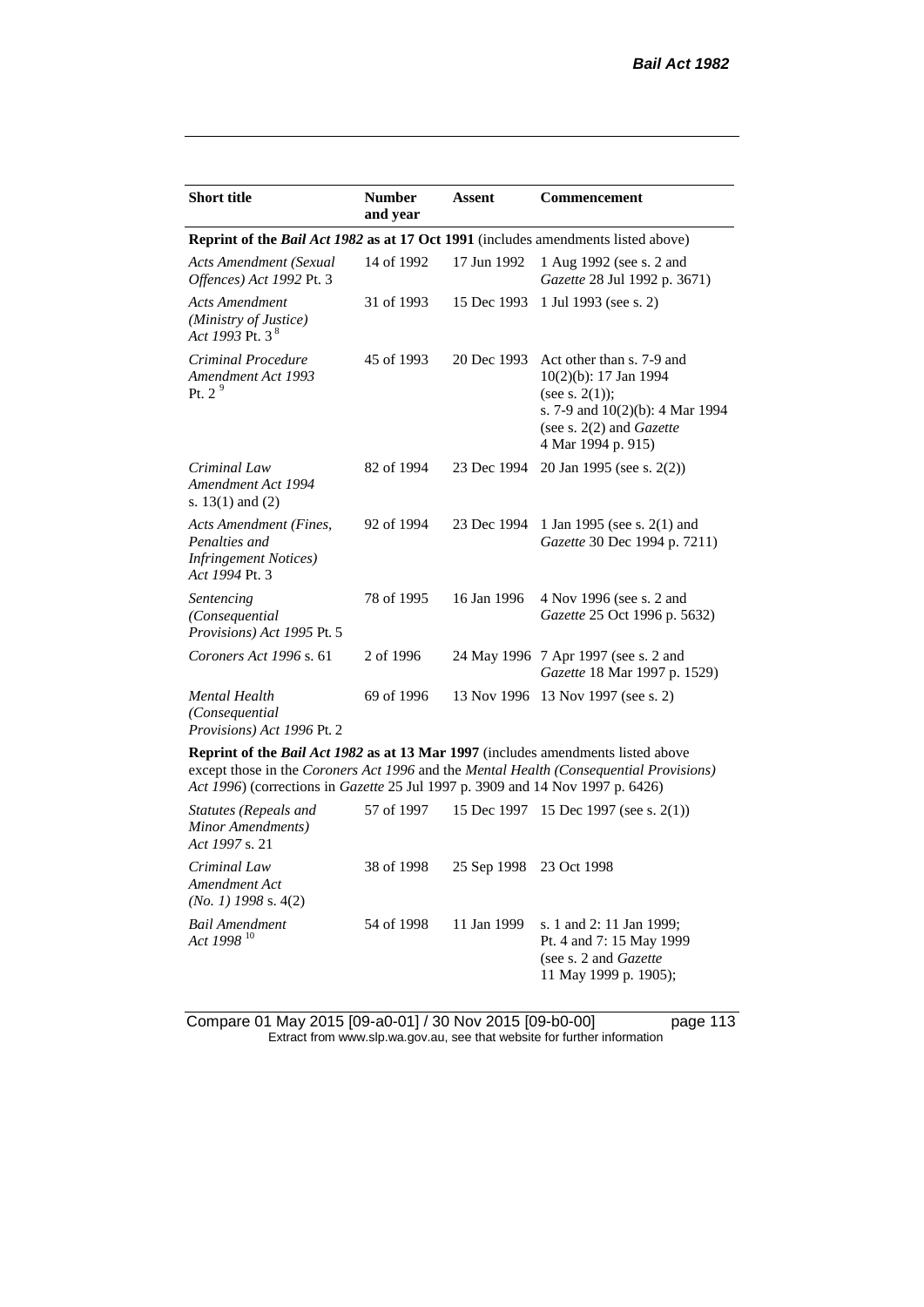| <b>Short title</b>                                                                                                                                        | <b>Number</b><br>and year | Assent                  | Commencement                                                                                                                                                                                                                         |
|-----------------------------------------------------------------------------------------------------------------------------------------------------------|---------------------------|-------------------------|--------------------------------------------------------------------------------------------------------------------------------------------------------------------------------------------------------------------------------------|
|                                                                                                                                                           |                           |                         | Pt. 2, 3 and 5 (other than s. 12):<br>8 Mar 2000 (see s. 2 and<br>Gazette 7 Mar 2000 p. 1039);<br>s. 12: 1 Sep 2000 (see s. 2 and<br>Gazette 29 Aug 2000 p. 4985);<br>Pt. 6: 4 Dec 2000 (see s. 2 and<br>Gazette 4 Dec 2000 p. 6799) |
| <b>Reprint of the Bail Act 1982 as at 27 Aug 1999</b> (includes amendments listed above<br>except those in the Bail Amendment Act 1998 Pt. 2, 3, 5 and 6) |                           |                         |                                                                                                                                                                                                                                      |
| Court Security and<br><b>Custodial Services</b><br>(Consequential)<br>Provisions) Act 1999 Pt. 3                                                          | 47 of 1999                | 8 Dec 1999              | 18 Dec 1999 (see s. 2 and<br>Gazette 17 Dec 1999 p. 6175-6)                                                                                                                                                                          |
| Criminal Law Amendment<br>Act 2001 s. $10(1)$                                                                                                             | 23 of 2001                | 26 Nov 2001 24 Dec 2001 |                                                                                                                                                                                                                                      |
| Criminal Investigation<br>(Identifying People)<br>Act 2002 Sch. 2 cl. 1                                                                                   | 6 of 2002                 | 4 Jun 2002              | 20 Nov 2002 (see s. 2 and<br>Gazette 19 Nov 2002 p. 5505)                                                                                                                                                                            |
| Criminal Law (Procedure)<br>Amendment Act 2002 Pt. 4<br>Div. 1                                                                                            | 27 of 2002                | 25 Sep 2002             | 27 Sep 2002 (see s. 2 and<br>Gazette 27 Sep 2002 p. 4875)                                                                                                                                                                            |
| Sentencing Legislation<br>Amendment and Repeal<br>Act 2003 s. 29(3) and 37                                                                                | 50 of 2003                | 9 Jul 2003              | s. 29(3): 31 Aug 2003 (see s. 2)<br>and Gazette 29 Aug 2003<br>p. 3833);<br>s. 37: 15 May 2004 (see s. 2 and<br>Gazette 14 May 2004 p. 1445)                                                                                         |
| Acts Amendment and<br>Repeal (Courts and Legal<br>Practice) Act 2003 s. 88<br>and 121 <sup>11</sup>                                                       | 65 of 2003                | 4 Dec 2003              | 1 Jan 2004 (see s. 2 and <i>Gazette</i><br>30 Dec 2003 p. 5722)                                                                                                                                                                      |
| <b>Statutes (Repeals and</b><br>Minor Amendments)<br>Act 2003 s. 29                                                                                       | 74 of 2003                | 15 Dec 2003             | 15 Dec 2003 (see s. 2)                                                                                                                                                                                                               |
| Criminal Code Amendment<br>Act 2004 s. 24, 26 and 58                                                                                                      | 4 of 2004                 | 23 Apr 2004             | 21 May 2004 (see s. 2)                                                                                                                                                                                                               |
| <b>Sentencing Legislation</b><br>Amendment Act 2004 s. 13                                                                                                 | 27 of 2004                | 14 Oct 2004             | 31 May 2006 (see s. 2 and<br>Gazette 30 May 2006 p. 1965)                                                                                                                                                                            |
| Children and Community<br>Services Act 2004 Sch. 2<br>cl. 3                                                                                               | 34 of 2004                | 20 Oct 2004             | 1 Mar 2006 (see s. 2 and<br>Gazette 14 Feb 2006 p. 695)                                                                                                                                                                              |

page 114 Compare 01 May 2015 [09-a0-01] / 30 Nov 2015 [09-b0-00] Extract from www.slp.wa.gov.au, see that website for further information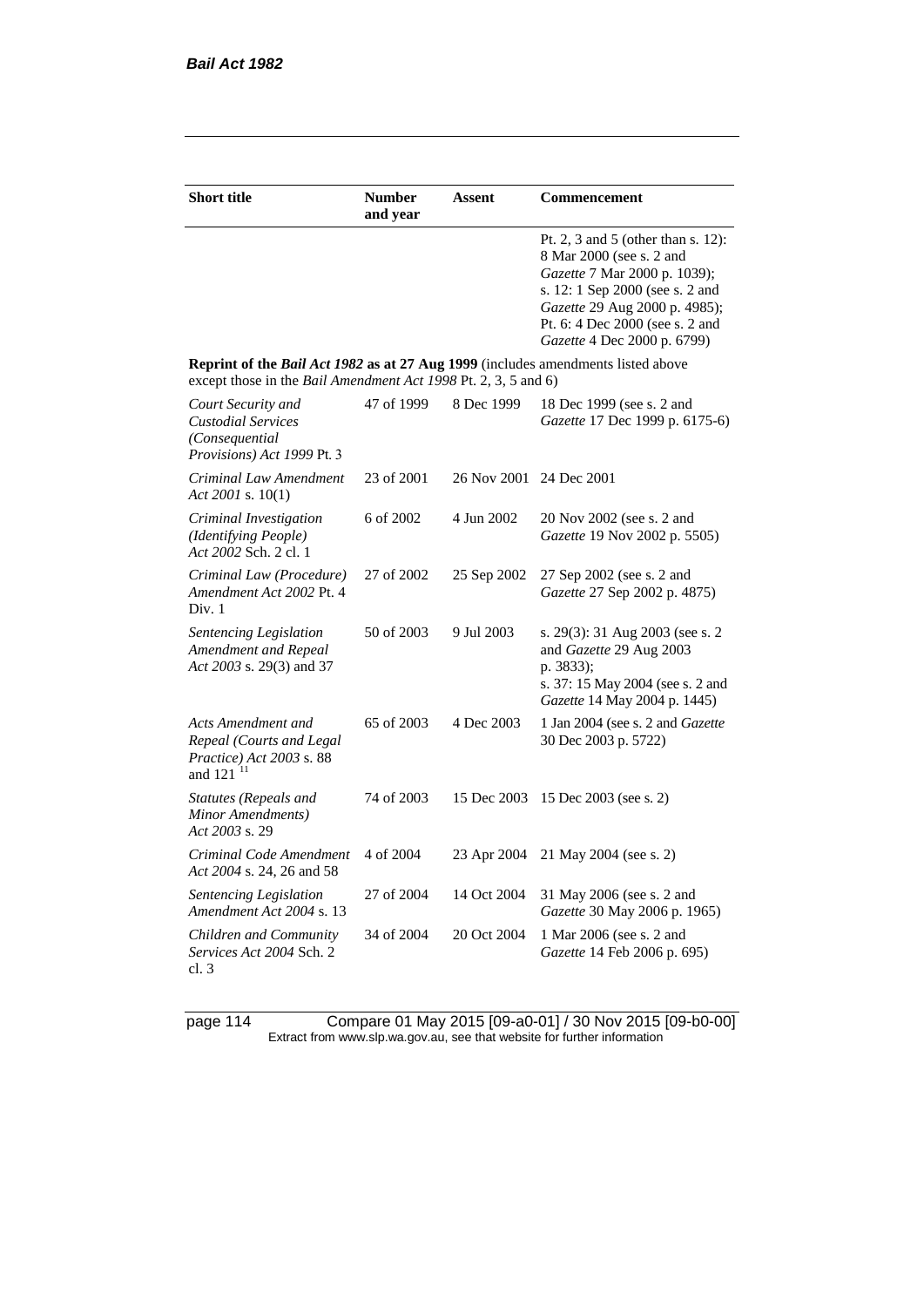| <b>Short title</b>                                                                                           | <b>Number</b><br>and year | Assent      | Commencement                                                                                                                                                                                                                                                           |
|--------------------------------------------------------------------------------------------------------------|---------------------------|-------------|------------------------------------------------------------------------------------------------------------------------------------------------------------------------------------------------------------------------------------------------------------------------|
| <b>Acts Amendment (Family</b><br>and Domestic Violence)<br>Act 2004 Pt. 3                                    | 38 of 2004                | 9 Nov 2004  | 1 Dec 2004 (see s. 2 and<br><i>Gazette</i> 26 Nov 2004 p. 5309)                                                                                                                                                                                                        |
| Acts Amendment (Court of<br>Appeal) Act 2004 s. 28                                                           | 45 of 2004                | 9 Nov 2004  | s. $28(1)$ , (2) and (4) (other than<br>the amendment to s. $7A(1)$ :<br>1 Feb 2005 (see. s. 2 and<br><i>Gazette</i> 14 Jan 2005 p. 163);<br>s. $28(3)$ and $(4)$ (the<br>amendment to s. $7A(1)$ :<br>2 May 2005 (see. s. 2 and<br><i>Gazette</i> 14 Jan 2005 p. 163) |
| Courts Legislation<br>Amendment and Repeal<br>Act 2004 s. 141 <sup>12</sup>                                  | 59 of 2004                | 23 Nov 2004 | 1 May 2005 (see s. 2 and<br>Gazette 31 Dec 2004 p. 7128)                                                                                                                                                                                                               |
| Misuse of Drugs<br>Amendment Act 2004 s. 9(1)                                                                | 62 of 2004                | 24 Nov 2004 | 1 Jan 2005 (see s. 2 and <i>Gazette</i><br>10 Dec 2004 p. 5965)                                                                                                                                                                                                        |
| Criminal Procedure and<br>Appeals (Consequential and<br>Other Provisions) Act 2004<br>Pt. 3 and s. 82 and 83 | 84 of 2004                | 16 Dec 2004 | 2 May 2005 (see s. 2 and<br>Gazette 31 Dec 2004 p. 7129<br>(correction in Gazette)<br>7 Jan 2005 p. 53))                                                                                                                                                               |

**Reprint 5: The** *Bail Act 1982* **as at 1 Apr 2005** (includes amendments listed above except those in the *Sentencing Legislation Amendment Act 2004*, the *Children and Community Services Act 2004*, the *Acts Amendment (Court of Appeal) Act 2004* s. 28(3) and (4) (the amendment to s. 7A(1)), the *Courts Legislation Amendment and Repeal Act 2004* and the *Criminal Procedure and Appeals (Consequential and Other Provisions) Act 2004*)

| Planning and Development 38 of 2005<br>(Consequential and<br><b>Transitional Provisions</b> )<br>Act 2005 s. 15 |            | 12 Dec 2005 | 9 Apr 2006 (see s. 2 and<br>Gazette 21 Mar 2006 p. 1078)                     |
|-----------------------------------------------------------------------------------------------------------------|------------|-------------|------------------------------------------------------------------------------|
| Criminal Investigation<br>(Consequential Provisions)<br>Act 2006 Pt. 2                                          | 59 of 2006 |             | 16 Nov 2006 1 Jul 2007 (see s. 2 and <i>Gazette</i><br>22 Jun 2007 p. 2838)  |
| <b>Prisons and Sentencing</b><br><b>Legislation Amendment</b><br>Act 2006 Pt. 5                                 | 65 of 2006 | 8 Dec 2006  | 4 Apr 2007 (see s. 2 and <i>Gazette</i><br>3 Apr 2007 p. 1491)               |
| Reprint 6: The Bail Act 1982 as at 14 Sep 2007 (includes amendments listed above)                               |            |             |                                                                              |
| Criminal Law and Evidence 2 of 2008<br>Amendment Act 2008 s. 56                                                 |            |             | 12 Mar 2008 27 Apr 2008 (see s. 2 and<br><i>Gazette</i> 24 Apr 2008 p. 1559) |
| Bail Amendment Act 2008<br>Pt. $2^{13}$                                                                         | 6 of 2008  |             | 31 Mar 2008 1 Mar 2009 (see s. 2(b) and<br>Gazette 27 Feb 2009 p. 511)       |

Compare 01 May 2015 [09-a0-01] / 30 Nov 2015 [09-b0-00] page 115 Extract from www.slp.wa.gov.au, see that website for further information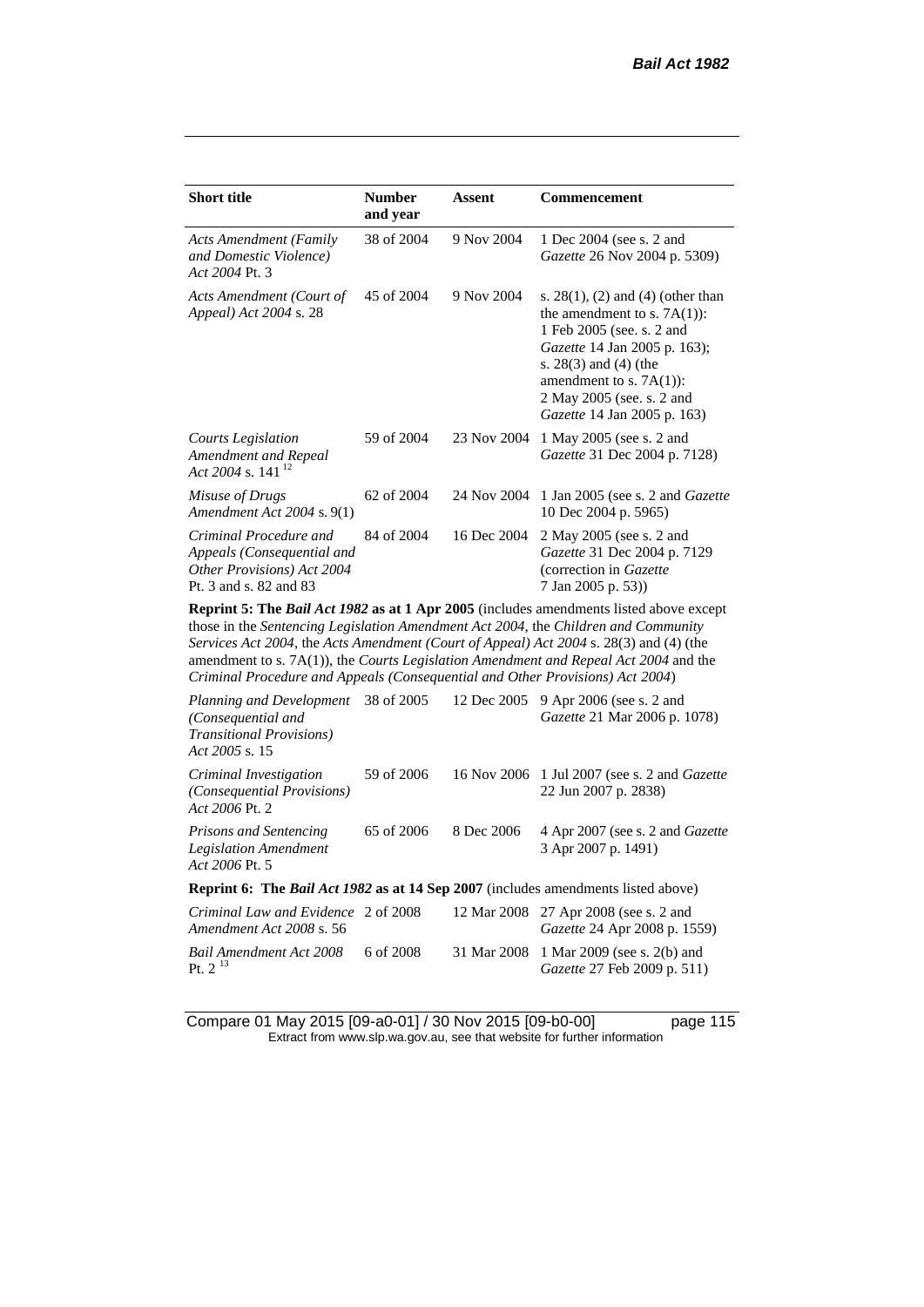| <b>Short title</b>                                                                                                                                      | <b>Number</b><br>and year | <b>Assent</b> | Commencement                                                                                                                                                                                                       |
|---------------------------------------------------------------------------------------------------------------------------------------------------------|---------------------------|---------------|--------------------------------------------------------------------------------------------------------------------------------------------------------------------------------------------------------------------|
| <b>Medical Practitioners</b><br>Act 2008 Sch. 3 cl. 4                                                                                                   | 22 of 2008                |               | 27 May 2008 1 Dec 2008 (see s. 2 and<br>Gazette 25 Nov 2008 p. 4989)                                                                                                                                               |
| Criminal Law Amendment<br>(Homicide) Act 2008 s. 24                                                                                                     | 29 of 2008                | 27 Jun 2008   | 1 Aug 2008 (see s. 2(d) and<br>Gazette 22 Jul 2008 p. 3353)                                                                                                                                                        |
| <b>Reprint 7: The Bail Act 1982 as at 6 Mar 2009</b> (includes amendments listed above)                                                                 |                           |               |                                                                                                                                                                                                                    |
| Police Amendment<br>Act 2009 s. 12                                                                                                                      | 42 of 2009                | 3 Dec 2009    | 13 Mar 2010 (see s. 2(b) and<br>Gazette 12 Mar 2010 p. 941)                                                                                                                                                        |
| <b>Health Practitioner</b><br><b>Regulation National Law</b><br>(WA) Act 2010 Pt. 5 Div. 4                                                              | 35 of 2010                | 30 Aug 2010   | 18 Oct 2010 (see s. 2(b) and<br>Gazette 1 Oct 2010 p. 5075-6)                                                                                                                                                      |
| <b>Electronic Transactions</b><br>Act 2011 s. 25                                                                                                        | 46 of 2011                | 25 Oct 2011   | 1 Aug 2012 (see s. 2(c) and<br>Gazette 31 Jul 2012 p. 3683)                                                                                                                                                        |
| <b>Statutes (Repeals and</b><br>Minor Amendments)<br>Act 2011 s. 19                                                                                     | 47 of 2011                | 25 Oct 2011   | 26 Oct 2011 (see s. 2(b))                                                                                                                                                                                          |
| Misuse of Drugs<br>Amendment Act 2011 Pt. 3                                                                                                             | 56 of 2011                | 21 Nov 2011   | 24 Mar 2012 (see s. 2(b) and<br>Gazette 23 Mar 2012 p. 1363)                                                                                                                                                       |
| <b>Reprint 8: The Bail Act 1982 as at 6 Jul 2012</b> (includes amendments listed above except<br>those in the <i>Electronic Transactions Act 2011</i> ) |                           |               |                                                                                                                                                                                                                    |
| Criminal Organisations<br>Control Act 2012 s. 172                                                                                                       | 49 of 2012                | 29 Nov 2012   | 2 Nov 2013 (see s. 2(b) and<br>Gazette 1 Nov 2013 p. 4891)                                                                                                                                                         |
| <b>Courts and Tribunals</b><br>(Electronic Processes<br>Facilitation) Act 2013 Pt. 3<br>Div. 1 (s. 21-31)                                               | 20 of 2013                | 4 Nov 2013    | Pt. 3 Div. 1 (other than s. 22,<br>23, 25 and 27-30):<br>25 Nov 2013 (see s. 2(b) and<br>Gazette 22 Nov 2013 p. 5391);<br>s. 22, 23, 25 and 27-30:<br>13 Sep 2014 (see s. 2(b) and<br>Gazette 12 Sep 2014 p. 3279) |

**Reprint 9: The** *Bail Act 1982* **as at 1 May 2015** (includes amendments listed above)

| <b>Mental Health Legislation</b> | 25 of 2014 | 3 Nov 2014 | $30$ Nov 2015 (see s. 2(b) and      |
|----------------------------------|------------|------------|-------------------------------------|
| Amendment Act 2014 Pt. 4         |            |            | <i>Gazette</i> 13 Nov 2014 p. 4632) |
| Div. 4 Subdiv. 2                 |            |            |                                     |

<sup>1M</sup> Under the *Cross-border Justice Act 2008* section 14, in order to give effect to that Act, this Act must be applied with the modifications prescribed by the *Cross-border Justice Regulations 2009* Part 3 Division 3 as if this Act had been altered in that way. If a modification is to replace or insert a numbered provision, the new provision is identified by the superscript 1M appearing after the provision

page 116 Compare 01 May 2015 [09-a0-01] / 30 Nov 2015 [09-b0-00] Extract from www.slp.wa.gov.au, see that website for further information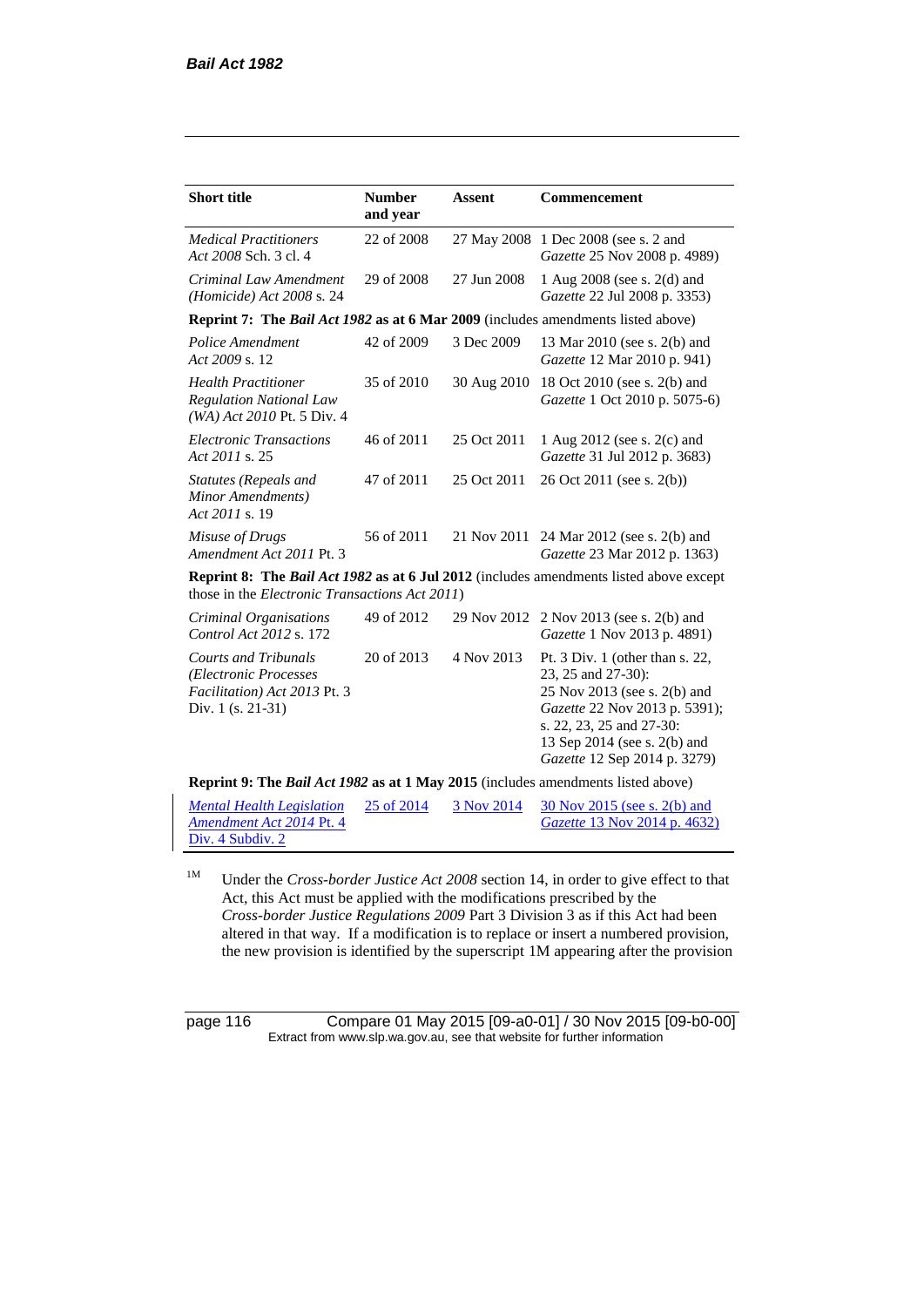number. If a modification is to replace or insert a definition, the new definition is identified by the superscript 1M appearing after the defined term.

On the date as at which this reprint was prepared, provisions referred to in the following table had not come into operation and were therefore not included in this reprint. For the text of the provisions see the endnotes referred to in the table.

**Provisions that have not come into operation**

| <b>Short title</b>                                                                                                  | <b>Number</b>                    | A ceant          | Commoncomont                                                       |
|---------------------------------------------------------------------------------------------------------------------|----------------------------------|------------------|--------------------------------------------------------------------|
|                                                                                                                     | and year                         | <b>PERMIT IS</b> |                                                                    |
| <b>Mental Health Legislation</b><br>$A$ mandmant $A$ at $2014$ Dt $A$<br>Div A Subdiv $2^{14}$<br>_________________ | 25.6014<br><del>23 01 2014</del> | $3$ Nov 2014     | To be included (see 2(b))<br><u> 10 00 proclamed (see s. 2(0))</u> |

- <sup>2</sup> Repealed by the *Sentencing Legislation Amendment and Repeal Act 2003*.
- <sup>3</sup> The short title of the *Justices Act 1902* was changed to the *Criminal Procedure (Summary) Act 1902* by the *Courts Legislation Amendment and Repeal Act 2004*  s. 23. The Act was then repealed by the *Criminal Procedure and Appeal (Consequential and Other Provisions) Act 2004* s. 4.
- <sup>4</sup> The amendment in the *Sentencing Legislation Amendment and Repeal Act 1999* s. 26 had not come into operation when it was repealed by the *Sentencing Legislation Amendment and Repeal Act 2003* s. 31.
- <sup>5</sup> The *Machinery of Government (Miscellaneous Amendments) Act 2006* Pt. 3 Div. 1 was repealed by the *Statutes (Repeals and Minor Amendments) Act 2011* s. 23(2) before it purported to come into operation.
- 6 The *Bail Amendment Act 1984* s. 10 and 11 were repealed by the *Bail Amendment Act 1988* s. 20.
- <sup>7</sup> The *Bail Act 1982* was not in operation at the time when the reprint was compiled, but the reprinting was authorised by the *Bail Amendment Act 1988* s. 21.
- <sup>8</sup> The *Acts Amendment (Ministry of Justice) Act 1993* Pt. 19 is a transitional provision that is of no further effect.
- <sup>9</sup> The *Criminal Procedure Amendment Act 1993* s. 13 is a transitional provision that is of no further effect.
- <sup>10</sup> The *Bail Amendment Act 1998* s. 6(2) is a transitional provision that is of no further effect.

Compare 01 May 2015 [09-a0-01] / 30 Nov 2015 [09-b0-00] page 117 Extract from www.slp.wa.gov.au, see that website for further information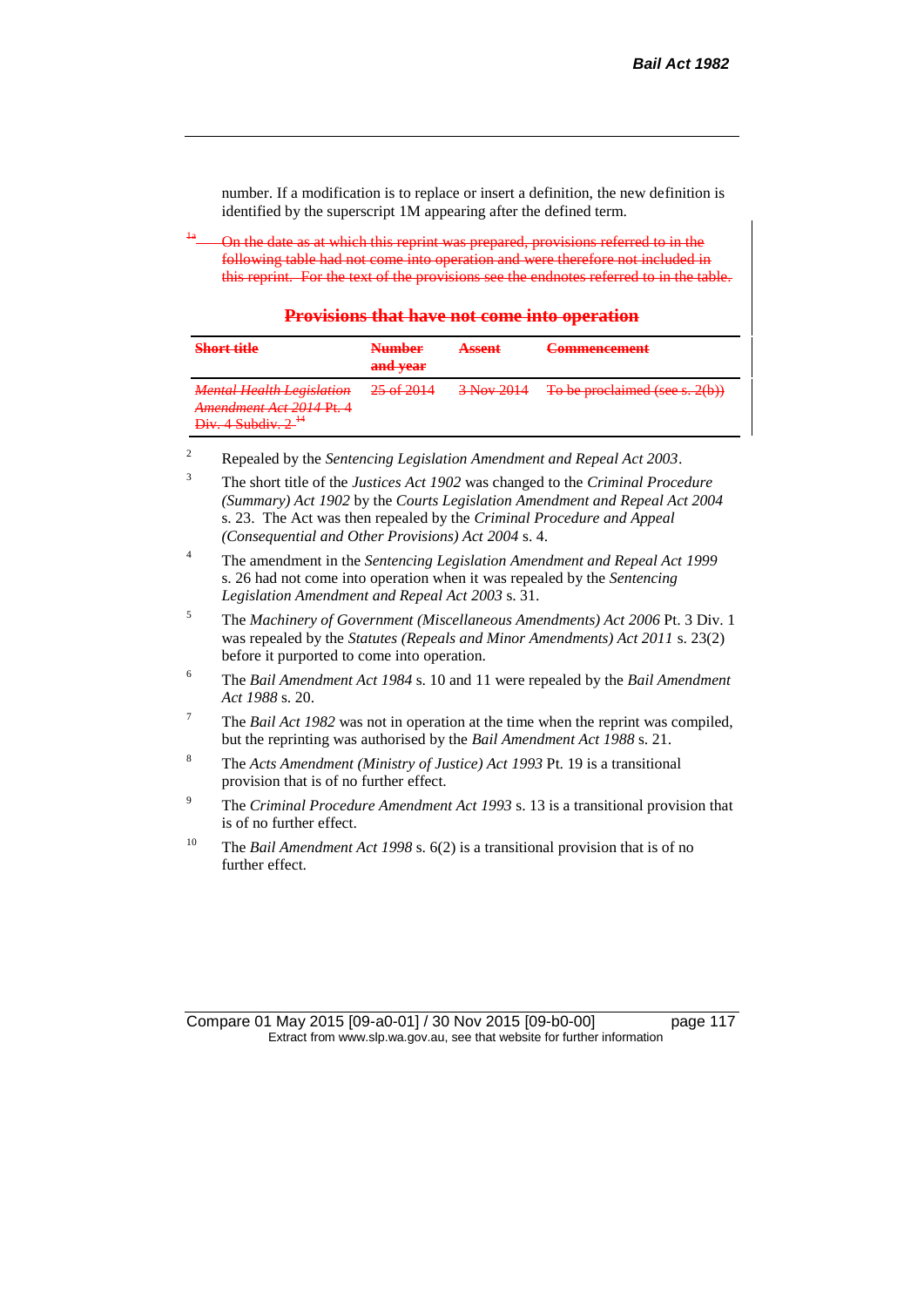| The Acts Amendment and Repeal (Courts and Legal Practice) Act 2003 s. 97 reads |
|--------------------------------------------------------------------------------|
| as follows:                                                                    |

## **97. References to Crown Solicitor**

If in a written law or other document or instrument there is a reference to the Crown Solicitor that reference may, where the context so requires, be read as if it had been amended to be a reference to the State Solicitor.

- <sup>12</sup> The amendment in the *Courts Legislation Amendment and Repeal Act 2004* s. 141 (amending Sch. 1 Pt. A cl. 4) is not included because the clause it sought to amend had been amended by the *Acts Amendment (Court of Appeal) Act 2004* s. 28(4) before the amendment purported to come into operation.
- <sup>13</sup> The *Bail Amendment Act 2008* s. 6(2), 9(4)-(11), 10(2), 11(3), 15(5)-(8), 16(2), 18(4)-(5), 21(3), 22(2), 23(4), 24(6)-(7), 27(2)-(3), 28(6), 30(4)-(5), 31(2)-(3), 32(3)-(4), 33(6), 40(2), 41(5)-(9), 42(3) and 44 are transitional provisions.

| as follows: | On the date as at which this reprint was prepared, the Mental Health Legislation<br>Amendment Act 2014 Pt. 4 Div. 4 Subdiv. 2 had not come into operation. It reads                                  |
|-------------|------------------------------------------------------------------------------------------------------------------------------------------------------------------------------------------------------|
|             | <b>Amendments to other Acts</b><br><b>Part 4—</b>                                                                                                                                                    |
|             | <b>Division 4 Other Acts amended</b>                                                                                                                                                                 |
|             | <b>Subdivision 2 --- Bail Act 1982 amended</b>                                                                                                                                                       |
| 34.         | Act amended                                                                                                                                                                                          |
|             | This Subdivision amends the <i>Bail Act 1982</i> .                                                                                                                                                   |
| <u>35.</u>  | Schedule 1 Part D clause 2 amended                                                                                                                                                                   |
|             | (1) In Schedule 1 Part D clause 2(3a):                                                                                                                                                               |
|             | (a) before "examined" $(1st$ and $2nd$ occurrences) insert:                                                                                                                                          |
|             | assessed or                                                                                                                                                                                          |
|             | (b) delete paragraph (a) and insert:                                                                                                                                                                 |
|             | that the accused be assessed, either by a<br><del>(a)</del><br>medical practitioner or by an authorised<br>mental health practitioner as defined in the<br>Mental Health Act 2014 section 4, for the |

page 118 Compare 01 May 2015 [09-a0-01] / 30 Nov 2015 [09-b0-00] Extract from www.slp.wa.gov.au, see that website for further information